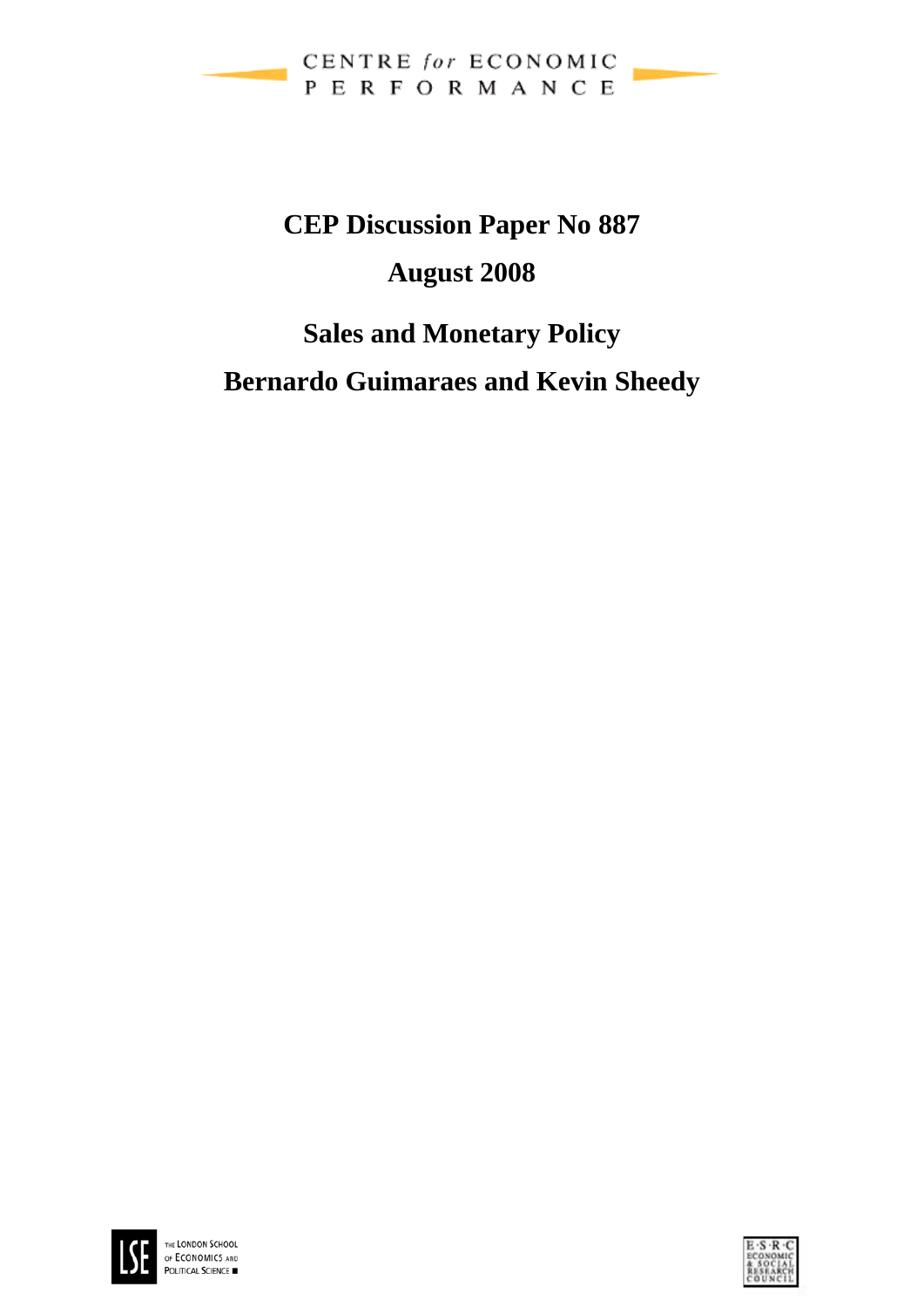### **Abstract**

A striking fact about prices is the prevalence of ``sales'': large temporary price cuts followed by a return exactly to the former price. This paper builds a macroeconomic model with a rationale for sales based on firms facing consumers with different price sensitivities. Even if firms can vary sales without cost, monetary policy has large real effects owing to sales being strategic substitutes: a firm's incentive to have a sale is decreasing in the number of other firms having sales. Thus the flexibility of prices at the micro level due to sales does not translate into flexibility at the macro level.

Keywords: sales; monetary policy; nominal rigidities JEL Classification: E3, E5

This paper was produced as part of the Centre's Macro Programme. The Centre for Economic Performance is financed by the Economic and Social Research Council.

#### **Acknowledgements**

We thank Andy Levin, Ananth Ramanarayanan, and especially Rachel Ngai for helpful discussions and suggestions, and seminar participants at Bristol University, FGV - Rio, the London School of Economics, the Paris School of Economics, the CEP/ESRC Monetary Policy conference, and the 2008 Texas Monetary Conference for their comments.

 Bernardo Guimaraes is an Associate of the Macro Programme at the Centre for Economic Performance and Lecturer (Assistant Professor) in the Department of Economics, London School of Economics. Kevin Sheedy is an Associate of the Macro Programme at the Centre for Economic Performance, London School of Economics. He is also a Lecturer in the Department of Economics, LSE.

Published by Centre for Economic Performance London School of Economics and Political Science Houghton Street London WC2A 2AE

All rights reserved. No part of this publication may be reproduced, stored in a retrieval system or transmitted in any form or by any means without the prior permission in writing of the publisher nor be issued to the public or circulated in any form other than that in which it is published.

Requests for permission to reproduce any article or part of the Working Paper should be sent to the editor at the above address.

© B. Guimaraes and K. Sheedy, submitted 2008

ISBN 978-0-85328-294-5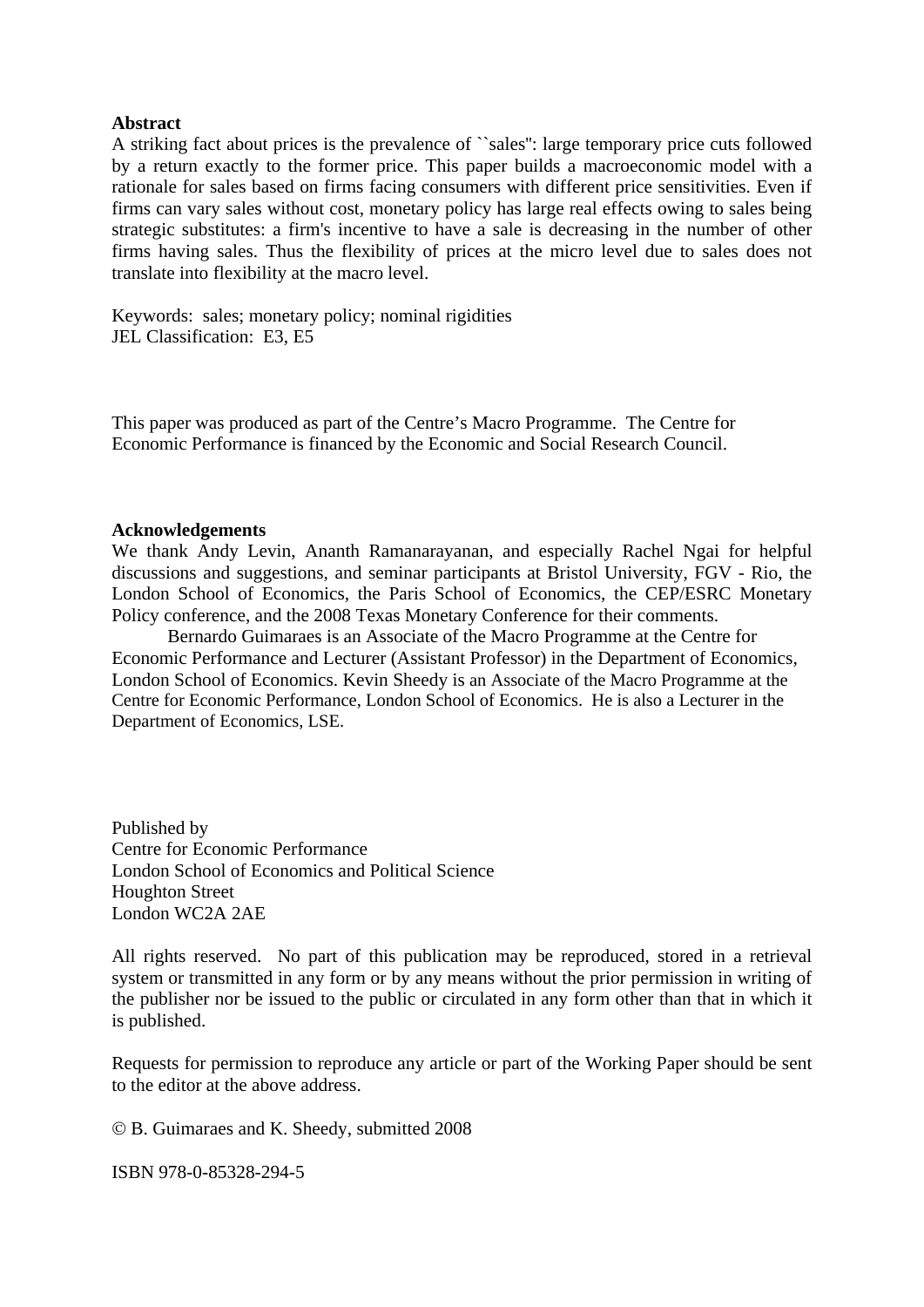# <span id="page-2-3"></span>1 Introduction

A striking fact about prices is that many price changes are "sales": large temporary price cuts followed by a return exactly to the former price. [Figure 1](#page-2-0) shows a typical price path for a six-pack of Corona beer at an outlet of Dominick's Finer Foods, a U.S. supermarket. Sales are frequent; other types of price change are rare. This pattern is an archetype of retail pricing.[1](#page-2-1)

<span id="page-2-0"></span>



Notes: Weekly price observations from Dominick's Finer Foods, Oak Lawn, Illinois, U.S.A. Source: James M. Kilts Center, GSB, University of Chicago ([http://research.chicagogsb.edu/](http://research.chicagogsb.edu/marketing/databases/dominicks) [marketing/databases/dominicks](http://research.chicagogsb.edu/marketing/databases/dominicks)).

Monetary policy's real effects on the economy depend crucially on the stickiness of prices. So [Figure 1](#page-2-0) poses a conundrum: viewed from different perspectives, the price path exhibits great flexibility on the one hand, but substantial stickiness on the other. While changes between some "normal" price and a "sale" price are frequent, the "normal" price itself changes far less often. Consequently, empirical estimates of price stickiness significantly diverge when sales are treated differently. [Bils and Klenow](#page-39-0) [\(2004\)](#page-39-0) count sales as price changes and find that the median duration of a price spell across the whole consumer price index is around 4 months; by disregarding sales, [Nakamura and Steinsson](#page-40-0) [\(2007\)](#page-40-0) find a median duration of around 9 months.[2](#page-2-2) Quantitative models deliver radically different estimates of the real effects of monetary policy depending on which of these two numbers is used. Hence an understanding of sales is needed to answer the question of how large those real effects should be.

Given the pattern of price adjustment documented in [Figure 1,](#page-2-0) changes in the aggregate price level can come from three sources: changes in the "normal" price, changes in the size of the sale discount, and changes in proportion of goods on sale. Consider first a world where all changes in the

<span id="page-2-1"></span><sup>1</sup>See [Hosken and Reiffen](#page-40-1) [\(2004\)](#page-40-1), [Nakamura and Steinsson](#page-40-0) [\(2007\)](#page-40-0), [Kehoe and Midrigan](#page-40-2) [\(2007\)](#page-40-2), [Goldberg and](#page-40-3) [Hellerstein](#page-40-3) [\(2007\)](#page-40-3), and [Eichenbaum, Jaimovich and Rebelo](#page-40-4) [\(2008\)](#page-40-4) for recent studies.

<span id="page-2-2"></span><sup>&</sup>lt;sup>2</sup>Comparisons across euro-area countries also reveals that the treatment of sales has a large bearing on the measured frequency of price adjustment, as discussed in Dhyne, [Alvarez, Le Bihan, Veronese, Dias, Hoffmann, Jonker,](#page-39-1) ´ Lünnemann, Rumler and Vilmunen [\(2006\)](#page-39-1).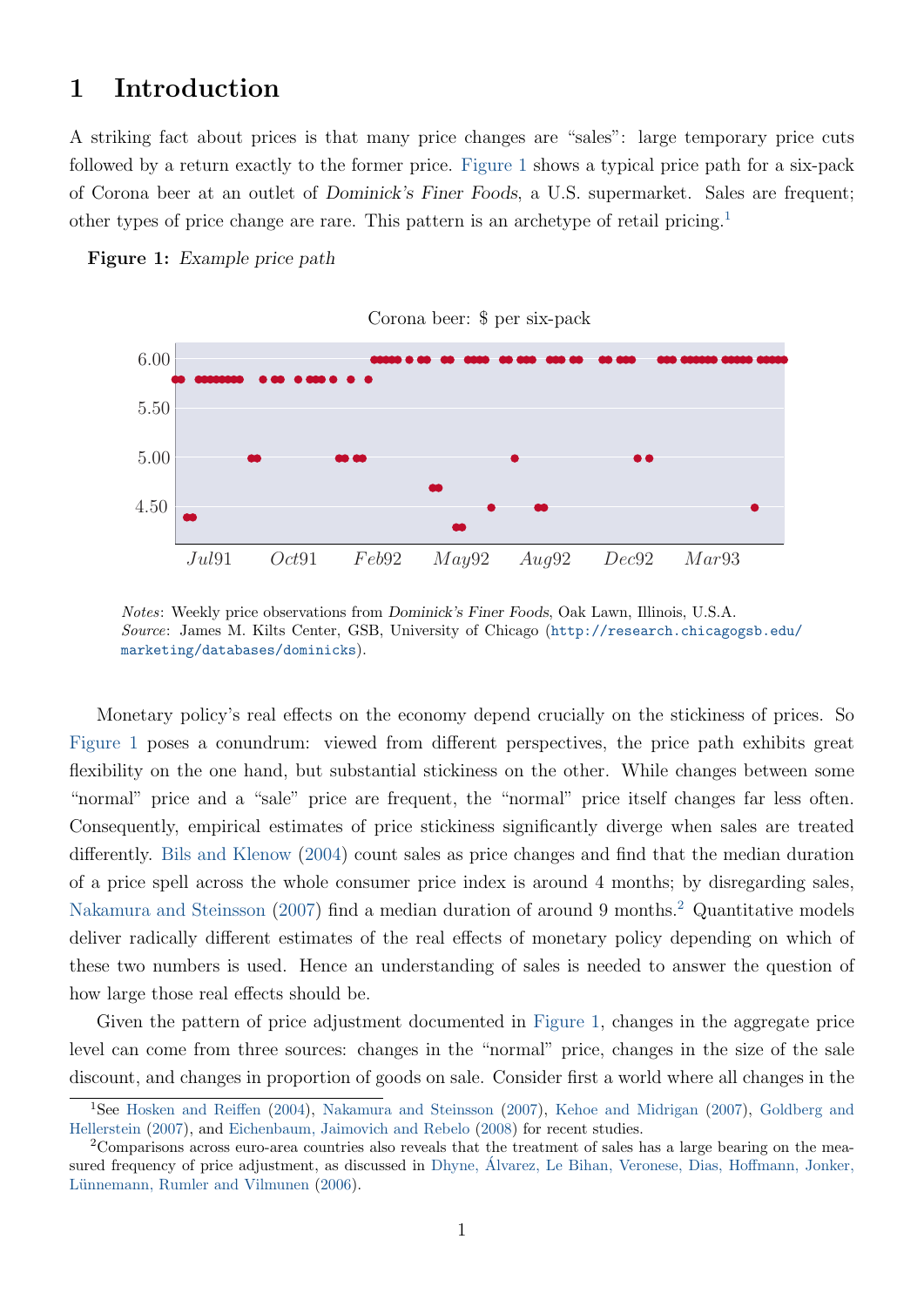<span id="page-3-1"></span>aggregate price level are driven by variations in the fraction of goods on sale. For instance, this could be modelled by assuming firms have a fixed normal price, a fixed sale discount, and optimally choose the fraction of time their good is on sale. If consumer preferences were standard, with all firms facing a constant price-elasticity demand function, then this paper shows firms' profit-maximizing choice of the frequency of sales would lead to approximate money neutrality. Even if the normal price and sale discount were fixed, the optimizing variation in the fraction of goods on sale would mimic the price changes chosen by firms in a world of completely flexible prices.

But this simple framework for analysing sales is not complete. No reason has been presented for why firms would want to choose a pricing strategy in which sales discounts play a significant role. In the IO literature, the most prominent theories of sales are based on incomplete information about prices and consumer preferences. Leading examples include [Salop and Stiglitz](#page-40-5) [\(1977\)](#page-40-5), [Salop](#page-40-6) [and Stiglitz](#page-40-6) [\(1982\)](#page-40-6), [Varian](#page-40-7) [\(1980\)](#page-40-7), [Sobel](#page-40-8) [\(1984\)](#page-40-8), and [Lazear](#page-40-9) [\(1986\)](#page-40-9). This paper builds a generalequilibrium macroeconomic model with sales that draws upon the rationale proposed in the IO literature. Despite substantial heterogeneity at the micro level, the model can be easily aggregated to study macroeconomic questions.[3](#page-3-0)

The model presented in this paper assumes consumers have different preferences over goods, and for each good, some consumers are more price sensitive than others. There are two types: loyal consumers with low price elasticities, and bargain hunters with high elasticities. Firms do not know the type of an individual customer, so they cannot practise price discrimination. One key finding of the paper is that if the difference between the price elasticities of loyal consumers and bargain hunters is sufficiently large, and there is a sufficient mixture of the two types, then in the unique equilibrium of the model firms strictly prefer to sell their good at a high price at some moments and at a low price at other moments. The choice of different prices at different moments is a profitmaximizing strategy even in a deterministic environment. Each of the two prices is targeted toward a particular type of consumer. Firms would like to price discriminate, but as this is impossible, their best strategy is to target the two types at different moments, even though all customers at a given moment actually pay the same price.

The existence of consumers with different price elasticities leads to sales being strategic substitutes, or in other words, the more others have sales, the less any individual firm wants to have a sale. Since there is a group of more price sensitive consumers, the difficulty faced by a given firm in trying to win their custom is greatly dependent on the extent to which other firms are having sales. In contrast, a firm can rely on its loyal customers, whose purchases are much less sensitive to other firms' sales decisions. Thus the relative attractiveness of targeting the bargain hunters decreases when others are targeting them with sales. The resulting market equilibrium features a balance between the fractions of time a given firm spends targeting the two groups of consumers.

Having built a model of sales, the key question of the paper is: for the purposes of monetary policy analysis, does it matter that the normal price is sticky amidst all the flexibility in sales seen

<span id="page-3-0"></span><sup>3</sup>Another possibility is that the normal price and sale discount would be chosen ex ante to give firms flexibility to respond to shocks if it were too costly to choose a completely new price. This seems implausible, and it is difficult to see why the best way to achieve this insurance would correspond to the observed pattern of sales. Furthermore, to the best of our knowledge, this explanation of sales has not been proposed in the IO literature.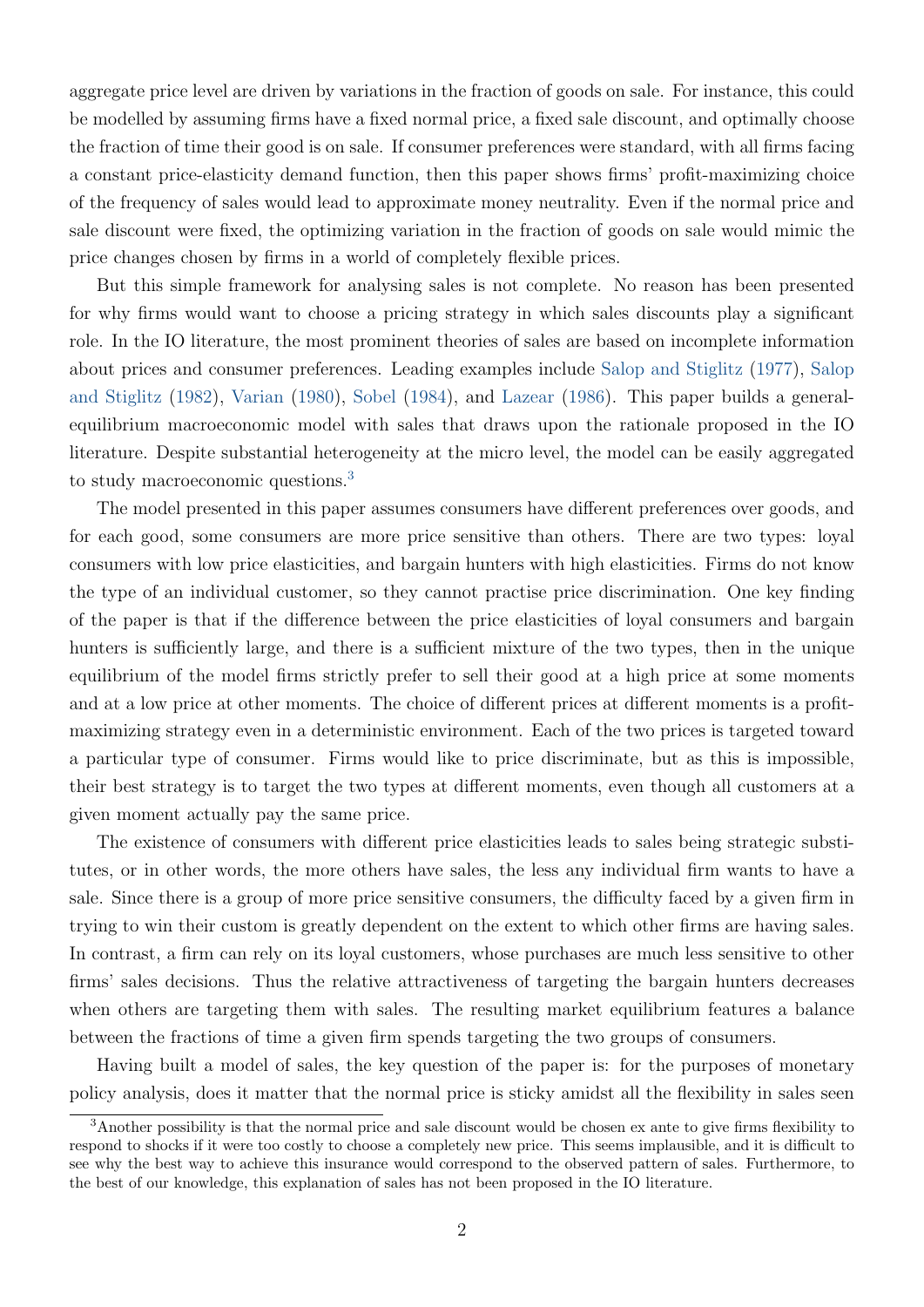<span id="page-4-0"></span>in [Figure 1?](#page-2-0) In sharp contrast to the simple framework discussed first where flexibility in sales implied money was approximately neutral, monetary policy has strong real effects in the IO-based model of sales when the normal price is sticky but sales decisions are completely flexible.

The strong real effects of monetary policy are due to sales being strategic substitutes. Following an expansionary shock to monetary policy, an individual firm has an incentive to decrease its sales, thus increasing the price it sells at on average. However, if all other firms were to follow this course of action then the bargain hunters would be relatively neglected compared to the loyal consumers, increasing the returns to targeting the bargain hunters for any one firm. This leads firms in equilibrium not to adjust sales by much in response to a monetary shock because all firms are trying to respond in the same way. Therefore the aggregate price level adjusts by less and monetary policy shocks have larger real effects.

The model can be calibrated to match some simple facts about sales, and thus assess quantitatively the real effects of monetary policy. If the normal price is completely sticky and sales decisions are completely flexible then the elasticity of output with respect to an unanticipated change in the money supply is around 0.9, and the elasticity of the price level is around 0.1. The flexibility of sales seen at the level of individual prices contributes little toward flexibility of the aggregate price level. Therefore the real effects of monetary policy in a model with a sticky normal price and fully flexible sales are very similar to those found in a model with a single sticky price. These numerical results turn out to be not particularly sensitive to the calibrated parameters.

This analysis treats the normal price as sticky, an assumption in line with the stylized facts as illustrated in [Figure 1.](#page-2-0) A branch of the macroeconomics literature has proposed many justifications for price rigidity, some of which can be applied to explain why the normal price is not continuously readjusted. While these features are not directly incorporated into the model, there are three findings of the model relevant to this issue. First, if a firm had to monitor continuously either its normal price or its sale price, it would choose the latter. Second, deviations of actual from desired normal prices are small even though the model features very large individual price changes, so the losses from failing to make such adjustments are much smaller than might be supposed simply from looking at the size of the average price change. Third, the absolute size of any reoptimization costs needed to justify a constant normal price is much lower than in an otherwise comparable model where the normal price is the only price.

This paper then constructs a dynamic version of the model with sales where firms' normal prices are reoptimized at staggered intervals. This dynamic extension is tractable and an expression for the resulting Phillips curve is derived analytically. It is embedded into a complete dynamic stochastic general equilibrium model and the results of simulations are compared to the same DSGE model incorporating a standard New Keynesian Phillips curve. A quantitative analysis reveals that the difference between the real effects of monetary policy in the two models is small, and thus in line with the findings of the static analysis.

Even though the recent empirical literature on price adjustment has highlighted the importance of sales, macroeconomic models have largely side-stepped the issue. The one exception is [Kehoe and](#page-40-2) [Midrigan](#page-40-2) [\(2007\)](#page-40-2). In their model, firms face different menu costs depending on whether they make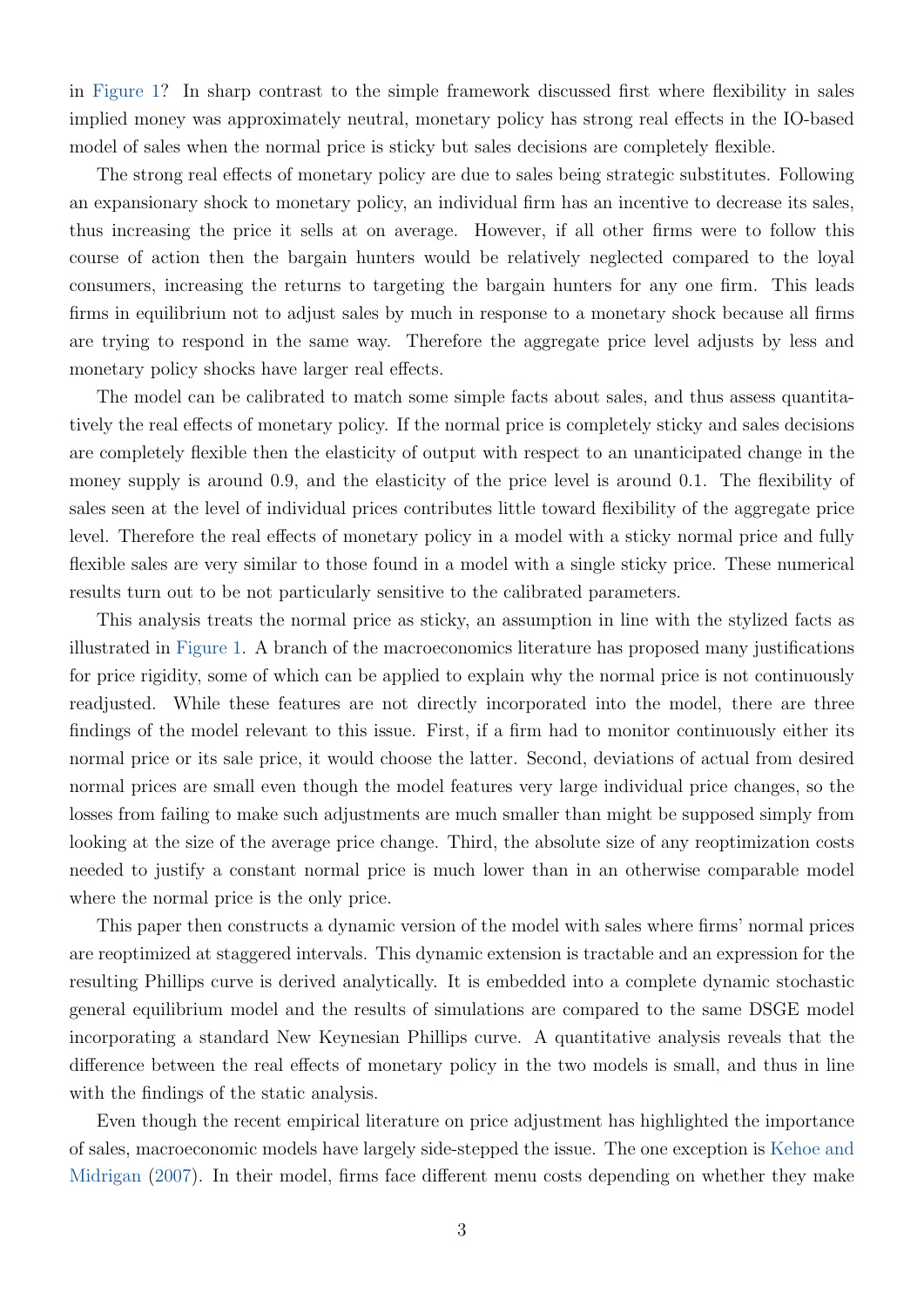temporary or permanent price changes. Coupled with large but transitory idiosyncratic shocks, this mechanism gives rise to sales in equilibrium.

[Section 2](#page-5-0) sets out a simple model with a fixed normal price and sales discount, which provides a benchmark for subsequent analysis. The IO-based model of sales is introduced in [section 3,](#page-8-0) and the equilibrium of the model is characterized in [section 4.](#page-13-0) The response to monetary shocks is studied in [section 5.](#page-19-0) [Section 6](#page-28-0) examines the robustness of the results to different assumptions about wage flexibility. [Section 7](#page-29-0) constructs the dynamic extension of the model. [Section 8](#page-38-0) draws some conclusions.

# <span id="page-5-0"></span>2 Benchmark model

As a first pass at exploring the implications of sales for monetary policy analysis, this section adds sales in the simplest possible way to an otherwise standard macroeconomic model. While ad hoc, this benchmark model will be useful in shedding light on the mechanism found in the complete model, and also provides a point of comparison for later results.

The economy contains a measure-one continuum  $\mathscr H$  of households with utility function

<span id="page-5-1"></span>
$$
U \equiv u\left(2C^{\frac{1}{2}}m^{\frac{1}{2}}\right) - \nu(H) , \qquad [2.1]
$$

where C denotes consumption of a composite good,  $m$  is real money balances, and  $H$  is hours of labour supplied. The utility function  $u(\cdot)$  is differentiable, strictly increasing and concave, and disutility  $\nu(\cdot)$  is differentiable, strictly increasing and convex.

The composite good C is a Dixit-Stiglitz aggregator over a measure-one continuum  $\mathscr T$  of types of goods:

$$
C \equiv \left( \int_{\mathcal{F}} c(\tau)^{\frac{\varepsilon - 1}{\varepsilon}} d\tau \right)^{\frac{\varepsilon - 1}{\varepsilon}},
$$

where  $c(\tau)$  is consumption of good type  $\tau \in \mathscr{T}$  and  $\varepsilon$  is the elasticity of substitution, which satisfies  $\varepsilon > 1$ .

Each household makes all its consumption purchases at only one random point in time, however in equilibrium it is indifferent about when it shops. At a given point in time suppose the money price of good  $\tau$  is  $p(\tau)$ . Minimizing the cost of purchasing composite good C implies the following demand function for each individual good  $\tau$ :

$$
c(\tau) = \left(\frac{p(\tau)}{P}\right)^{-\varepsilon} C ,
$$

where the price level  $P$  is

$$
P \equiv \left( \int_{\mathcal{F}} p(\tau)^{1-\varepsilon} d\tau \right)^{\frac{1}{1-\varepsilon}}.
$$

Households may pay different prices for individual goods depending on when they make their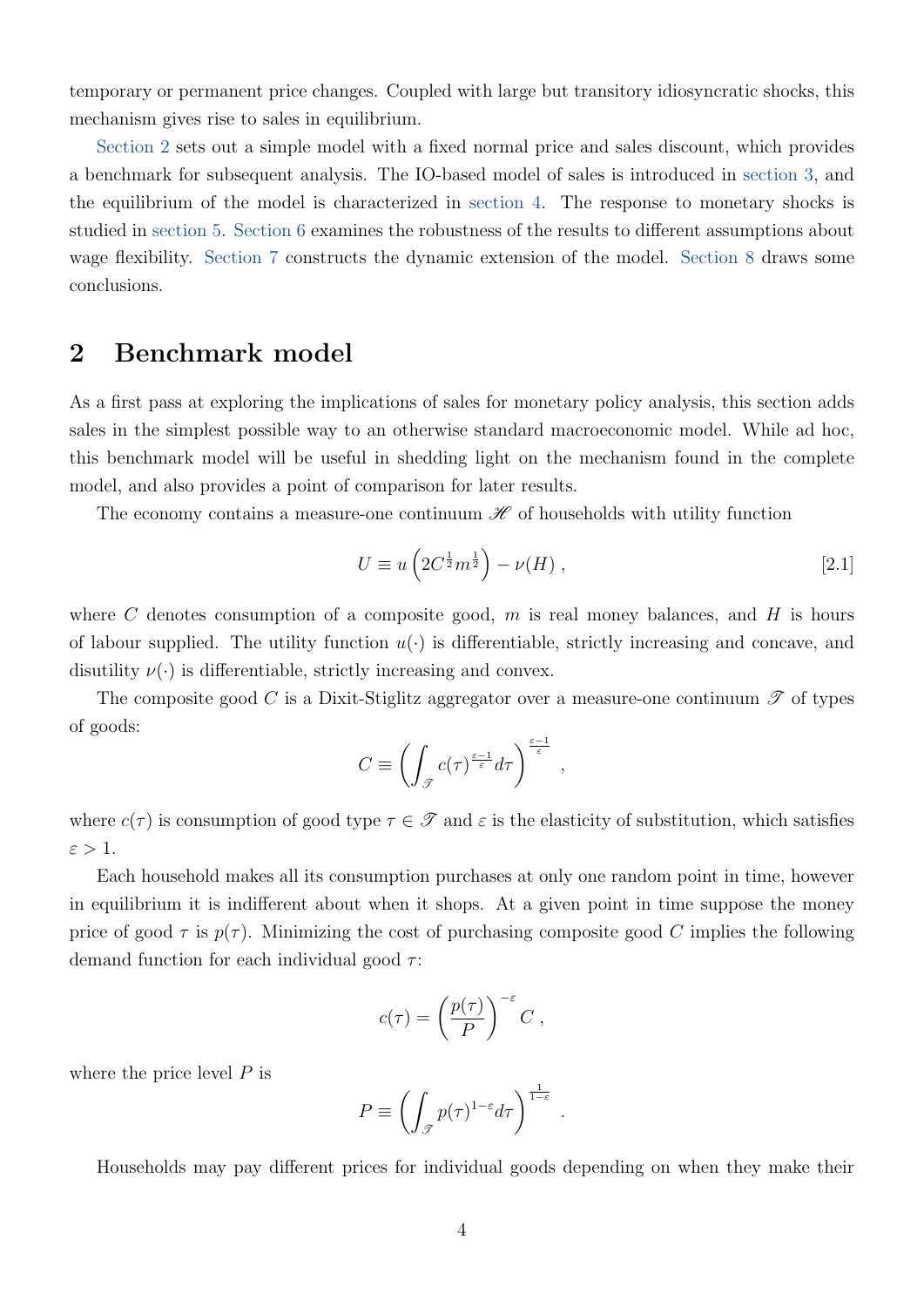purchases, but in equilibrium they all face the same cost  $P$  of buying one unit of the composite good. Households hold money balances M, or equivalently, real money balances  $m \equiv M/P$ . The money wage is W per hour of labour. Each household receives dividends  $\mathfrak D$  from firms (households have equal equity stakes), and a lump-sum transfer  $\mathfrak{T}$ , both of which are specified in money terms. The household budget constraint is thus

<span id="page-6-1"></span>
$$
PC + M = WH + \mathfrak{D} + \mathfrak{T} \tag{2.2}
$$

The utility-maximizing choice of real money balances implies:

<span id="page-6-3"></span>
$$
C = \frac{M}{P},\tag{2.3}
$$

and in equilibrium, M is equal to the monetary transfer  $\mathfrak{T}$ . This provides a simple specification of aggregate demand, similar to a cash-in-advance constraint. There is no capital accumulation, and no government or international sectors in the economy, so goods market equilibrium requires  $C = Y$ , and therefore:

<span id="page-6-2"></span>
$$
c(\tau) = \left(\frac{p(\tau)}{P}\right)^{-\varepsilon} Y,
$$
  

$$
Y = \frac{M}{P}.
$$
 [2.4]

Each good is made by a single firm subject to production function  $Q = \mathcal{F}(H)$ , where Q is output sold at across all points in time and  $H$  is hours of labour hired. The production function is differentiable, strictly increasing and concave.

Firms sell their goods at all points in time, and can choose to vary their prices. To isolate the effects of firms adjusting the fraction of time their good is on sale, the benchmark model assumes that firms start with two predetermined prices, taken as exogenous here, and they can choose how often each price is charged. Denote the lower of the two prices by  $p<sub>S</sub>$ , referred to as the "sale" price, and the other price by  $p_N$ , referred to as the "normal" price. Firms then choose the fraction of time s when the good is on sale at price  $p<sub>S</sub>$ , with the good sold at price  $p<sub>N</sub>$  for the remaining fraction of time  $1 - s$ . Firms choose the timing of their sales randomly, which is an equilibrium strategy given that other firms are doing so. This also implies consumers face the same price index irrespective of when they do their shopping.

Since households select their shopping time at random, the total quantity Q sold by a firm across all moments is obtained from households' demand functions,

<span id="page-6-0"></span>
$$
Q = s \left(\frac{p_S}{P}\right)^{-\varepsilon} Y + (1-s) \left(\frac{p_N}{P}\right)^{-\varepsilon} Y,
$$

and thus total profits  $\mathscr P$  are:

$$
\mathscr{P} = sp_S \left(\frac{p_S}{P}\right)^{-\varepsilon} Y + (1-s)p_N \left(\frac{p_N}{P}\right)^{-\varepsilon} Y - W\mathcal{F}^{-1} \left(s \left(\frac{p_S}{P}\right)^{-\varepsilon} Y + (1-s) \left(\frac{p_N}{P}\right)^{-\varepsilon} Y\right). \tag{2.5}
$$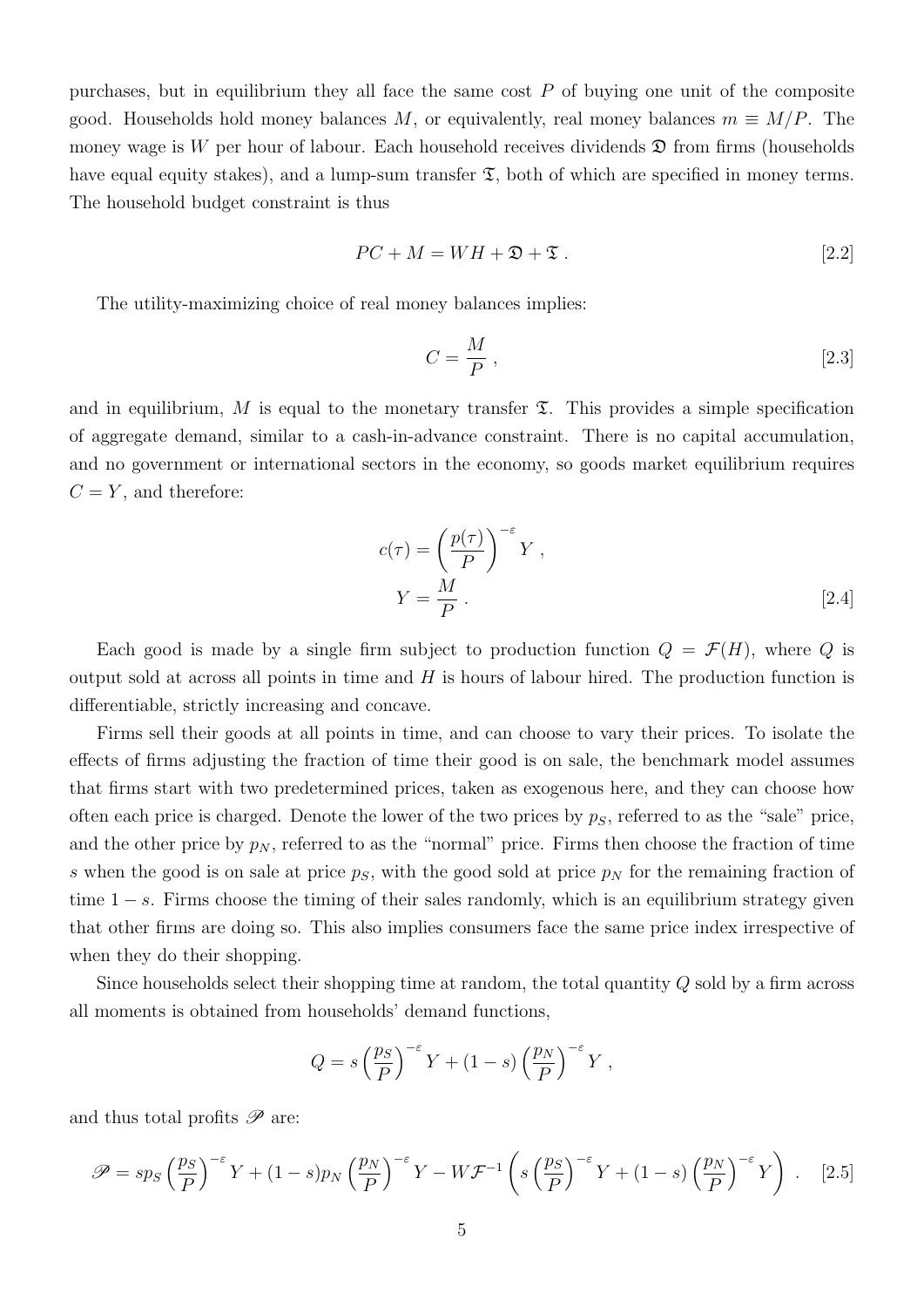Firms choose the sales fraction s to maximize profits, taking predetermined prices  $p<sub>S</sub>$  and  $p<sub>N</sub>$  as given for now.

Suppose that prices  $p_S$  and  $p_N$  and wage W are fixed in money terms. Now consider a shock to the money supply M. Firms adjust s in response, which means that they can effectively choose the average price they sell at. This gives them considerable freedom to respond to shocks. The following proposition establishes that firms find it optimal to use this freedom to the full: in this setting, money is neutral.

<span id="page-7-0"></span>**Proposition 1** Given predetermined prices  $p_N$  and  $p_S$ , and predetermined wage W, if firms choose sales fraction s to maximize profits [\[2.5\]](#page-6-0), as long as  $s \in (0,1)$  before and after the monetary shock, firms' output Q is unaffected by the shock.

PROOF The first-order condition with respect to s is

<span id="page-7-1"></span>
$$
\frac{1}{\mathcal{F}'(\mathcal{F}^{-1}(Q))} = \frac{1}{W} \left( \frac{p_S^{1-\varepsilon} - p_N^{1-\varepsilon}}{p_S^{-\varepsilon} - p_N^{-\varepsilon}} \right) . \tag{2.6}
$$

Note that the marginal product of labour, and therefore the quantity produced Q, depend only on predetermined variables which are not affected by the realization of the monetary shock.

This result shows monetary policy does not affect the physical output Q of firms. A positive shock to  $M$  leads firms to sell fewer of their goods on sale. As the quantity produced is constant, an increase in the money supply has to be followed by a corresponding increase in the price level. The prices  $p_S$  and  $p_N$  are sticky; the proportion s sold on sale is responsible for the adjustment.

The intuition is the following: higher s means that (i) revenues are higher because demand is price elastic; (ii) costs are higher because quantity sold is higher; and (iii) the marginal cost of production increases because the production function is concave. If  $p_S$ ,  $p_N$  and W are fixed, both an increase in the price level  $P$  and an increase in output  $Y$  multiply the demand for goods at the sale and normal prices by the same factors, and so effects (i) and (ii) exactly cancel out. Therefore profit maximization requires keeping the marginal cost of production, and hence quantity produced Q, constant.

As households buy different goods at different prices, aggregate output  $Y$  is not exactly equal to the physical quantity of output  $Q$ . [Proposition 1](#page-7-0) shows that  $Q$  is constant in face of monetary shocks, and though aggregate output  $Y$  is affected by these shocks, the size of the effect is extremely small and its direction is necessarily ambiguous. Furthermore, if a shock resulted in the sales fraction s changing from (almost) zero to (almost) one, then output Y would be completely unaffected.

The result is even more surprising in light of the assumption of a predetermined money wage. Usually nominal rigidity need only be present in either prices or wages for monetary policy to have real effects.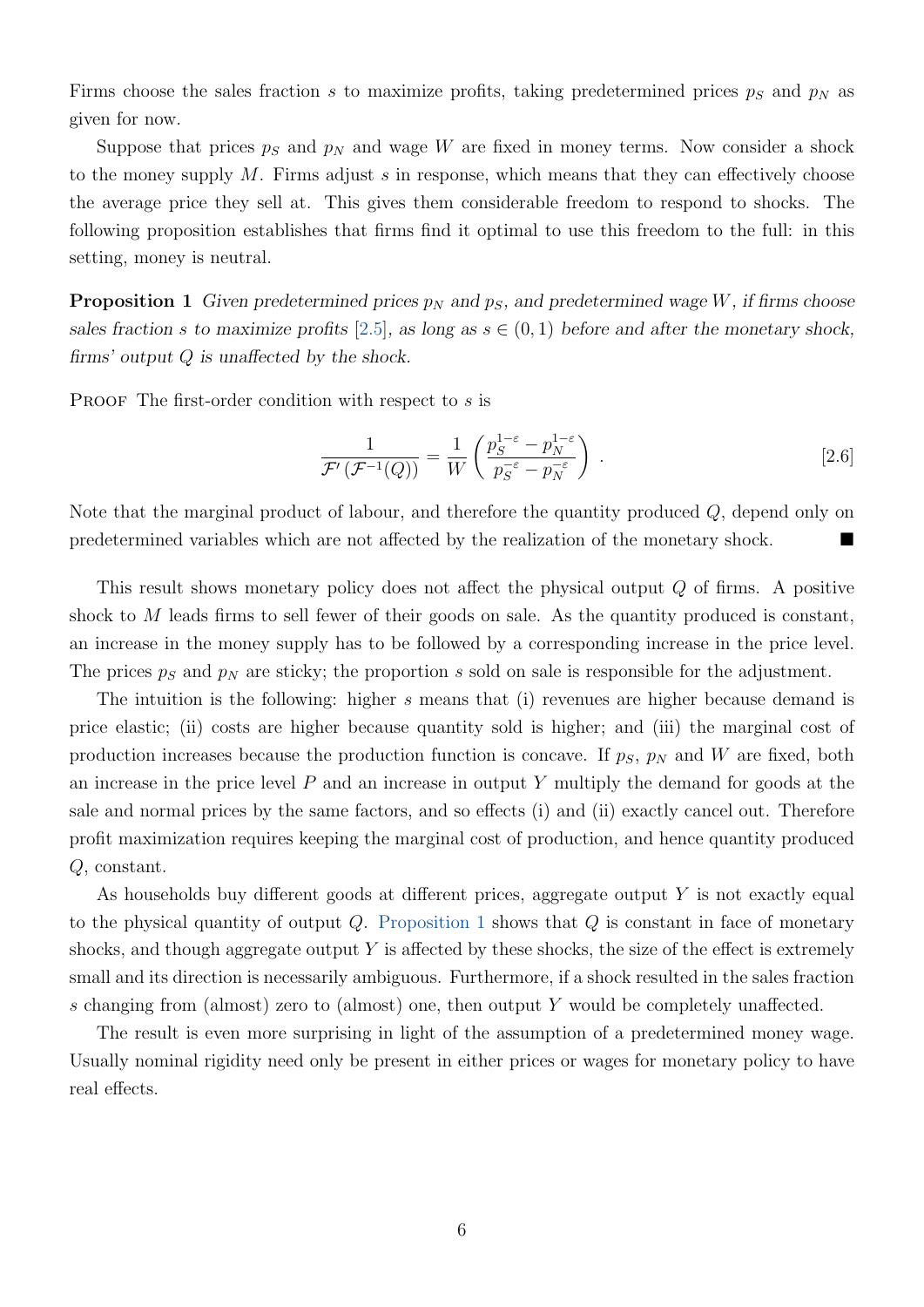# <span id="page-8-0"></span>3 The model of sales

The benchmark model assumed that firms start with two prices  $p<sub>S</sub>$  and  $p<sub>N</sub>$ . However, this is not a profit-maximizing strategy given household preferences in that setting. This section proposes a model in which firms want to choose two prices even in a deterministic environment.

### 3.1 Households

Each household  $i \in \mathcal{H}$  has the same utility function [\[2.1\]](#page-5-1) over their composite good  $C(i)$ , real money balances  $m(i)$  and hours  $H(i)$  as was used in [section 2.](#page-5-0) The budget constraint [\[2.2\]](#page-6-1) and aggregate demand [\[2.4\]](#page-6-2) are also as before. The only change introduced here is in the specification of each household's composite good.

The utility-maximizing trade-off between consumption and hours is given by

<span id="page-8-3"></span>
$$
\frac{\nu_h(H(\iota))}{u_c(C(\iota))} = \frac{W}{P},\tag{3.1}
$$

making use of the first-order condition [\[2.3\]](#page-6-3) for optimal real balances, which implies  $C(i) = m(i)$ .

### <span id="page-8-2"></span>3.2 Composite goods

Household *i*'s consumption  $C(i)$  is a composite good comprising a large number of individual products. Individual goods are categorized as brands of particular product types. There is a measure-one continuum of product types  $\mathscr T$  in the economy. For each product type  $\tau \in \mathscr T$ , there is a measureone continuum of brands  $\mathscr{B}$ , with individual brands indexed by  $b \in \mathscr{B}$ . Hence every good in the economy can be uniquely referred to by a type-brand pair  $(\tau, b) \in (\mathscr{T} \times \mathscr{B})$ .

Households have different preferences over this set of goods. Taking a given household, there is a set of product types  $\Lambda \subset \mathcal{T}$  for which that household is *loyal* to a particular brand of each product type  $\tau \in \Lambda$  in the set. For product type  $\tau \in \Lambda$ , the brand receiving the household's loyalty is denoted by  $\mathcal{B}(\tau)$ , where  $\mathcal{B}: \Lambda \to \mathscr{B}$  is a mapping from types to brands. Loyalty means the household gets no utility from consuming any other brands of that product type. When the household is not loyal to a particular brand of a product type  $\tau$ , that is,  $\tau \in \mathscr{T} \backslash \Lambda$ , the household is said to be a *bargain* hunter for product type  $\tau$ . This means the household can get utility from consuming any of the brands of that product type.

The composite consumption good is first defined in terms of a Dixit-Stiglitz aggregator over product types with elasticity of substitution  $\epsilon$ . For those product types where the household is a bargain hunter, there is an additional Dixit-Stiglitz aggregator defined over all brands, with elasticity of substitution  $\eta$ . The overall aggregator C for a given household is:

<span id="page-8-1"></span>
$$
C \equiv \left( \int_{\Lambda} c(\tau, \mathcal{B}(\tau))^{\frac{\epsilon-1}{\epsilon}} d\tau + \int_{\mathcal{F} \backslash \Lambda} \left( \int_{\mathcal{B}} c(\tau, b)^{\frac{\eta - 1}{\eta}} db \right)^{\frac{\eta(\epsilon - 1)}{\epsilon(\eta - 1)}} d\tau \right)^{\frac{\epsilon}{\epsilon - 1}}, \tag{3.2}
$$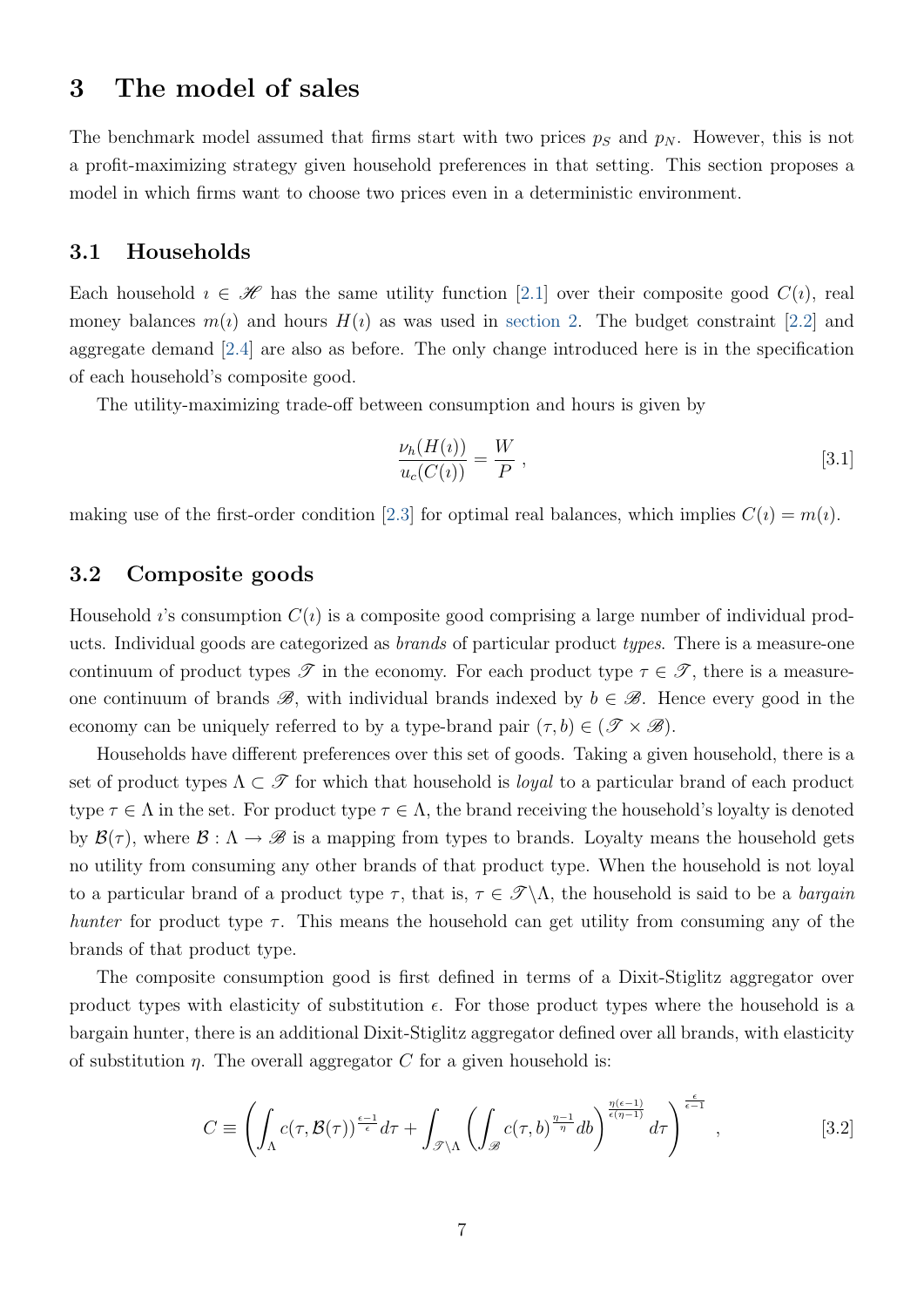where  $c(\tau, b)$  is the household's consumption of brand b of product type  $\tau$ . It is assumed that  $\eta > \epsilon > 1$ , so bargain hunters are more likely to substitute between different brands than households are to substitute between different product types. Households have a zero elasticity of substitution between brands of product types for which they are loyal to a particular brand.

There is a continuum of shopping moments  $\mathcal M$  when goods can be purchased and consumed. A household does all its shopping at a randomly chosen moment  $\eta \in \mathcal{M}$ . Denote the set of households that shop at moment *j* by  $\mathcal{H}(j)$ . As shown later, all households are indifferent in equilibrium between all shopping moments.

The price level  $P$  is the minimum cost of buying one unit of the composite good [\[3.2\]](#page-8-1):

<span id="page-9-0"></span>
$$
P \equiv \min_{c(\tau,b)} \int_{\mathscr{T}} \int_{\mathscr{B}} p(\tau,b)c(\tau,b)dbd\tau \text{ s.t. } C \ge 1,
$$

where  $p(\tau, b)$  is the money price of brand b of product type  $\tau$  prevailing at a given moment. For the composite good defined in [\[3.2\]](#page-8-1), the minimized level of expenditure is:

<span id="page-9-2"></span>
$$
P = \left(\int_{\Lambda} p(\tau, \mathcal{B}(\tau))^{1-\epsilon} d\tau + \int_{\mathcal{F}\backslash\Lambda} \left(\int_{\mathcal{B}} p(\tau, b)^{1-\eta} db\right)^{\frac{1-\epsilon}{1-\eta}} d\tau\right)^{\frac{1}{1-\epsilon}},\tag{3.3}
$$

The expenditure-minimizing demand functions are:

$$
c(\tau, b) = \begin{cases} \left(\frac{p(\tau, b)}{p_B(\tau)}\right)^{-\eta} \left(\frac{p_B(\tau)}{P}\right)^{-\epsilon} C & \text{if } \tau \in \mathcal{F} \backslash \Lambda, \text{ and where } p_B(\tau) \equiv \left(\int_{\mathcal{B}} p(\tau, b)^{1-\eta} db\right)^{\frac{1}{1-\eta}}, \\ \left(\frac{p(\tau, b)}{P}\right)^{-\epsilon} C & \text{if } \tau \in \Lambda \text{ and } b = \mathcal{B}(\tau), \\ 0 & \text{if } \tau \in \Lambda \text{ and } b \neq \mathcal{B}(\tau), \end{cases}
$$
\n
$$
(3.4)
$$

where C is the amount of the composite good consumed and P is the price level given in [\[3.3\]](#page-9-0). The term  $p_B(\tau)$  is an index of prices for all brands of type  $\tau$ , as is relevant to those households who are bargain hunters for that product type. With these demand functions, total expenditure on all consumption goods is:

$$
\int_{\mathscr{T}} \int_{\mathscr{B}} p(\tau, b)c(\tau, b)dbd\tau = PC.
$$

Household preferences over goods are completely characterized by the consumption aggregator C in [\[3.2\]](#page-8-1), the loyal set  $\Lambda$ , and the brands  $\mathcal{B}(\tau)$  receiving the household's loyalty. All households are assumed to share a consumption aggregator of the same form with the same elasticities of substitution  $\epsilon$  and  $\eta$ , but  $\Lambda$  and  $\mathcal{B}(\tau)$  differ across households, being drawn randomly from a probability distribution.

For each product type  $\tau \in \mathcal{T}$ , households have probability  $\lambda$  of including type  $\tau$  in their loyal set  $\Lambda$ . This event is independent across households and product types. Formally,

<span id="page-9-1"></span>
$$
\mathbb{P}_{\mathscr{H}}\left[\tau \in \Lambda\right] = \lambda \;, \quad \text{for all} \;\; \tau \in \mathscr{T} \;.
$$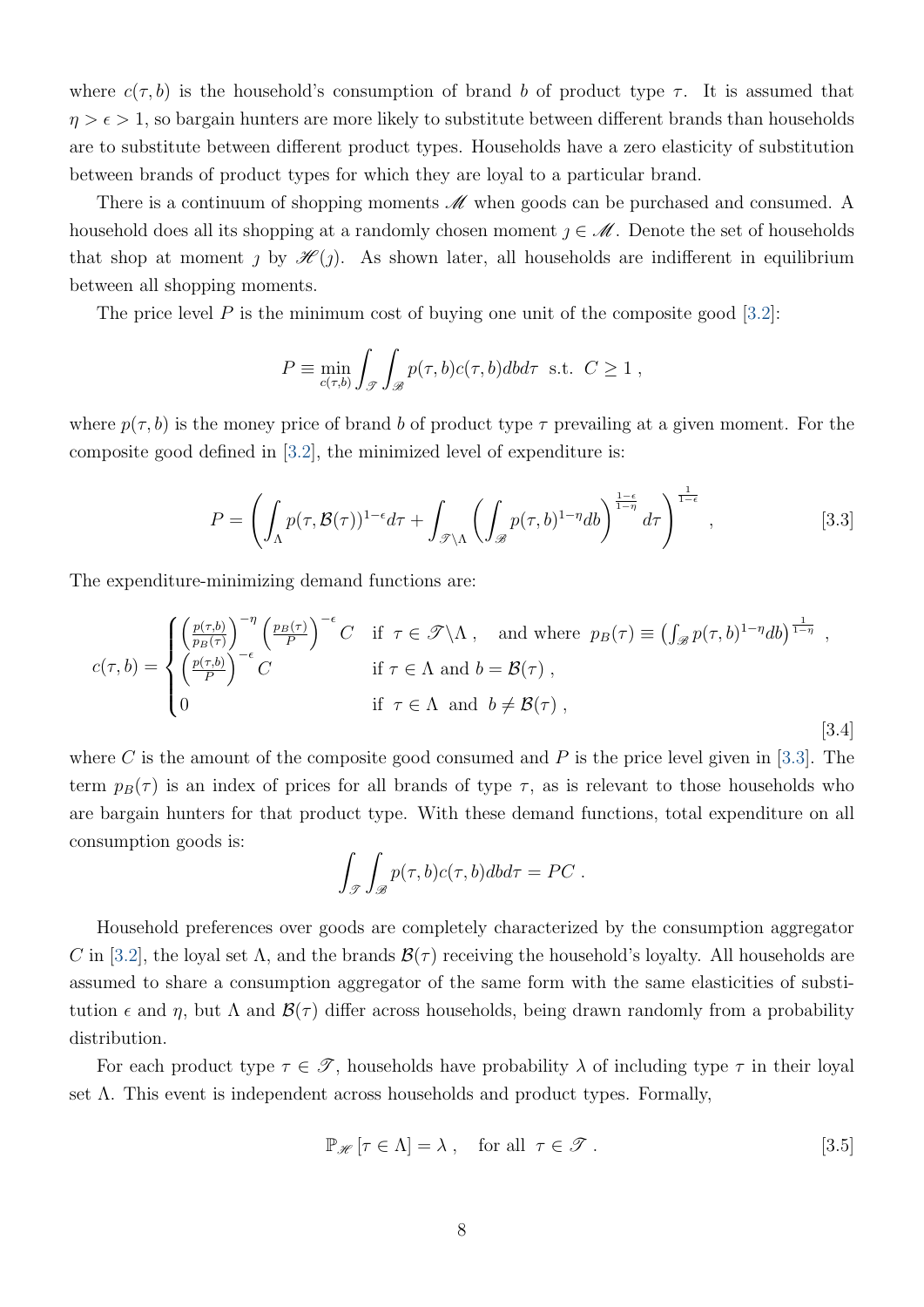Consequently, the loyal set  $\Lambda$  and the set of types  $\mathscr{T}\Lambda$  for which a household is a bargain hunter have measures  $\lambda$  and  $1 - \lambda$  respectively for all households. It is assumed that  $0 < \lambda < 1$ , so all households are loyal to a brand for some product types and bargain hunters for others. When this paper refers to consumers as either loyal or bargain hunters, note that this designation is for a specific product type only.

Conditional on including product type  $\tau$  in the loyal set  $\Lambda$ , all brands of that type have an equal chance of receiving a household's loyalty. The assignment of brands to loyal households is independent across households and product types. Formally,

<span id="page-10-0"></span>
$$
\mathbb{P}_{\mathscr{H}}\left[\mathcal{B}(\tau) \in B \middle| \tau \in \Lambda\right] = \int_{B} db \,, \quad \text{for all} \ \ B \subseteq \mathscr{B} \text{ and any } \tau \in \mathscr{T} \,.
$$

Viewed from the perspective of a firm, assumptions [\[3.5\]](#page-9-1) and [\[3.6\]](#page-10-0) imply that it operates in a market where a randomly selected fraction  $\lambda$  of households are loyal to it, and a fraction  $1 - \lambda$  are bargain hunters.

### 3.3 Firms

Each brand b of each product type  $\tau$  is owned and produced by a single firm, indexed by  $(\tau, b) \in$  $(\mathscr{T} \times \mathscr{B})$ . All firms have the same production technology. With H hours of labour, a firm can produce physical output Q of its good according to the production function

<span id="page-10-2"></span><span id="page-10-1"></span>
$$
Q = \mathcal{F}(H) \tag{3.7}
$$

where  $\mathcal{F}(\cdot)$  is a differentiable, strictly increasing and concave function with  $\mathcal{F}(0) = 0$ . Hence the minimum cost  $\mathcal{C}(Q;W)$  of producing output Q for given wages W is

$$
\mathscr{C}(Q;W) = W\mathcal{F}^{-1}(Q) . \qquad [3.8]
$$

This cost function is differentiable, strictly increasing and convex in Q and satisfies  $\mathscr{C}(0;W) = 0$  as a result of the properties of the production function [\[3.7\]](#page-10-1).

Each firm sells its branded good at every shopping moment, but not necessarily at the same price at all moments. Consider a given firm producing brand b of product type  $\tau$ , and a given moment  $j \in \mathcal{M}$ , where households  $\mathcal{H}(j)$  are doing their shopping. Take a particular household  $i \in \mathcal{H}(j)$ . If the household is loyal to this brand and the brand is sold at price p, equation [\[3.4\]](#page-9-2) shows that  $p^{-\epsilon}(P(i)^{\epsilon}C(i))$  units are demanded. On the other hand, if the household is a bargain hunter then demand is  $p^{-\eta}P_{B}^{\eta-\epsilon}(P(i)^{\epsilon}C(i))$ , where  $P_{B}$  is the bargain hunter's price index for all brands of type  $\tau$ , that is, the price index  $p_B(\tau)$  from equation [\[3.4\]](#page-9-2) constructed using prices posted at moment j.  $P_B$  is the same for all bargain hunters of the same product type at the same moment. The only component of demand that could be household specific is  $P(i)$ <sup> $\epsilon$ </sup> $C(i)$ , which multiplies the amount demanded irrespective of whether the household is loyal or a bargain hunter, and determines the overall level of expenditure. Define  $\mathcal{E}(j)$  to be the average of this household-specific expenditure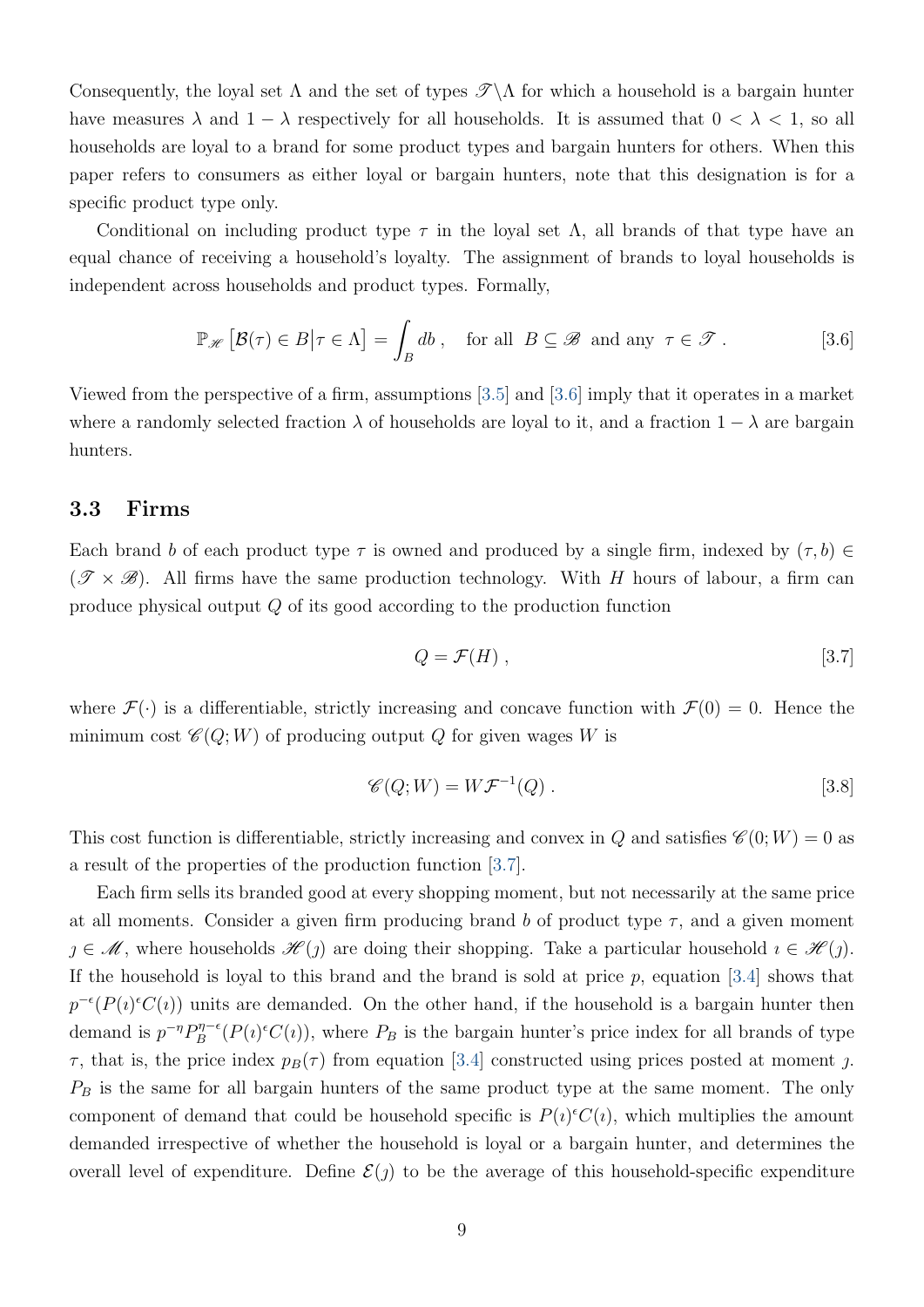component taken over all shoppers at moment  $\gamma$ :

<span id="page-11-1"></span><span id="page-11-0"></span>
$$
\mathcal{E}(j) \equiv \int_{\mathcal{H}(j)} P(\iota)^{\epsilon} C(\iota) d\iota \; . \tag{3.9}
$$

Since the fraction of households who are loyal is  $\lambda$ , the fraction who are bargain hunters is  $1-\lambda$ , and because the product types and brands benefiting from households' loyalty are selected randomly according to [\[3.5\]](#page-9-1) and [\[3.6\]](#page-10-0), and as households choose shopping moments at random, total demand for a brand sold at price  $p$  is

$$
\mathscr{D}(p; P_B, \mathcal{E}) = (\lambda + (1 - \lambda)v(p; P_B)) p^{-\epsilon} \mathcal{E} , \text{ where } v(p; P_B) \equiv \left(\frac{p}{P_B}\right)^{-(\eta - \epsilon)}, \quad [3.10]
$$

at a moment with bargain hunters' price index  $P_B$  for brands of the same type, and an average household expenditure level [\[3.9\]](#page-11-0) equal to  $\mathcal E$ . Demand is specified in terms of the function  $v(p; P_B)$ , referred to as the purchase multiplier, defined as the ratio of the amount sold to a given measure of bargain hunters relative to the same measure of loyal customers.

The demand function  $\mathscr{D}(p; P_B, \mathcal{E})$  can be used to define the total revenue  $\mathscr{R}(q; P_B, \mathcal{E})$  received from selling quantity q at a particular moment with  $P_B$  and  $\mathcal E$  given:

<span id="page-11-2"></span>
$$
\mathcal{R}(q; P_B, \mathcal{E}) \equiv q \mathcal{D}^{-1}(q; P_B, \mathcal{E}), \quad \text{with } p = \mathcal{D}^{-1}(q; P_B, \mathcal{E}), \qquad [3.11]
$$

where  $\mathscr{D}^{-1}(q; P_B, \mathcal{E})$  is the inverse demand function corresponding to [\[3.10\]](#page-11-1).

### <span id="page-11-4"></span>3.4 Price setting

Now consider the profit-maximization problem for a given firm, which chooses a price for its good at each shopping moment. As will be seen below, the average household expenditure level  $\mathcal{E}$ , as defined in [\[3.9\]](#page-11-0), will be the same at all moments. Furthermore, the bargain hunters' price index  $P_B$  appearing in demand function [\[3.10\]](#page-11-1) will be the same for all product types and at all moments. Under these conditions, the profit-maximization problem reduces to choosing a distribution of prices across all possible shopping moments.

For the specification of demand used in benchmark model of [section 2,](#page-5-0) firms would choose a single price at all moments even if they were to have the option of choosing a general distribution. But this is not true when consumers have the preferences described in [section 3.2.](#page-8-2)

Let  $F(p)$  be a general distribution function of prices. This distribution function is chosen to maximize profits  $\mathscr{P}$ ,

<span id="page-11-3"></span>
$$
\mathscr{P} = \int_{p} \mathscr{R} \left( \mathscr{D}(p; P_B, \mathcal{E}); P_B, \mathcal{E} \right) dF(p) - \mathscr{C} \left( \int_{p} \mathscr{D}(p; P_B, \mathcal{E}) dF(p); W \right) , \tag{3.12}
$$

where  $\mathcal{R}(q; P_B, \mathcal{E})$  is total revenue from sales at one moment, defined in [\[3.11\]](#page-11-2), and  $\mathcal{C}(Q; W)$  is the total cost  $[3.8]$  of producing the entire output  $Q$  of the good sold across all shopping moments.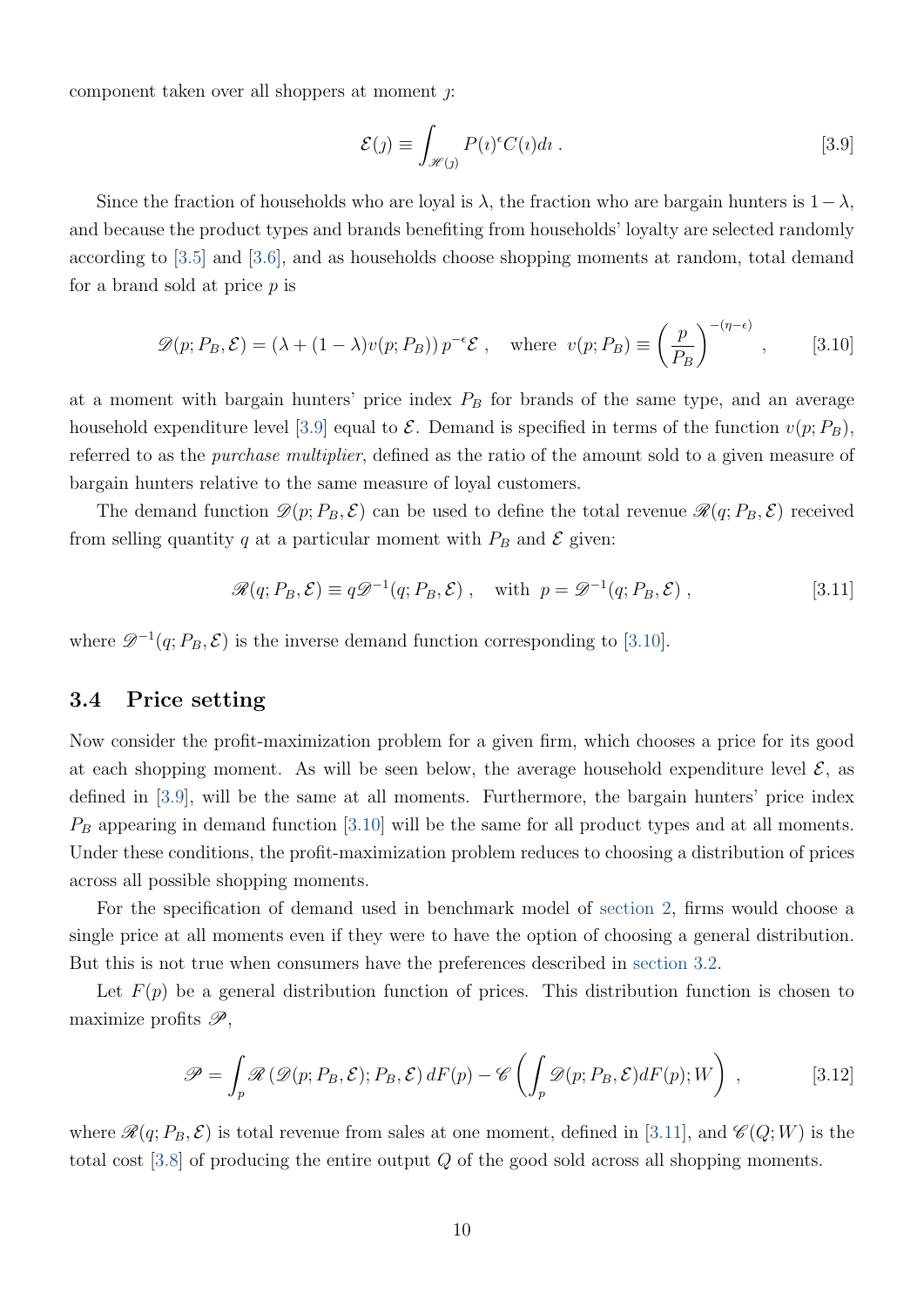Consider a discrete distribution of prices  $\{p_i\}$  with probabilities  $\{\omega_i\}$ <sup>[4](#page-12-0)</sup>. The first-order conditions for maximizing [\[3.12\]](#page-11-3) with respect to prices  $p_i$  and probabilities  $\omega_i$  are

<span id="page-12-1"></span>
$$
\mathscr{R}'(\mathscr{D}(p_i; P_B, \mathcal{E}); P_B, \mathcal{E}) = \mathscr{C}'\left(\sum_j \omega_j \mathscr{D}(p_j; P_B, \mathcal{E}); W\right) \text{ and },
$$
\n[3.13a]

<span id="page-12-2"></span>
$$
\mathscr{R}(\mathscr{D}(p_i; P_B, \mathcal{E}); P_B, \mathcal{E}) = \aleph + \mathscr{D}(p_i; P_B, \mathcal{E}) \mathscr{C}' \left( \sum_j \omega_j \mathscr{D}(p_j; P_B, \mathcal{E}); W \right) \text{ if } \omega_i > 0 , \qquad [3.13b]
$$

<span id="page-12-3"></span>
$$
\mathscr{R}(\mathscr{D}(p_i; P_B, \mathcal{E}); P_B, \mathcal{E}) \le \aleph + \mathscr{D}(p_i; P_B, \mathcal{E}) \mathscr{C}' \left( \sum_j \omega_j \mathscr{D}(p_j; P_B, \mathcal{E}); W \right) \text{ if } \omega_i = 0, \quad [3.13c]
$$

where  $\aleph$  is the Lagrangian multiplier attached to the constraint  $\sum_i \omega_i = 1$ . Equation [\[3.13a\]](#page-12-1) is the usual marginal revenue equals marginal cost condition, which must hold for any price that receives positive probability. The interpretation of first-order conditions [\[3.13b\]](#page-12-2) and [\[3.13c\]](#page-12-3) is discussed later.

### 3.5 Aggregation

Since households are randomizing over their choice of shopping moment, and preferences in terms of brand loyalty are drawn randomly according to [\[3.5\]](#page-9-1) and [\[3.6\]](#page-10-0), there is no intrinsic difference between any two shopping moments. As long as firms are selecting prices for particular moments at random from their desired price distributions, the price index  $P_B$  is the same at all shopping moments and for all product types.<sup>[5](#page-12-4)</sup> This also means that  $P(i) = P$  for all  $i \in \mathcal{H}$ , and it therefore makes sense to talk about the aggregate price level  $P$ , in spite of households' actual consumption baskets differing.

Given that households share a common price index and have the same preferences [\[2.1\]](#page-5-1) over their composite goods, money balances and hours, it follows that all households have the same level of composite consumption, real money balances and hours. That is,  $C(i) = C$ ,  $m(i) = m$  and  $H(i) = H$  for all  $i \in \mathcal{H}$ . Since consumption is the only source of demand in the economy, goods market equilibrium requires  $C = Y$ , where Y is aggregate income.

The common level of consumption  $C = Y$  and the common price level P imply that the average household expenditure level [\[3.9\]](#page-11-0) is the same across all moments, as claimed earlier. This is equal to  $\mathcal{E} = P^{\epsilon}Y$  at all moments  $\jmath \in \mathcal{M}$ . Together with the randomization assumptions for household preferences, this justifies the claim that all firms face the same demand function at all shopping moment, so firms cannot improve upon randomly selecting the moments at which they charge particular prices from their desired distribution.

Finally, note that randomization by firms makes households indifferent between shopping moments, as is assumed.

<span id="page-12-4"></span><span id="page-12-0"></span><sup>&</sup>lt;sup>4</sup>It is shown later that restricting attention to discrete distributions is without loss of generality.

<sup>5</sup>This is true so long as the distribution of firms' price distributions is not different across product types. This will be at all points in this paper, including the dynamic extension of the model.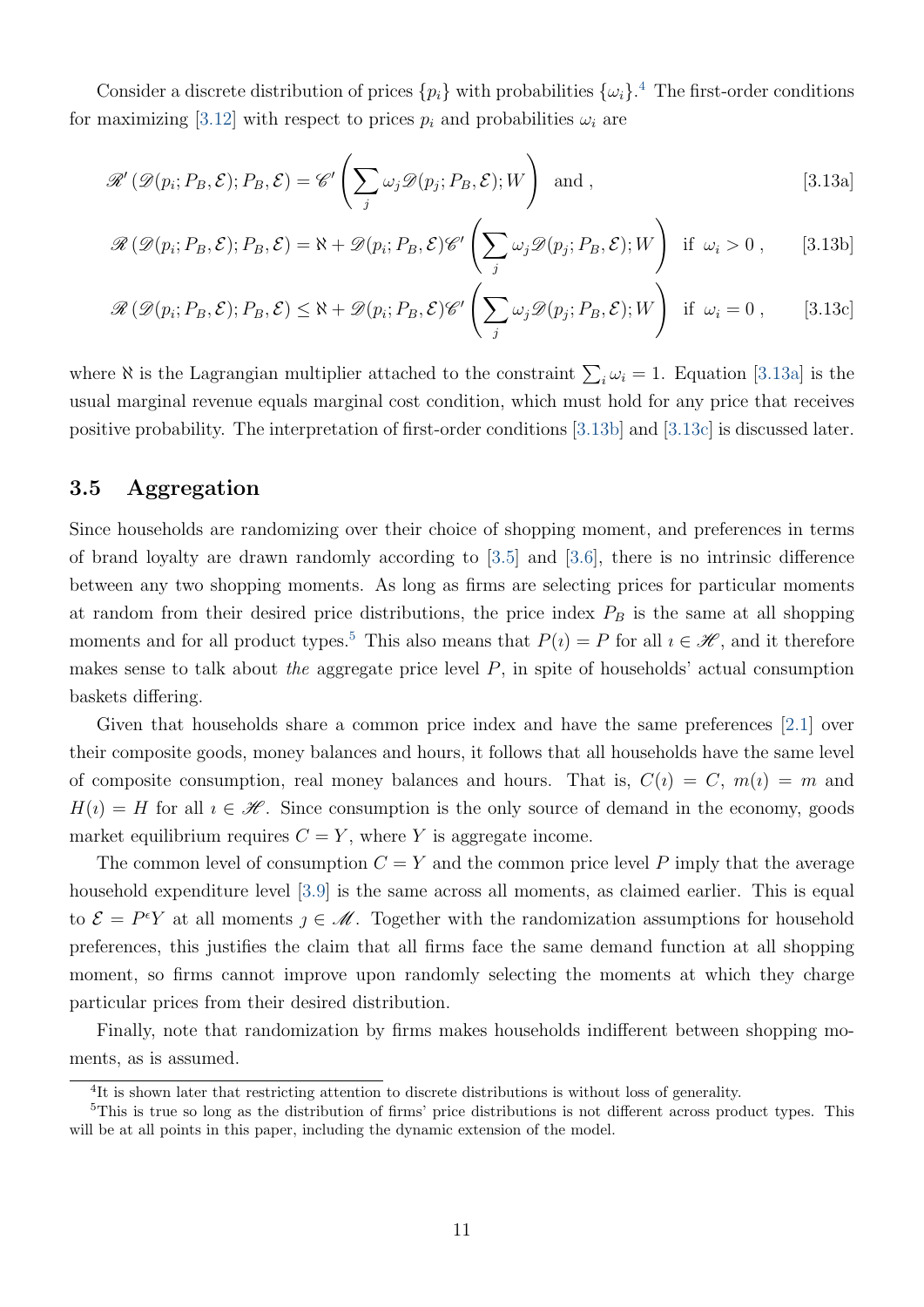# <span id="page-13-0"></span>4 Equilibrium with flexible prices and wages

First consider the equilibrium of the economy when all exogenous variables are constant and prices can be adjusted freely as discussed in [section 3.4,](#page-11-4) and wages adjust to clear the labour market. With a constant money supply, and no shifts in the production function [\[3.7\]](#page-10-1), the general price level and aggregate output are also constant.

The equilibrium pricing strategies chosen by firms depend on the nature of the demand function  $\mathscr{D}(p; P_B, \mathcal{E})$  for a firm's brand at a particular moment, as given in equation [\[3.10\]](#page-11-1). What is crucial is that demand comes from two different sources: loyal customers and bargain hunters — and these groups have different price sensitivities. Loyal customers do not want to switch to other brands, so the only margin of substitution they have is shifting expenditure to other types of product in their consumption basket. On the other hand, bargain hunters want to find the brands offering the best deals for a particular product type. The price elasticities for these two groups are  $\epsilon$  and  $\eta$ respectively, and it makes sense to assume  $\eta > \epsilon$ . This means that the overall demand curve does not have a constant elasticity: the elasticity changes with the composition of the firm's customers. High prices mean that most bargain hunters will have deserted its brand, and the residual mass of loyal customers has a low price elasticity. Low prices put the firm in contention to win over the bargain hunters, but competition among brands for these customers means the price elasticity is high.

These arguments suggest that the price elasticity of demand decreases with price. This is confirmed by differentiating demand function  $\mathscr{D}(p; P_B, \mathcal{E})$  in [\[3.10\]](#page-11-1) to obtain the price elasticity  $\zeta(p; P_B)$ (in absolute value):

<span id="page-13-2"></span>
$$
\zeta(p; P_B) = \frac{\lambda \epsilon + (1 - \lambda)\eta v(p; P_B)}{\lambda + (1 - \lambda)v(p; P_B)}.
$$
\n
$$
[4.1]
$$

This elasticity is a weighted average of  $\epsilon$  and  $\eta$ , with the weight on the larger elasticity  $\eta$  increasing with the purchase multiplier  $v(p; P_B)$ , as defined in [\[3.10\]](#page-11-1). The higher is price p, the lower is the purchase multiplier, and the smaller is the price elasticity. Such a change in elasticity is simply a less extreme version of a "kinked" demand curve. For very low prices, the elasticity is approximately constant and equal to  $\eta$  because the bargain hunters dominate; and for very high prices, it is approximately constant and equal to  $\epsilon$  because only loyal customers remain. In the middle of the demand curve there is a smooth transition between  $\eta$  and  $\epsilon$ .

As is the case with a kinked demand curve, the varying price elasticity of demand means that the marginal revenue curve is not necessarily downward sloping for all prices, even though demand curve [\[3.10\]](#page-11-1) is downward sloping everywhere. To see this, note that marginal revenue can be expressed in terms of the price and the price elasticity of demand as follows:

<span id="page-13-1"></span>
$$
\mathscr{R}'(\mathscr{D}(p; P_B, \mathcal{E}); P_B, \mathcal{E}) = \left(\frac{\zeta(p; P_B) - 1}{\zeta(p; P_B)}\right)p.
$$
 [4.2]

<span id="page-13-3"></span>It can be confirmed that if  $\eta$  is sufficiently large for a given  $\epsilon$  then marginal revenue is indeed non-monotonic.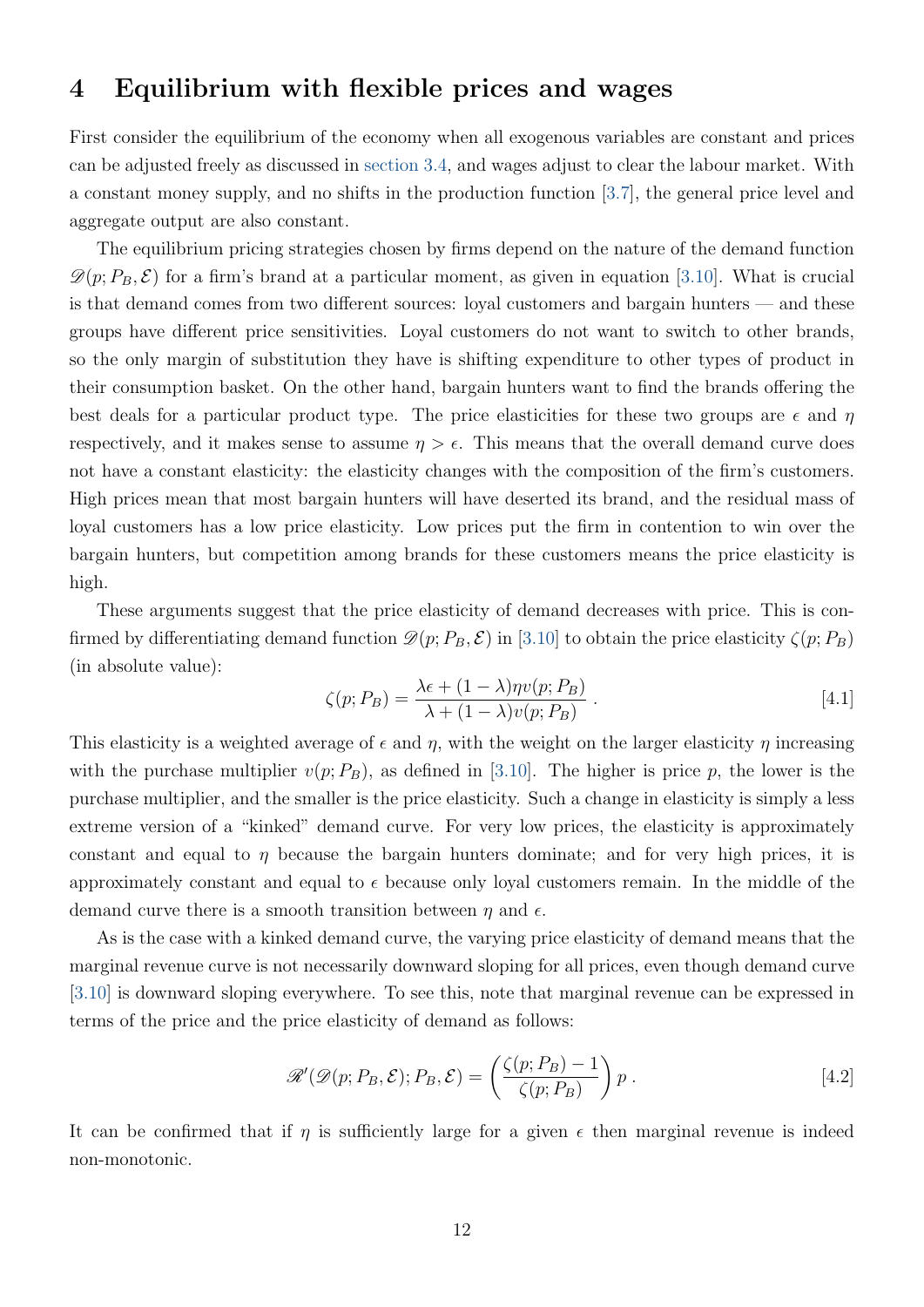**Proposition 2** Consider the total revenue function  $\mathcal{R}(q; P_B, \mathcal{E})$  defined in [\[3.11\]](#page-11-2) and suppose  $\eta$  >  $\epsilon > 1$ . Then marginal revenue  $\mathscr{R}'(q; P_B, \mathcal{E})$  is non-monotonic if and only if  $0 < \lambda < 1$  and

<span id="page-14-1"></span>
$$
\eta > (3\epsilon - 1) + 2\sqrt{2\epsilon(\epsilon - 1)}\tag{4.3}
$$

hold, and everywhere downward sloping otherwise.

PROOF See [appendix A.2.](#page-50-0)

Observe from [\[4.2\]](#page-13-1) that to obtain non-monotonicity it is necessary to have a sufficiently large response of the price elasticity  $\zeta(p; P_B)$  outweighing a falling price in some range. From [\[4.1\]](#page-13-2), this happens when the gap between  $\eta$  and  $\epsilon$  is larger.

With a non-monotonic marginal revenue curve  $\mathscr{R}(q; P_B, \mathcal{E})$ , it is possible that more than one price can be associated with the same level of marginal revenue. First-order condition [\[3.13a\]](#page-12-1) then suggests firms might want to charge different prices at different shopping moments.

As was discussed in the introduction, an interesting case is where firms find it optimal to choose a distribution with just two prices: a "normal" high price, and a low "sale" price. Denote these two prices respectively by  $p_N$  and  $p_S$  with  $p_N > p_S$ , and let  $q_N = \mathscr{D}(p_N; P_B, \mathcal{E})$  and  $q_S = \mathscr{D}(p_S; P_B; \mathcal{E})$ be the quantities demanded by customers at these prices, clearly with  $q_S > q_N$ . The fraction of shopping moments when the brand is on sale is denoted by s. If  $0 < s < 1$  then both prices must satisfy the first-order conditions [\[3.13a\]](#page-12-1)–[\[3.13b\]](#page-12-2). By eliminating the Lagrangian multiplier  $\aleph$  from [\[3.13b\]](#page-12-2), profit maximization requires:

<span id="page-14-0"></span>
$$
\mathscr{R}'(q_N; P_B, \mathcal{E}) = \mathscr{R}'(q_S; P_B, \mathcal{E}) = \frac{\mathscr{R}(q_S; P_B, \mathcal{E}) - \mathscr{R}(q_N; P_B, \mathcal{E})}{q_S - q_N} = \mathscr{C}'(sq_S + (1 - s)q_N; W) \quad [4.4]
$$

Hence there are three requirements for optimality: marginal revenue must be equalized at all moments, the extra revenue generated by having a sale at a particular moment per extra unit sold must be equal to the common marginal revenue; and marginal revenue and average extra revenue must both equal marginal cost.

Firms have a choice at which moment they sell each unit of output, so switching one unit from one moment to another must not increase total revenue, thus marginal revenue must be equalized at all moments. Furthermore, firms must be indifferent between having a sale or not at one particular moment. This requires that the extra revenue generated by the sale per extra unit sold must be equal to marginal cost.

A graphical interpretation of the first two optimality conditions from [\[4.4\]](#page-14-0) is shown in [Figure 2.](#page-15-0) Marginal revenue is initially downward sloping, then becomes upward sloping, before finally changing direction once more to become downward sloping. Both quantities  $q_N$  and  $q_S$  are associated with the same marginal revenue, which is in turn equal to the marginal cost MC of producing total output  $Q = s q_S + (1 - s) q_N$  (note that the marginal cost curve is not shown). The average extra revenue condition can be represented in the diagram as the equality of the two shaded areas bounded between the marginal revenue curve and the horizontal line MC, and between the quantities  $q_N$  and  $q_S$ .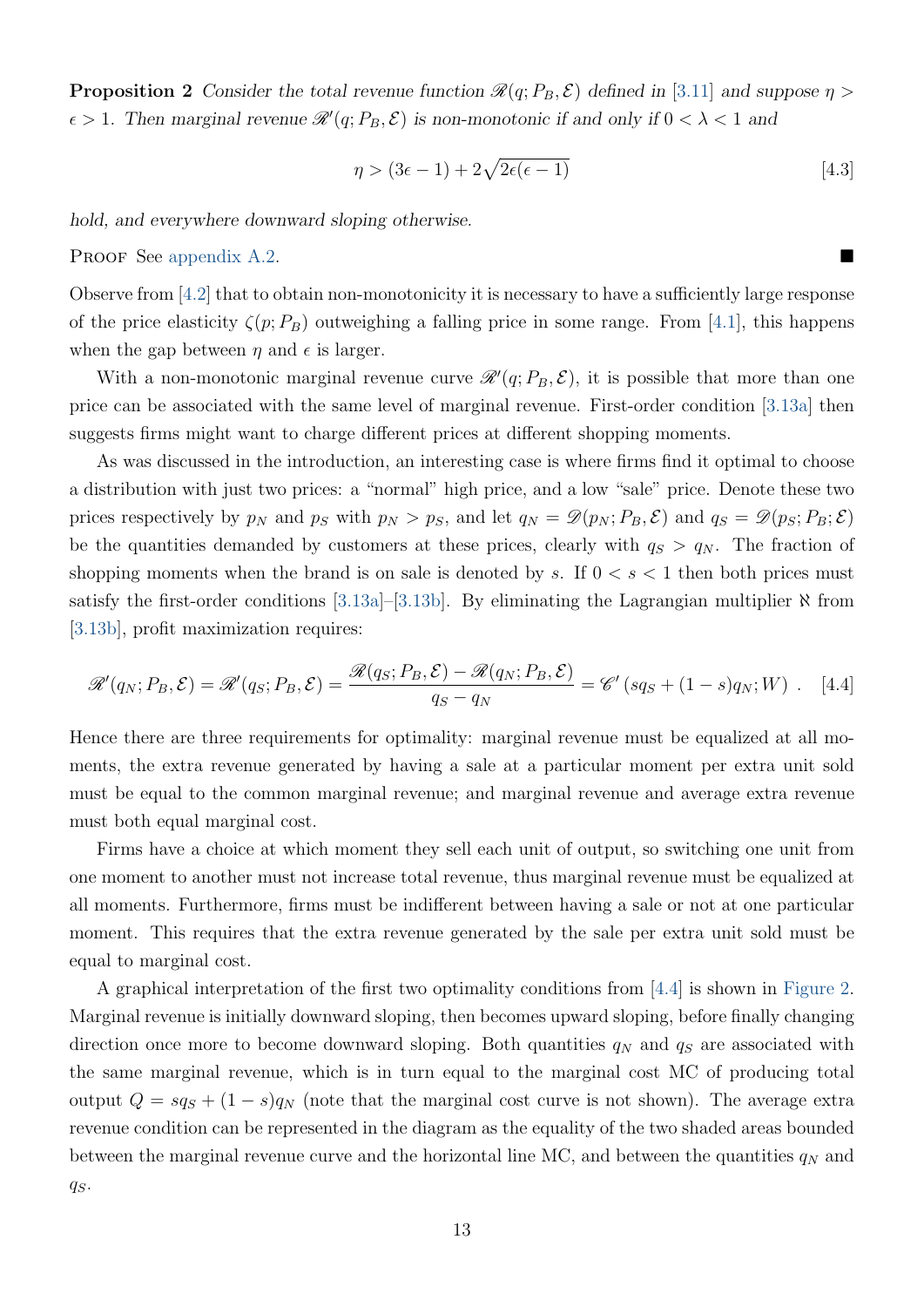<span id="page-15-0"></span>Figure 2: Demand function and non-monotonic marginal revenue function



Notes: Schematic representation of demand function [\[3.10\]](#page-11-1) and marginal revenue function [\[4.2\]](#page-13-1). Shown for the case where parameters  $\epsilon$  and  $\eta$  satisfy [\[4.3\]](#page-14-1).

The full set of optimality conditions is depicted in [Figure 3.](#page-16-0) The first point to note is that because firms can charge different prices at different moments the total revenue function can be made concave. This raises attainable total revenue in the range between  $q_N$  and  $q_S$ . The first two optimality conditions in [\[4.4\]](#page-14-0) require that total revenue has a common tangent line at both quantities  $q_N$  and  $q_S$ , which is equivalent to the slope of the chord being the same as the tangent itself. This slope then determines the unique point where marginal cost equals marginal revenue, which yields the total quantity sold and therefore the sales fraction.

The conditions for the existence and uniqueness of this type of two-price equilibrium are given in the following result.

<span id="page-15-1"></span>Theorem 1 Suppose firms choose distributions of prices to maximize profits as given in equation [\[3.12\]](#page-11-3).

- (i) If elasticities  $\epsilon$  and  $\eta$  are such that the non-monotonicity condition [\[4.3\]](#page-14-1) holds then there exist  $\lambda(\epsilon, \eta)$  and  $\overline{\lambda}(\epsilon, \eta)$  such that  $0 < \lambda(\epsilon, \eta) < \overline{\lambda}(\epsilon, \eta) < 1$ , and if  $\lambda \in [\lambda(\epsilon, \eta), \overline{\lambda}(\epsilon, \eta)]$  then there exists a two-price equilibrium, and no other equilibria exist.
- (ii) If either of these conditions fails then there exists a one-price equilibrium, and no other equilibria exist.

PROOF See [appendix A.3](#page-50-1)

This result indicates that two conditions need to be satisfied for two prices to be an equilibrium. First, marginal revenue must be non-monotonic, as has been discussed above and analysed in [Proposition 2.](#page-13-3) Second, there must not be too many loyal consumers, or too many bargain hunters,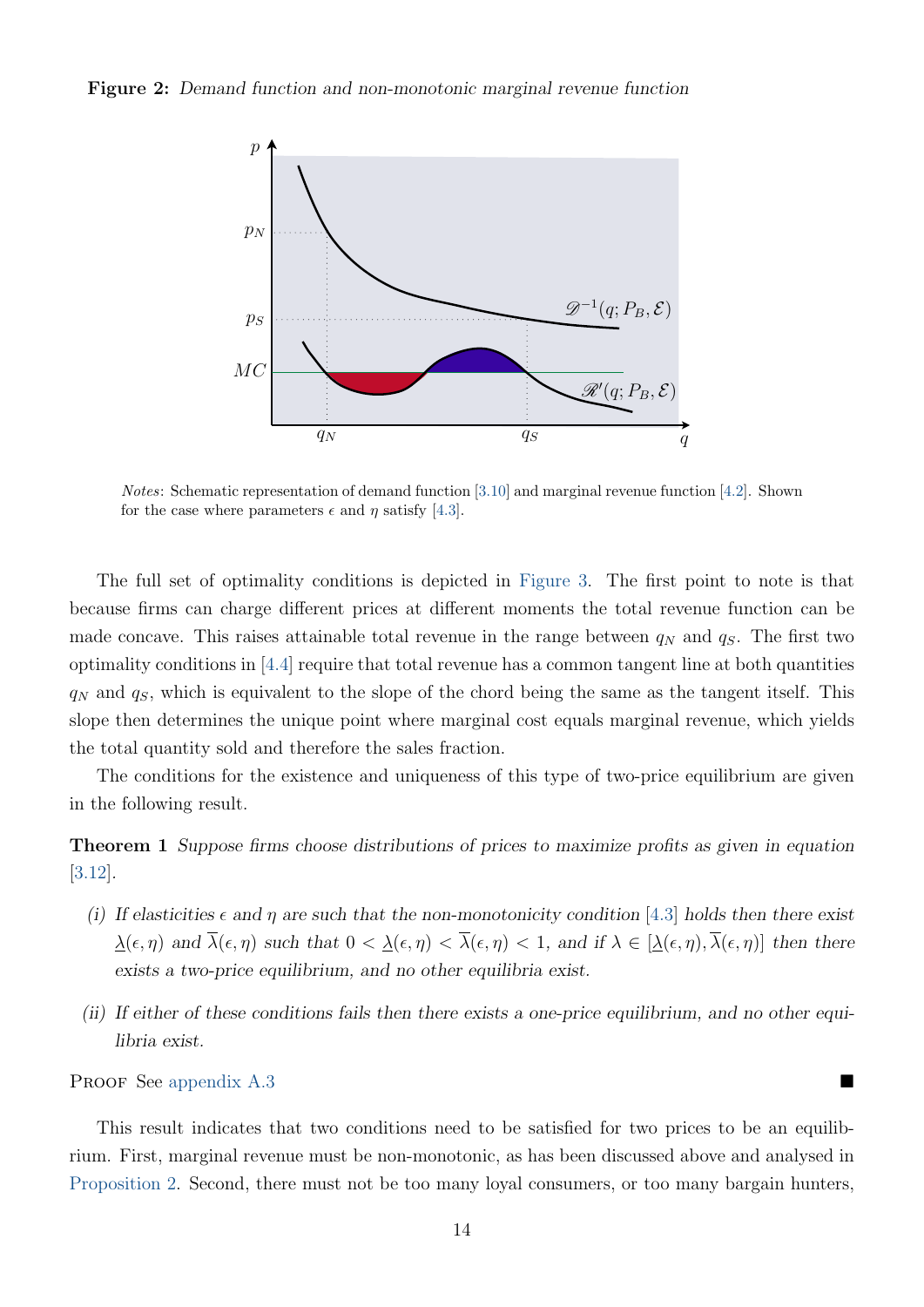<span id="page-16-0"></span>

*Notes*: Schematic representation of total revenue function  $\mathcal{R}(q; P_B, \mathcal{E})$  from [\[3.11\]](#page-11-2) and total cost function  $\mathcal{C}(Q;W)$  from [\[3.8\]](#page-10-2), shown for parameters  $\epsilon$  and  $\eta$  satisfying [\[4.3\]](#page-14-1).

but instead a sufficient mixture of the two. This justifies having a high price designed for the loyal customers, and a low one for the bargain hunters at other moments, even though no actual price discrimination can be practised as it is not possible for firms to distinguish the two types prior to the moment of purchase.

Note that there is no reference to the degree of convexity of the cost function in [Theorem 1.](#page-15-1) What guarantees the existence and uniqueness of the two-price equilibrium for a wide range of parameters, even if marginal cost were constant, is that the actions of other firms affect the total revenue function, in particular the slope of the chord in [Figure 3.](#page-16-0) This interdependence of firms plays a key role throughout the paper and is discussed in full later.

Although the analysis considers just two types of consumers, adding more types does not necessarily make more prices sustainable in equilibrium. There are two reasons: more prices in equilibrium requires more humps in the marginal revenue curve, and a common tangent line of the total revenue function at more than two points. Neither of these two configurations follows automatically on the addition of extra types.

Given the stylized facts discussed in the introduction, this paper focuses on the two-price equilibrium. The total physical quantity of output sold by firms is  $Q = s q_S + (1 - s) q_N$ . Let  $X \equiv \mathscr{C}'(Q;W)$ denote the associated marginal cost in money terms. Using the relationship between price and marginal revenue in [\[4.2\]](#page-13-1), the marginal revenue equals marginal cost conditions for each price can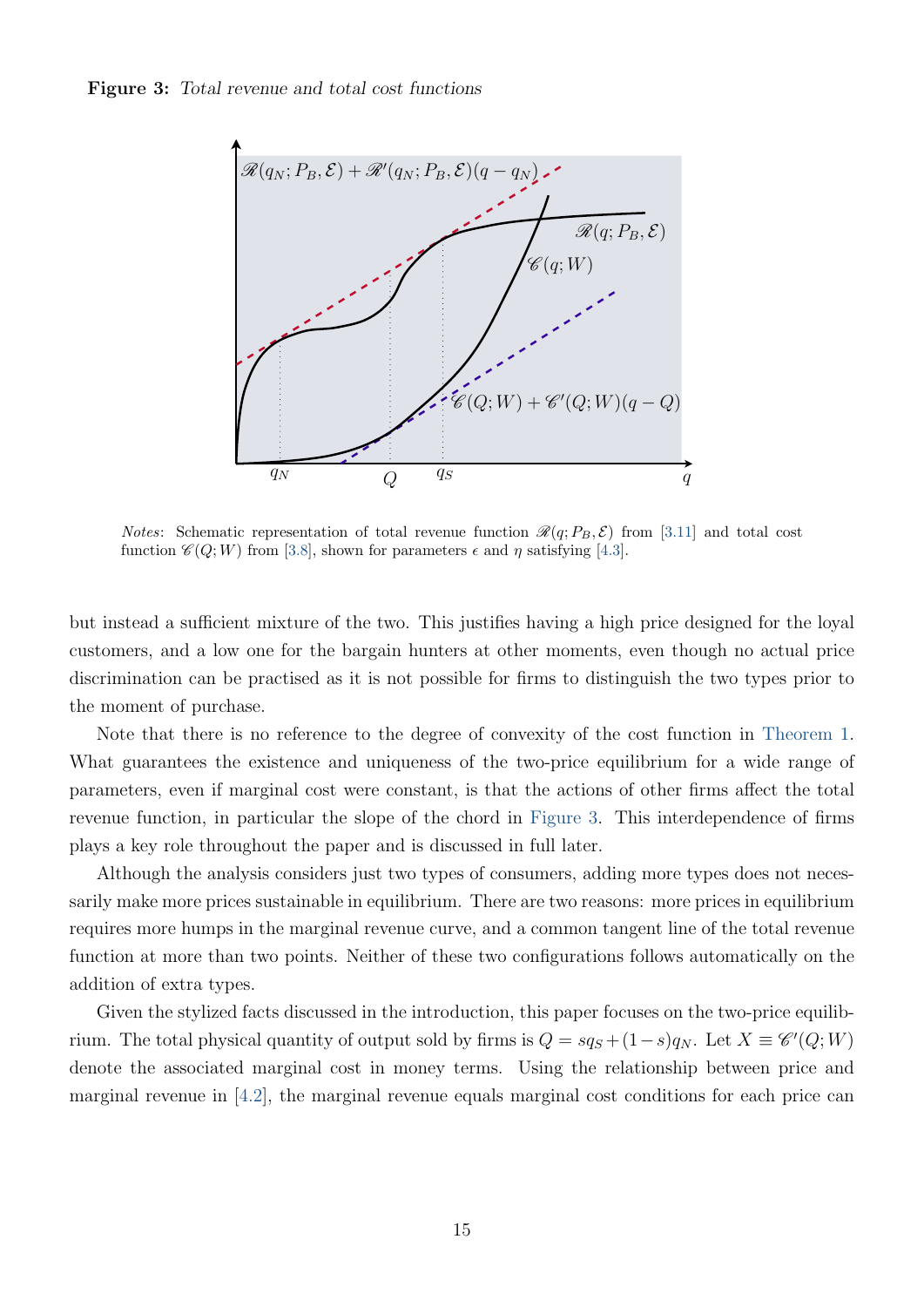be expressed in terms of desired markups on marginal cost:

<span id="page-17-1"></span>
$$
p_i = \mu(p_i; P_B)X, \quad \text{with } \mu(p; P_B) = \frac{\lambda \epsilon + (1 - \lambda)\eta v(p; P_B)}{\lambda(\epsilon - 1) + (1 - \lambda)(\eta - 1)v(p; P_B)}.
$$
 [4.5]

The desired markups depend on the parameters  $\epsilon$ ,  $\eta$  and  $\lambda$ , and the purchase multiplier  $v(p; P_B)$ from [\[3.10\]](#page-11-1). Let  $v_S \equiv v(p_S; P_B)$  and  $v_N \equiv v(p_N; P_B)$  denote the two purchase multipliers, and the  $\mu_S \equiv \mu(p_S; P_B)$  and  $\mu_N \equiv \mu(p_N; P_B)$  the associated markups. Hence,

$$
\mu_S = \frac{\lambda \epsilon + (1 - \lambda)\eta v_S}{\lambda(\epsilon - 1) + (1 - \lambda)(\eta - 1)v_S} , \quad \mu_N = \frac{\lambda \epsilon + (1 - \lambda)\eta v_N}{\lambda(\epsilon - 1) + (1 - \lambda)(\eta - 1)v_N} .
$$
 [4.6]

By using the demand function from [\[3.10\]](#page-11-1), the first-order condition in [\[4.4\]](#page-14-0) linking average extra revenue to marginal cost can be expressed as:

<span id="page-17-4"></span><span id="page-17-0"></span>
$$
\frac{\mu_S - 1}{\mu_N - 1} = \frac{(\lambda + (1 - \lambda)v_N)\mu_N^{-\epsilon}}{(\lambda + (1 - \lambda)v_S)\mu_S^{-\epsilon}}.
$$
\n
$$
[4.7]
$$

Given that a fraction s of all prices are set at  $p<sub>S</sub>$  and the remaining 1 – s are set to  $p<sub>N</sub>$ , equation [\[3.4\]](#page-9-2) implies the price index  $P_B$  for the bargain hunters is

<span id="page-17-3"></span>
$$
P_B = \left(s p_S^{1-\eta} + (1-s)p_N^{1-\eta}\right)^{\frac{1}{1-\eta}}.
$$
\n
$$
[4.8]
$$

In finding the equilibrium, the model has a convenient block-recursive structure, or in other words, the microeconomic aspects can be characterized independently of the macroeconomic side, which is then determined afterwards. The key micro variables are the sales fraction s, the relative markup  $\mu \equiv \mu_S/\mu_N$ , and the *relative* quantity sold at the sale price compared to at the normal price, denoted by  $\chi \equiv q_s/q_N$ . Using the demand function [\[3.10\]](#page-11-1), first-order condition [\[4.7\]](#page-17-0) gives the relationship between quantity ratio  $\chi$  and markups  $\mu_S$  and  $\mu_N$ .

$$
\chi = \frac{\mu_N - 1}{\mu_S - 1} \; .
$$

<span id="page-17-2"></span>The following proposition verifies the block-recursive structure and derives some comparative statics

**Proposition 3** Suppose parameters  $\epsilon$ ,  $\eta$  and  $\lambda$  are such that there is a unique two-price equilibrium.

- (i) The equilibrium values of  $\mu$ ,  $\chi$ ,  $s$ ,  $v_S$ ,  $v_N$ ,  $\mu_S$  and  $\mu_N$  are uniquely determined only by parameters  $\epsilon$ ,  $\eta$  and  $\lambda$ .
- (ii) For given values of  $\epsilon$  and  $\eta$ :

$$
\frac{\partial \mu}{\partial \lambda} = 0 \;, \quad \frac{\partial \mu_S}{\partial \lambda} = 0 \;, \quad \frac{\partial \mu_N}{\partial \lambda} = 0 \;, \quad \frac{\partial \chi}{\partial \lambda} = 0 \;, \quad \frac{\partial s}{\partial \lambda} < 0 \;.
$$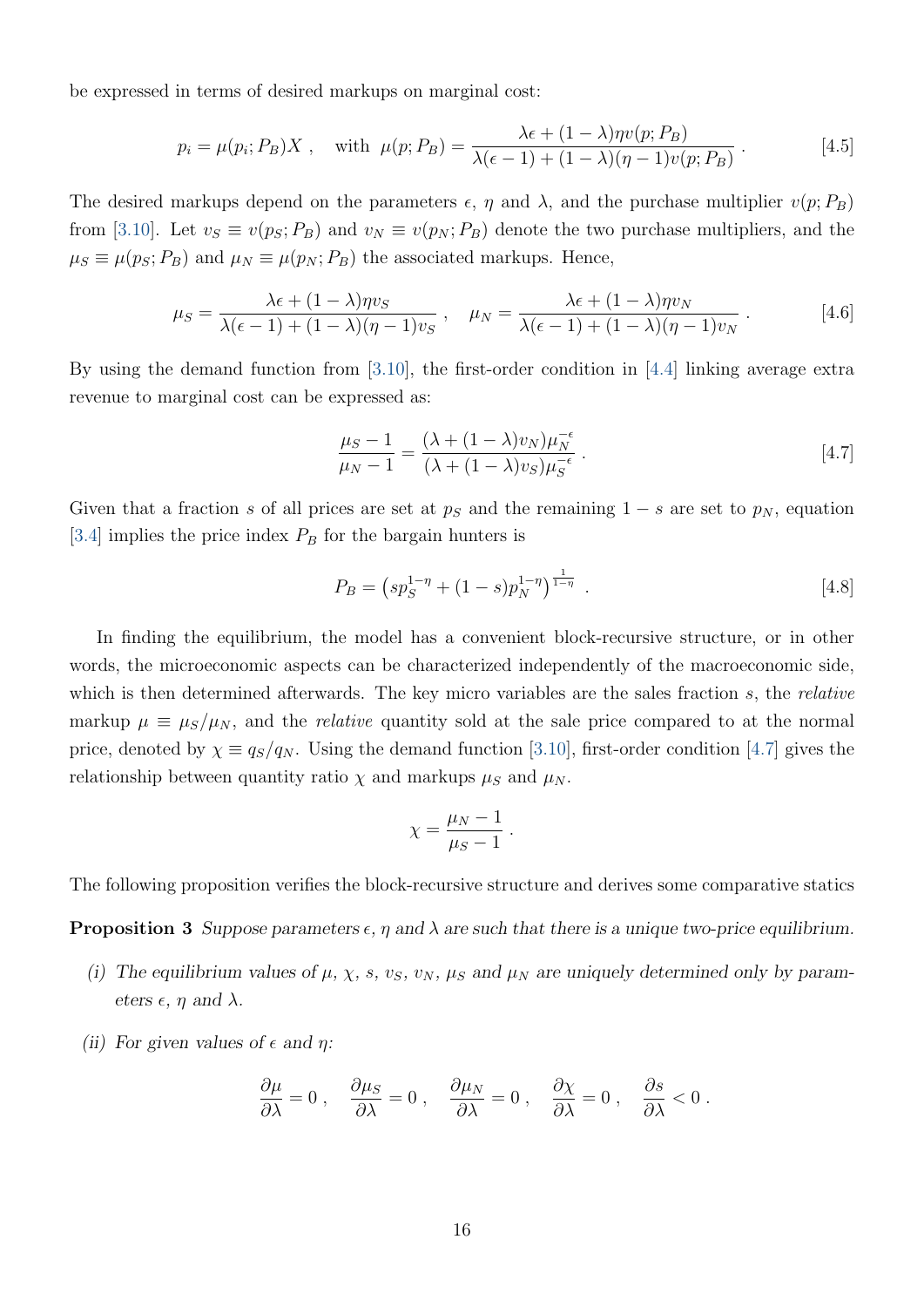(iii) Let  $\underline{\lambda}(\epsilon, \eta)$  and  $\overline{\lambda}(\epsilon, \eta)$  be as defined in [Theorem 1:](#page-15-1)

$$
\lim_{\lambda \to \underline{\lambda}(\epsilon,\eta)^+} s = 1 , \quad \lim_{\lambda \to \overline{\lambda}(\epsilon,\eta)^-} s = 0 .
$$

(iv) The markup and quantity ratios  $\mu$  and  $\chi$  are continuous functions of  $\epsilon$  and  $\eta$ , and:

$$
\lim_{\epsilon \to 1^+} \mu = 0 , \quad \lim_{\epsilon \to 1^+} \chi = \infty , \quad \lim_{\eta \to \eta^*(\epsilon)^+} \mu = 1 , \quad \lim_{\eta \to \eta^*(\epsilon)^+} \chi = 1 ,
$$

where  $\eta^*(\epsilon) \equiv (3\epsilon - 1) + 2\sqrt{2\epsilon(\epsilon - 1)}$  is the lower bound for  $\eta$  that ensures non-monotonicity, according to [\[4.3\]](#page-14-1) in [Proposition 2.](#page-13-3)

PROOF See [appendix A.4.](#page-55-0)

The first part establishes the separation of the equilibrium for the micro variables from the broader macroeconomic equilibrium. Furthermore, the second part shows that only  $\epsilon$  and  $\eta$  are needed to pin down the relative markup  $\mu$  and quantity ratio  $\chi$ , and then  $\lambda$  determines the sales fraction s. The equilibrium sales fraction s is strictly decreasing in  $\lambda$  and varies from one to zero as  $\lambda$  covers the interval of values consistent with a two-price equilibrium. The final part shows there is a smooth transition between the two-price and the one-price equilibria, and the markup ratio and quantity ratios span their natural ranges for admissible parameter values.

Given the purchase multipliers and markups, finding the equilibrium values of the other endogenous variables is straightforward. The general price level  $P$  is obtained by combining [\[3.3\]](#page-9-0) and demand functions [\[3.4\]](#page-9-2), and making use of the definition of the purchase multipliers in [\[3.10\]](#page-11-1):

$$
P = (s(\lambda + (1 - \lambda)v_S)p_S^{1-\epsilon} + (1 - s)(\lambda + (1 - \lambda)v_N)p_N^{1-\epsilon})^{\frac{1}{1-\epsilon}}.
$$

This allows the level of real marginal cost  $x \equiv X/P$  to be deduced as follows:

$$
x = \left(s(\lambda + (1 - \lambda)v_S)\mu_S^{1-\epsilon} + (1 - s)(\lambda + (1 - \lambda)v_N)\mu_N^{1-\epsilon}\right)^{\frac{1}{\epsilon-1}}.
$$
\n
$$
\tag{4.9}
$$

With real marginal cost and the markups, relative prices  $\rho_S \equiv p_S/P$  and  $\rho_N \equiv p_N/P$  are determined. This yields the amounts sold at the two prices relative to aggregate output:

$$
q_S = (\lambda + (1 - \lambda)v_S) \varrho_S^{-\epsilon} Y , \quad q_N = (\lambda + (1 - \lambda)v_N) \varrho_N^{-\epsilon} Y . \tag{4.10}
$$

<span id="page-18-1"></span><span id="page-18-0"></span>.

Given that total physical output is  $Q = sq_S + (1 - s)q_N$ , the ratio of Y to Q, denoted by  $\delta$ , is:

$$
\delta \equiv \frac{1}{s(\lambda + (1 - \lambda)v_S)\varrho_S^{-\epsilon} + (1 - s)(\lambda + (1 - \lambda)v_N)\varrho_N^{-\epsilon}}
$$

Using the production function [\[3.7\]](#page-10-1), the cost function [\[3.8\]](#page-10-2), and the labour supply function [\[3.1\]](#page-8-3), a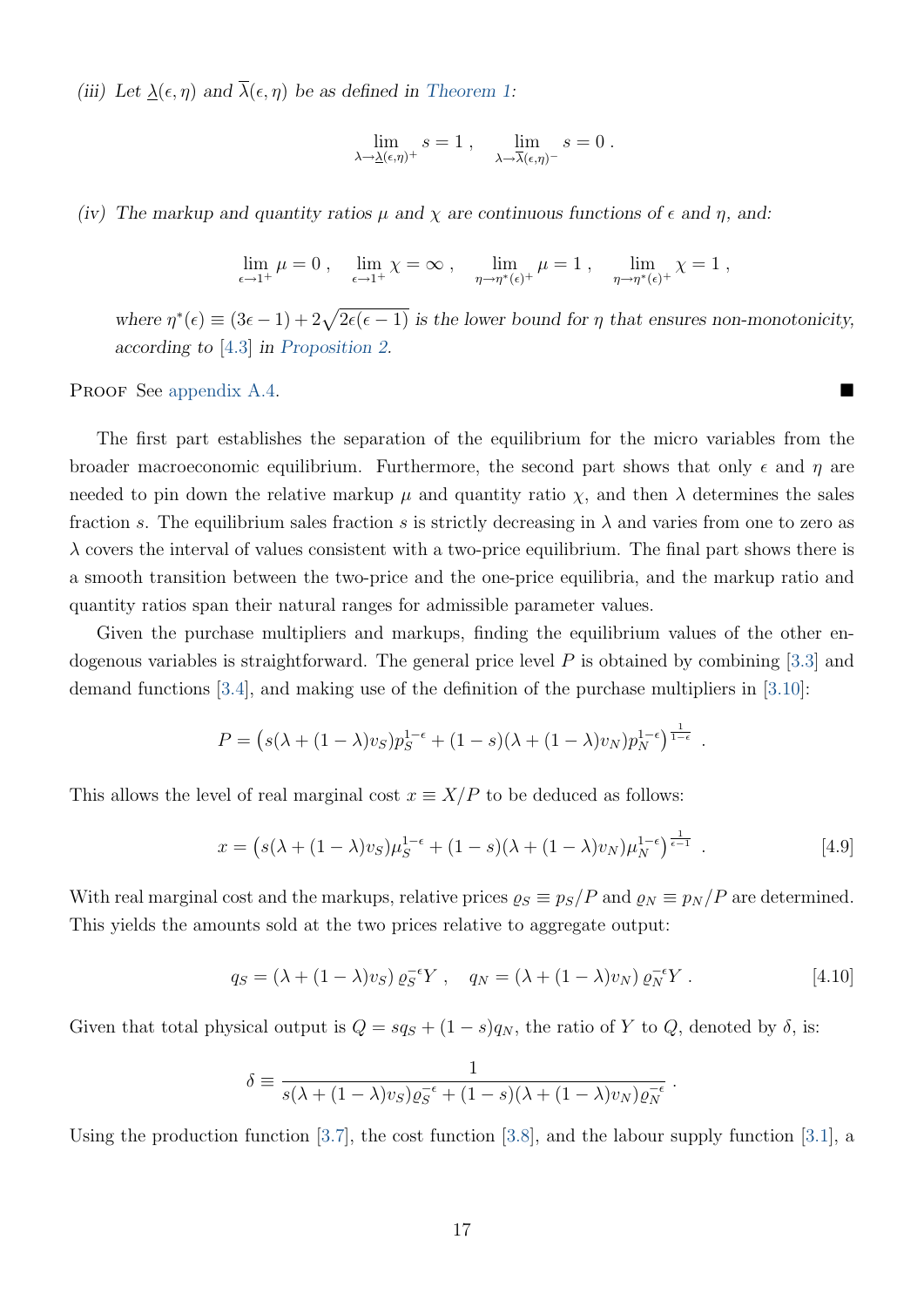relationship is obtained between real marginal cost  $x$  and output  $Y$ :

<span id="page-19-4"></span>
$$
x = \frac{\nu_h \left( \mathcal{F}^{-1}(Y/\delta) \right)}{u_c(Y) \mathcal{F}' \left( \mathcal{F}^{-1}(Y/\delta) \right)} . \tag{4.11}
$$

Since the equilibrium x is already known from [\[4.9\]](#page-18-0), the equation above determines output Y. Using equation [\[2.4\]](#page-6-2), the price level P is then given by  $P = M/Y$ .

# <span id="page-19-0"></span>5 Monetary shocks in a model of sales

The benchmark model of [section 2](#page-5-0) analysed the effect of a monetary shock with predetermined prices  $p<sub>S</sub>$  and  $p<sub>N</sub>$  and wage W, but crucially, the reason why firms started with two prices rather than just one was left unexplained. The sales model introduced in [section 3](#page-8-0) provides precisely such a reason, and this section performs a similar experiment when sales are flexible.<sup>[6](#page-19-1)</sup>

Starting from the flexible-price equilibrium as characterized in [section 4,](#page-13-0) suppose that prices  $p_S$ and  $p_N$ , and wage W are set at levels consistent with expected money supply  $\overline{M}$ . Following the realization of the actual money supply  $M$ , firms can adjust their sales through either price  $p<sub>S</sub>$  or quantity s. The normal price  $p<sub>N</sub>$  remains at its predetermined level, and for now, the money wage W also remains constant.

The freedom to adjust sales, but not the normal price  $p_N$ , means that of the first-order conditions in [\[4.4\]](#page-14-0), only the second and third equalities holds:

<span id="page-19-2"></span>
$$
\frac{p_S q_S - p_N q_N}{q_S - q_N} = X , \quad p_S = \mu(p_S; P_B) X ,
$$
 [5.1]

where achieving the optimal markup  $\mu(p_S; P_B)$  is equivalent to equalizing marginal revenue at the sale price and marginal cost.

The use of the sales margin in the benchmark model led to money neutrality. But it turns out that the answer to the question of whether monetary shocks have real effects is radically different once a reason for sales is built into the model: monetary shocks now have large real effects. The crux of the result is that sales are strategic substitutes: firms find sales more attractive when other firms are having fewer sales.

Monetary shocks are analysed by considering a situation where the money supply is in a neighbourhood of the flexible-price equilibrium level. Denote log deviations of variables from the flexibleprice equilibrium using sans serif letters, and the flexible-price equilibrium values themselves with a bar over the variable.

<span id="page-19-3"></span>**Theorem 2** Consider parameters values  $\epsilon$ ,  $\eta$  and  $\lambda$  for which the economy has a two-price equilibrium, as described in [Theorem 1.](#page-15-1)

<span id="page-19-1"></span><sup>&</sup>lt;sup>6</sup>Actually this exercise gives firms greater freedom than in the benchmark model by allowing firms to vary the size of the sale discount. In the benchmark model, if  $p<sub>S</sub>$  could be changed then money would be automatically neutral because the profit-maximizing strategy there is to charge a single price.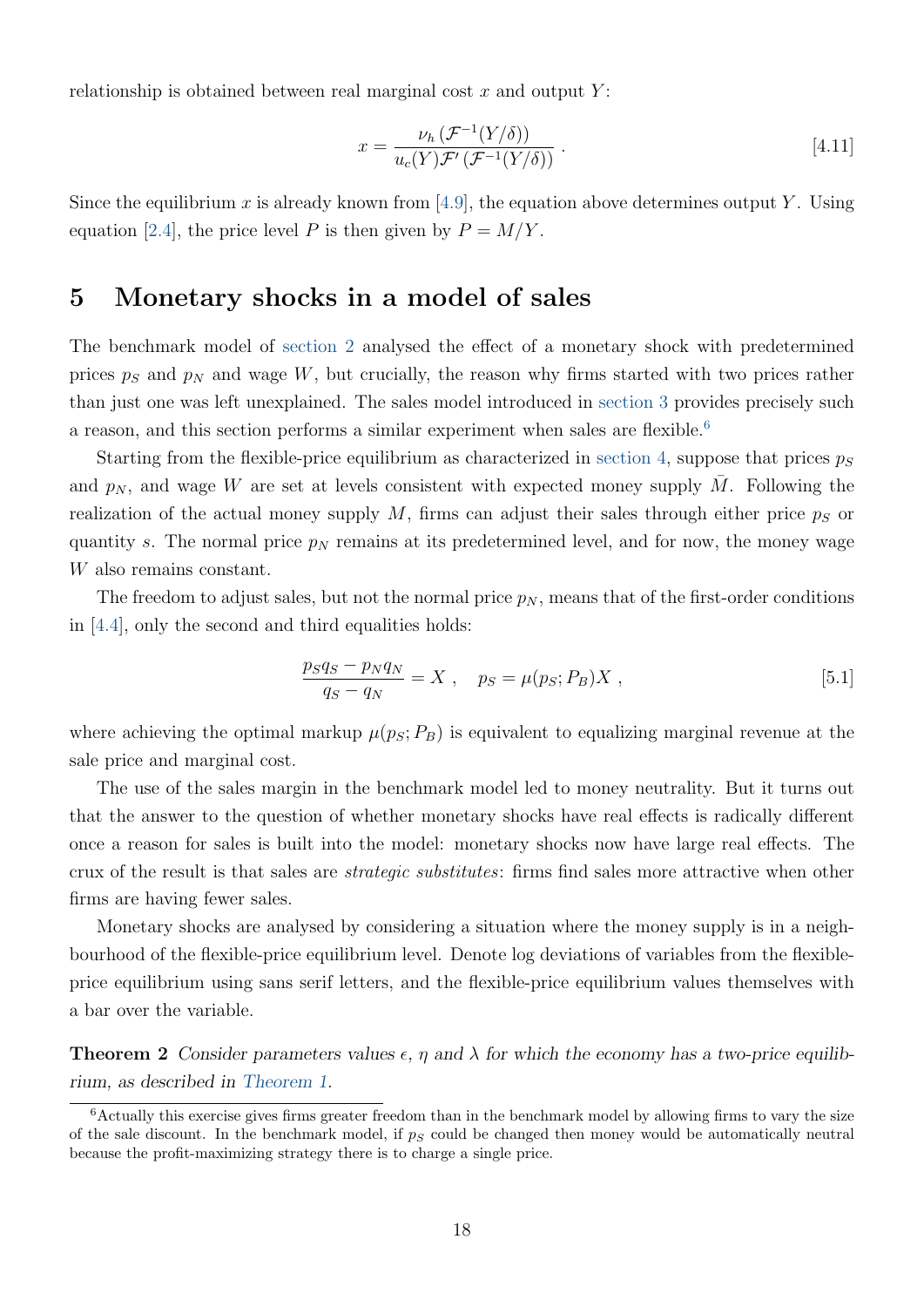(i) If the sales fraction s is adjusted optimally according to the first equation in [\[5.1\]](#page-19-2) then the elasticity of marginal cost X with respect to  $P_B$  is unity, and no other variables have first-order effects on marginal cost:

$$
X = P_B,
$$

(ii) If both the sales fraction and the sale price  $p<sub>S</sub>$  are adjusted optimally according to [\[5.1\]](#page-19-2) then the elasticity of the optimal sale price  $p<sub>S</sub>$  with respect to marginal cost is unity, and no other variables have first-order effects on the optimal sale price:

$$
\mathsf{p}_S = \mathsf{X} \ .
$$

#### PROOF See [appendix A.6.](#page-59-0)

The first part of the theorem makes sales strategic substitutes. As other firms cut back on sales either by reducing s or increasing  $p<sub>S</sub>$ , the bargain hunters' price index  $P<sub>B</sub>$  increases. [Theorem 1](#page-15-1) shows this leads a given firm optimally to raise total quantity sold to the point where marginal cost X has risen one-for-one with  $P_B$ . As the normal price is not adjusted, the increase in quantity sold is brought about by an increase in sales.

The problem of choosing the profit-maximizing sales adjustment is essentially one of a firm deciding how much to target its loyal customers versus the bargain hunters. Because competition for the bargain hunters is more intense than for loyal customers, the incentive to target them is much more sensitive to the extent that other firms are targeting them as well. Thus, a firm's desire to target the bargain hunters with sales is decreasing in the extent to which others are doing the same.

The option of adjusting the fraction of sales s was also open to firms in the benchmark model, but here the use of this margin has important implications for the competition among firms. This can be seen algebraically by substituting the demand function and purchase multipliers from [\[3.10\]](#page-11-1), and the cost function [\[3.8\]](#page-10-2) into the first part of [\[5.1\]](#page-19-2):

<span id="page-20-0"></span>
$$
\frac{1}{\mathcal{F}'(\mathcal{F}^{-1}(Q))} = \frac{1}{W} \frac{p_S^{1-\epsilon} \left( \lambda + (1-\lambda) \left( \frac{p_S}{p_B} \right)^{-(\eta-\epsilon)} \right) - p_N^{1-\epsilon} \left( \lambda + (1-\lambda) \left( \frac{p_N}{p_B} \right)^{-(\eta-\epsilon)} \right)}{p_S^{-\epsilon} \left( \lambda + (1-\lambda) \left( \frac{p_S}{p_B} \right)^{-(\eta-\epsilon)} \right) - p_N^{-\epsilon} \left( \lambda + (1-\lambda) \left( \frac{p_N}{p_B} \right)^{-(\eta-\epsilon)} \right)} . \tag{5.2}
$$

This difference between the models can be understood by looking at the respective first-order conditions [\[2.6\]](#page-7-1) and [\[5.2\]](#page-20-0) for the sales fraction s. The key difference is the presence of  $P_B$  in the model with sales. The terms involving  $P_B$  reflect the different degrees of competition for loyal customers and bargain hunters.

Recall that in the benchmark model, firms have an incentive to reduce sales in response to a positive monetary shock, essentially mimicking an increase in price. The same incentive exists here, but is counteracted by another effect. As firms reduce their sales, an individual firm has a strong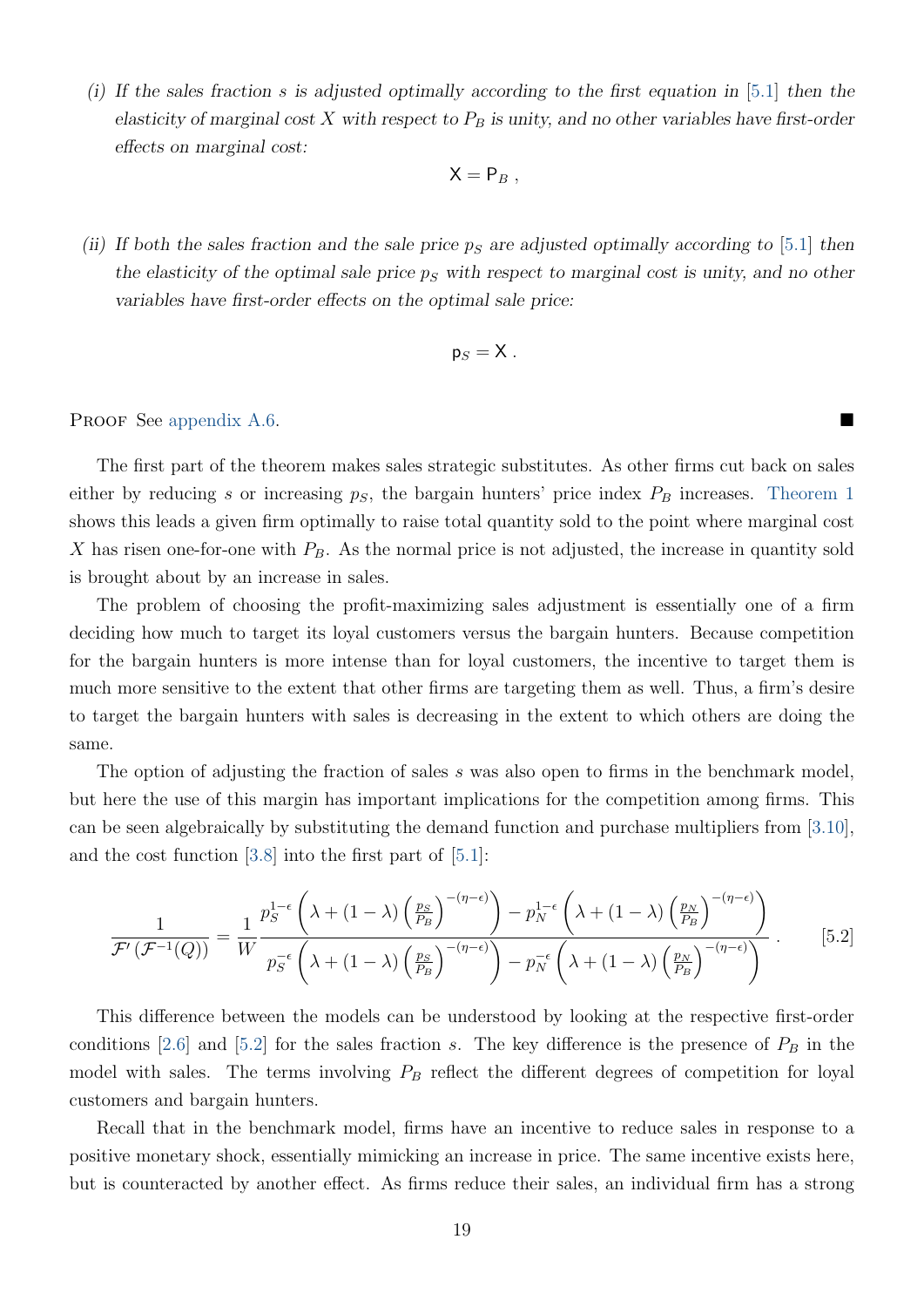incentive to target the bargain hunters, who are being neglected by the others. Consequently the fall in sales will be smaller, and so the price level will rise by less. Therefore, output will increase.

The effects of others' actions on an individual firm's incentives to hold sales are shown in [Figure 4.](#page-21-0) Others' price changes operate on marginal revenue through both  $P$  and  $P_B$ . A rise in  $P$  shifts the demand curve outward, with proportional effect at every point. In contrast, a rise in  $P_B$  has a much more marked effect on demand at lower prices and higher quantities where the bargain hunters are found. This upsets the balance between profits from selling at both prices, boosting profits from selling on sale, which is seen in differential between the shaded areas bounded between marginal revenue and marginal cost. This does not happen following the change in P, which was the only operative channel in the benchmark model.

<span id="page-21-0"></span>Figure 4: Impact of other firms' price changes on the demand and marginal revenue functions



Notes: Schematic representation of shifts of demand and marginal revenue functions [\[3.10\]](#page-11-1) and [\[4.2\]](#page-13-1). The price level P affects demand through  $\mathcal{E} = P^{\epsilon}Y$  according to [\[3.9\]](#page-11-0).

This analysis demonstrates that there are two conflicting effects on sales and the price level after a monetary shock. One leads to money neutrality, while the other leads to money having real effects. It is therefore a quantitative question how strong the real effects will be.

The previous discussion explains why there must be a positive relationship between  $P_B$  and X, but the result of [Theorem 2](#page-19-3) is stronger: the elasticity must be unity. This follows from some elementary properties of the profit function. Define  $\mathcal{P}(p; P_B, X, P, Y)$  be the level of profits at the margin from selling at price  $p$  at one shopping moment:

<span id="page-21-1"></span>
$$
\mathscr{P}(p; P_B, X, P, Y) = (p - X)\mathscr{D}(p; P_B, P^{\epsilon}Y) ,
$$
\n
$$
\tag{5.3}
$$

where  $\mathcal{E} = P^{\epsilon}Y$  has been used, in accordance with [\[3.9\]](#page-11-0). The first-order condition for the optimal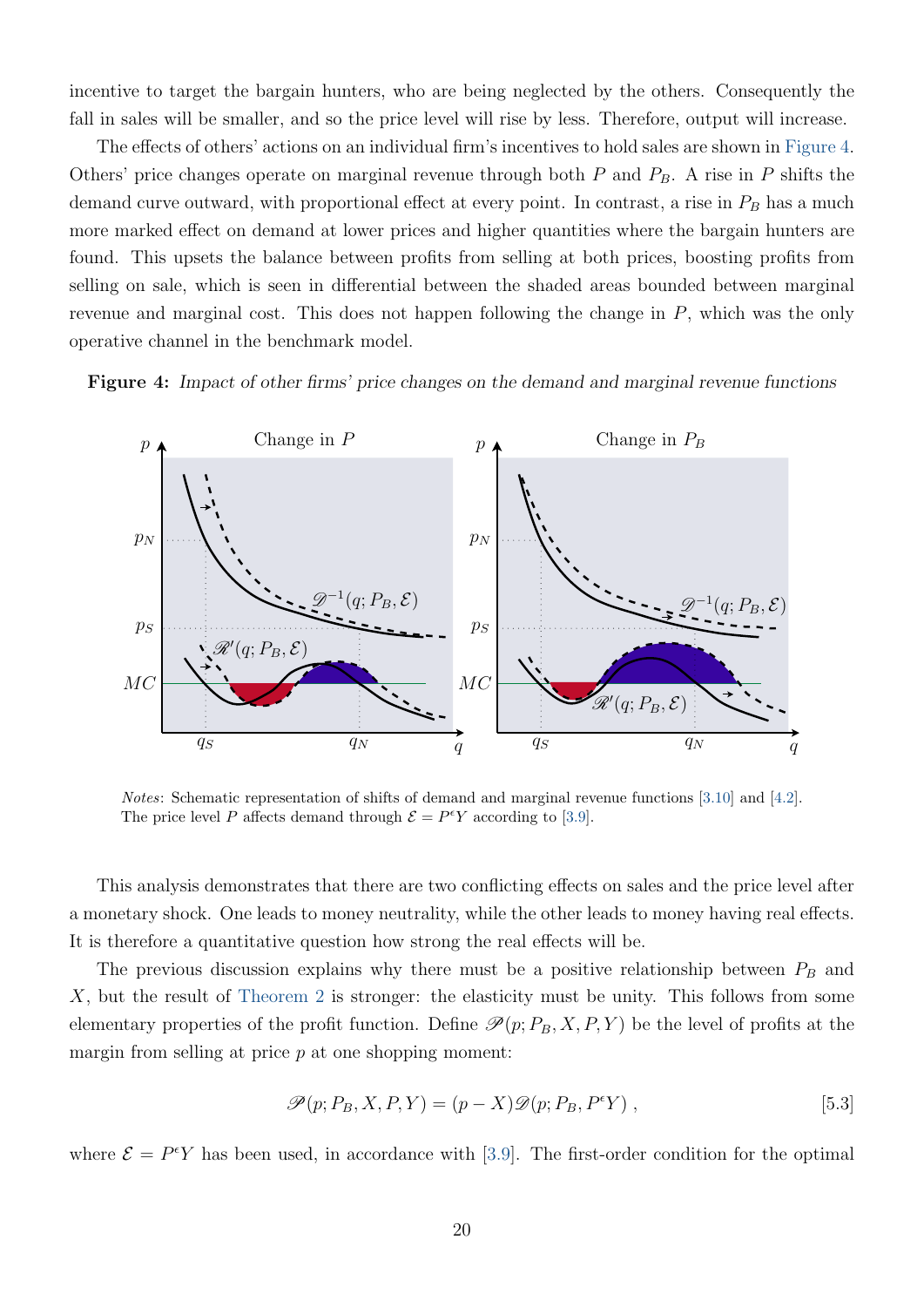<span id="page-22-2"></span>sales fraction is  $\wp(p_S, p_N, P_B, X, P, Y) = 1$ , where

<span id="page-22-0"></span>
$$
\wp(p_S, p_N, P_B, X, P, Y) \equiv \frac{\mathcal{P}(p_S; P_B, X, P, Y)}{\mathcal{P}(p_N; P_B, X, P, Y)},
$$
\n
$$
[5.4]
$$

is the ratio of profits from selling at the sale price to profits from the normal price. The demand function is homogeneous of degree zero in all prices, and so the profit function [\[5.3\]](#page-21-1) must be homogeneous of degree one in p,  $P_B$ , P and X, and therefore the profit ratio  $\wp(p_S, p_N, P_B, X, P, Y)$ is homogeneous of degree zero in  $p_S$ ,  $p_N$ ,  $P_B$ , P and X. The form of the demand function [\[3.10\]](#page-11-1) implies that  $P$  and  $Y$  proportionately affect profits at both prices and thus have no influence on relative profits, so  $\wp(p_S, p_N, P_B, X, P, Y) = \wp(p_S, p_N, P_B, X, 1, 1)$  for all P and Y. Consequently, relative profits [\[5.4\]](#page-22-0) must be homogeneous of degree zero in  $p<sub>S</sub>$ ,  $p<sub>N</sub>$ ,  $P<sub>B</sub>$  and X alone. Since  $p<sub>S</sub>$ and the predetermined value of  $p<sub>N</sub>$  are chosen optimally, neither  $p<sub>S</sub>$  nor  $p<sub>N</sub>$  has a first-order effect on either profits or relative profits. Therefore, relative profits  $\wp(p_S, p_N, P_B, X, 1, 1)$  must be locally homogeneous of degree zero in just  $P_B$  and X. Hence to ensure relative profits remain equal to one,  $P_B$  and X must change by the same proportion.

The second part of [Theorem 2](#page-19-3) states that when both the sales fraction and sale price are chosen optimally, the sale price features a constant markup on marginal cost, at least locally. The first-order condition for the sale price is  $p_S/(\mu(p_S, P_B)X) = 1$ , and this equation is homogeneous of degree zero in  $p<sub>S</sub>$ ,  $P<sub>B</sub>$  and X because the optimal markup function  $\mu(p; P<sub>B</sub>)$  in [\[4.5\]](#page-17-1) is also homogeneous of degree zero in prices. As  $P_B$  and X must move proportionately to be consistent with an optimal choice of the sales fraction, a movement of  $p<sub>S</sub>$  in the same proportion is required to satisfy the first-order condition.

### <span id="page-22-1"></span>5.1 Calibration

The distinguishing parameters of the sales model are the two elasticities  $\epsilon$  and  $\eta$  and the fraction  $\lambda$ of loyal consumers. As was shown in [section 4,](#page-13-0) these parameters are directly related to observable prices and quantities: the markup ratio  $\mu$ , which gives the size of the discount offered when a good is on sale; the quantity ratio  $\chi$ , which states how much more is purchased when a good is on sale; and the fraction s of goods sold at the sale price. There are thus three unknown parameters that can be matched to data on three observables.

There is a growing empirical literature examining price adjustment patterns at the microeconomic level. This literature provides information about the markup ratio and the sales fraction. The benchmark values of these variables are taken from [Nakamura and Steinsson](#page-40-0) [\(2007\)](#page-40-0). Their study draws on individual price data from the BLS CPI research database, which covers approximately 70% of U.S. consumer expenditure. They report that the fraction of price quotes that are sales (weighted by expenditure) is 7.4%. They also report that the median difference between  $log(p_S)$ and  $\log(p_N)$  is 0.295, which yields  $\mu = 0.745$ .

In the retail and marketing literature, there has for a long time been a discussion of the effects of price promotions on demand. This literature provides information about the quantity ratio.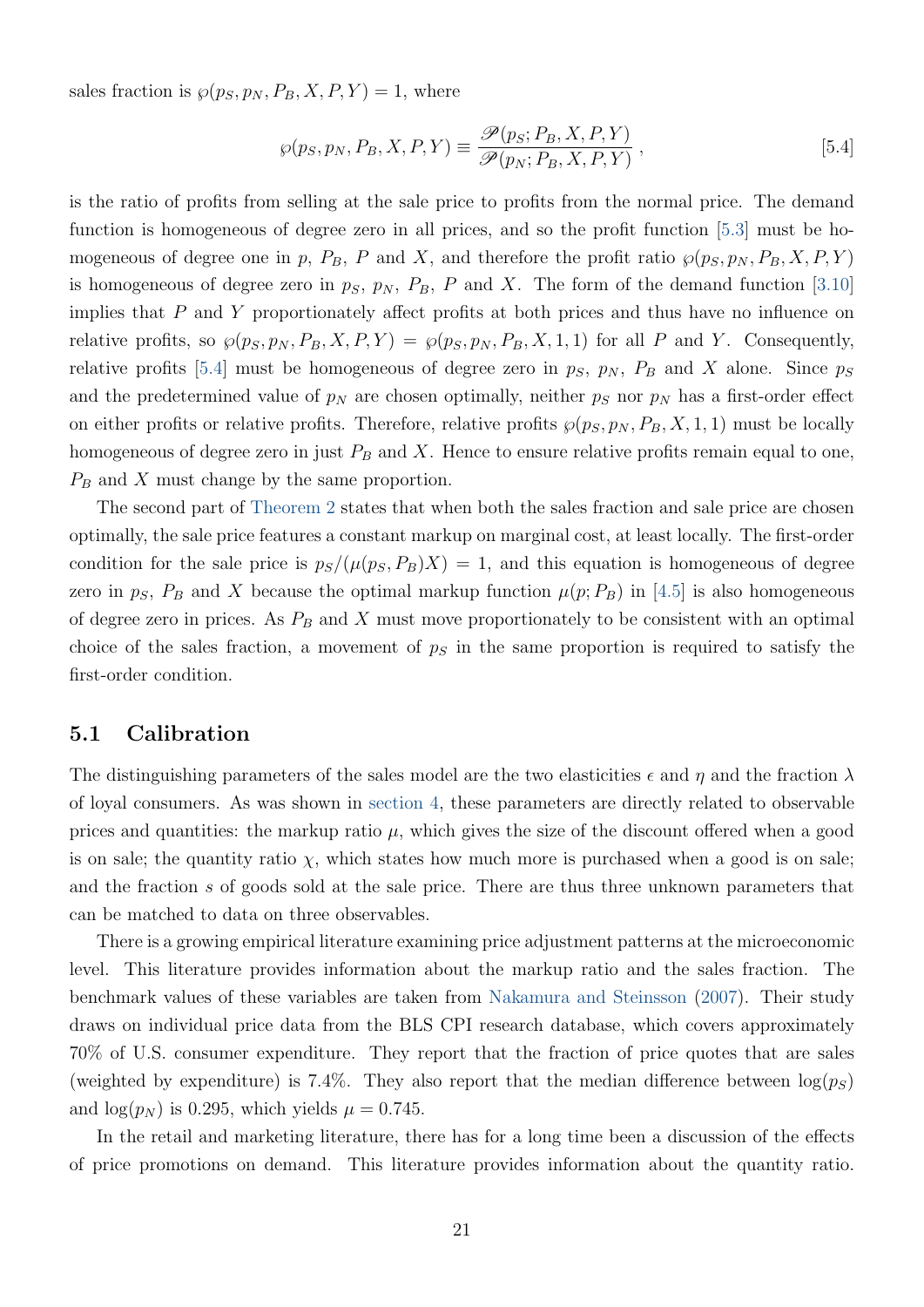<span id="page-23-2"></span>However, papers in this literature report a range of estimates conditional on factors other than price that affect the impact of the price promotion, for example, advertising. The benchmark value of the quantity ratio is obtained from the study by [Chakravarthi, Neslin and Sen](#page-39-2) [\(1996\)](#page-39-2). Their results are based on scanner data from a large number of U.S. supermarkets. According to the elasticities they report, a price cut of the size consistent with the markup ratio taken from [Nakamura and Steinsson](#page-40-0) [\(2007\)](#page-40-0) implies a quantity ratio of between approximately 4 and 6 if the retailer draws the price cut to the attention of customers. The benchmark number used here is the simple average of the two, so  $\chi = 5$ .

The three facts about sales, summarized in [Table 1,](#page-23-0) are then used to find matching values of the unknown parameters. This exercise first requires finding the equilibrium of the economy for the variables  $\mu$ ,  $\chi$  and s. [Proposition 3](#page-17-2) shows that these depend only on the parameters  $\epsilon$ ,  $\eta$  and  $\lambda$ . [Lemma 3](#page-47-0) in the appendix shows how  $\mu$  and  $\chi$  are determined as functions of  $\epsilon$  and  $\eta$ . Then equation [\[A.3.6\]](#page-51-0) in the proof of [Theorem 1](#page-15-1) determines s as a function of all three parameters.

<span id="page-23-0"></span>Table 1: Stylized facts about sales

| Description                                                                                                                                                       | Parameter Value |                                                           |
|-------------------------------------------------------------------------------------------------------------------------------------------------------------------|-----------------|-----------------------------------------------------------|
| Ratio of sale markup to normal markup $(\mu_S/\mu_N)$<br>Ratio of quantity sold at sale price to normal price $(q_S/q_N)$<br>Fraction of goods sold at sale price | $\mu$           | $0.745^{\dagger}$<br>$.5^{\ddagger}$<br>$0.074^{\dagger}$ |

<sup>†</sup> Source: [Nakamura and Steinsson](#page-40-0) [\(2007\)](#page-40-0)

‡ Source: [Chakravarthi, Neslin and Sen](#page-39-2) [\(1996\)](#page-39-2)

Given this solution method, parameters matching the stylized facts were found using the Nelder-Mead simplex algorithm. An extensive grid search over  $\epsilon$  and  $\eta$  was used to verify that these are the only parameters matching  $\mu$  and  $\chi$ . [Proposition 3](#page-17-2) demonstrates that given  $\epsilon$  and  $\eta$ , there is always one and only one  $\lambda$  value matching the sales fraction s. The results of this exercise are shown in [Table 2.](#page-23-1)

<span id="page-23-1"></span>Table 2: Parameters matching stylized facts about sales

| Description                                                        | Parameter | Value |
|--------------------------------------------------------------------|-----------|-------|
| Elasticity of substitution between product types                   |           | 3.01  |
| Elasticity of substitution between brands for a bargain hunter     |           | 19.7  |
| Fraction of product types for which a consumer is loyal to a brand |           | 0.901 |

Notes: These parameters are exactly consistent with the three stylized facts about sales given in [Table 1.](#page-23-0)

In order to compute the effects of a monetary policy shock, the elasticity of marginal cost with respect to output must be known, which requires one further parameter to be calibrated. This is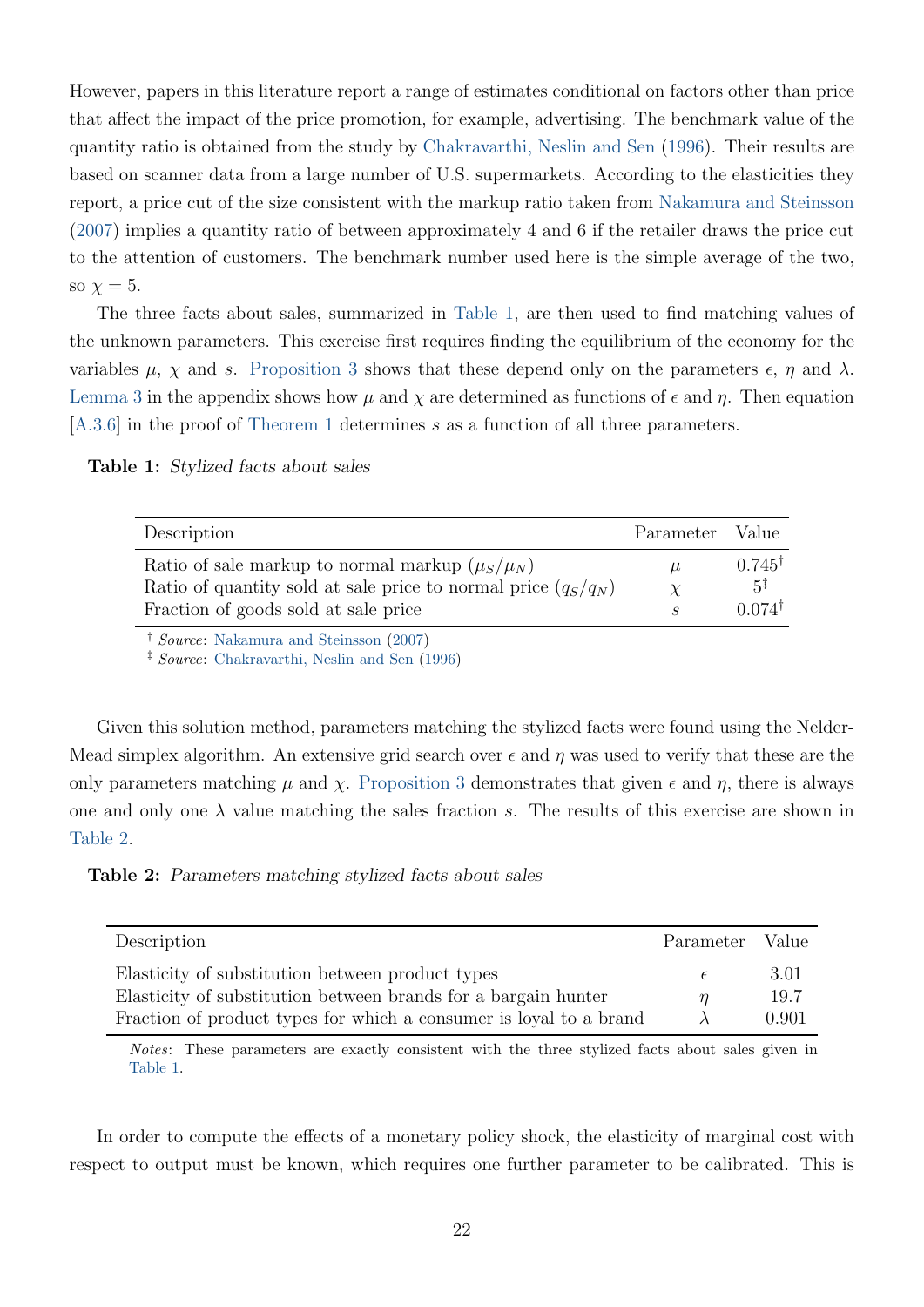done by specifying a production function

<span id="page-24-1"></span>
$$
\mathcal{F}(H) = AH^{\alpha} ,\qquad [5.5]
$$

and setting  $\alpha = 2/3$  to match the labour share of income.

### <span id="page-24-2"></span>5.2 Results

This section calculates the elasticities of output and the price level with respect to a monetary surprise, evaluated at the flexible-price equilibrium described in [section 4](#page-13-0) drawing on the first-order Taylor approximation of the model presented in [appendix A.7.](#page-60-0) The equilibrium values of output and the price level are now determined under the assumption that the sales fraction and the sale price are chosen optimally, but the normal price and the nominal wage remain at their predetermined equilibrium values. The equations that characterize the equilibrium after a monetary shock are as in [section 4,](#page-13-0) except that the first-order conditions for price  $p<sub>N</sub>$  in [\[4.4\]](#page-14-0), and wage W in [\[4.11\]](#page-19-4) are dropped. The first-order conditions for optimal sales are given in [\[5.1\]](#page-19-2).<sup>[7](#page-24-0)</sup>

The results for the benchmark calibration are examined first. Using the parameters from [Table 2](#page-23-1) and  $\alpha = 2/3$  the elasticities are:

$$
\frac{d\log Y}{d\log M}=0.895\;,\quad \frac{d\log P}{d\log M}=0.105\;.
$$

For a 1% surprise increase in the money supply, output rises by 0.895%. The results are not very sensitive to the stylized facts about sales used to calibrate the model. A sensitivity analysis is shown in [Figure 5.](#page-25-0) Of the three targets, the effects of monetary policy are most sensitive to the sales fraction s. In the range of empirically plausible s values  $(5\% - 15\%)$ , monetary policy has substantial real effects: the elasticity varies between 0.84 and 0.92.

The quantity ratio  $\chi$  is the target for which the literature yields widest range of estimates. But nonetheless, varying  $\chi$  from 3 to 8 implies that the elasticity lies between 0.87 and 0.90. Finally, the target value of the markup ratio  $\mu$  makes essentially no difference to the results.

These findings are in sharp contrast to the results of the experiment performed using the benchmark model of [section 2,](#page-5-0) where there was no rationale for having a two-price distribution. In the new model, consumer preferences are such that sales are an equilibrium phenomenon. In both cases, firms have an incentive to adjust the fraction of sales following a monetary shock. But the consumer preferences introduced to explain sales also give rise to strategic substitutability in the sales decision. Strategic substitutability is so strong that flexibility in sales brings very little flexibility to the aggregate price level.

<span id="page-24-0"></span><sup>7</sup>Although determining the flexible-price equilibrium requires specifying the utility function, this information is not needed to compute the elasticities of output and prices. This can be seen by examining the first-order Taylor approximation of the model in [appendix A.7.](#page-60-0)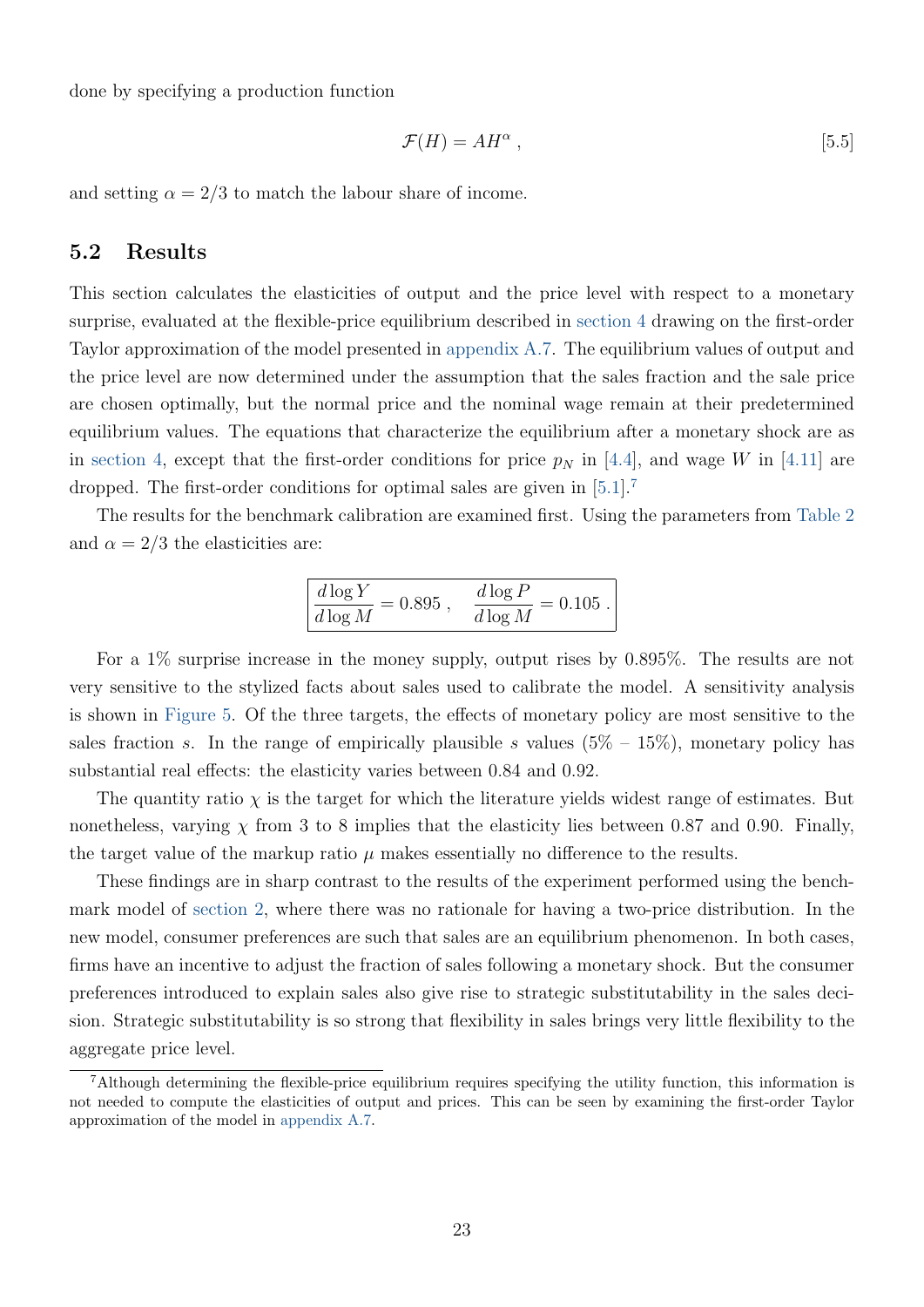<span id="page-25-0"></span>

Elasticity of output with respect to money surprise

Notes: The results are obtained by fixing two of the three targets at their benchmark values as given in [Table 1](#page-23-0) and choosing matching values of the parameters  $\epsilon$ ,  $\eta$  and  $\lambda$  as explained in [section 5.1.](#page-22-1)

# 5.3 Justification for the "sticky" normal price

The previous analysis treated  $p_N$  as fixed, and s and  $p_S$  as completely flexible. In reality, there may be costs of readjusting s and  $p<sub>S</sub>$ , but this paper shows that even without such costs, the possibility of continuously adjusting sales decisions has only a small impact on the real effects of monetary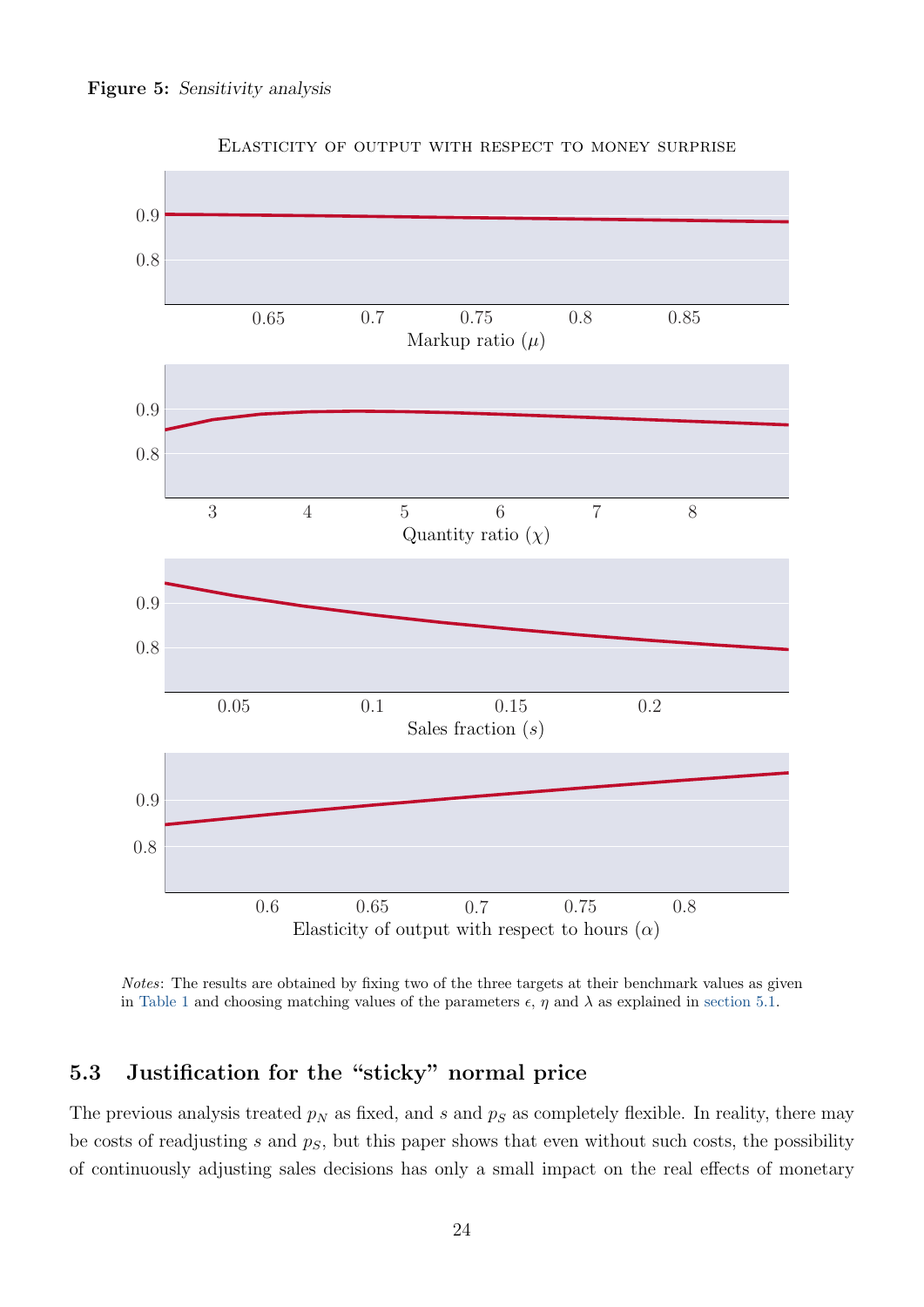<span id="page-26-3"></span>policy. Thus stickiness in  $p_N$  suffices to explain why monetary policy has real effects.

Recent micro evidence on price setting has highlighted the relative stickiness of so-called "reference" prices [\(Eichenbaum, Jaimovich and Rebelo,](#page-40-4) [2008\)](#page-40-4), which correspond to "normal" prices in this paper. The model developed in this paper is consistent with the finding of sticky reference prices, and moreover, in the setting of the model, it makes sense for the normal price to be relatively sticky. This section develops three arguments in support of this claim: (i) in the context of the model, the extra gains from adjusting the normal price after firms have optimally chosen s and  $p<sub>S</sub>$ are only 14% of the corresponding gains in a standard sticky price model; (ii) adjusting the sales fraction reaps most of the benefits of price adjustment; and (iii) after adjusting s, the gains from repeatedly adjusting the normal price (which is used 92.6% of the time in the baseline calibration) are actually very close to the gains obtained by changing the sale price only when the good is on sale (which occurs 7.4% of the time).

These results build on the following proposition:

<span id="page-26-0"></span>**Proposition 4** Consider arbitrary distributions of  $p_N$  and  $p_S$  around their flexible-price equilibrium values from [section 4.](#page-13-0) Suppose all firms optimally choose sales fraction s according to the first part of equation [\[5.1\]](#page-19-2).

- (i) The nominal marginal cost X is the same for all firms irrespective of their individual prices  $p_S$ and  $p_N$ , and moreover,  $X = P_B$ .
- (ii) The quantity sold Q is the same for all firms irrespective of their individual prices  $p_S$  and  $p_N$ .
- (iii) If  $p_S^*$  and  $p_N^*$  denote the log-deviations of the desired sale and normal prices then  $p_S^* = p_N^* = X$ .
- (iv) A second-order approximation of the gain from adjusting individual prices from  $p_S$  and  $p_N$  to  $\mathsf{p}_S^*$  and  $\mathsf{p}_N^*$  respectively (expressed as a fraction of steady-state total revenue) is:

$$
\text{Gain} = \frac{1}{2} \bar{s} \frac{\bar{q}_S}{\bar{Q}} \bar{x} \left( \bar{\zeta}_S - \frac{(\eta - \epsilon)^2 \lambda (1 - \lambda) \bar{v}_S (\bar{\mu}_S - 1)}{(\lambda + (1 - \lambda) \bar{v}_S)^2} \right) (\mathbf{p}_S - \mathbf{X})^2 + \frac{1}{2} (1 - \bar{s}) \frac{\bar{q}_N}{\bar{Q}} \bar{x} \left( \bar{\zeta}_N - \frac{(\eta - \epsilon)^2 \lambda (1 - \lambda) \bar{v}_N (\bar{\mu}_N - 1)}{(\lambda + (1 - \lambda) \bar{v}_N)^2} \right) (\mathbf{p}_N - \mathbf{X})^2 \quad [5.6]
$$

PROOF See [appendix A.8.](#page-61-0)

**Corollary** If  $p_S$  is optimally chosen, so  $p_S = p_S^* = X$  then the gain from adjusting  $p_N$  to  $p_N^*$  is:

<span id="page-26-2"></span><span id="page-26-1"></span>
$$
Gain = \frac{1}{2}(1-\bar{s})\frac{\bar{q}_N}{\bar{Q}}\bar{x}\left(\bar{\zeta}_N - \frac{(\eta-\epsilon)^2\lambda(1-\lambda)\bar{v}_N(\bar{\mu}_N-1)}{(\lambda+(1-\lambda)\bar{v}_N)^2}\right)(\mathbf{p}_N-\mathbf{X})^2
$$
\n[5.7]

The proposition considers the implications of firms optimally adjusting s, while the corollary considers also that  $p<sub>S</sub>$  is optimally chosen.

The first part of [Proposition 4](#page-26-0) shows that the optimal choice of the sales fraction already implies an optimal choice of quantity sold, in the sense that if a firm were also to adjust optimally either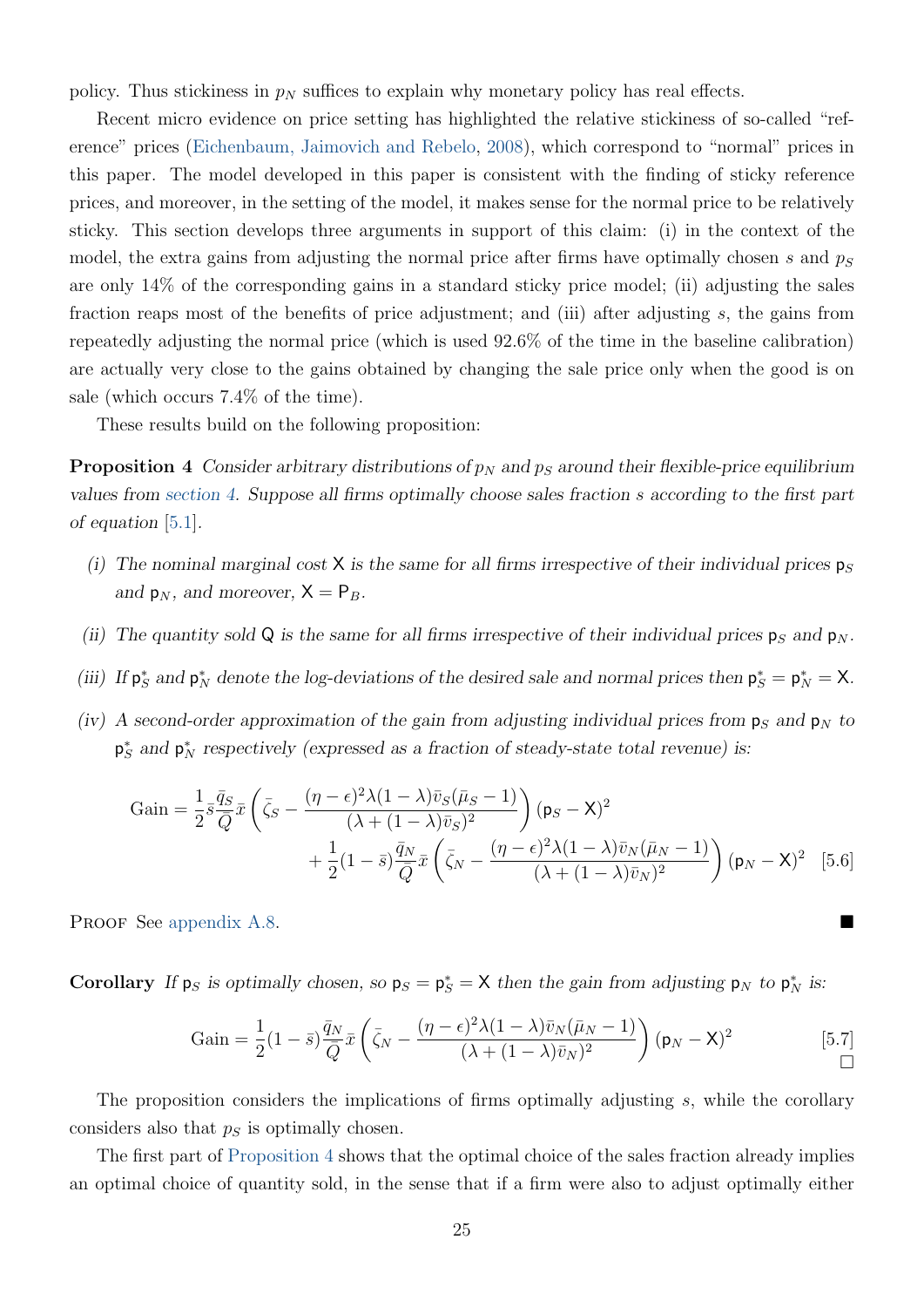<span id="page-27-2"></span>its normal price or its sale price then this would make no difference to the quantity sold. The implication is that most of the gains from price adjustment are already exhausted by choosing the sales fraction optimally. Quantitatively, the size of any remaining gains from changing the sale and normal prices themselves are assessed using the fourth part of the proposition.

To see how this compares with standard analyses of menu costs and sticky prices, the expression for the gain in profits can be contrasted with that which obtains in a model with entirely standard Dixit-Stiglitz preferences, and thus one price in equilibrium, but which is otherwise identical. As is demonstrated in [appendix A.11,](#page-66-0) the gain in profits from price adjustment (again expressed as a fraction of steady-state total revenue) is:

<span id="page-27-0"></span>
$$
Gain = \frac{1}{2}\varepsilon(1 + \varepsilon\gamma)\bar{x}\left(p - \left(P + \frac{1}{1 + \varepsilon\gamma}\mathbf{x}\right)\right)^2,
$$
\n<sup>(5.8)</sup>

where  $\varepsilon$  is the constant price elasticity of demand and  $\gamma$  is the elasticity of marginal cost with respect to quantity produced. With the production function [\[5.5\]](#page-24-1),  $\gamma = (1 - \alpha)/\alpha$ .

When comparing the gain from adjusting only s with the gain from adjusting price in a standard one-price model, there are two crucial differences between [\[5.6\]](#page-26-1) and [\[5.8\]](#page-27-0). Quantitatively, the most important difference between the profit gains corresponds to the term  $1 + \varepsilon \gamma$ , which appears only in [\[5.8\]](#page-27-0). This represents the gains from selling the optimal quantity, which in a standard model can only be achieved through a price change. But as [Proposition 4](#page-26-0) shows, the gains from producing the optimal quantity automatically accrue when firms are free to choose their desired sales fraction.

The second reason for a smaller gain relative to a standard model from adjusting the normal and sale prices is that with a demand function consistent with sales in equilibrium, the price elasticity is decreasing in price, thus if prices are too high the desired markup also increases, and vice versa if prices are too low. The bracketed terms in [\[5.6\]](#page-26-1) multiplying the deviations of prices are smaller than the price elasticities of demand  $\zeta_N$  and  $\zeta_S$ , since the terms being subtracted are unambiguously positive. In contrast, in [\[5.8\]](#page-27-0), the deviation is multiplied simply by the price elasticity  $\varepsilon$ .

In the sales model, the sizes of desired adjustment of the normal price being contemplated by firms in response to monetary shocks are significantly smaller than the changes observed in individual prices, which mostly correspond to shifts between the normal and sale prices. Therefore, large price changes are observed, but full reoptimization of prices requires only small adjustments, and so only small losses are incurred if firms fail to make these desired changes. This means that reoptimization of the normal price falls exactly within the remit of the literature in macroeconomics which seeks to justify why firms do not always make small price changes, such as [Mankiw](#page-40-10) [\(1985\)](#page-40-10) and [Akerlof](#page-39-3) [and Yellen](#page-39-3) [\(1985\)](#page-39-3).<sup>[8](#page-27-1)</sup>

The gains from adjusting prices in the sales model are compared with those in a one-price model where firms are faced with the same shocks, even though a one-price model would require much larger shocks to generate the magnitude of observed price changes. The difference in the size of menu costs needed to rule out a flexible-price equilibrium can be computed using the calibration

<span id="page-27-1"></span><sup>8</sup>Direct empirical evidence on costs of reoptimizing prices is presented in [Levy, Bergen, Dutta and Venable](#page-40-11) [\(1997\)](#page-40-11) and [Zbaracki, Ritson, Levy, Dutta and Bergen](#page-41-0) [\(2004\)](#page-41-0).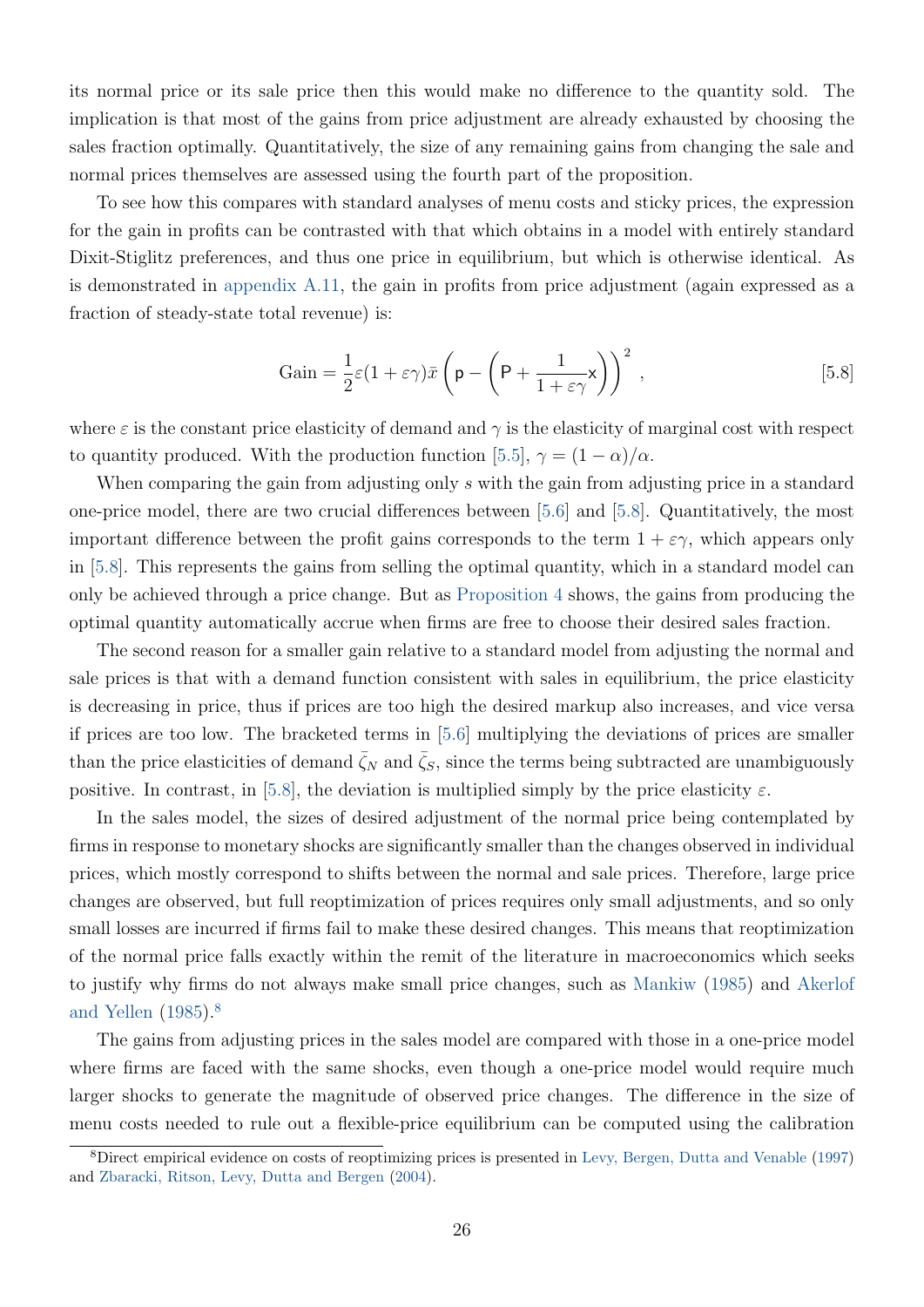from [section 5.1](#page-22-1) and the expressions [\[5.6\]](#page-26-1) and [\[5.8\]](#page-27-0). In the latter, the constant price elasticity  $\varepsilon$  is chosen to imply a markup equal to the average markup found in the calibrated model with sales.<sup>[9](#page-28-1)</sup> With an elasticity of output with respect to hours of 2/3, the implied  $\gamma$  is 0.5. In the sales model, the menu cost needed to dissuade a given firm from changing both its sale and normal prices is only 27% of the menu cost that justifies not changing price in the standard model.

The same exercise can be performed assuming that  $p<sub>S</sub>$  and s are optimally chosen, which corresponds to comparing the gains implied by [\[5.6\]](#page-26-1) and [\[5.7\]](#page-26-2). This exercise reveals that the menu cost needed to dissuade a firm from adjusting  $p<sub>N</sub>$  is only 14% of the menu cost needed to deter price adjustment in a standard model. This constitutes approximately half of the total gains from changing both  $p_S$  and  $p_N$ , which shows that the coefficients of the deviations of  $p_S$  and  $p_N$  are approximately the same.

Even though the coefficients are very close, at a given moment, the gains from optimally adjusting  $p<sub>S</sub>$  are approximately 12 times larger than those from adjusting  $p<sub>N</sub>$ . As the price elasticity is much higher at  $p<sub>S</sub>$  than at  $p<sub>N</sub>$ , the profit function is much more convex, the margin is narrower, and the quantity sold is larger, so deviations from the optimal price are much more costly. The importance of adjusting  $p<sub>S</sub>$  and  $p<sub>N</sub>$  turns out to be similar because s is around 12 times smaller than  $(1 - s)$ . So at a given moment, if there is no intrinsic difference between the cost of adjusting a normal price versus a sale price, a firm would strongly prefer to reoptimize its sale price.

It may seem contradictory that firms are able to extract most of the gains from changing price simply by varying the sales fraction, but at the same time, choose to do so sparingly in response to a monetary shock. This apparent puzzle is resolved by noting the reason for the small response of the sales fraction is not its lack of efficacy for an individual firm, but that other firms also react to common shocks in the same way, and sales have been shown to be strategic substitutes.

## <span id="page-28-0"></span>6 Flexible wages

<span id="page-28-2"></span>This section considers the model of sales with fully flexible wages. In this case, the first-order condition of households for labour supply [\[3.1\]](#page-8-3) holds at all times. Since all households face the same prices, this implies:

$$
\frac{\nu_h(H)}{u_c(Y)} = \frac{W}{P} \ . \tag{6.1}
$$

The remainder of the model is as described in [section 5.](#page-19-0)

Obtaining the effects of a monetary shock now requires calibrating the utility function. The main issue is to avoid the counterfactual prediction that the real wage fluctuates by more than output. Thus a lower bound for the real effects of monetary policy is found by choosing a utility function that implies the real wage and output move one for one. This is done by adopting the conventional

<span id="page-28-1"></span><sup>&</sup>lt;sup>9</sup>The bracketed terms are multiplied by  $\bar{s}\bar{q}_{S}/\bar{Q}$  and  $(1 - \bar{s})\bar{q}_{N}/\bar{Q}$ , which weight them according to the relative quantities sold. In the sales model,  $\mu_S = 1.09$ ,  $\mu_N = 1.47$ , and  $\bar{s}\bar{q}_S/\bar{Q} = 0.28$ , which yields an average markup of 1.36. With Dixit-Stiglitz preferences, the optimal markup is  $\varepsilon/(\varepsilon - 1)$ , so  $\varepsilon = 3.77$ .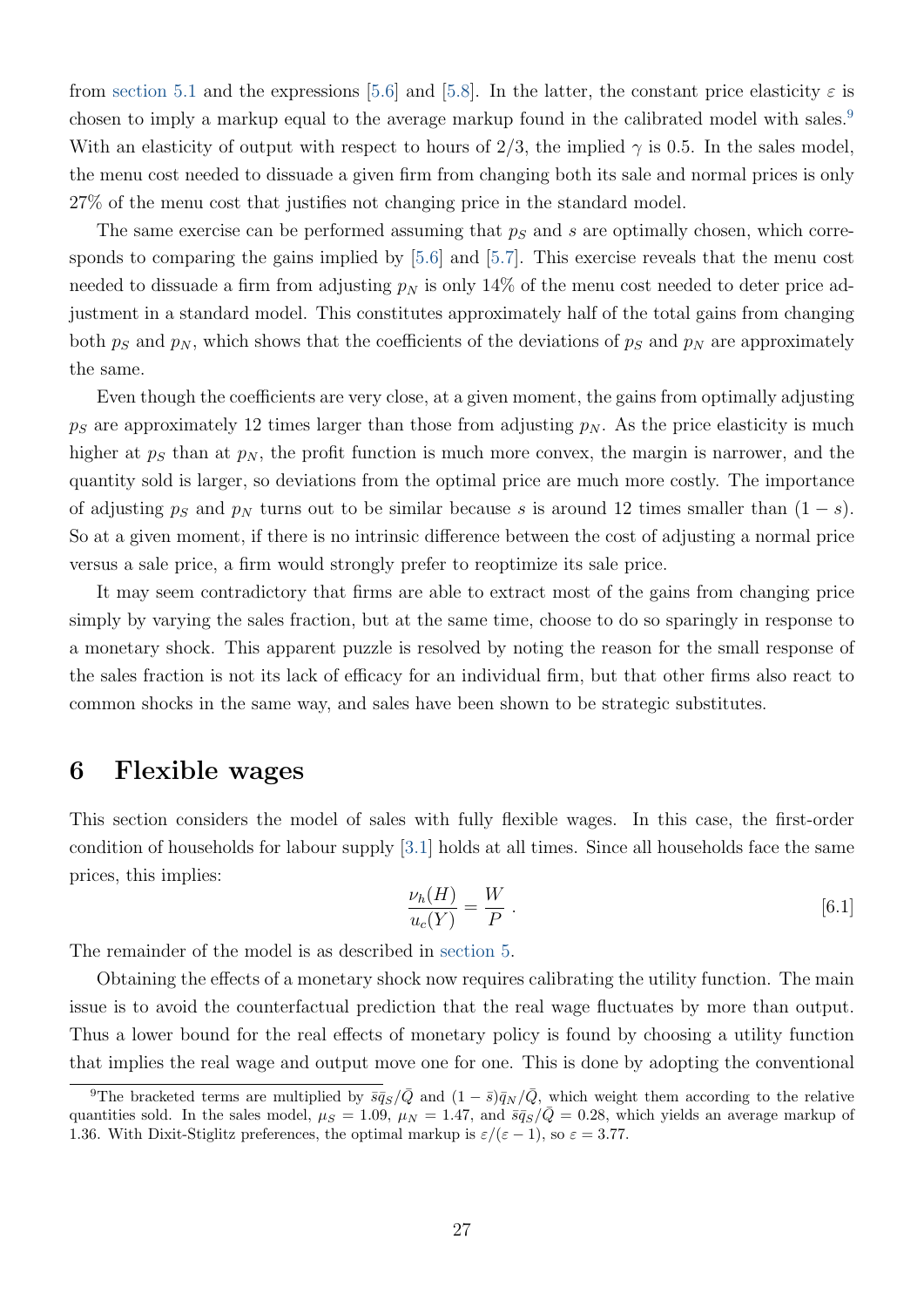<span id="page-29-3"></span>specification of log utility in consumption and linear disutility in hours worked: $10$ 

$$
u(C) = \log C , \quad \nu(H) = aH .
$$

As in [section 5,](#page-19-0) the economy is subject to a money-supply shock. The sales fraction  $s$ , the sale price  $p<sub>S</sub>$ , and wage W are optimally adjusted. Only the normal price  $p<sub>N</sub>$  is predetermined. The elasticities of output and the price level to the monetary surprise are:

$$
\frac{d \log Y}{d \log M} = 0.685 \; , \quad \frac{d \log P}{d \log M} = 0.315 \; .
$$

These results show the strength of the strategic substitutability of sales. Even though wages are fully flexible (and adjust more than in the data), and firms face no costs of adjusting either the sale price or the sales fraction, monetary policy has large real effects.

# <span id="page-29-0"></span>7 Dynamics

This section extends the previous analysis to a dynamic environment, where the normal price is adjusted, but not continuously so. There is a tractable dynamic version of the sales model and this section derives the resulting Phillips curve, which is easily embedded into any DSGE framework. While the presence of sales in the model adds an extra effect when compared to the standard New Keynesian Phillips curve, quantitatively the difference turns out not to be large. The conclusions are thus in line with the findings of [section 5.](#page-19-0)

### <span id="page-29-2"></span>7.1 Staggered adjustment of the normal price

The model developed here continues to allow firms costlessly to vary the sales fraction and the sale price, but now they can choose a new normal price at random times, as in the [Calvo](#page-39-4) [\(1983\)](#page-39-4) pricing model. It is important to stress that the Calvo pricing assumption is used only for changes of the normal price; a firm has complete discretion to switch its price without cost between the normal and sale price at any given moment, and to change the sale price itself.

The assumption of Calvo pricing for the normal price is made only for simplicity. Of course the choice of an alternative model of price stickiness, for example, state-dependent pricing, would affect the results in its own right. But there is no obvious reason to believe that the interaction of different models with firms' optimal choice of sales will significantly affect the results (unless those models yield the counterfactual prediction that the price  $p<sub>N</sub>$  is continuously adjusted, thus making the sales margin redundant). This is because [Proposition 4](#page-26-0) implies that profit-maximizing prices are a function only of the aggregate state of the economy, and thus independent of the distribution

<span id="page-29-1"></span> $10$ This follows standard practice in the real business cycle literature following [Hansen](#page-40-12) [\(1985\)](#page-40-12), and is also a specification employed in recent theoretical work on pricing, such as [Golosov and Lucas](#page-40-13) [\(2007\)](#page-40-13) and [Kehoe and Midrigan](#page-40-2) [\(2007\)](#page-40-2).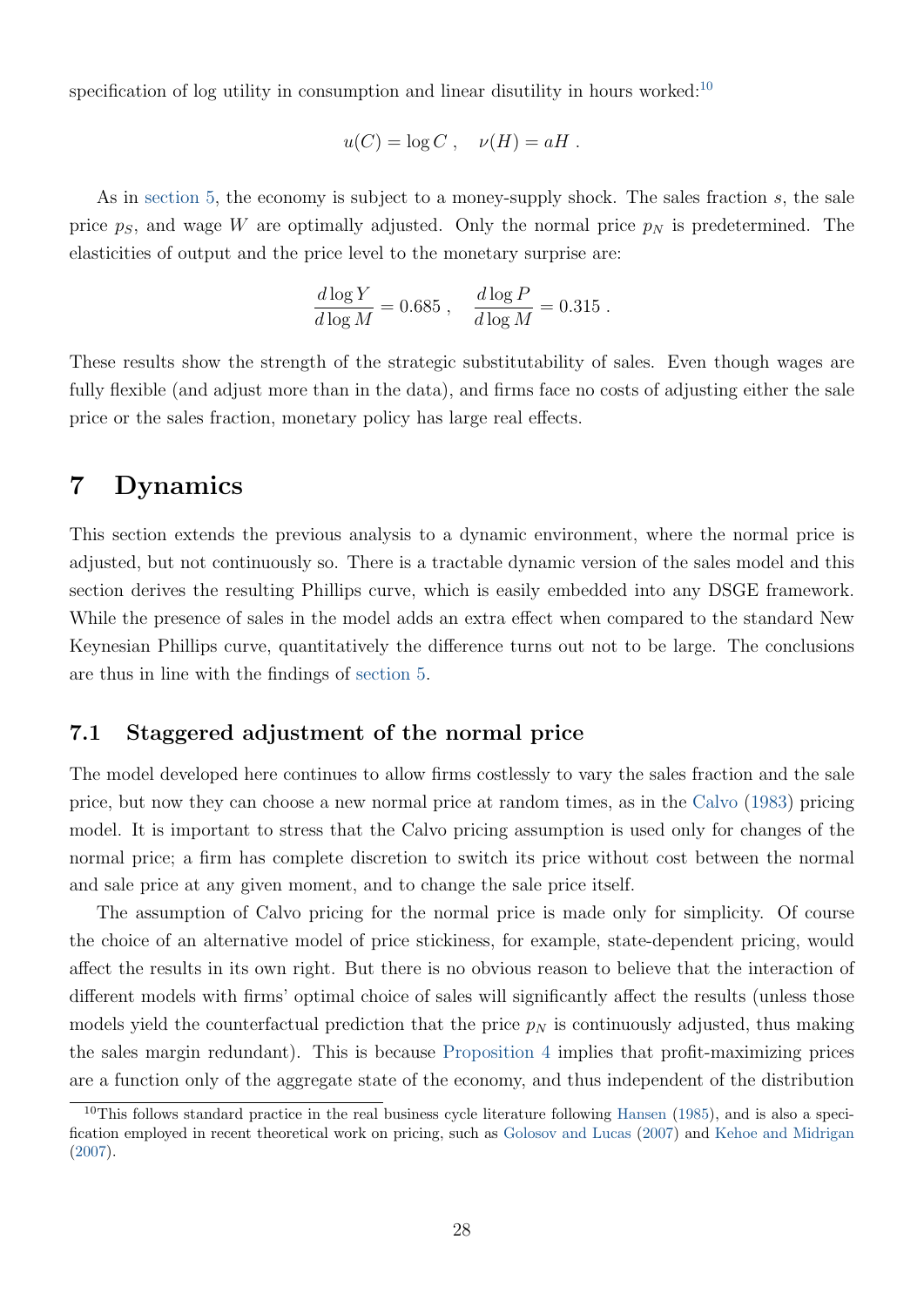of prices. Furthermore, a firm's optimal sales decisions depend only on its own normal price and the aggregate state of the economy.

In each period, each firm has a probability  $1 - \phi_p$  of receiving an opportunity to adjust its normal price. Consider a firm that receives such an opportunity at time t. The optimal price it selects is referred to as its reset price, and is denoted by  $R_{N,t}$ . Asset markets are assumed to be complete:  $\mathscr{A}_{t+\ell|t}$  denotes the asset-pricing kernel for state-contingent monetary payoffs (relative to the conditional probability of each state occurring). The optimal sales decisions will in principle depend on the firm's normal price, and so on its last adjustment time. Denote by  $s_{\ell,t}$  and  $p_{S,\ell,t}$  the optimal sales fraction and sale price for a firm at time t that last changed its normal price  $\ell$  periods ago. The reset price  $R_{N,t}$  is chosen to maximize:

$$
\max_{R_{N,t}} \sum_{\ell=0}^{\infty} \phi_p^{\ell} \mathbb{E}_t \left[ \mathcal{A}_{t+\ell|t} \left\{ \begin{array}{l} s_{\ell,t+\ell} p_{S,\ell,t+\ell} \mathcal{D}(p_{S,\ell,t+\ell}; P_{B,t+\ell}, \mathcal{E}_{t+\ell}) + (1 - s_{\ell,t+\ell}) R_{N,t} \mathcal{D}(R_{N,t}; P_{B,t+\ell}, \mathcal{E}_{t+\ell}) \\ -\mathcal{C} \left( s_{\ell,t+\ell} \mathcal{D}(p_{S,\ell,t+\ell}; P_{B,t+\ell}, \mathcal{E}_{t+\ell}) + (1 - s_{\ell,t+\ell}) \mathcal{D}(R_{N,t}; P_{B,t+\ell}, \mathcal{E}_{t+\ell}); W_{t+\ell} \right) \end{array} \right] \right]
$$
\n
$$
\tag{7.1}
$$

The first-order condition for the optimal reset price is given by:

<span id="page-30-0"></span>
$$
\sum_{\ell=0}^{\infty} \phi_p^{\ell} \mathbb{E}_t \left[ (1 - s_{\ell, t+\ell}) \mathfrak{V}_{t+\ell|t} \left\{ \frac{R_{N,t}}{P_{t+\ell}} - \mu(R_{N,t}; P_{B,t+\ell}) \frac{\mathscr{C}'(Q_{\ell,t+\ell}; W_{t+\ell})}{P_{t+\ell}} \right\} \right] = 0 , \qquad [7.2]
$$
\n
$$
\text{where } \mathfrak{V}_{t+\ell|t} \equiv \frac{(\zeta(R_{N,t}; P_{B,t+\ell}) - 1) \mathscr{D}(R_{N,t}; P_{B,t+\ell}, \mathcal{E}_{t+\ell}) P_{t+\ell} \mathscr{A}_{t+\ell|t}}{P_t} .
$$

Note that the optimal reset price is identical for all firms that change their normal price at the same time. Hence the expression for the aggregate price index  $P_t$  is

$$
P_{t} = \left( (1 - \phi_{p}) \sum_{\ell=0}^{\infty} \phi_{p}^{\ell} \left\{ \frac{s_{\ell,t}(\lambda + (1 - \lambda)v(p_{S,\ell,t}, P_{B,t}))p_{S,\ell,t}^{1-\epsilon}}{+(1 - s_{\ell,t})(\lambda + (1 - \lambda)v(R_{N,t-\ell}, P_{B,t}))R_{N,t-\ell}^{1-\epsilon}} \right\} \right)^{\frac{1}{1-\epsilon}},
$$
\n
$$
(7.3)
$$

and the bargain hunters' price index  $P_{B,t}$  is defined accordingly.

The sales fraction  $s_{\ell,t}$  and sale price  $p_{S,\ell,t}$  are determined as in [\[5.1\]](#page-19-2):

<span id="page-30-2"></span><span id="page-30-1"></span>
$$
\frac{p_{S,\ell,t}q_{S,\ell,t} - R_{N,t-\ell}q_{N,\ell,t}}{q_{S,\ell,t} - q_{N,\ell,t}} = X_{\ell,t} , \quad p_{S,\ell,t} = \mu(p_{S,\ell,t}; P_{B,t})X_{\ell,t} ,
$$
\n
$$
\tag{7.4}
$$

where  $q_{S,\ell,t}$  and  $q_{N,\ell,t}$  are the quantities sold at the sale and normal prices by a firm that changed its normal price  $\ell$  periods ago, and  $X_{\ell,t}$  is nominal marginal cost for such a firm.

### 7.2 A Phillips curve with sales

To study the dynamic implications of the model, it is helpful to derive a Phillips curve that can be compared with those from standard models with Calvo pricing. It turns out that the dynamic model with sales also yields a simple Phillips curve.

<span id="page-30-3"></span>**Theorem 3** Suppose firms determine optimal reset price  $R_{N,t}$  according to equation [\[7.2\]](#page-30-0) and their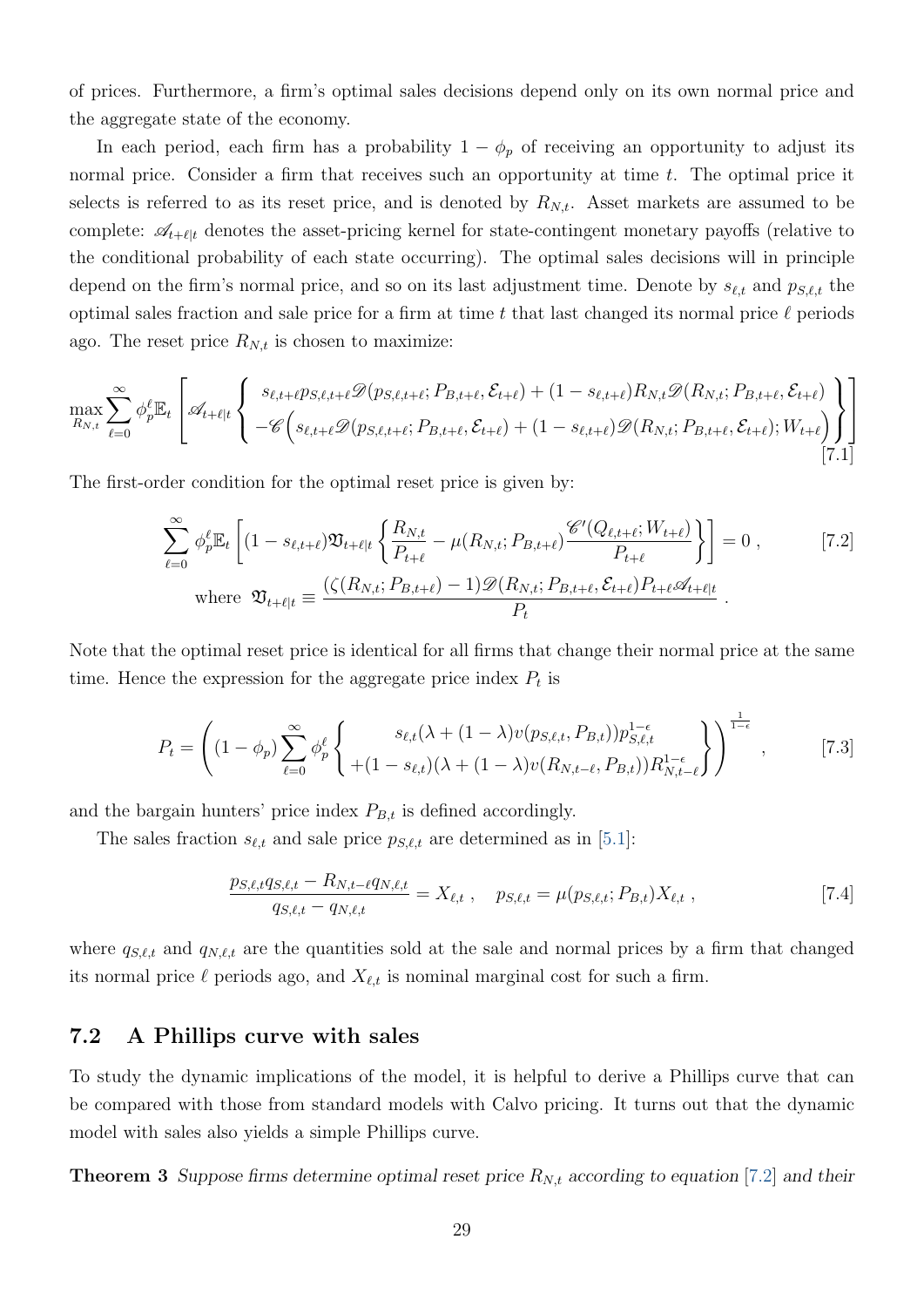optimal sales fractions and sale prices using [\[7.4\]](#page-30-1). Let  $\pi_t \equiv P_t/P_{t-1}$  be the inflation rate for the aggregate price index [\[7.3\]](#page-30-2). Log-linearizing around the flexible-price equilibrium of [section 4](#page-13-0) with zero inflation yields an optimal reset price satisfying

<span id="page-31-0"></span>
$$
\mathsf{R}_{N,t} = (1 - \beta \phi_p) \sum_{\ell=0}^{\infty} (\beta \phi_p)^{\ell} \mathbb{E}_t \mathsf{X}_{t+\ell} ,
$$

where  $X_t$  is the common level of nominal marginal cost which results from firms optimizing over their sales fractions as shown in [Proposition 4,](#page-26-0) and  $\beta$  is the discount factor. The implied Phillips curve linking inflation  $\pi_t$  and real marginal cost  $x_t$  is

$$
\pi_t = \beta \mathbb{E}_t \pi_{t+1} + \frac{1}{1-\psi} \left( \kappa \mathbf{x}_t + \psi \left( \Delta \mathbf{x}_t - \beta \mathbb{E}_t \Delta \mathbf{x}_{t+1} \right) \right) , \qquad [7.5]
$$

where the parameter  $\psi$  is defined as follows:

$$
\psi \equiv \left( \left( 1 - \frac{\partial \log P_B}{\partial \log P_S} \right) \frac{\partial \log P}{\partial s} + \frac{\partial \log P}{\partial \log P_S} \frac{\partial \log P_B}{\partial s} \right) / \frac{\partial \log P_B}{\partial s} ,
$$

and  $\kappa \equiv ((1 - \phi_p)(1 - \beta \phi_p)) / \phi_p$ . By solving forwards, inflation can also be expressed as:

<span id="page-31-2"></span><span id="page-31-1"></span>
$$
\pi_t = \frac{\kappa}{1 - \psi} \sum_{\ell=0}^{\infty} \beta^{\ell} \mathbb{E}_t \mathsf{x}_{t+\ell} + \frac{\psi}{1 - \psi} \Delta \mathsf{x}_t \ . \tag{7.6}
$$

PROOF See [appendix A.9.](#page-64-0)

Notice first that the Phillips curve with sales [\[7.5\]](#page-31-0) reduces to the standard New Keynesian Phillips curve in the case that  $\psi = 0$ , but  $\psi$  is always positive in the model with sales. When  $\psi \to 1$  the economy converges to the case of price flexibility. The condition  $\psi < 1$  is equivalent to:

$$
-\frac{\partial \log P}{\partial s} / \left(1 - \frac{\partial \log P}{\partial \log P_S}\right) < -\frac{\partial \log P_B}{\partial s} / \left(1 - \frac{\partial \log P_B}{\partial \log P_S}\right) . \tag{7.7}
$$

First note that the elasticity of  $P_B$  with respect to  $P_S$  is always larger than that of P because bargain hunters buy more goods at sale prices, so the denominator of the right-hand side is smaller. Second, the numerator on the right-hand side is larger as long as an increase in the number of sales benefits bargain hunters more than loyal consumers, which is intuitively plausible and true in the baseline calibration, although it cannot hold for all possible parameters. Because the first claim is always true, the second condition is sufficient but not necessary for [\[7.7\]](#page-31-1) to hold. In the baseline calibration,  $\psi$  is 0.26.

The effect of a positive value of  $\psi$  is to increase the response of inflation to real marginal cost when compared to the standard New Keynesian Phillips curve. This is best seen by looking at the solved-forwards version of the Phillips curve in [\[7.6\]](#page-31-2), where there are two differences. The first is scaling of the coefficient multiplying expected real marginal costs, which is isomorphic to an increase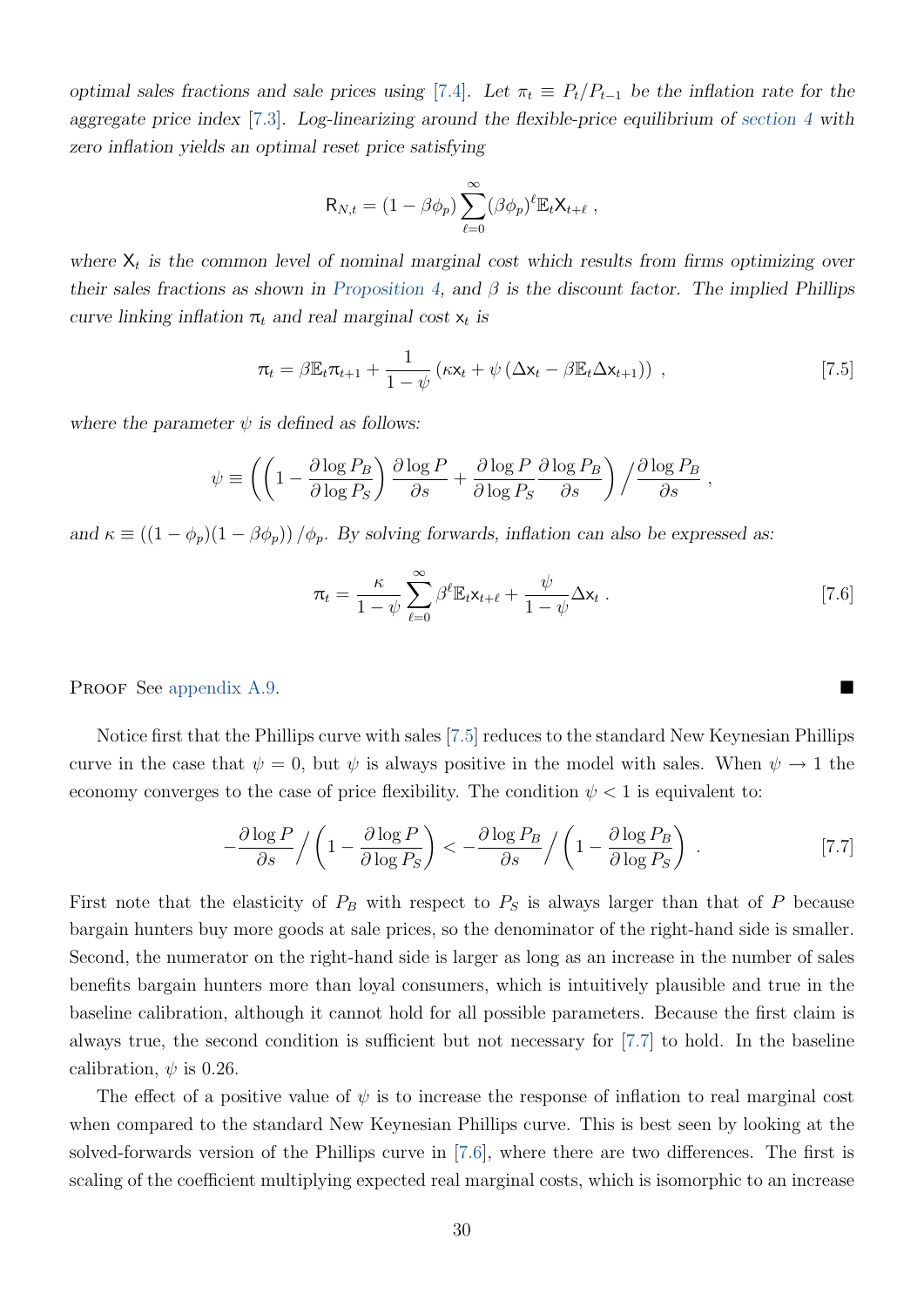<span id="page-32-6"></span>in the probability of price adjustment. The second is the term driven by changes in real marginal cost, which is linked to the possibility of varying sales each period. It is subsequently shown how this will affect the dynamics of output and prices.

### <span id="page-32-5"></span>7.3 A DSGE model with sales

This section embeds sales into a calibrated dynamic stochastic general equilibrium model with staggered adjustment of normal prices and wages.

Household  $i \in \mathcal{H}$ 's lifetime utility function is given by

<span id="page-32-0"></span>
$$
U_t(\iota) = \sum_{\ell=0}^{\infty} \beta^{\ell} \mathbb{E}_t \left[ \nu(C_{t+\ell}(\iota), m_{t+\ell}(\iota)) - \nu(H_{t+\ell}(\iota)) \right]. \tag{7.8}
$$

The utility function  $v(C, m)$  is differentiable, strictly increasing and concave in both C and m;  $\nu(H)$  is a differentiable, strictly increasing and convex function of H. Each household supplies a differentiated labour input. The parameter  $\beta$  is the subjective discount factor, which satisfies  $0 < \beta < 1$ .

Denote by  $\mathcal{A}_{t+1}(i)$  household *i*'s portfolio of Arrow-Debreu securities with nominal payoffs held between periods t and  $t + 1$ . Household *i*'s period-t budget constraint is thus

$$
P_t C_t(\iota) + M_t(\iota) + \mathbb{E}_t \left[ \mathcal{A}_{t+1|t} A_{t+1}(\iota) \right] = W_t(\iota) H_t(\iota) + \mathfrak{D}_t + \mathfrak{T}_t + M_{t-1}(\iota) + A_t(\iota) \ . \tag{7.9}
$$

Households have equal initial financial wealth and all have the same expected lifetime income.

There are no arbitrage opportunities in financial markets, so the yield  $i_t$  on a one-period risk-free nominal bond satisfies:

<span id="page-32-4"></span><span id="page-32-2"></span><span id="page-32-1"></span>
$$
1 + i_t = \left(\mathbb{E}_t \mathscr{A}_{t+1|t}\right)^{-1} \tag{7.10}
$$

Maximization of lifetime utility [\[7.8\]](#page-32-0) subject to the budget constraint [\[7.9\]](#page-32-1) implies first-order conditions for consumption  $C_t(i)$  and real money balances  $m_t(i)$ :

$$
\beta \frac{\upsilon_c(C_{t+1}(i), m_{t+1}(i))}{\upsilon_c(C_t(i), m_t(i))} = \mathscr{A}_{t+1|t} \frac{P_{t+1}}{P_t},
$$
\n[7.11a]

<span id="page-32-3"></span>
$$
\frac{\nu_m(C_t(i), m_t(i))}{\nu_c(C_t(i), m_t(i))} = \frac{i_t}{1 + i_t} \ . \tag{7.11b}
$$

Equation [\[7.11a\]](#page-32-2) is the intertemporal Euler equation for consumption, with  $v_c(C, m)$  denoting the marginal utility of consumption. The optimal tradeoff between holding money balances and con-sumption is given by [\[7.11b\]](#page-32-3), with  $v_m(C, m)$  denoting the marginal utility of real balances and  $i_t/(1+i_t)$  being the opportunity cost of holding money.

As in [Erceg, Henderson and Levin](#page-40-14) [\(2000\)](#page-40-14), firms hire differentiated types of labour. So hours H in the production function [\[3.7\]](#page-10-1) is now a composite labour input defined by the following Dixit-Stiglitz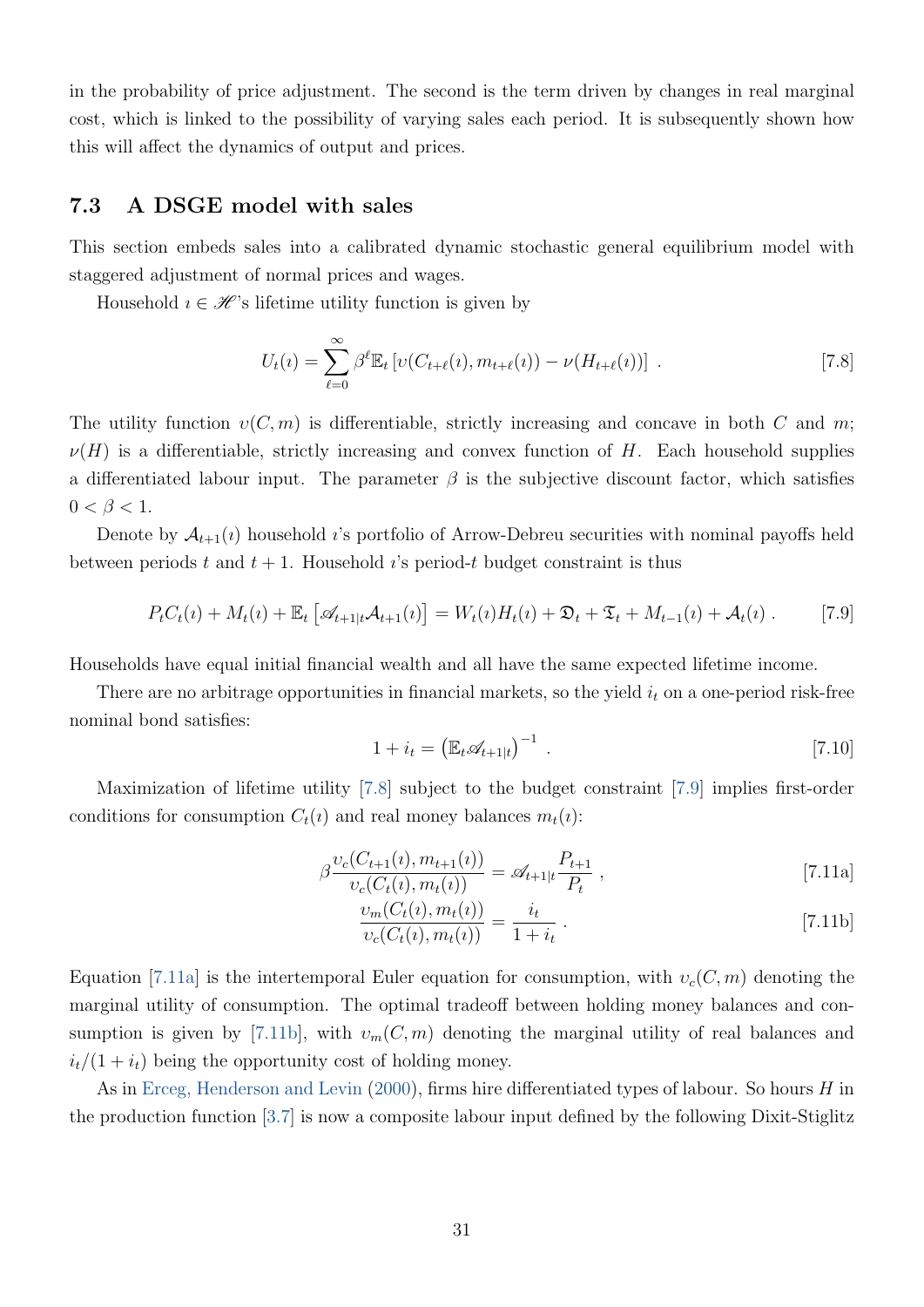<span id="page-33-2"></span>aggregator

$$
H \equiv \left( \int_{\mathcal{H}} H(\iota)^{\frac{\varsigma - 1}{\varsigma}} d\iota \right)^{\frac{\varsigma}{\varsigma - 1}},
$$

where  $H(i)$  is hours supplied by household  $i \in \mathcal{H}$  to a given firm, and  $\varsigma$  is the elasticity of substitution between labour types. It is assumed that  $\varsigma > 1$ , and that firms are price takers in the markets for labour inputs. The money wage received by labour input  $\imath$  is  $W(i)$ . The minimum cost of hiring one unit of the composite labour input  $H$  is denoted by  $W$ , and this is the relevant wage index in firms' cost function [\[3.8\]](#page-10-2). This wage index is given by

<span id="page-33-1"></span>
$$
W \equiv \left(\int_{\mathcal{H}} W(\iota)^{1-\varsigma} d\iota\right)^{\frac{1}{1-\varsigma}},\tag{7.12}
$$

and the cost-minimizing labour demand functions are

<span id="page-33-0"></span>
$$
H(i) = \left(\frac{W(i)}{W}\right)^{-\varsigma} H. \tag{7.13}
$$

Suppose that households have a probability  $1 - \phi_w$  of being able to adjust their money wage in any given time period. Since households have equal initial wealth and expected lifetime income, asset markets are complete, and utility [\[7.8\]](#page-32-0) is additively separable between hours and consumption, households are fully insured and hence have equal consumption and money balances in equilibrium. As before, consumption is the only source of expenditure, so goods market equilibrium requires  $C_t = Y_t$ . Hence using [\[7.10\]](#page-32-4), [\[7.11a\]](#page-32-2) and [\[7.11b\]](#page-32-3), the following intertemporal IS equation and money demand are obtained:

<span id="page-33-3"></span>
$$
\beta(1+i_t)\mathbb{E}_t\left[\frac{\nu_c(Y_{t+1}, m_{t+1})}{\nu_c(Y_t, m_t)}\frac{1}{\pi_{t+1}}\right] = 1\ ,\quad \frac{\nu_m(Y_t, m_t)}{\nu_c(Y_t, m_t)} = \frac{i_t}{1+i_t}\ .\tag{7.14}
$$

As households are selected to change their wages at random, enjoy the same consumption, and face the same demand curve for their labour services, all households setting a new wage at time  $t$  choose the same wage. This common wage is referred to as the reset wage, and is denoted by  $R_{W,t}$ . It is chosen to maximize expected utility over the lifetime of the wage subject to the labour demand function [\[7.13\]](#page-33-0). As shown by [Erceg, Henderson and Levin](#page-40-14) [\(2000\)](#page-40-14), the first-order condition for this maximization problem is:

<span id="page-33-4"></span>
$$
\sum_{\ell=0}^{\infty} (\beta \phi_w)^{\ell} \mathbb{E}_t \left[ \frac{W_{t+\ell}^{\varsigma} H_{t+\ell} v_c(Y_{t+\ell}, m_{t+\ell})}{v_c(Y_t, m_t)} \left\{ \frac{R_{W,t}}{P_{t+\ell}} - \frac{\varsigma}{\varsigma - 1} \frac{\nu_h \left( R_{W,t}^{-\varsigma} W_{t+\ell}^{\varsigma} H_{t+\ell} \right)}{v_c(Y_{t+\ell}, m_{t+\ell})} \right\} \right] = 0 \ . \tag{7.15}
$$

Given that all households who change their wage at the same time pick the same reset wage, the wage index  $W_t$  in [\[7.12\]](#page-33-1) evolves according to:

<span id="page-33-5"></span>
$$
W_t = \left( (1 - \phi_w) \sum_{\ell=0}^{\infty} \phi_w^{\ell} R_{W, t-\ell}^{1-\varsigma} \right)^{\frac{1}{1-\varsigma}}.
$$
 [7.16]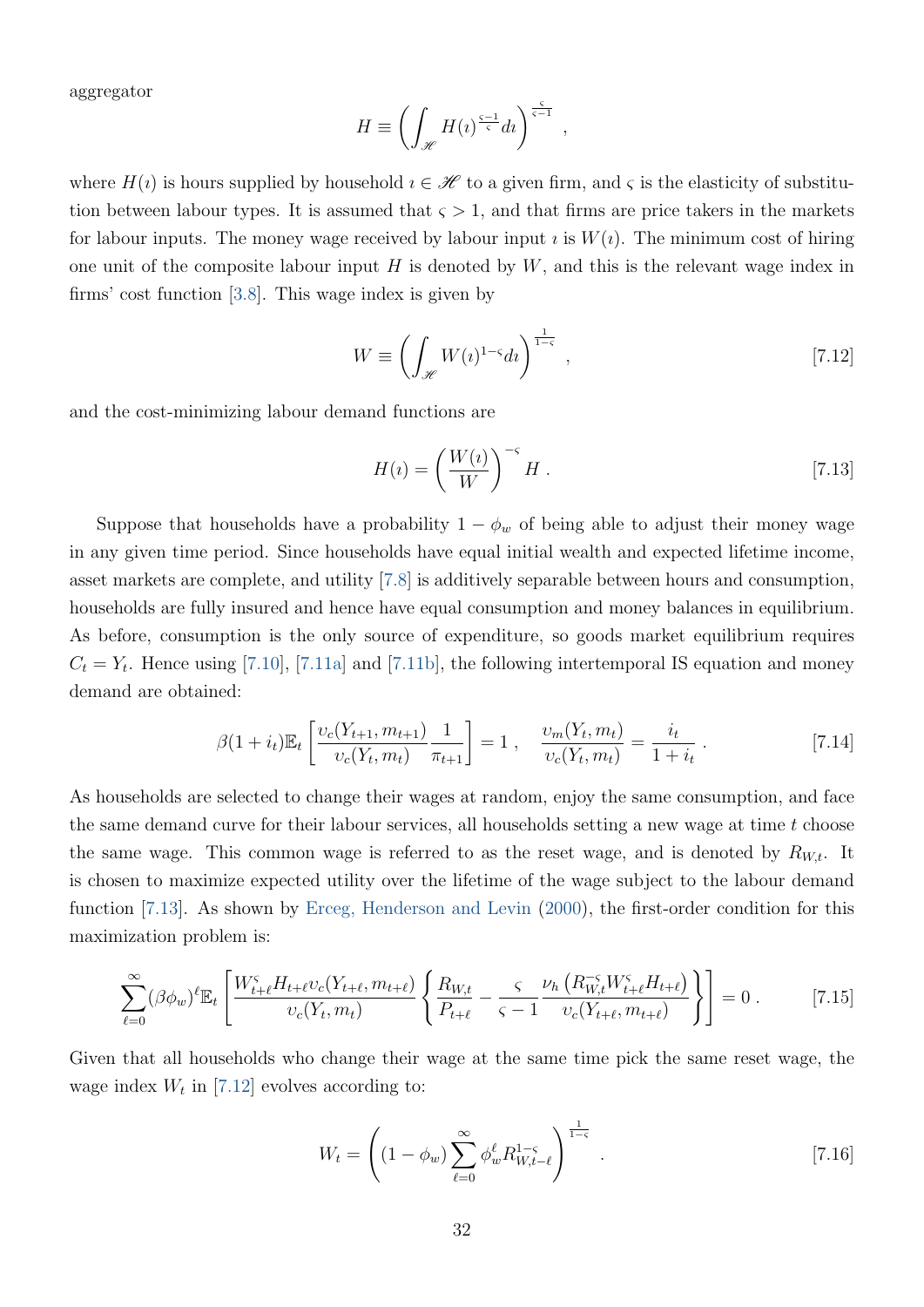### <span id="page-34-2"></span><span id="page-34-1"></span>7.4 Dynamic calibration

This section presents the calibration of the DSGE model described above.

One period corresponds to one month. The discount factor  $\beta$  is chosen to yield a 3% annual real interest rate, the intertemporal elasticity of consumption  $\sigma_c$  is chosen to match a coefficient of relative risk aversion of 3, and the Frisch elasticity  $\sigma_h$  is set to 0.7, which lies in the range of estimates found in the literature. The elasticity of money demand with respect to income  $\vartheta_y$ , the interest semi-elasticity  $\vartheta_i$ , and the real balance effect of money on consumption  $\vartheta_m$  are taken from [Woodford](#page-41-1) [\(2003\)](#page-41-1), making the conversion from a quarterly to a monthly calibration.

<span id="page-34-0"></span>

|  | Table 3: Dynamic calibration |
|--|------------------------------|
|  |                              |

| Description                                                                                                                                                                                                                                                                                                                                                                          | Parameter     | Value                |
|--------------------------------------------------------------------------------------------------------------------------------------------------------------------------------------------------------------------------------------------------------------------------------------------------------------------------------------------------------------------------------------|---------------|----------------------|
| Preference parameters                                                                                                                                                                                                                                                                                                                                                                |               |                      |
| Subjective discount factor                                                                                                                                                                                                                                                                                                                                                           | $\beta$       | 0.9975               |
| Intertemporal elasticity of substitution                                                                                                                                                                                                                                                                                                                                             | $\sigma_{c}$  | 0.333                |
| Frisch elasticity of labour supply                                                                                                                                                                                                                                                                                                                                                   | $\sigma_h$    | 0.7                  |
| Income elasticity of money demand                                                                                                                                                                                                                                                                                                                                                    | $\vartheta_u$ | $1.0^{\dagger}$      |
| Interest semi-elasticity of money demand                                                                                                                                                                                                                                                                                                                                             | $\vartheta_i$ | $84^{\dagger}$       |
| Real balance effect on consumption                                                                                                                                                                                                                                                                                                                                                   | $\vartheta_m$ | $0.0067^{\dagger}$   |
| Technology parameters                                                                                                                                                                                                                                                                                                                                                                |               |                      |
| Elasticity of output with respect to hours                                                                                                                                                                                                                                                                                                                                           | $\alpha$      | 0.667                |
| Elasticity of marginal cost with respect to output                                                                                                                                                                                                                                                                                                                                   | $\gamma$      | 0.5                  |
| Elasticity of substitution between differentiated labour inputs                                                                                                                                                                                                                                                                                                                      | ς             | $20^{\ddagger}$      |
| Nominal rigidities                                                                                                                                                                                                                                                                                                                                                                   |               |                      |
| Probability of stickiness of "normal" prices                                                                                                                                                                                                                                                                                                                                         | $\phi_p$      | $0.889$ <sup>§</sup> |
| Probability of wage stickiness                                                                                                                                                                                                                                                                                                                                                       | $\phi_w$      | 0.889                |
| $\overline{M}$ $\overline{M}$ $\overline{M}$ $\overline{M}$ $\overline{M}$ $\overline{M}$ $\overline{M}$ $\overline{M}$ $\overline{M}$ $\overline{M}$ $\overline{M}$ $\overline{M}$ $\overline{M}$ $\overline{M}$ $\overline{M}$ $\overline{M}$ $\overline{M}$ $\overline{M}$ $\overline{M}$ $\overline{M}$ $\overline{M}$ $\overline{M}$ $\overline{M}$ $\overline{M}$ $\overline{$ |               |                      |

Notes: Monthly calibration.

† Source: [Woodford](#page-41-1) [\(2003\)](#page-41-1)

‡ Source: [Christiano, Eichenbaum and Evans](#page-39-5) [\(2005\)](#page-39-5)

§ Source: [Nakamura and Steinsson](#page-40-0) [\(2007\)](#page-40-0)

The elasticity of output with respect to hours  $\alpha$  is chosen to match a labour share of 2/3. With the specification [\[5.5\]](#page-24-1) of the production function, this implies an elasticity of marginal cost with respect to output of  $\gamma = (1 - \alpha)/\alpha$ . So  $\alpha = 2/3$  yields  $\gamma = 0.5$ . The elasticity of substitution between labour inputs  $\varsigma$  is taken from [Christiano, Eichenbaum and Evans](#page-39-5) [\(2005\)](#page-39-5). The probability  $\phi_p$  of stickiness of the normal price is set to match a price-spell duration of 9 months, which is taken from [Nakamura and Steinsson](#page-40-0) [\(2007\)](#page-40-0). The same number is used for the probability of wage stickiness  $\phi_w$ , as evidence shows that most, but not all, wages are adjusted annually.

All the calibrated parameters are listed in [Table 3.](#page-34-0)

The model is analysed under different assumptions about monetary policy. First, a first-order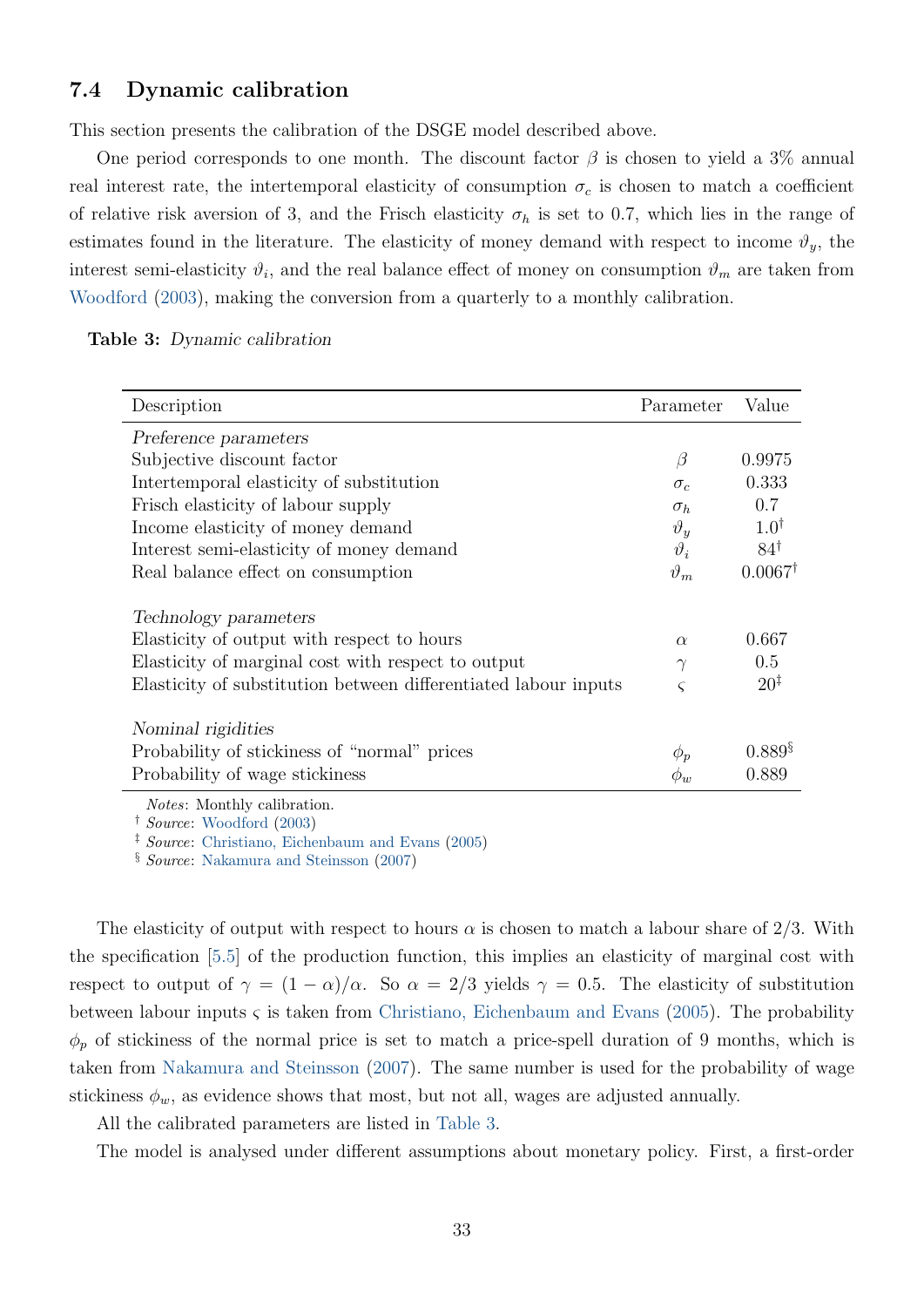<span id="page-35-3"></span>autoregressive process for money growth is considered:

<span id="page-35-2"></span><span id="page-35-1"></span>
$$
\frac{M_t}{M_{t-1}} = \left(\frac{M_{t-1}}{M_{t-2}}\right)^{\varphi_m} \exp(\mathbf{e}_t) , \quad \mathbf{e}_t \sim \text{i.i.d.}(0, \mathfrak{v}^2) . \tag{7.17a}
$$

The persistence parameter  $\varphi_m$  is chosen to match the empirical first-order autocorrelation coefficient of M1 growth in the U.S. from 1979:8 to 1996:12.

Second, the case of a monetary policy rule with feedback from the state of the economy is considered. A Taylor rule with interest-rate smoothing is the most popular specification for this:

$$
1 + i_t = (1 + i_{t-1})^{\varphi_i} \left( (1 + \overline{i}) \left( \frac{\pi_t}{\overline{\pi}} \right)^{\varphi_\pi} \left( \frac{Y_t}{\overline{Y}} \right)^{\varphi_y} \right)^{1 - \varphi_i} \exp(\mathbf{e}_t) , \quad \mathbf{e}_t \sim \text{i.i.d.}(0, \mathfrak{v}^2) , \tag{7.17b}
$$

where  $\varphi_{\pi}$  is the interest-rate response to inflation,  $\varphi_{y}$  is the response to output (or the output gap), and  $\varphi_i$  is the interest-rate smoothing parameter. The Taylor rule parameters are taken from the baseline estimates of the Volcker–Greenspan period in Clarida, Galí and Gertler [\(1998\)](#page-39-6), which is 1979:8–1996:12 (the same sample period as was used for the money-supply growth specification).

|  | Table 4: Parameters used for the monetary policy experiments |  |  |  |  |  |  |
|--|--------------------------------------------------------------|--|--|--|--|--|--|
|--|--------------------------------------------------------------|--|--|--|--|--|--|

| Description                                                                                                                                                                                       | Parameter                                     | Value                                                         |
|---------------------------------------------------------------------------------------------------------------------------------------------------------------------------------------------------|-----------------------------------------------|---------------------------------------------------------------|
| Exogenous path for growth of the money supply<br>First-order serial correlation of the money-supply growth rate                                                                                   | $\varphi_m$                                   | $0.6^{\dagger}$                                               |
| Taylor rule<br>Response of interest rates to deviations of inflation from target<br>Response of interest rates to deviations of aggregate output from target<br>Degree of interest-rate smoothing | $\varphi_{\pi}$<br>$\varphi_y$<br>$\varphi_i$ | $2.15^{\ddagger}$<br>$0.078^{\ddagger}$<br>$0.924^{\ddagger}$ |

Notes: Monthly calibration.

† Source: Authors' calculations using data on M1 for the period 1979:8–1996:12. Series M1SL from Federal Reserve Economic Data (<http://research.stlouisfed.org/fred2>).

 $\frac{1}{2}$  Source: Clarida, Galí and Gertler [\(1998\)](#page-39-6), converted from estimates based on quarterly data to a monthly calibration.

### 7.5 Dynamic simulations

This section calculates the impulse responses of output and the price level to monetary policy shocks in the DSGE model with sales described in [section 7.1](#page-29-2) and [section 7.3.](#page-32-5) These are compared to the corresponding impulse responses in a standard DSGE model, that is, one where consumers have regular Dixit-Stiglitz preferences and thus firms employ a one-price strategy, and price adjustment times are staggered according to the Calvo model. With Calvo pricing, a standard New Keynesian Phillips curve is obtained.<sup>[11](#page-35-0)</sup> The latter model is otherwise identical to the DSGE model with sales.

<span id="page-35-0"></span><sup>11</sup>See [appendix A.10](#page-65-0) for details.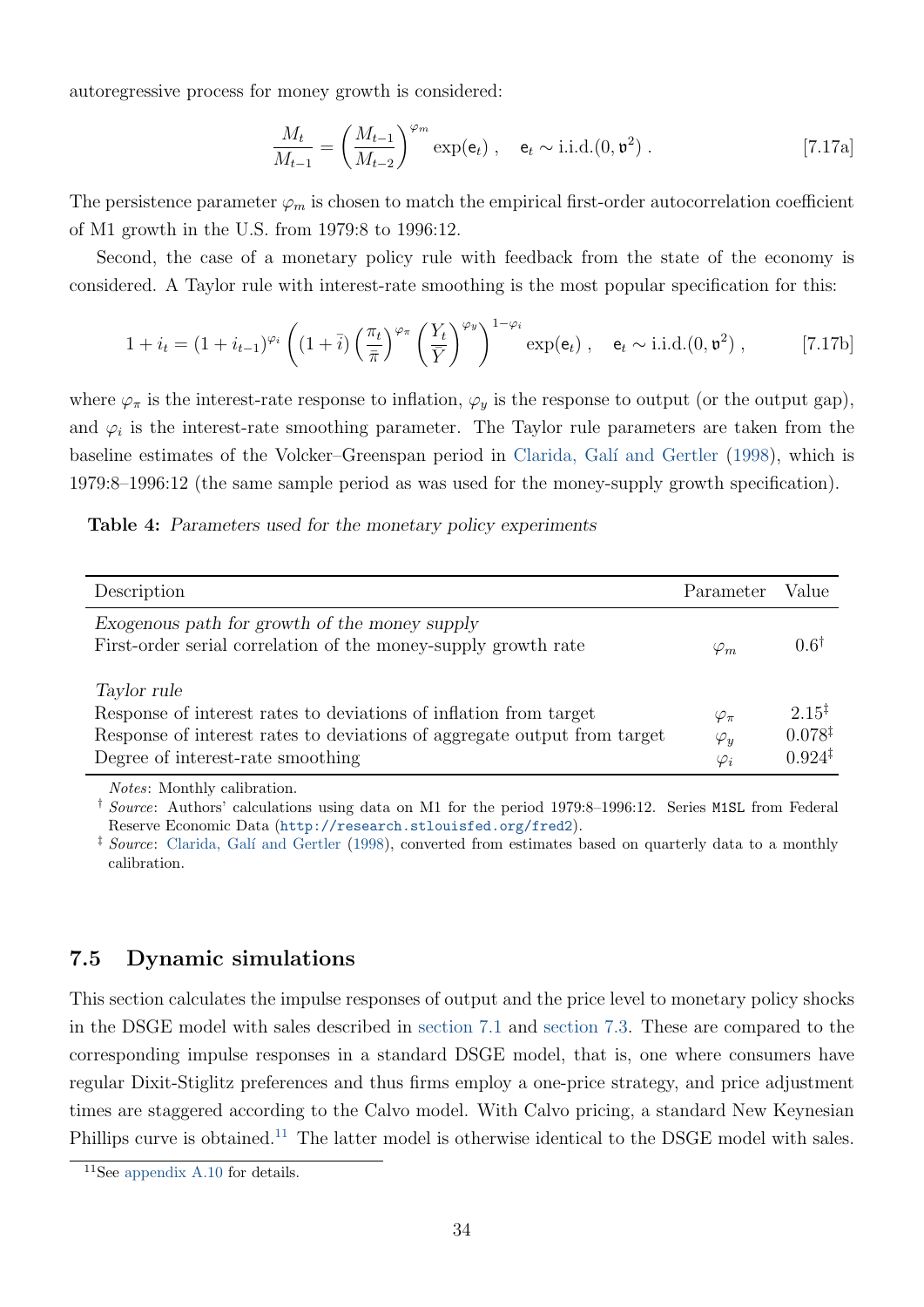The calibrated parameters of the DSGE model with sales are given in [Table 2](#page-23-1) and [Table 3.](#page-34-0) For the standard model, the same parameter values from [Table 3](#page-34-0) are used, with the probability of price stickiness applying to a firm's single price, rather than its normal price in the sales model. In place of parameters  $\epsilon$ ,  $\eta$  and  $\lambda$ , the standard model requires only a calibration of the constant price elasticity of demand  $\varepsilon$ . This is chosen to match the average markup found in the sales model.<sup>[12](#page-36-0)</sup>

Impulse response functions are calculated for the two monetary policy experiments described in [section 7.4:](#page-34-1) a persistent shock to money growth [\[7.17a\]](#page-35-1); and a shock to a Taylor rule with interest-rate smoothing [\[7.17b\]](#page-35-2).

<span id="page-36-1"></span>Figure 6: Impulse responses to a persistent shock to money growth



Notes: The specification of monetary policy used is equation [\[7.17a\]](#page-35-1).

[Figure 6](#page-36-1) plots the impulse responses when money growth follows an AR(1) process in both the sales model and the standard model. As in the static analysis of [section 5,](#page-19-0) the real effects of monetary policy in the model with sales are large and very similar to those found in the standard model, in spite of the full flexibility of sales. The ratio of the cumulative deviations of output in the two models is 0.929. The response of prices in the sales model shows a small jump immediately

<span id="page-36-0"></span><sup>&</sup>lt;sup>12</sup>See [footnote 9](#page-28-1) for details. The calculations lead to  $\varepsilon = 3.77$ .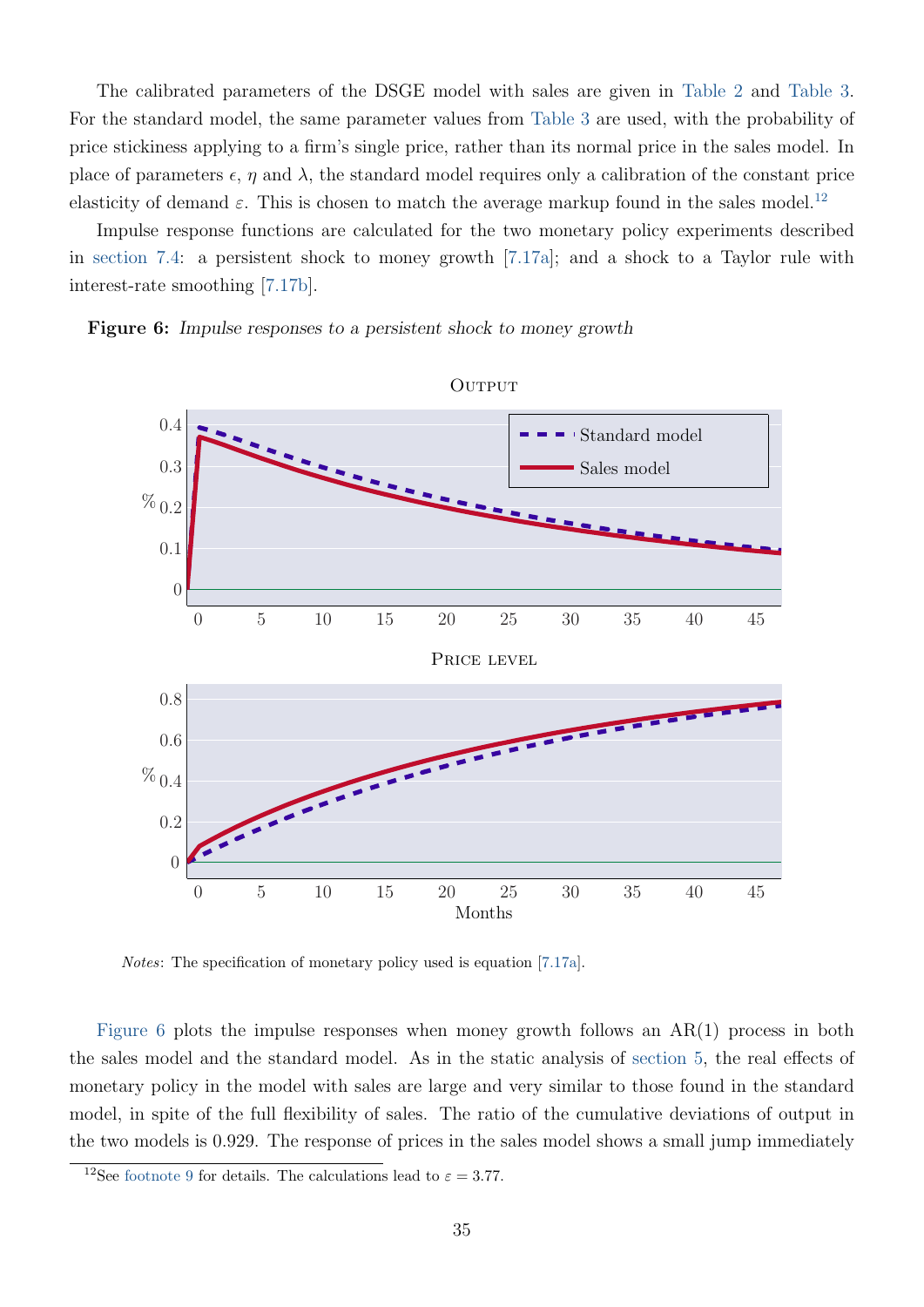after the shock. This corresponds to the term  $\Delta x_t$  in the Phillips curve [\[7.6\]](#page-31-2).

The impulse responses are not particularly sensitive to the calibrated parameters. Considering the same range of parameters as was done in the sensitivity analysis of [section 5.2](#page-24-2) leads only to small differences in the findings.

[Figure 7](#page-37-0) shows an example of a price path in the model with sales using the baseline calibration. The underlying stochastic process for the money supply is a random walk with drift. The behaviour depicted is qualitatively and quantitatively consistent with real-world examples of prices, even without any idiosyncratic shocks in the model.<sup>[13](#page-37-1)</sup>



<span id="page-37-0"></span>Figure 7: Theoretical price path implied by the model with sales

Notes: Generated using the baseline calibration of the DSGE model with sales when the money supply follows a random walk with drift.

When the central bank follows a Taylor rule, as in [\[7.17b\]](#page-35-2), the reaction to shocks is somewhat different, as is seen in [Figure 8.](#page-38-1) The responses of output in the sales model and in the standard model are now virtually identical. But the responses of prices are different. As before, the sales model features an initial jump in the price level. This is more marked than in the case of a shock to the money supply. The difference in price-level response diminishes over time, but does not vanish in the long run, and is found to be around 17% in the baseline calibration.

In essence, however, this finding is not in conflict with the those obtained when the money supply is exogenous. The addition of sales to the model affects the Phillips curve relationship, which determines how much inflation is generated for a given output gap. The analysis in the case of exogenous money shows that sales cause a slight reduction in the real effects of monetary policy. In the case of the Taylor rule, the effect on output is approximately the same in both models, but cumulated inflation in the sales model is a little higher.

<span id="page-37-1"></span><sup>&</sup>lt;sup>13</sup>Without any shocks at all, sales would still occur at a very similar frequency, but the price would alternate between two fixed levels.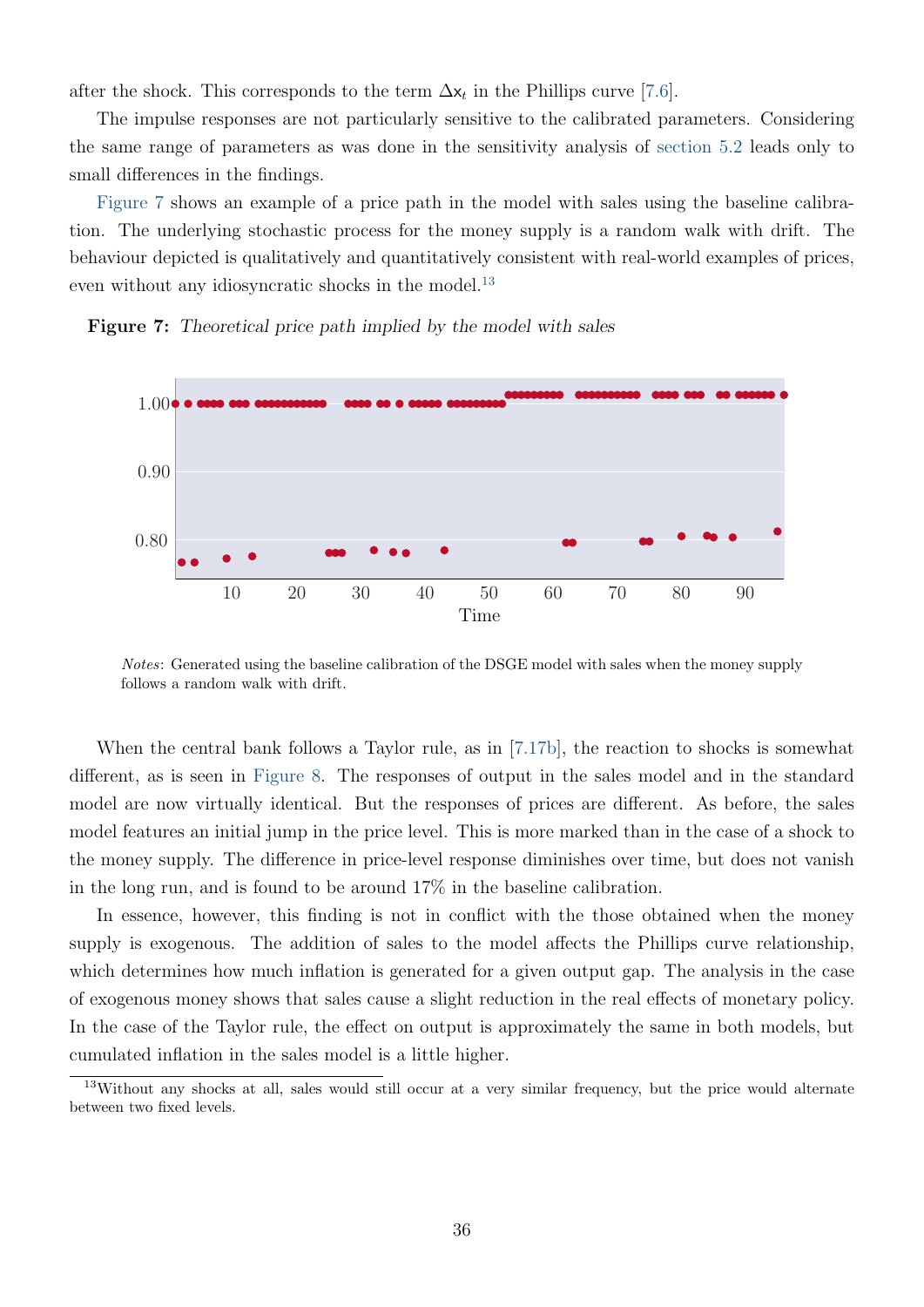

<span id="page-38-1"></span>Figure 8: Impulse responses to interest-rate shock with a Taylor rule

Notes: The specification of monetary policy used is equation [\[7.17b\]](#page-35-2).

# <span id="page-38-0"></span>8 Conclusions

For macroeconomists grappling with the welter of recent micro pricing evidence, one particularly puzzling feature is noteworthy: the large, frequent and short-lived price changes followed by prices returning exactly to their former levels. If price changes are driven purely by shocks then explaining this tendency requires a very special configuration of shocks. The model presented in this paper shows that this pricing behaviour arises in equilibrium if firms face consumers with sufficiently different price sensitivities. No idiosyncratic shocks are needed to generate sales.

The model explains why firms choose a two-price distribution with a normal price and a sale price, and thus want to switch frequently between the two points of the distribution. The two desired prices themselves are sensitive to shocks, but the magnitude of changes in the desired normal and sale prices is dwarfed by the gap between the two. So the apparent "puzzle" of why prices return to their former levels reduces to explaining why after a move from \$5.99 to \$4.49, a price returns to \$5.99 instead of \$6.02. But small costs of reoptimizing the normal price would explain firms' reluctance to make such small changes in accordance with a well-established literature in macroeconomics.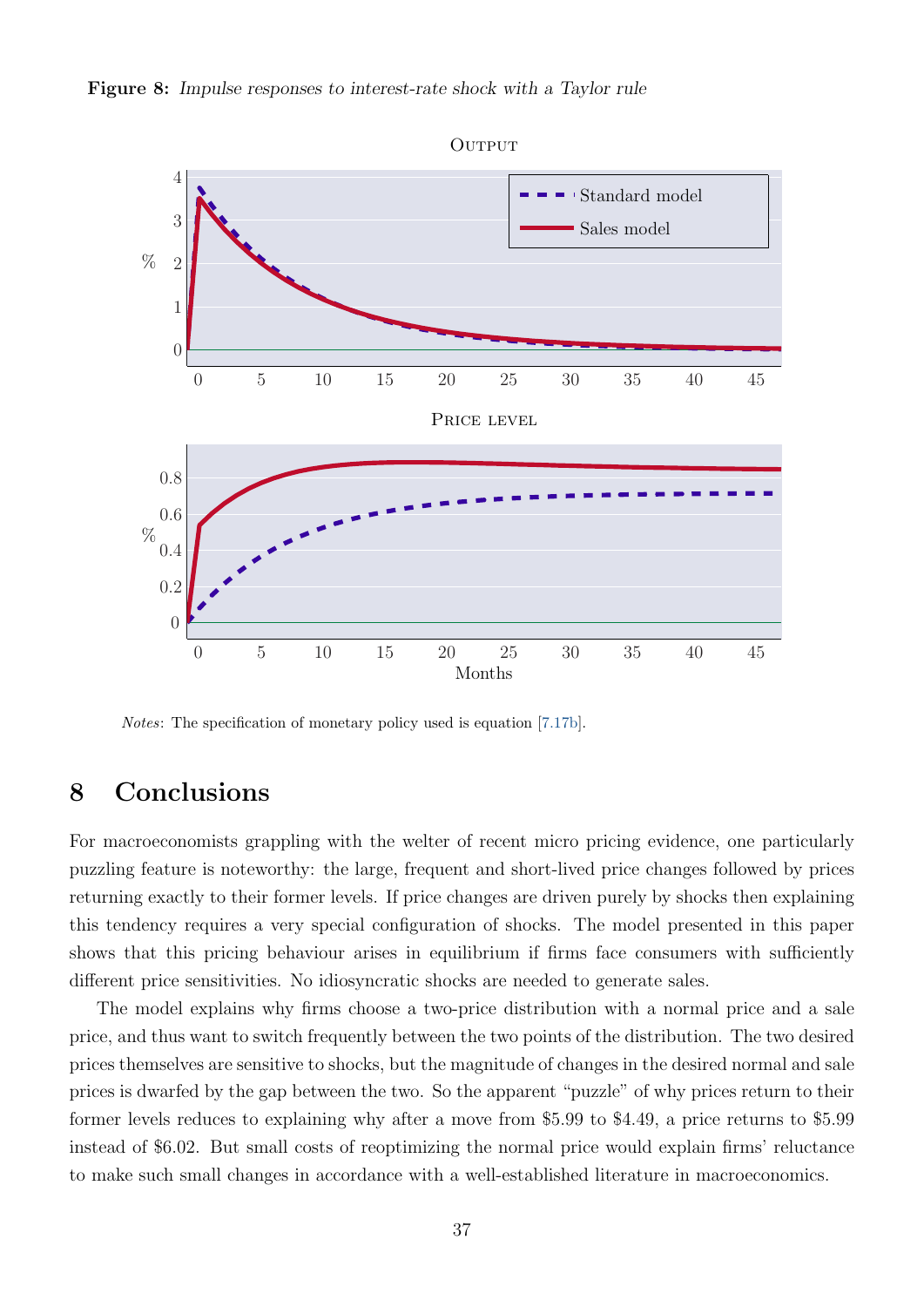One main message from the micro evidence is that the normal price is indeed considerably sticky, despite the significant flexibility of sales. Since the real effects of monetary policy depend on how sticky prices are, how should this evidence be interpreted? On the one hand, some would argue that temporary sales are orthogonal to monetary policy and ignore such price changes. On the other hand, others would argue that if decisions about temporary sales react to demand fluctuations, they should also react to monetary policy shocks to the extent that these shocks have an impact on aggregate demand.

The model proposed in this paper contains a rationale for sales, and therefore can be used to understand the impact of flexibility in the sales decisions alongside stickiness in the normal price for monetary policy analysis. In the model, sales are there for a reason, but firms do have an incentive to vary sales in response to shocks of all kinds, including those to monetary policy. However, it turns out that firms barely adjust sales in response to monetary policy shocks because the rationale for sales also implies that sales are strategic substitutes, that is, firms have incentives to increase sales when others decrease them. While a firm may adjust sales strongly in response to shocks affecting only itself, it will not do so in the case of shocks affecting all firms.

The findings of this paper indicate that in a world with both sticky normal prices and flexible sales, it is predominantly stickiness in the normal price that matters so far as monetary policy analysis is concerned. Arriving at this conclusion requires a careful modelling of the reasons for sales. Thus the results highlight the importance for macroeconomics of understanding what lies behind firms' pricing decisions.

# References

- <span id="page-39-3"></span>AKERLOF, G. A. AND YELLEN, J. L. (1985), "Can small deviations from rationality make significant differences to economic equilibria?", American Economic Review, 75(4):708–720. [26](#page-27-2)
- <span id="page-39-0"></span>BILS, M. AND KLENOW, P. (2004), "Some evidence on the importance of sticky prices", Journal of Political Economy, 112:947–985. [1](#page-2-3)
- <span id="page-39-4"></span>Calvo, G. A. (1983), "Staggered prices in a utility-maximizing framework", Journal of Monetary Economics, 12:383–398. [28](#page-29-3)
- <span id="page-39-2"></span>Chakravarthi, N., Neslin, S. and Sen, S. (1996), "Promotional elasticities and category characteristics", Journal of Marketing, 60:17–30. [22](#page-23-2)
- <span id="page-39-5"></span>Christiano, L. J., Eichenbaum, M. and Evans, C. L. (2005), "Nominal rigidities and the dynamic effects of a shock to monetary policy", Journal of Political Economy, 113(1):1–45. [33](#page-34-2)
- <span id="page-39-6"></span>CLARIDA, R., GALÍ, J. AND GERTLER, M. (1998), "Monetary policy rules and macroeconomic stability: Evidence and some theory", Quarterly Journal of Economics, 115(1):147–180. [34](#page-35-3)
- <span id="page-39-1"></span>DHYNE, E., ÁLVAREZ, L. J., LE BIHAN, H., VERONESE, G., DIAS, D., HOFFMANN, J., JONKER, N., LÜNNEMANN, P., RUMLER, F. AND VILMUNEN, J. (2006), "Price changes in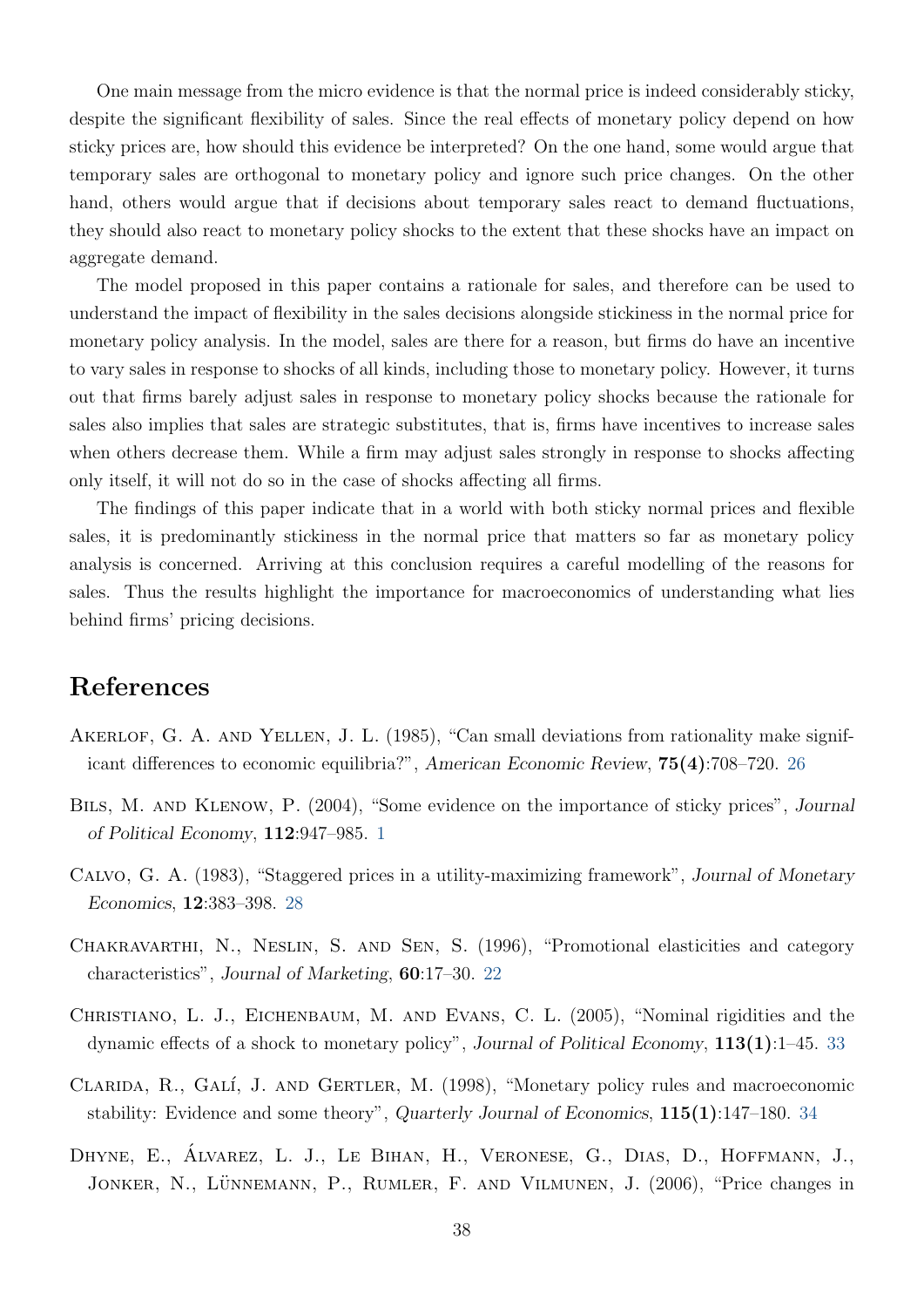the euro area and the United States: Some facts from individual consumer price data", Journal of Economic Perspectives, 20(2):171–192. [1](#page-2-3)

- <span id="page-40-4"></span>EICHENBAUM, M., JAIMOVICH, N. AND REBELO, S. (2008), "Reference prices and nominal rigidities", Working paper 13829, National Bureau of Economic Research. [1,](#page-2-3) [25](#page-26-3)
- <span id="page-40-14"></span>ERCEG, C. J., HENDERSON, D. W. AND LEVIN, A. T. (2000), "Optimal monetary policy with staggered wage and price contracts", Journal of Monetary Economics, 46:281–313. [31,](#page-32-6) [32](#page-33-2)
- <span id="page-40-3"></span>GOLDBERG, P. AND HELLERSTEIN, R. (2007), "A framework for identifying the sources of localcurrency price stability with an empirical application", Working paper 13183, National Bureau of Economic Research. [1](#page-2-3)
- <span id="page-40-13"></span>GOLOSOV, M. AND LUCAS, R. E., JR. (2007), "Menu costs and Phillips curves", Journal of Political Economy, 115(2):171–199. [28](#page-29-3)
- <span id="page-40-12"></span>Hansen, G. D. (1985), "Indivisible labor and the business cycle", Journal of Monetary Economics, 16:309–327. [28](#page-29-3)
- <span id="page-40-1"></span>Hosken, D. and Reiffen, D. (2004), "Patterns of retail price variation", RAND Journal of Economics, 35:128–146. [1](#page-2-3)
- <span id="page-40-2"></span>KEHOE, P. AND MIDRIGAN, V. (2007), "Sales and the real effects of monetary policy", Working paper 652, Federal Reserve Bank of Minneapolis. [1,](#page-2-3) [3,](#page-4-0) [28](#page-29-3)
- <span id="page-40-9"></span>LAZEAR, E. P. (1986), "Retail pricing and clearance sales", American Economic Review,  $76(1):14-$ 32. [2](#page-3-1)
- <span id="page-40-11"></span>LEVY, D., BERGEN, M., DUTTA, S. AND VENABLE, R. (1997), "The magnitude of menu costs: Direct evidence from large U. S. supermarket chains", Quarterly Journal of Economics,  $112(3)$ :791– 825. [26](#page-27-2)
- <span id="page-40-10"></span>Mankiw, N. G. (1985), "Small menu costs and large business cycles: A macroeconomic model of monopoly", Quarterly Journal of Economics,  $100(2)$ :529–538. [26](#page-27-2)
- <span id="page-40-0"></span>Nakamura, E. and Steinsson, J. (2007), "Five facts about prices: A reevaluation of menu cost models", Working paper, Harvard University. [1,](#page-2-3) [21,](#page-22-2) [22,](#page-23-2) [33](#page-34-2)
- <span id="page-40-5"></span>SALOP, S. AND STIGLITZ, J. E. (1977), "Bargains and ripoffs: A model of monopolistically competitive price dispersion", Review of Economic Studies, 44(3):493–510. [2](#page-3-1)
- <span id="page-40-6"></span>– (1982), "The theory of sales: A simple model of equilibrium price dispersion with identical agents", American Economic Review, 72(5):1121–1130. [2](#page-3-1)
- <span id="page-40-8"></span>SOBEL, J. (1984), "The timing of sales", Review of Economic Studies, 51:353-368. [2](#page-3-1)
- <span id="page-40-7"></span>Varian, H. (1980), "A model of sales", American Economic Review, 70:651–659. [2](#page-3-1)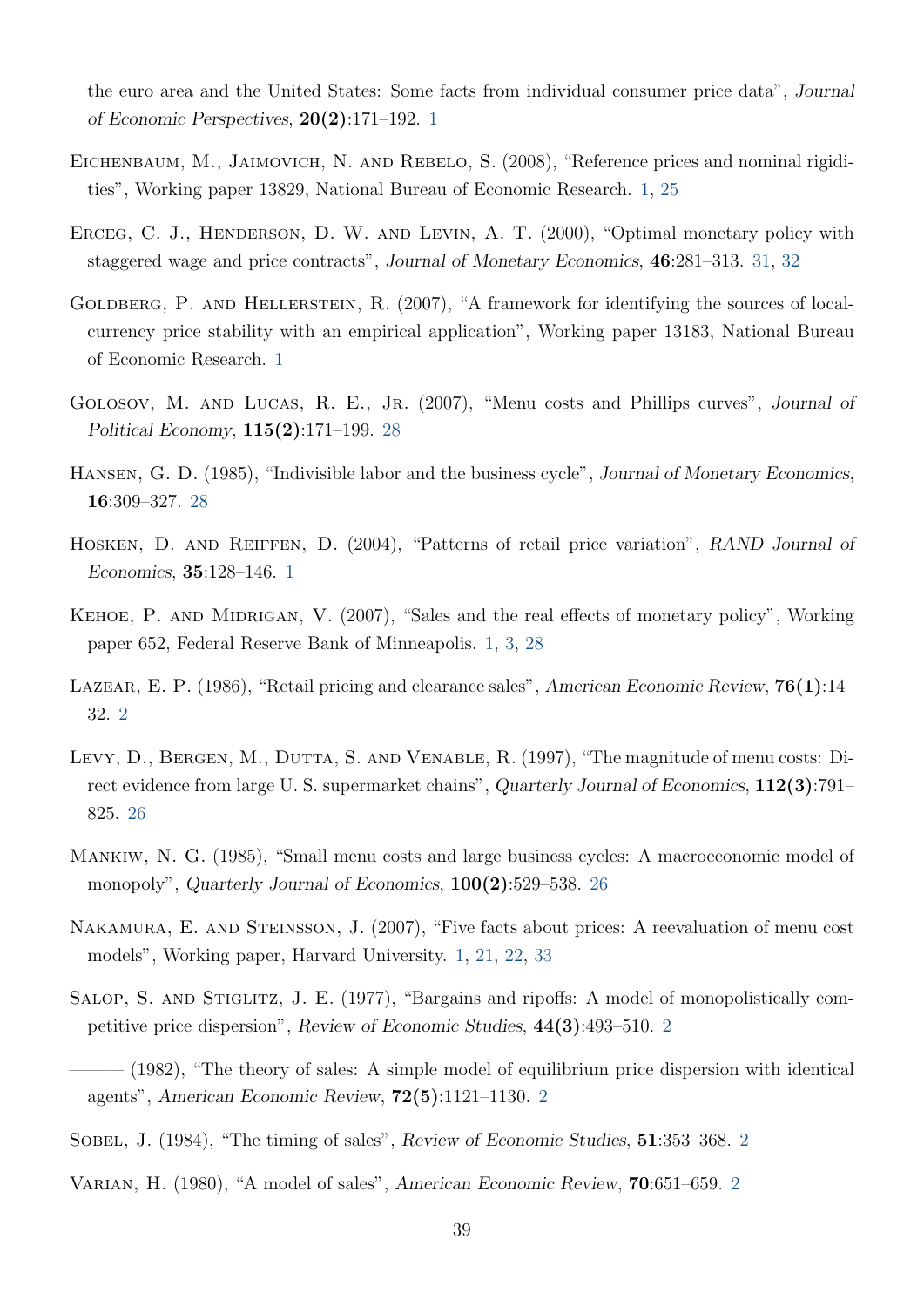- <span id="page-41-1"></span>WOODFORD, M. (2003), Interest and Prices: Foundations of a Theory of Monetary Policy, Princeton University Press, New Jersey. [33,](#page-34-2) [65](#page-66-1)
- <span id="page-41-0"></span>ZBARACKI, M. J., RITSON, M., LEVY, D., DUTTA, S. AND BERGEN, M. (2004), "Managerial and customer costs of price adjustment: Direct evidence from industrial markets", Review of Economics and Statistics, 86(2):514–533. [26](#page-27-2)

# A Technical appendix

# <span id="page-41-6"></span>A.1 Properties of the demand, total revenue and marginal revenue functions

The structure of household consumption preferences introduced in [section 3.2](#page-8-2) implies that firms face a demand curve  $q = \mathcal{D}(p; P_B, \mathcal{E})$  of the form given in equation [\[3.10\]](#page-11-1) at each moment. It it easier to analyse the properties of this demand function — and the associated total and marginal revenue functions — by working with what can be thought of as the corresponding "relative" demand function  $\mathcal{D}(\rho)$ , defined by

<span id="page-41-2"></span>
$$
\mathcal{D}(\rho) \equiv \lambda \rho^{-\epsilon} + (1 - \lambda)\rho^{-\eta} , \qquad [A.1.1]
$$

which satisfies  $\mathcal{D}(1) = 1$  for all choices of parameters. The relative demand function  $q = \mathcal{D}(\rho)$  gives the "relative" quantity sold q as a function of the relative price  $\rho$ , where relative price here means money price p relative to  $P_B$ , the price level for bargain hunters from [\[3.4\]](#page-9-2), and relative quantity means quantity q relative to  $\mathcal{E}/P_B^{\epsilon}$ , where  $\mathcal{E} = P^{\epsilon}Y$  is a measure of aggregate expenditure:

<span id="page-41-5"></span>
$$
\rho \equiv \frac{p}{P_B} \; , \quad \mathfrak{q} \equiv \frac{P_B^{\epsilon}}{\mathcal{E}} q \; . \tag{A.1.2}
$$

<span id="page-41-4"></span>With these definitions, the original demand function [\[3.10\]](#page-11-1) can be stated in terms of the relative demand function [\[A.1.1\]](#page-41-2):

$$
\mathscr{D}(p; P_B, \mathcal{E}) = \frac{\mathcal{E}}{P_B^{\epsilon}} \mathcal{D}\left(\frac{p}{P_B}\right) . \tag{A.1.3}
$$

The relative demand function [\[A.1.1\]](#page-41-2) is a continuously differentiable function of  $\rho$  for all  $\rho > 0$ , and is strictly decreasing everywhere. Notice also that  $\mathcal{D}(\rho) \to \infty$  as  $\rho \to 0$ , and  $\mathcal{D}(\rho) \to 0$  as  $\rho \to \infty$ . By continuity and monotonicity, this implies that every  $q > 0$  there is a unique  $\rho > 0$  such that  $q = \mathcal{D}(\rho)$ . Thus the inverse demand function  $\mathcal{D}^{-1}(\mathfrak{q})$  is well defined for all  $\mathfrak{q} > 0$ , and is itself strictly decreasing and continuously differentiable. The total revenue function  $\mathcal{R}(q)$  is defined in terms of the relative demand function as follows:

$$
\mathcal{R}(\mathbf{q}) \equiv \mathbf{q} \mathcal{D}^{-1}(\mathbf{q}) \ . \tag{A.1.4}
$$

Using the inverse demand function  $\rho = \mathcal{D}^{-1}(\mathfrak{q})$ , total revenue can be equivalently expressed as  $\mathcal{R}(\mathfrak{q}) =$  $\mathcal{D}^{-1}(\mathfrak{q})\mathcal{D}(\mathcal{D}^{-1}(\mathfrak{q}))$ , and by substituting the demand function from [\[A.1.1\]](#page-41-2),

<span id="page-41-3"></span>
$$
\mathcal{R}(\mathfrak{q}) = \lambda \left( \mathcal{D}^{-1}(\mathfrak{q}) \right)^{1-\epsilon} + (1-\lambda) \left( \mathcal{D}^{-1}(\mathfrak{q}) \right)^{1-\eta}.
$$

Since  $\epsilon > 1$  and  $\eta > 1$ , and given the limiting behaviour of the demand function established above, it must be the case that  $\mathcal{R}(\mathfrak{q}) \to \infty$  as  $\mathfrak{q} \to \infty$  and  $\mathcal{R}(\mathfrak{q}) \to 0$  as  $\mathfrak{q} \to 0$ . Hence,  $\mathcal{R}(0) = 0$ , and  $\mathcal{R}(\mathfrak{q})$  is continuously differentiable for all  $\mathfrak{g} > 0$ .

Differentiating the total revenue function  $\mathcal{R}(\mathfrak{q})$  from [\[A.1.4\]](#page-41-3) using the inverse function theorem and the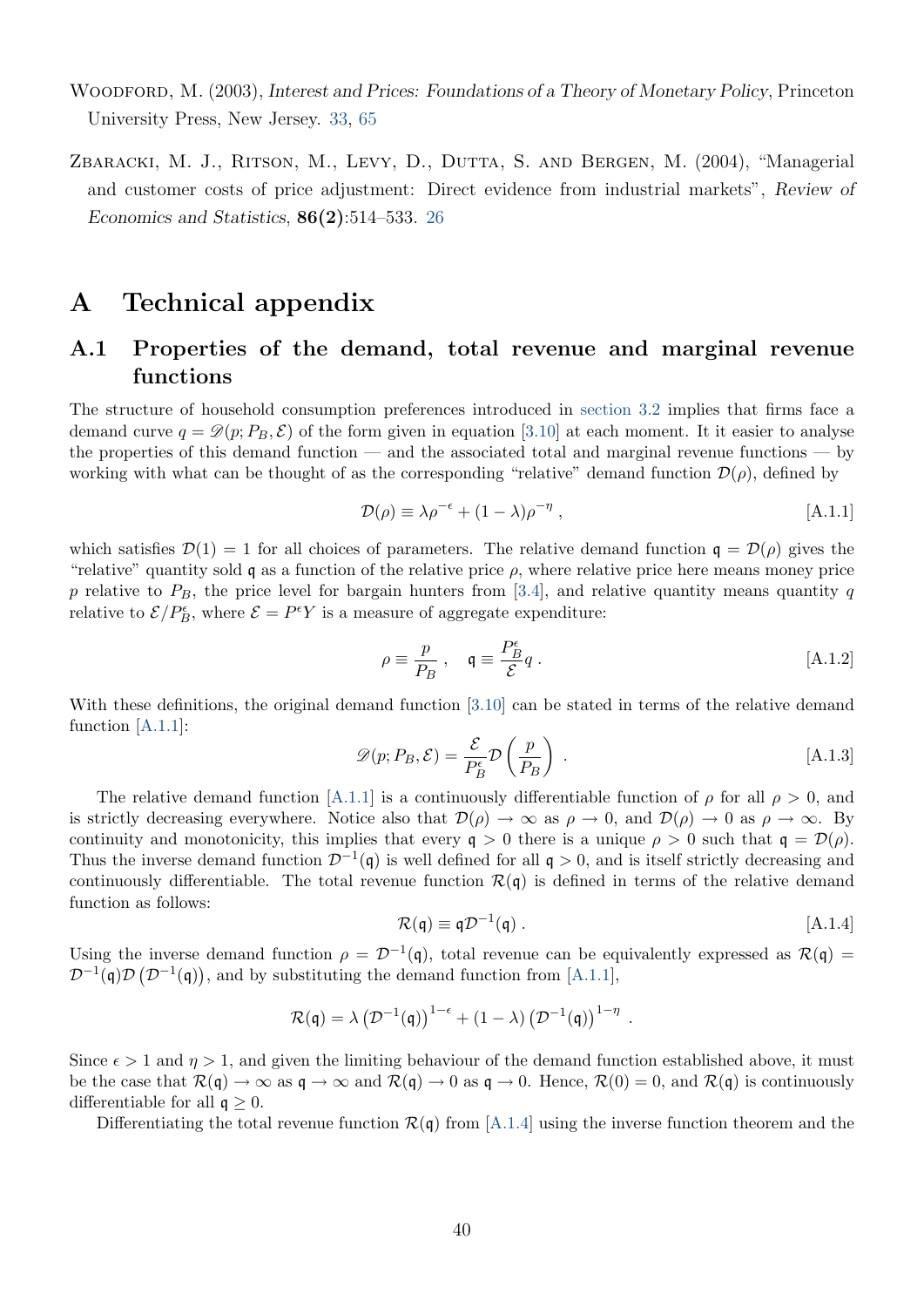demand function [\[A.1.1\]](#page-41-2) yields the marginal revenue function

<span id="page-42-0"></span>
$$
\mathcal{R}'(\mathcal{D}(\rho)) = \left(\frac{(\epsilon - 1)\lambda + (\eta - 1)(1 - \lambda)\rho^{\epsilon - \eta}}{\epsilon\lambda + \eta(1 - \lambda)\rho^{\epsilon - \eta}}\right)\rho,
$$
 [A.1.5]

for all  $\rho > 0$ . Because  $\epsilon > 1$  and  $\eta > 1$ , it must be the case that  $\mathcal{R}'(\mathfrak{q}) > 0$  for all  $\mathfrak{q}$ , so total revenue  $\mathcal{R}(\mathfrak{q})$ is a strictly increasing in q. Furthermore, because  $\rho \to \infty$  as  $\mathfrak{q} \to 0$ , and  $\rho \to 0$  as  $\mathfrak{q} \to \infty$ , [\[A.1.5\]](#page-42-0) implies  $\mathcal{R}'(\mathfrak{q}) \to \infty$  as  $\mathfrak{q} \to 0$  and  $\mathcal{R}'(\mathfrak{q}) \to 0$  as  $\mathfrak{q} \to \infty$ .

<span id="page-42-1"></span>Just as [\[A.1.3\]](#page-41-4) shows the original demand function  $\mathcal{D}(p; P_B, \mathcal{E})$  in [\[3.10\]](#page-11-1) is related to the relative demand function  $\mathcal{D}(\rho)$  in [\[A.1.1\]](#page-41-2), there are similar connections between the original inverse demand function, original total revenue  $\mathscr{R}(q;P_B,\mathcal{E})$  and marginal revenue  $\mathscr{R}'(q;P_B,\mathcal{E})$  functions and their equivalents defined in terms of the relative demand function. The relation between the inverse demand functions follows directly from [\[A.1.3\]](#page-41-4):

$$
\mathcal{D}^{-1}(q; P_B, \mathcal{E}) = P_B \mathcal{D}^{-1} \left( \frac{q P_B^{\epsilon}}{\mathcal{E}} \right) . \tag{A.1.6}
$$

Equations [\[3.11\]](#page-11-2), [\[A.1.4\]](#page-41-3) and [\[A.1.6\]](#page-42-1) justify the following links between the total revenue functions and their derivatives:

<span id="page-42-7"></span>
$$
\mathcal{R}(q; P_B, \mathcal{E}) = P_B^{1-\epsilon} \mathcal{ER}\left(\frac{qP_B^{\epsilon}}{\mathcal{E}}\right) , \quad \mathcal{R}'(q; P_B, \mathcal{E}) = P_B \mathcal{R}'\left(\frac{qP_B^{\epsilon}}{\mathcal{E}}\right) , \quad \mathcal{R}''(q; P_B, \mathcal{E}) = \frac{P_B^{1+\epsilon}}{\mathcal{E}} \mathcal{R}''\left(\frac{qP_B^{\epsilon}}{\mathcal{E}}\right) .
$$
\n(A.1.7)

The next result examines the conditions under which marginal revenue  $\mathcal{R}'(\mathfrak{q})$  is non-monotonic.

<span id="page-42-6"></span>**Lemma 1** Consider the marginal revenue function  $\mathcal{R}'(\mathfrak{q})$  derived from [\[A.1.4\]](#page-41-3) using the relative demand function [\[A.1.1\]](#page-41-2), and suppose that  $\eta > \epsilon > 1$ .

- (i) If  $\lambda = 0$  or  $\lambda = 1$  or condition [\[4.3\]](#page-14-1) does not hold then marginal revenue  $\mathcal{R}'(\mathfrak{q})$  is strictly decreasing for all  $\mathfrak{q} > 0$ .
- (ii) If  $0 < \lambda < 1$  and  $\epsilon$  and  $\eta$  satisfy condition [\[4.3\]](#page-14-1) then there exist q and  $\overline{q}$  such that  $0 < \overline{q} < \infty$ and where  $\mathcal{R}'(\mathfrak{q})$  is strictly decreasing between 0 and  $\underline{\mathfrak{q}}$  and above  $\overline{\mathfrak{q}}$ , and strictly increasing between  $q$  and  $\overline{q}$ .

PROOF (i) If  $\lambda = 0$  then it follows from [\[A.1.5\]](#page-42-0) that  $\mathcal{R}'(\mathfrak{q}) = ((\eta - 1)/\eta)\mathcal{D}^{-1}(\mathfrak{q})$ , and if  $\lambda = 1$  that  $\mathcal{R}'(\mathfrak{q}) = ((\epsilon - 1)/\epsilon)\mathcal{D}^{-1}(\mathfrak{q}).$  Since the inverse demand function  $\mathcal{D}^{-1}(\mathfrak{q})$  is strictly decreasing, then so must be marginal revenue in these cases.

(ii) In what follows, assume  $0 < \lambda < 1$ . Differentiate [\[A.1.5\]](#page-42-0) to obtain

$$
\mathcal{D}'(\rho)\mathcal{R}''\left(\mathcal{D}(\rho)\right) = \frac{\eta(\eta-1)\left(\frac{1-\lambda}{\lambda}\rho^{\epsilon-\eta}\right)^2 - \left((\eta-\epsilon)^2 - \eta(\epsilon-1) - \epsilon(\eta-1)\right)\left(\frac{(1-\lambda)}{\lambda}\rho^{\epsilon-\eta}\right) + \epsilon(\epsilon-1)}{\left(\epsilon + \eta\left(\frac{1-\lambda}{\lambda}\rho^{\epsilon-\eta}\right)\right)^2} \tag{A.1.8}
$$

for all  $\rho > 0$ , where the assumption that  $\lambda \neq 0$  has been used to simplify the expression by dividing through by  $\lambda^2$ . Define the function  $\mathcal{Z}(\mathfrak{q})$  in terms of inverse demand function  $\mathcal{D}^{-1}(\mathfrak{q})$ ,

<span id="page-42-5"></span><span id="page-42-4"></span><span id="page-42-3"></span><span id="page-42-2"></span>
$$
\mathcal{Z}(\mathbf{\mathfrak{q}}) \equiv \frac{1-\lambda}{\lambda} \left( \mathcal{D}^{-1}(\mathbf{\mathfrak{q}}) \right)^{\epsilon-\eta} , \qquad [A.1.9]
$$

and use this together with  $[A.1.8]$  to write the derivative of marginal revenue as:

$$
\mathcal{R}''(\mathfrak{q}) = \frac{\eta(\eta - 1) \left( \mathcal{Z}(\mathfrak{q}) \right)^2 - \left( (\eta - \epsilon)^2 - \eta(\epsilon - 1) - \epsilon(\eta - 1) \right) \mathcal{Z}(\mathfrak{q}) + \epsilon(\epsilon - 1)}{\mathcal{D}'\left(\mathcal{D}^{-1}(\mathfrak{q})\right) (\epsilon + \eta \mathcal{Z}(\mathfrak{q}))^2} \,. \tag{A.1.10}
$$

Since  $\mathcal{D}'(\mathcal{D}^{-1}(\mathfrak{q})) < 0$  for all q, and the remaining term in the denominator of [\[A.1.10\]](#page-42-3) is strictly positive, the sign of  $\mathcal{R}''(\mathfrak{q})$  is the opposite of that of the quadratic function

$$
Q(z) \equiv \eta(\eta - 1)z^2 - ((\eta - \epsilon)^2 - \eta(\epsilon - 1) - \epsilon(\eta - 1))z + \epsilon(\epsilon - 1),
$$
 [A.1.11]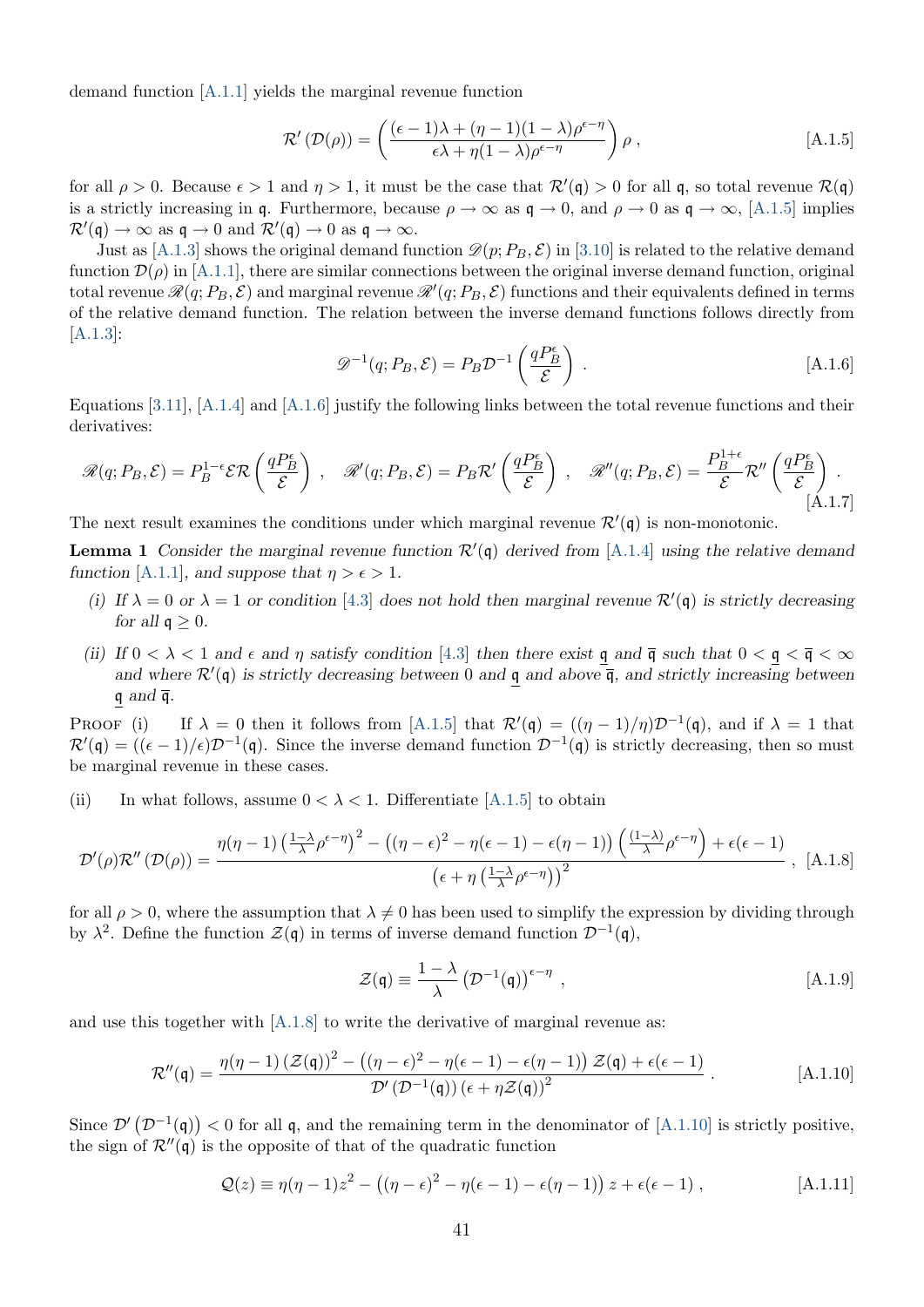evaluated at  $z = \mathcal{Z}(\mathfrak{q})$ . The aim is to find a region where marginal revenue is upward sloping, which is corresponds to  $Q(z)$  being negative, which is in turn equivalent to its having positive roots (because it is u-shaped).

Under the assumptions  $\epsilon > 1$  and  $\eta > 1$ , the product of the roots of quadratic equation  $\mathcal{Q}(z) = 0$  is positive, so it has either no real roots, two negative real roots, or two positive real roots (possibly including repetitions). In the first two cases, since  $Q(0) = \epsilon(\epsilon - 1) > 0$  it then follows that  $Q(z) > 0$  for all  $z > 0$ . To see which elasticities  $\epsilon$  and  $\eta$  lead to positive real roots, define the following two quadratic functions of the elasticity  $\eta$  (for a given value of the elasticity  $\epsilon$ ):

$$
\mathcal{G}_p(\eta;\epsilon) \equiv \eta^2 - (4\epsilon - 1)\eta + \epsilon(\epsilon + 1) , \quad \mathcal{G}_r(\eta;\epsilon) \equiv \eta^2 - 2(3\epsilon - 1)\eta + (\epsilon + 1)^2 . \tag{A.1.12}
$$

By comparing  $\mathcal{G}_p(\eta;\epsilon)$  to the coefficient of z in [\[A.1.11\]](#page-42-4), the sum of the roots  $\mathcal{Q}(z) = 0$  is positive if and only if  $\mathcal{G}_p(\eta; \epsilon) > 0$  since  $\eta > 1$ . The discriminant of the quadratic  $\mathcal{Q}(z)$  can be factored in terms of  $\mathcal{G}_r(\eta; \epsilon)$ as follows:

<span id="page-43-2"></span><span id="page-43-0"></span>
$$
((\eta - \epsilon)^2 - \eta(\epsilon - 1) - \epsilon(\eta - 1))^2 - 4\epsilon\eta(\epsilon - 1)(\eta - 1) = (\eta - \epsilon)^2 \mathcal{G}_r(\eta; \epsilon) ,
$$
 [A.1.13]

and as  $\eta \neq \epsilon$ , the equation  $\mathcal{Q}(z) = 0$  has two distinct real roots if and only if  $\mathcal{G}_r(\eta; \epsilon) > 0$ .

To summarize, the quadratic  $\mathcal{Q}(z)$  has two positive real roots if and only if  $\mathcal{G}_p(\eta; \epsilon) > 0$  and  $\mathcal{G}_r(\eta; \epsilon) > 0$ . It turns out that in the relevant parameter region  $\eta > \epsilon > 1$ , the binding condition is  $\mathcal{G}_r(\eta; \epsilon) > 0$ .

As  $\epsilon > 1$ , the quadratic equations  $\mathcal{G}_p(\eta; \epsilon) = 0$  and  $\mathcal{G}_r(\eta; \epsilon) = 0$  in  $\eta$  (for a given value of  $\epsilon$ ) both have two distinct positive real roots (this can be confirmed by deriving the discriminants and the sums and products of the roots). Let  $\eta^*(\epsilon)$  be the larger of the two roots of the equation  $\mathcal{G}_r(\eta;\epsilon) = 0$ :

$$
\eta^*(\epsilon) \equiv (3\epsilon - 1) + 2\sqrt{2\epsilon(\epsilon - 1)} ,
$$

and observe that  $\eta^*(\epsilon) > \epsilon$  for all  $\epsilon > 1$ . Since both quadratics  $\mathcal{G}_p(\eta; \epsilon)$  and  $\mathcal{G}_r(\eta; \epsilon)$  have a positive coefficient on  $\eta^2$ , it must be the case that they are negative for all  $\eta$  values lying strictly between their two roots.

The difference between the two quadratic functions  $\mathcal{G}_p(\eta; \epsilon)$  and  $\mathcal{G}_r(\eta; \epsilon)$  in [\[A.1.12\]](#page-43-0) is

$$
\mathcal{G}_p(\eta;\epsilon) - \mathcal{G}_r(\eta;\epsilon) = (2\epsilon - 1)\eta - (\epsilon + 1) ,
$$

a linear function of  $\eta$ . Thus let  $\hat{\eta}(\epsilon)$  be the unique solution for  $\eta$  of the equation  $\mathcal{G}_p(\eta; \epsilon) = \mathcal{G}_r(\eta; \epsilon)$ , taking  $\epsilon$  as given. Since  $\epsilon > 1$ , such a solution exists and is unique, and  $\mathcal{G}_p(\eta; \epsilon) > \mathcal{G}_r(\eta; \epsilon)$  if and only if  $\eta > \hat{\eta}(\epsilon)$ . The difference between solution  $\hat{\eta}(\epsilon)$  and  $\epsilon$  is given by:

<span id="page-43-1"></span>
$$
\hat{\eta}(\epsilon) - \epsilon = \frac{2\epsilon - (2\epsilon^2 - 1)}{2\epsilon - 1} \,. \tag{A.1.14}
$$

Consider first the case of  $\epsilon$  values where  $\hat{\eta}(\epsilon) \leq \epsilon$ . So for all  $\eta > \epsilon$ ,  $\mathcal{G}_r(\eta; \epsilon) \leq \mathcal{G}_p(\eta; \epsilon)$ . Since  $\mathcal{G}_p(\epsilon; \epsilon)$  $-2\epsilon(\epsilon-1)$  < 0 for all  $\epsilon > 1$ , it must also be the case that  $\mathcal{G}_r(\epsilon, \epsilon) < 0$ . Therefore, the smaller root of  $\mathcal{G}_r(\eta; \epsilon) = 0$  is less than  $\epsilon$ . This establishes that the only  $\eta$  values for which all the inequalities  $\eta > \epsilon$ ,  $\mathcal{G}_r(\eta; \epsilon) > 0$  and  $\mathcal{G}_p(\eta; \epsilon) > 0$  hold are those satisfying  $\eta > \eta^*(\epsilon)$ .

Now consider what happens in the remaining case where  $\hat{\eta}(\epsilon) > \epsilon$ . By rearranging the terms in [\[A.1.12\]](#page-43-0), notice that  $G_p(\eta; \epsilon) = (\eta - \epsilon)^2 - 1 - ((2\epsilon - 1)\eta - (\epsilon + 1))$ . Therefore, from the definition of  $\hat{\eta}(\epsilon)$ , it follows that  $\mathcal{G}_p(\hat{\eta}(\epsilon); \epsilon) = \mathcal{G}_r(\hat{\eta}(\epsilon); \epsilon) = (\hat{\eta}(\epsilon) - \epsilon)^2 - 1$ . As  $\hat{\eta}(\epsilon) > \epsilon$  in this case, equation [\[A.1.14\]](#page-43-1) implies that  $2\epsilon - (2\epsilon^2 - 1) > 0$ , and therefore  $0 < \hat{p}(\epsilon) - \epsilon < 1$  if  $2\epsilon^2 - 1 > 1$ , which is equivalent to  $\epsilon^2 > 1$ . This must hold since  $\epsilon > 1$ , and hence  $(\hat{\eta}(\epsilon) - \epsilon)^2 < 1$ . Thus  $\mathcal{G}_p(\hat{\eta}(\epsilon); \epsilon) = \mathcal{G}_r(\hat{\eta}(\epsilon); \epsilon) < 0$ . As  $\mathcal{G}_p(\eta; \epsilon) > \mathcal{G}_r(\eta; \epsilon)$  holds for  $\eta > \hat{\eta}(\epsilon)$ , the larger of the roots of  $\mathcal{G}_p(\eta; \epsilon) = 0$  lies strictly between  $\hat{\eta}(\epsilon)$  and  $\eta^*(\epsilon)$ . Therefore in this case as well, the only values of  $\eta$  consistent with all the inequalities  $\eta > \epsilon$ ,  $\mathcal{G}_r(\eta; \epsilon) > 0$  and  $\mathcal{G}_p(\eta; \epsilon) > 0$  are those satisfying  $\eta > \eta^*(\epsilon)$ .

Therefore, for  $\eta > \epsilon > 1$ , if  $\eta > \eta^*(\epsilon)$  then the quadratic equation  $\mathcal{Q}(z) = 0$  from [\[A.1.11\]](#page-42-4) has two distinct positive real roots z and  $\overline{z}$  such that  $z < \overline{z}$ , and  $\mathcal{Q}(z) < 0$  must hold for all  $z \in [\underline{z}, \overline{z}]$  since the coefficient of  $z^2$  is positive. For  $z \in [0, \underline{z})$  or  $z \in (\overline{z}, \infty)$ , the quadratic satisfies  $\mathcal{Q}(z) > 0$ . If  $\eta \leq \eta^*(\epsilon)$ then  $Q(z) > 0$  for all z (except at just one isolated z value when  $\eta = \eta^*(\epsilon)$  exactly). Therefore, in the case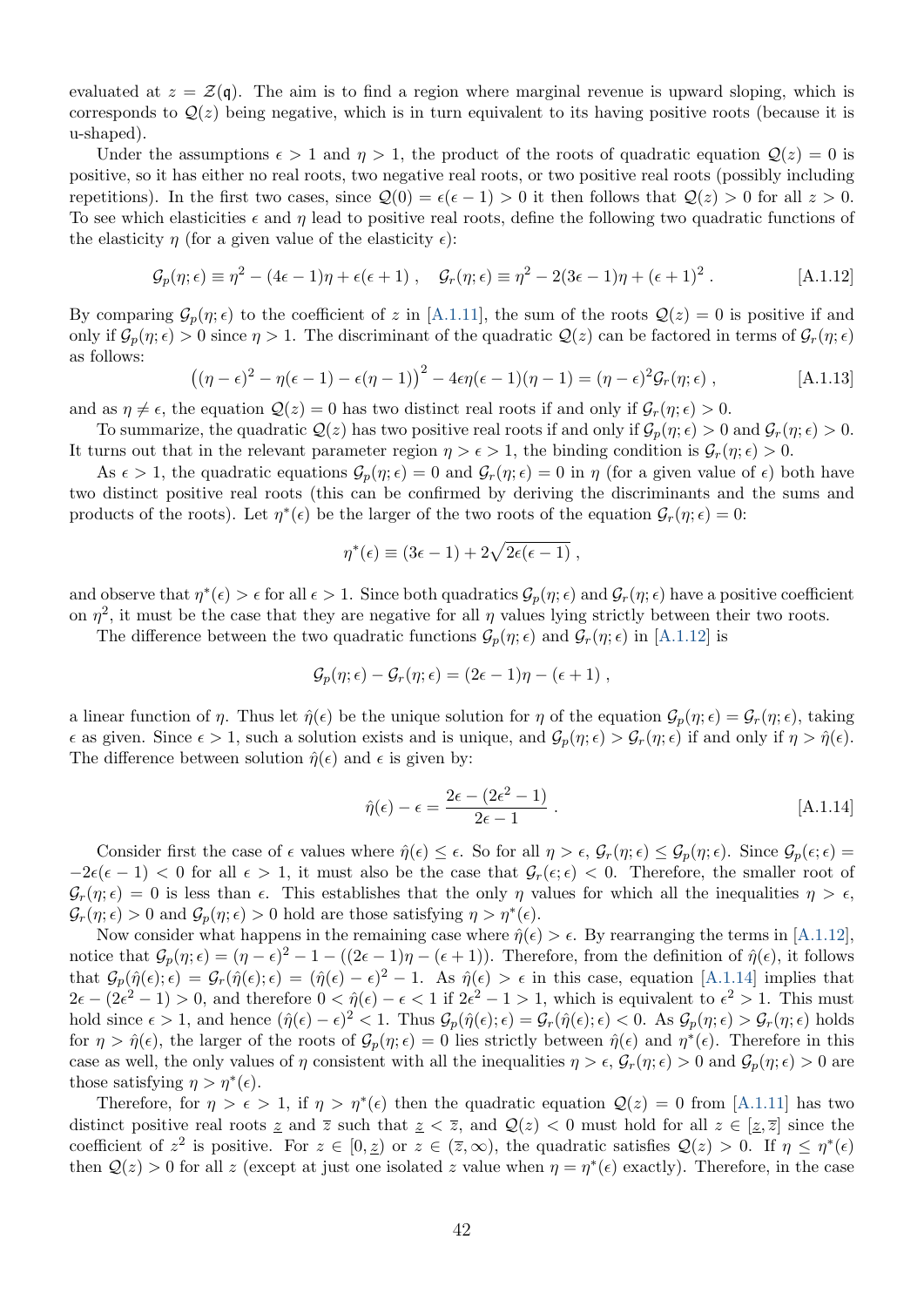$\eta \leq \eta^*(\epsilon)$ , it follows from [\[A.1.10\]](#page-42-3) and [\[A.1.11\]](#page-42-4) that  $\mathcal{R}'(\mathfrak{q})$  is strictly decreasing for all  $\mathfrak{q} \geq 0$ .

<span id="page-44-6"></span>Now restrict attention to the case where  $\eta > \eta^*(\epsilon)$ . Since  $0 < \lambda < 1$ ,  $\eta > \epsilon$ , and the inverse demand function  $\mathcal{D}^{-1}(\mathfrak{q})$  is strictly decreasing, the function  $\mathcal{Z}(\mathfrak{q})$  defined in [\[A.1.9\]](#page-42-5) is strictly increasing. Its inverse is

$$
\mathcal{Z}^{-1}(z) = \mathcal{D}\left(\left(\frac{\lambda}{1-\lambda}z\right)^{\frac{1}{\epsilon-\eta}}\right) ,\qquad \qquad [A.1.15]
$$

which is also a strictly increasing function. Define  $\underline{\mathfrak{q}} \equiv \mathcal{Z}^{-1}(\underline{z})$  and  $\overline{\mathfrak{q}} \equiv \mathcal{Z}^{-1}(\overline{z})$  using the roots  $\underline{z}$  and  $\overline{z}$  of the quadratic equation  $\mathcal{Q}(z) = 0$ . From [\[A.1.10\]](#page-42-3) and [\[A.1.11\]](#page-42-4) it follows that  $\mathcal{R}''(\mathfrak{q}) = 0$  and  $\mathcal{R}''(\overline{\mathfrak{q}}) = 0$ . As  $Z^{-1}(z)$  is a strictly increasing function, it must therefore be the case that  $\mathcal{R}'(\mathfrak{q})$  is strictly decreasing for  $0 < \mathfrak{q} < \mathfrak{q}$  and  $\mathfrak{q} > \bar{\mathfrak{q}}$ , and strictly increasing for  $\mathfrak{q} < \mathfrak{q} < \bar{\mathfrak{q}}$ . The condition  $\eta > \eta^*(\epsilon)$  is the same as that given in [\[4.3\]](#page-14-1), so this completes the proof.

Given the non-monotonicity of the marginal revenue function  $\mathcal{R}'(\mathfrak{q})$ , the following result provides the foundation for verifying the existence and uniqueness of the two-price equilibrium.

<span id="page-44-5"></span>**Lemma 2** Given the total revenue function  $\mathcal{R}(\mathfrak{q})$  defined in [\[A.1.4\]](#page-41-3), suppose that  $0 < \lambda < 1$ , and  $\epsilon$  and  $\eta$ are such that the non-monotonicity condition [\[4.3\]](#page-14-1) holds:

(i) There exist unique values  $\mathfrak{q}_S$  and  $\mathfrak{q}_N$  such that  $0 < \mathfrak{q}_S < \mathfrak{q}_N < \infty$  which satisfy the equations:

<span id="page-44-3"></span><span id="page-44-2"></span>
$$
\mathcal{R}'(\mathfrak{q}_S) = \mathcal{R}'(\mathfrak{q}_N) = \frac{\mathcal{R}(\mathfrak{q}_S) - \mathcal{R}(\mathfrak{q}_N)}{\mathfrak{q}_S - \mathfrak{q}_N} \ . \tag{A.1.16}
$$

(ii) The solutions  $q_S$  and  $q_N$  of the above equations must also satisfy the inequalities:

$$
\mathcal{R}''(\mathfrak{q}_S) < 0 \,, \quad \mathcal{R}''(\mathfrak{q}_N) < 0 \,, \quad \mathcal{R}(\mathfrak{q}_S)/\mathfrak{q}_S > \mathcal{R}'(\mathfrak{q}_S) \,, \quad \mathcal{R}(\mathfrak{q}_N)/\mathfrak{q}_N > \mathcal{R}'(\mathfrak{q}_N) \,. \tag{A.1.17}
$$

(iii) The following holds for all  $q \geq 0$ :

<span id="page-44-4"></span>
$$
\mathcal{R}(\mathfrak{q}) \leq \mathcal{R}(\mathfrak{q}_S) + \mathcal{R}'(\mathfrak{q}_S)(\mathfrak{q} - \mathfrak{q}_S) = \mathcal{R}(\mathfrak{q}_N) + \mathcal{R}'(\mathfrak{q}_N)(\mathfrak{q} - \mathfrak{q}_N) .
$$
 [A.1.18]

PROOF (i) When  $0 < \lambda < 1$ , and condition [\[4.3\]](#page-14-1) hold then [Lemma 1](#page-42-6) demonstrates that there exist q and  $\overline{\mathfrak{q}}$  such that  $0 < \underline{\mathfrak{q}} < \overline{\mathfrak{q}} < \infty$  and  $\mathcal{R}''(\underline{\mathfrak{q}}) = \mathcal{R}''(\overline{\mathfrak{q}}) = 0$ . Define  $\underline{\mathcal{R}}' \equiv \mathcal{R}'(\underline{\mathfrak{q}})$  and  $\mathcal{R}' \equiv \mathcal{R}'(\overline{\mathfrak{q}})$ . Since [Lemma 1](#page-42-6) also shows that  $\mathcal{R}'(\mathfrak{q})$  is strictly increasing between  $\underline{\mathfrak{q}}$  and  $\overline{\mathfrak{q}}$ , it must be the case that  $\underline{\mathcal{R}'} < \mathcal{R}'$ .

The function  $\mathcal{R}'(\mathfrak{q})$  is continuously differentiable for all  $\mathfrak{q} > 0$  and  $\lim_{\mathfrak{q}\to 0} \mathcal{R}'(\mathfrak{q}) = \infty$ . Hence there must exist a value  $\underline{\mathfrak{q}}_1$  such that  $\mathcal{R}'(\underline{\mathfrak{q}}_1) = \mathcal{R}'$  and  $\underline{\mathfrak{q}}_1 < \underline{\mathfrak{q}}$ . Define  $\overline{\mathfrak{q}}_1 \equiv \underline{\mathfrak{q}}$ . According to [Lemma 1,](#page-42-6) the function  $\mathcal{R}'(\mathfrak{q})$  is strictly decreasing on the  $[\underline{\mathfrak{q}}_1, \overline{\mathfrak{q}}_1]$ , and thus has range  $[\underline{\mathcal{R}}', \underline{\mathcal{R}}']$ .

Define  $\underline{\mathfrak{q}}_2 \equiv \underline{\mathfrak{q}}$  and  $\overline{\mathfrak{q}}_2 \equiv \overline{\mathfrak{q}}$ . Given the construction of  $\underline{\mathcal{R}}'$  and  $\mathcal{R}'$  and the fact that  $\mathcal{R}'(\mathfrak{q})$  is strictly increasing on  $[\underline{\mathfrak{q}}_2, \overline{\mathfrak{q}}_2]$ , the range of the function is  $[\underline{\mathcal{R}}', \mathcal{R}']$  on this interval.

Now define  $\underline{\mathbf{q}}_3 \equiv \overline{\mathbf{q}}$ . Since  $\lim_{\mathbf{q}\to\infty} \mathcal{R}'(\mathbf{q}) = 0$  and  $\mathcal{R}'(\mathbf{q})$  is continuously differentiable, there must exist a  $\overline{\mathfrak{q}}_3$  such that  $\mathcal{R}'(\overline{\mathfrak{q}}_3) = \underline{\mathcal{R}}'$  and  $\overline{\mathfrak{q}}_3 > \underline{\mathfrak{q}}_3$ . [Lemma 1](#page-42-6) shows that  $\mathcal{R}'(\mathfrak{q})$  is strictly decreasing on  $[\underline{\mathfrak{q}}_3, \overline{\mathfrak{q}}_3]$  and so has range  $[\mathcal{R}', \mathcal{R}']$  on this interval.

For each  $\varkappa \in [0,1]$ , define the function  $\mathfrak{q}_1(\varkappa)$  to be

<span id="page-44-1"></span><span id="page-44-0"></span>
$$
\mathfrak{q}_1(\varkappa) \equiv (1 - \varkappa) \underline{\mathfrak{q}}_1 + \varkappa \overline{\mathfrak{q}}_1 , \qquad [A.1.19]
$$

in other words, a convex combination of  $\underline{\mathfrak{q}}_1$  and  $\overline{\mathfrak{q}}_1$ , which is strictly increasing in  $\varkappa$ . The construction of this function, the monotonicity of  $\mathcal{R}'(\mathfrak{q})$  on  $[\underline{\mathfrak{q}}_1, \overline{\mathfrak{q}}_1]$ , and the definitions of  $\underline{\mathcal{R}}'$  and  $\mathcal{R}'$  guarantee that  $\underline{\mathcal{R}}' \leq \mathcal{R}'(\mathfrak{q}_1(\varkappa)) \leq \overline{\mathcal{R}'}$  for all  $\varkappa \in [0,1]$ . Given that the function  $\mathcal{R}'(\mathfrak{q})$  is also strictly monotonic on each of intervals  $[\underline{\mathfrak{q}}_2, \overline{\mathfrak{q}}_2]$  and  $[\underline{\mathfrak{q}}_3, \overline{\mathfrak{q}}_3]$ , and has range  $[\underline{\mathcal{R}}', \mathcal{R}']$  on both, there must exist unique values  $\mathfrak{q}_2 \in [\underline{\mathfrak{q}}_2, \overline{\mathfrak{q}}_2]$ and  $\mathfrak{q}_3 \in \left[\frac{\mathfrak{q}_3}{4}, \frac{\mathfrak{q}_3}{4}\right]$  such that  $\mathcal{R}'(\mathfrak{q}_2) = \mathcal{R}'(\mathfrak{q}_3) = \mathcal{R}'(\mathfrak{q}_1(\kappa))$  for a particular  $\kappa$ . Hence define the functions  $\mathfrak{q}_2(\varkappa)$  and  $\mathfrak{q}_3(\varkappa)$  to give these values on the two intervals for each specific  $\varkappa \in [0,1]$ :

$$
\mathcal{R}'(\mathfrak{q}_1(\varkappa)) \equiv \mathcal{R}'(\mathfrak{q}_2(\varkappa)) \equiv \mathcal{R}'(\mathfrak{q}_3(\varkappa)) . \qquad [A.1.20]
$$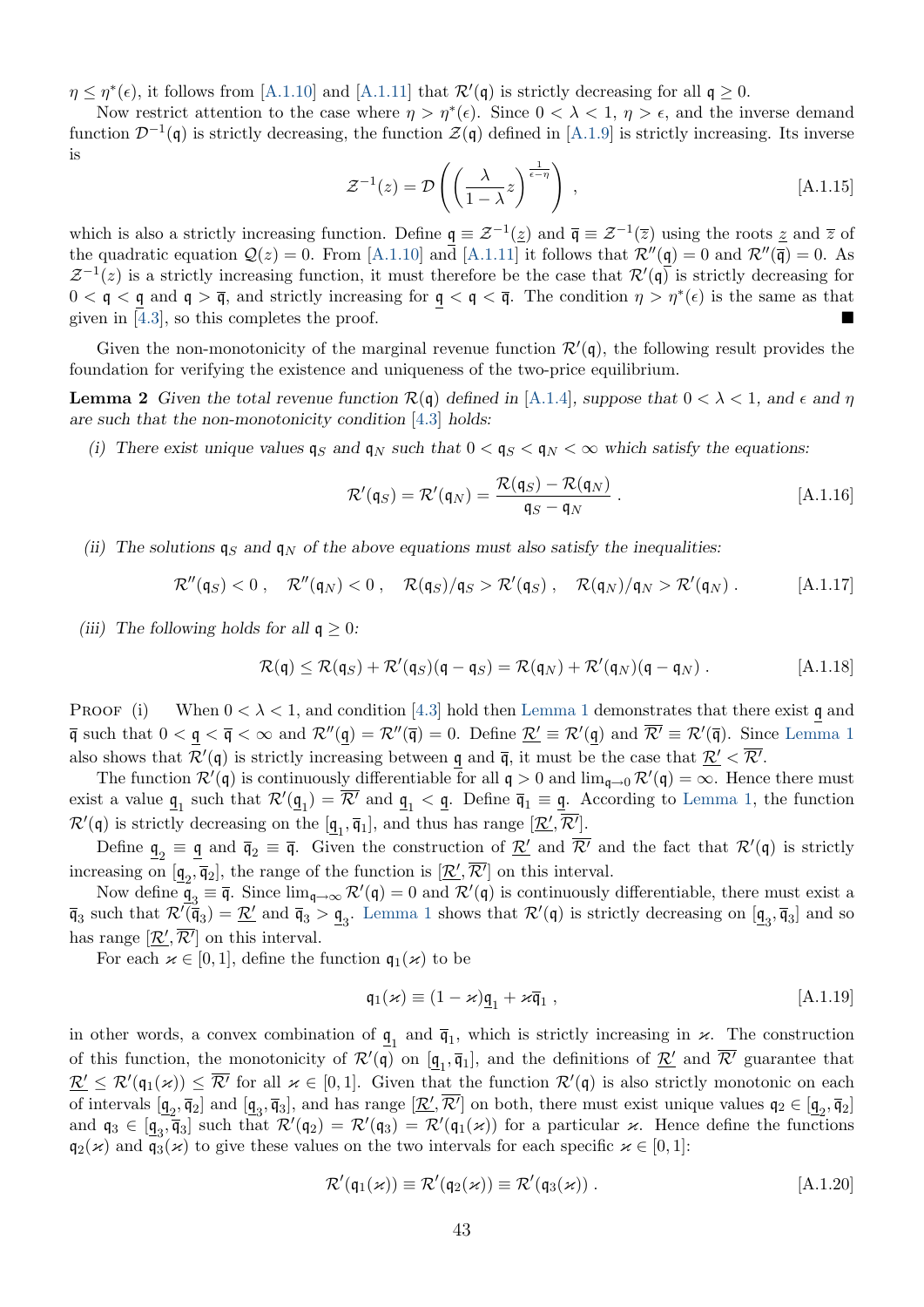At the endpoints of the intervals (corresponding to  $\varkappa = 0$  or  $\varkappa = 1$ ) note that

<span id="page-45-1"></span><span id="page-45-0"></span>
$$
\mathfrak{q}_2(0) = \mathfrak{q}_3(0) = \overline{\mathfrak{q}} \;, \quad \mathfrak{q}_1(1) = \mathfrak{q}_2(1) = \underline{\mathfrak{q}} \;.
$$
 [A.1.21]

Continuity and differentiability of  $\mathcal{R}'(\mathfrak{q})$  and of  $\mathfrak{q}_1(\kappa)$  from [\[A.1.19\]](#page-44-0) guarantee that  $\mathfrak{q}_2(\kappa)$  and  $\mathfrak{q}_3(\kappa)$  are continuous for all  $\varkappa \in [0,1]$  and differentiable for all  $\varkappa \in (0,1)$ . By differentiating [\[A.1.20\]](#page-44-1) it follows that:

$$
\mathfrak{q}_2'(\varkappa)=\frac{\mathcal{R}''(\mathfrak{q}_1(\varkappa))}{\mathcal{R}''(\mathfrak{q}_2(\varkappa))}\mathfrak{q}_1'(\varkappa)\ ,\quad \mathfrak{q}_3'(\varkappa)=\frac{\mathcal{R}''(\mathfrak{q}_1(\varkappa))}{\mathcal{R}''(\mathfrak{q}_3(\varkappa))}\mathfrak{q}_1'(\varkappa)\ .
$$

As [Lemma 1](#page-42-6) establishes  $\mathcal{R}(\mathfrak{q})$  is concave on  $[\underline{\mathfrak{q}}_1, \overline{\mathfrak{q}}_1]$  and  $[\underline{\mathfrak{q}}_3, \overline{\mathfrak{q}}_3]$ , and convex on  $[\underline{\mathfrak{q}}_2, \overline{\mathfrak{q}}_2]$ , it follows from the above that  $\mathfrak{q}'_2(\kappa) < 0$  and  $\mathfrak{q}'_3(\kappa) > 0$  for all  $\kappa \in (0,1)$ .

#### Existence

Now for each  $\varkappa \in [0, 1]$ , define the function  $F(\varkappa)$  in terms of the following integrals:

$$
F(\varkappa) \equiv \int_{\mathfrak{q}_2(\varkappa)}^{\mathfrak{q}_3(\varkappa)} \left( \mathcal{R}'(\mathfrak{q}) - \mathcal{R}'(\mathfrak{q}_2(\varkappa)) \right) d\mathfrak{q} - \int_{\mathfrak{q}_1(\varkappa)}^{\mathfrak{q}_2(\varkappa)} \left( \mathcal{R}'(\mathfrak{q}_2(\varkappa)) - \mathcal{R}'(\mathfrak{q}) \right) d\mathfrak{q} .
$$
 [A.1.22]

From continuity and differentiability of  $q_1(\kappa)$ ,  $q_2(\kappa)$  and  $q_3(\kappa)$ , it follows that  $F(\kappa)$  is also continuous for all  $\varkappa \in [0,1]$  and differentiable for all  $\varkappa \in (0,1)$ . Evaluating  $\mathcal{F}(\varkappa)$  at the endpoints of the interval  $[0,1]$  and making use of [\[A.1.21\]](#page-45-0) yields:

$$
\mathcal{F}(0) = -\int_{\underline{\mathfrak{q}}_1}^{\overline{\mathfrak{q}}_2} \left( \overline{\mathcal{R}'} - \mathcal{R}'(\mathfrak{q}) \right) d\mathfrak{q} < 0 \;, \quad \mathcal{F}(1) = \int_{\underline{\mathfrak{q}}_2}^{\overline{\mathfrak{q}}_3} \left( \mathcal{R}'(\mathfrak{q}) - \underline{\mathcal{R}}' \right) d\mathfrak{q} > 0 \;,
$$

where the first inequality follows because  $\mathcal{R}'(\mathfrak{q}) < \mathcal{R}'$  for all  $\underline{\mathfrak{q}}_1 < \mathfrak{q} < \overline{\mathfrak{q}}_2$ , and the second because  $\mathcal{R}'(\mathfrak{q}) > \mathcal{R}'$ for all  $\mathbf{q}_2 < \mathbf{q} < \overline{\mathbf{q}}_3$ . By differentiating  $F(\varkappa)$  in [\[A.1.22\]](#page-45-1) using Leibniz's rule and substituting the definitions from [\[A.1.20\]](#page-44-1) leads to the following expression:

$$
\digamma'(\varkappa)=-(\mathfrak{q}_3(\varkappa)-\mathfrak{q}_1(\varkappa))\mathfrak{q}_2'(\varkappa)\mathcal{R}''(\mathfrak{q}_2(\varkappa))>0\;,
$$

for all  $\varkappa \in (0,1)$  since  $\mathfrak{q}_3(\varkappa) > \mathfrak{q}_1(\varkappa)$ ,  $\mathfrak{q}_2'(\varkappa) < 0$ , and  $\mathcal{R}''(\mathfrak{q}_2(\varkappa)) > 0$  by the result of [Lemma 1.](#page-42-6) Therefore, because  $F(0) < 0$ ,  $F(1) > 0$ , and  $F(\varkappa)$  is continuous and strictly increasing in  $\varkappa$ , there exists a unique  $\varkappa^*\in(0,1)$  such that  $\mathcal{F}(\varkappa^*)=0$ .

The unique solution of the system of equations [\[A.1.16\]](#page-44-2) is found by setting  $\mathfrak{q}_N \equiv \mathfrak{q}_1(\varkappa^*)$  and  $\mathfrak{q}_S \equiv \mathfrak{q}_3(\varkappa^*),$ using the solution  $\varkappa = \varkappa^*$  of equation  $F(\varkappa) = 0$  obtained above. From [\[A.1.20\]](#page-44-1), it follows immediately that  $\mathcal{R}'(\mathfrak{q}_N) = \mathcal{R}'(\mathfrak{q}_S)$ , establishing the first equality in [\[A.1.16\]](#page-44-2). Since  $\mathcal{F}(\varkappa^*) = 0$ , the definition of  $\mathcal{F}(\varkappa)$ in equation [\[A.1.22\]](#page-45-1) implies:

<span id="page-45-2"></span>
$$
\int_{\mathfrak{q}_2(\varkappa^*)}^{\mathfrak{q}_S} \left( \mathcal{R}'(\mathfrak{q}) - \mathcal{R}'(\mathfrak{q}_2(\varkappa^*)) \right) d\mathfrak{q} = \int_{\mathfrak{q}_N}^{\mathfrak{q}_2(\varkappa^*)} \left( \mathcal{R}'(\mathfrak{q}_2(\varkappa^*)) - \mathcal{R}'(\mathfrak{q}) \right) d\mathfrak{q} , \tag{A.1.23}
$$

which can be rearranged to deduce

<span id="page-45-3"></span>
$$
\int_{\mathfrak{q}_N}^{\mathfrak{q}_S} \mathcal{R}'(\mathfrak{q}) d\mathfrak{q} = (\mathfrak{q}_S - \mathfrak{q}_N) \mathcal{R}'(\mathfrak{q}_2(\varkappa^*)) .
$$
 [A.1.24]

And because [\[A.1.20\]](#page-44-1) implies  $\mathcal{R}'(\mathfrak{q}_2(\kappa^*)) = \mathcal{R}'(\mathfrak{q}_N) = \mathcal{R}'(\mathfrak{q}_S)$ , it is established that

<span id="page-45-4"></span>
$$
\mathcal{R}'(\mathfrak{q}_S) = \mathcal{R}'(\mathfrak{q}_N) = \frac{\mathcal{R}(\mathfrak{q}_S) - \mathcal{R}(\mathfrak{q}_N)}{\mathfrak{q}_S - \mathfrak{q}_N} ,
$$
 [A.1.25]

that is, these values of  $q_N$  and  $q_S$  are indeed a solution of the equations in [\[A.1.16\]](#page-44-2).

Uniqueness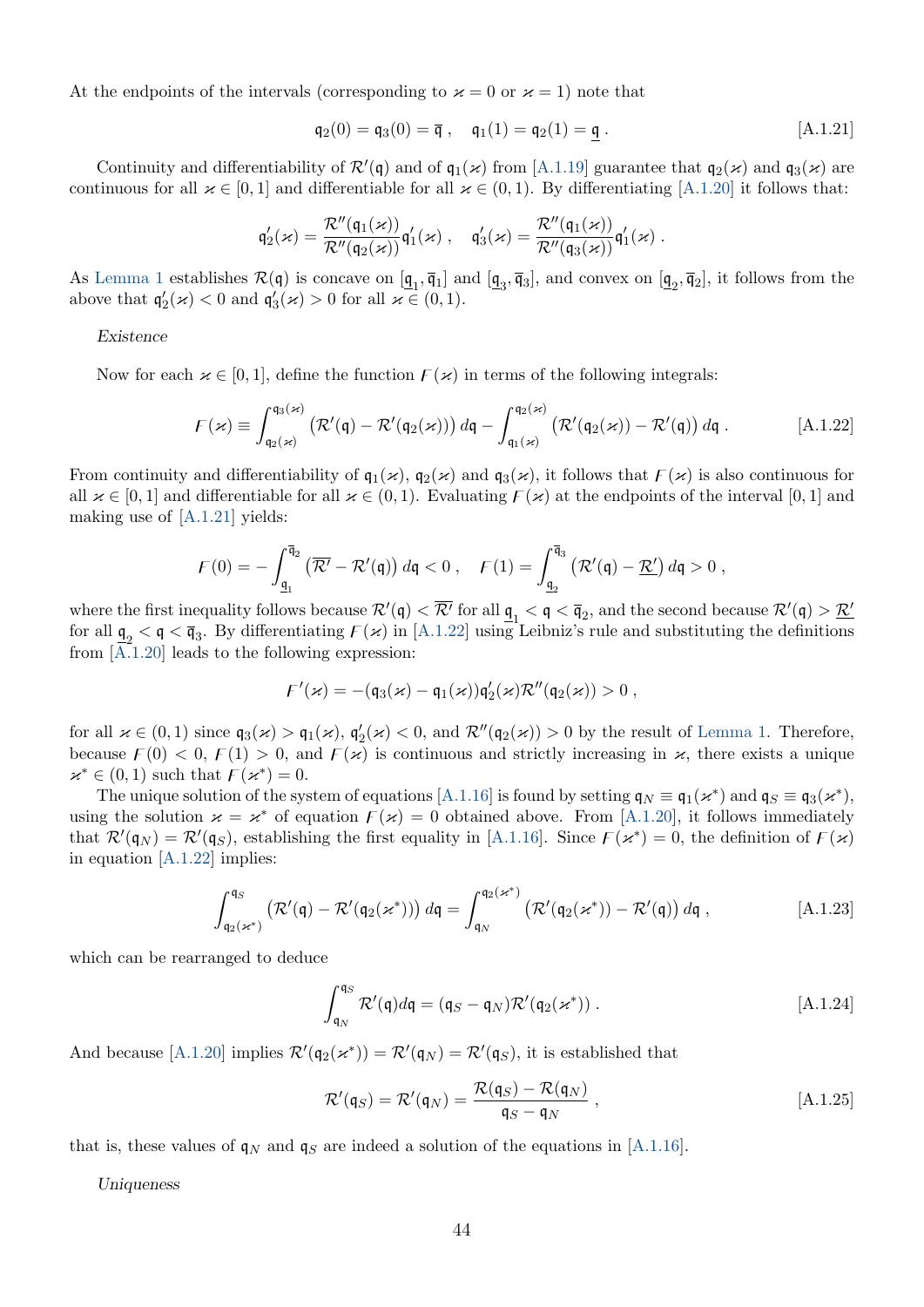Now the uniqueness of this solution is demonstrated. First note that given the monotonicity of  $\mathcal{R}'(\mathfrak{q})$ on the intervals  $[0, \underline{\mathbf{q}}]$  and  $[\overline{\mathbf{q}}, \infty)$ , and using the fact that the range of this function is  $[\underline{\mathcal{R}}', \mathcal{R}']$  on  $[\underline{\mathbf{q}}_1, \overline{\mathbf{q}}_1]$ ,  $[\underline{\mathbf{q}}_2, \overline{\mathbf{q}}_2]$  and  $[\underline{\mathbf{q}}_3, \overline{\mathbf{q}}_3]$ , it follows that no solution of [\[A.1.16\]](#page-44-2) can be found in either  $[0, \underline{\mathbf{q}}_1)$  or  $(\overline{\mathbf{q}}_3, \infty)$  since marginal revenue  $\mathcal{R}'(\mathfrak{q})$  needs to be equalized at two points. Furthermore, as the definition of the functions  $q_1(\varkappa)$ ,  $q_2(\varkappa)$  and  $q_3(\varkappa)$  in [\[A.1.20\]](#page-44-1) makes clear, for marginal revenue to be equalized at two quantities, it is necessary that those quantities correspond to two out of the three of  $q_1(\kappa)$ ,  $q_2(\kappa)$  and  $q_3(\kappa)$  for some particular  $\varkappa \in [0,1].$ 

In addition to equalizing marginal revenue, the solution  $q_S$  and  $q_N$  must satisfy the second equality in [\[A.1.16\]](#page-44-2). If  $\mathfrak{q}_N$  is set equal to  $\mathfrak{q}_1(\varkappa)$  and  $\mathfrak{q}_S$  equal to  $\mathfrak{q}_3(\varkappa)$  for the same value of  $\varkappa \in [0,1]$ , then equations [\[A.1.23\]](#page-45-2) and [\[A.1.24\]](#page-45-3) show that the second equality in [\[A.1.16\]](#page-44-2) requires  $F(\varkappa) = 0$ . But it has already been demonstrated that there is one and only one solution of this equation.

Now consider the alternative choices of setting  $\mathfrak{q}_N$  to  $\mathfrak{q}_1(\varkappa)$  and  $\mathfrak{q}_S$  to  $\mathfrak{q}_2(\varkappa)$  for some common  $\varkappa \in [0,1],$ or to  $\mathfrak{q}_2(\varkappa)$  and  $\mathfrak{q}_3(\varkappa)$  respectively, again for some common value of  $\varkappa$ . Since [\[A.1.20\]](#page-44-1) holds by construction, and the function  $\mathcal{R}'(\mathfrak{q})$  is strictly decreasing on the intervals  $[\underline{\mathfrak{q}}_1, \overline{\mathfrak{q}}_1]$  and  $[\underline{\mathfrak{q}}_3, \overline{\mathfrak{q}}_3]$ , and strictly increasing on  $[\underline{\mathfrak{q}}_2, \overline{\mathfrak{q}}_2]$ , it follows that:

$$
\int_{\mathfrak{q}_1(\varkappa)}^{\mathfrak{q}_2(\varkappa)} \mathcal{R}'(\mathfrak{q})d\mathfrak{q} < (\mathfrak{q}_2(\varkappa)-\mathfrak{q}_1(\varkappa))\mathcal{R}'(\mathfrak{q}_2(\varkappa))\;,\quad \int_{\mathfrak{q}_2(\varkappa)}^{\mathfrak{q}_3(\varkappa)} \mathcal{R}'(\mathfrak{q})d\mathfrak{q} > (\mathfrak{q}_3(\varkappa)-\mathfrak{q}_2(\varkappa))\mathcal{R}'(\mathfrak{q}_2(\varkappa))\;,
$$

and hence both inequalities  $\mathcal{R}(\mathfrak{q}_2(\kappa)) - \mathcal{R}(\mathfrak{q}_1(\kappa)) < (\mathfrak{q}_2(\kappa) - \mathfrak{q}_1(\kappa))\mathcal{R}'(\mathfrak{q}_2(\kappa))$  and  $\mathcal{R}(\mathfrak{q}_3(\kappa)) - \mathcal{R}(\mathfrak{q}_2(\kappa)) >$  $(\mathfrak{q}_3(\varkappa) - \mathfrak{q}_2(\varkappa)) \mathcal{R}'(\mathfrak{q}_2(\varkappa))$  must hold for every  $\varkappa \in [0,1]$ . Consequently, there is no way that all three equations in [\[A.1.25\]](#page-45-4) can hold except by setting  $q_N = q_1(\kappa^*)$  and  $q_S = q_3(\kappa^*)$ . Therefore the solution of [\[A.1.16\]](#page-44-2) constructed above is unique.

(ii) [Lemma 1](#page-42-6) shows that  $\mathcal{R}(\mathfrak{q})$  is a strictly concave function on the intervals  $[0, \mathfrak{q}]$  and  $[\bar{\mathfrak{q}}, \infty)$ . The argument above demonstrating the existence and uniqueness of the solution establishes that  $q_N$  and  $q_S$ must lie respectively in the intervals  $(\underline{\mathfrak{q}}_1, \overline{\mathfrak{q}}_1)$  and  $(\underline{\mathfrak{q}}_3, \overline{\mathfrak{q}}_3)$ , which are themselves contained in  $[0, \underline{\mathfrak{q}}]$  and  $[\overline{\mathfrak{q}}, \infty)$ respectively. Together these results imply  $\mathcal{R}''(\mathfrak{q}_N) < 0$  and  $\mathcal{R}''(\mathfrak{q}_S) < 0$ , and that the following inequalities must hold

<span id="page-46-0"></span>
$$
\mathcal{R}(\mathfrak{q}) \leq \mathcal{R}(\mathfrak{q}_N) + \mathcal{R}'(\mathfrak{q}_N)(\mathfrak{q} - \mathfrak{q}_N) \quad \forall \mathfrak{q} \in [0, \mathfrak{q}], \quad \text{and } \mathcal{R}(\mathfrak{q}) \leq \mathcal{R}(\mathfrak{q}_S) + \mathcal{R}'(\mathfrak{q}_S)(\mathfrak{q} - \mathfrak{q}_S) \quad \forall \mathfrak{q} \in [\mathfrak{q}, \infty), [A.1.26]
$$

where the inequalities are strict for  $q \neq q_N$  and  $q \neq q_S$  respectively. Note that the equations in [\[A.1.16\]](#page-44-2) characterizing  $q_S$  and  $q_N$  can be rearranged to show that:

<span id="page-46-3"></span><span id="page-46-1"></span>
$$
\mathcal{R}(\mathfrak{q}_S) - \mathcal{R}'(\mathfrak{q}_S)\mathfrak{q}_S = \mathcal{R}(\mathfrak{q}_N) - \mathcal{R}'(\mathfrak{q}_N)\mathfrak{q}_N.
$$
 [A.1.27]

By evaluating the first inequality in [\[A.1.26\]](#page-46-0) at  $q = 0$ , where  $\mathcal{R}(0) = 0$ , and making use of the equation above it can be deduced that

$$
\mathcal{R}(\mathfrak{q}_S)-\mathcal{R}'(\mathfrak{q}_S)\mathfrak{q}_S>0\;,\quad \mathcal{R}(\mathfrak{q}_N)-\mathcal{R}'(\mathfrak{q}_N)\mathfrak{q}_N>0\;,
$$

and thus  $\mathcal{R}(\mathfrak{q}_S)/\mathfrak{q}_S > \mathcal{R}'(\mathfrak{q}_S)$  and  $\mathcal{R}(\mathfrak{q}_N)/\mathfrak{q}_N > \mathcal{R}'(\mathfrak{q}_N)$ . This confirms all the inequalities in [\[A.1.17\]](#page-44-3).

(iii) By applying the inequalities in [\[A.1.26\]](#page-46-0) at the endpoints q and  $\bar{q}$  of the intervals [0, q] and  $[\bar{q}, \infty)$ :

<span id="page-46-2"></span>
$$
\mathcal{R}(\underline{\mathfrak{q}}) \leq \mathcal{R}(\mathfrak{q}_N) + \mathcal{R}'(\mathfrak{q}_N)(\underline{\mathfrak{q}} - \mathfrak{q}_N) , \quad \text{and } \mathcal{R}(\overline{\mathfrak{q}}) \leq \mathcal{R}(q_N) + \mathcal{R}'(\mathfrak{q}_N)(\overline{\mathfrak{q}} - \mathfrak{q}_N) . \tag{A.1.28}
$$

Now take any  $\mathfrak{q} \in (\mathfrak{q}, \overline{\mathfrak{q}})$  and note that because [Lemma 1](#page-42-6) demonstrates  $\mathcal{R}(\mathfrak{q})$  is a convex function on this interval:

$$
\mathcal{R}(\mathfrak{q}) \equiv \mathcal{R}\left(\left(\frac{\overline{\mathfrak{q}}-\mathfrak{q}}{\overline{\mathfrak{q}}-\underline{\mathfrak{q}}}\right)\underline{\mathfrak{q}} + \left(\frac{\mathfrak{q}-\underline{\mathfrak{q}}}{\overline{\mathfrak{q}}-\underline{\mathfrak{q}}}\right)\overline{\mathfrak{q}}\right) \le \left(\frac{\overline{\mathfrak{q}}-\mathfrak{q}}{\overline{\mathfrak{q}}-\underline{\mathfrak{q}}}\right)\mathcal{R}(\underline{\mathfrak{q}}) + \left(\frac{\mathfrak{q}-\underline{\mathfrak{q}}}{\overline{\mathfrak{q}}-\underline{\mathfrak{q}}}\right)\mathcal{R}(\overline{\mathfrak{q}})\,,\tag{A.1.29}
$$

using the fact that the coefficients of  $\mathcal{R}(\mathfrak{q})$  and  $\mathcal{R}(\overline{\mathfrak{q}})$  in the above are strictly positive and sum to one. A weighted average of the two inequalities in [\[A.1.28\]](#page-46-1) using as weights the coefficients from [\[A.1.29\]](#page-46-2) yields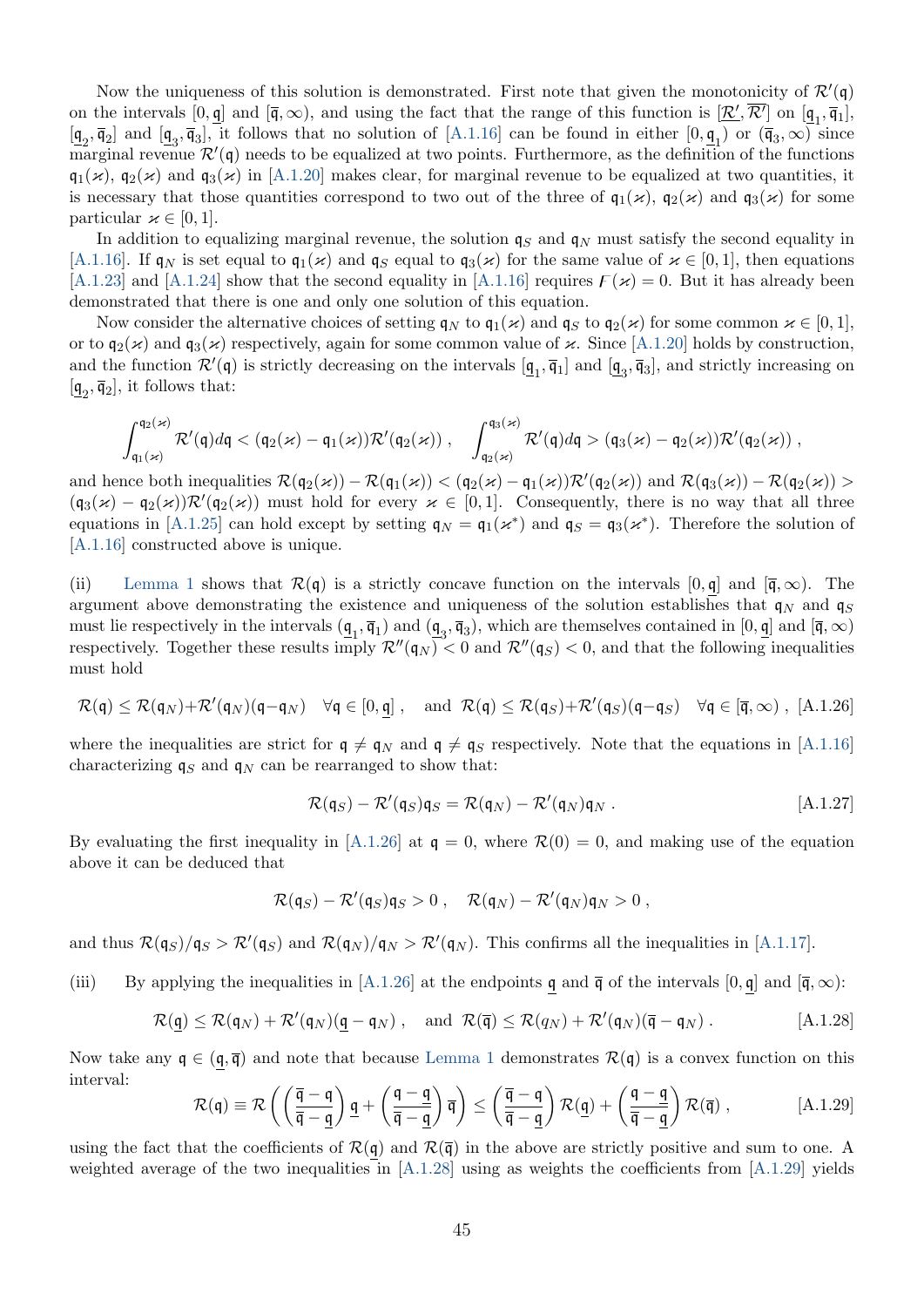$\mathcal{R}(\mathfrak{q}) \leq \mathcal{R}(\mathfrak{q}_N) + \mathcal{R}'(\mathfrak{q}_N)(\mathfrak{q} - \mathfrak{q}_N)$  for all  $\mathfrak{q} \in (\underline{\mathfrak{q}}, \overline{\mathfrak{q}})$ . This finding, together with the inequalities in [\[A.1.26\]](#page-46-0) and the equations  $[A.1.25]$  and  $[A.1.27]$ , implies

$$
\mathcal{R}(\mathfrak{q}) \leq \mathcal{R}(\mathfrak{q}_S) + \mathcal{R}'(\mathfrak{q}_S)(\mathfrak{q} - \mathfrak{q}_S) = \mathcal{R}(\mathfrak{q}_N) + \mathcal{R}'(\mathfrak{q}_N)(\mathfrak{q} - \mathfrak{q}_N)
$$

for all  $q \ge 0$ . Thus [\[A.1.18\]](#page-44-4) is established, which completes the proof.

The existence and uniqueness of the solution of equations [\[A.1.16\]](#page-44-2) has been demonstrated given the condition [\[4.3\]](#page-14-1) for the non-monotonicity of the marginal revenue function  $\mathcal{R}'(\mathfrak{q})$ . A method for computing this solution and a characterization of which parameters affect the solution is provided in the following result.

<span id="page-47-0"></span>**Lemma 3** Let  $q_S$  and  $q_N$  be the solution of equations [\[A.1.16\]](#page-44-2) (under the conditions assumed in [Lemma 2\)](#page-44-5), and  $\rho_N \equiv \mathcal{D}^{-1}(\mathfrak{q}_N)$  and  $\rho_S \equiv \mathcal{D}^{-1}(\mathfrak{q}_S)$  are the corresponding relative prices consistent with demand function [\[A.1.1\]](#page-41-2). In addition, define the markup ratio  $\mu \equiv \rho_S/\rho_N$  and the quantity ratio  $\chi \equiv \mathfrak{q}_S/\mathfrak{q}_N$ .

Consider the functions:

<span id="page-47-2"></span>
$$
\mathfrak{a}_0(\mu;\epsilon,\eta) \equiv \epsilon(\epsilon-1)\mu^{\eta-\epsilon},\tag{A.1.30a}
$$

$$
\mathfrak{a}_1(\mu;\epsilon,\eta) \equiv \eta(\epsilon-1) \left( \frac{1-\mu^{\eta-\epsilon+1}}{1-\mu} \right) + \epsilon(\eta-1) \left( \frac{\mu^{\eta-\epsilon}-\mu}{1-\mu} \right) , \qquad [A.1.30b]
$$

$$
\mathfrak{a}_2(\eta) \equiv \eta(\eta - 1) \;, \tag{A.1.30c}
$$

$$
\mathfrak{b}_0(\mu;\epsilon,\eta) \equiv (\epsilon - 1) \left( \frac{\mu^{2(\eta - \epsilon)} - \mu^{2\eta - \epsilon}}{1 - \mu^{\eta}} \right) ,\qquad [A.1.30d]
$$

$$
\mathfrak{b}_1(\mu;\epsilon,\eta) \equiv (\eta-1) \left( \frac{\mu^{2(\eta-\epsilon)} - \mu^{\eta}}{1-\mu^{\eta}} \right) + 2(\epsilon-1) \left( \frac{\mu^{\eta-\epsilon} - \mu^{2\eta-\epsilon}}{1-\mu^{\eta}} \right) , \tag{A.1.30e}
$$

$$
\mathfrak{b}_2(\mu;\epsilon,\eta) \equiv (\epsilon - 1) \left( \frac{1 - \mu^{2\eta - \epsilon}}{1 - \mu^{\eta}} \right) + 2(\eta - 1) \left( \frac{\mu^{\eta - \epsilon} - \mu^{\eta}}{1 - \mu^{\eta}} \right) ,
$$
 [A.1.30f]

<span id="page-47-3"></span>
$$
\mathfrak{b}_3(\eta) \equiv (\eta - 1) \;, \tag{A.1.30g}
$$

and the resultant  $\Re(\mu;\epsilon,\eta)$ , defined in terms of the following determinant

$$
\mathfrak{R}(\mu;\epsilon,\eta) \equiv \begin{vmatrix}\n\mathfrak{a}_0(\mu;\epsilon,\eta) & \mathfrak{a}_1(\mu;\epsilon,\eta) & \mathfrak{a}_2(\eta) & 0 & 0 \\
0 & \mathfrak{a}_0(\mu;\epsilon,\eta) & \mathfrak{a}_1(\mu;\epsilon,\eta) & \mathfrak{a}_2(\eta) & 0 \\
0 & 0 & \mathfrak{a}_0(\mu;\epsilon,\eta) & \mathfrak{a}_1(\mu;\epsilon,\eta) & \mathfrak{a}_2(\eta) \\
\mathfrak{b}_0(\mu;\epsilon,\eta) & \mathfrak{b}_1(\mu;\epsilon,\eta) & \mathfrak{b}_2(\mu;\epsilon,\eta) & \mathfrak{b}_3(\eta) & 0 \\
0 & \mathfrak{b}_0(\mu;\epsilon,\eta) & \mathfrak{b}_1(\mu;\epsilon,\eta) & \mathfrak{b}_2(\mu;\epsilon,\eta) & \mathfrak{b}_3(\eta)\n\end{vmatrix}.
$$
 [A.1.31]

Define the function  $\mathfrak{z}(\mu; \epsilon, \eta)$ :

<span id="page-47-1"></span>
$$
\mathfrak{z}(\mu;\epsilon,\eta) \equiv \frac{-\mathfrak{a}_1(\mu;\epsilon,\eta) - \sqrt{\mathfrak{a}_1(\mu;\epsilon,\eta)^2 - 4\mathfrak{a}_2(\eta)\mathfrak{a}_0(\mu;\epsilon,\eta)}}{2\mathfrak{a}_2(\eta)}.
$$
 [A.1.32]

- (i) The markup ratio  $\mu \equiv \rho_S/\rho_N$  is the only solution of  $\Re(\mu; \epsilon, \eta) = 0$  for  $0 < \mu < 1$  where  $\chi(\mu; \epsilon, \eta)$  is a positive real number, and thus  $\mu$  depends only on the parameters  $\epsilon$  and  $\eta$ .
- (ii) Given the value of  $\mu$  satisfying  $\Re(\mu;\epsilon,\eta) = 0$  and the function  $\chi(\mu;\epsilon,\eta)$  from [\[A.1.32\]](#page-47-1), the quantity ratio  $\chi \equiv \mathfrak{q}_S/\mathfrak{q}_N$  is

<span id="page-47-4"></span>
$$
\chi = \mu^{-\epsilon} \left( \frac{1 + \mu^{-(\eta - \epsilon)} \mathfrak{z}(\mu; \epsilon, \eta)}{1 + \mathfrak{z}(\mu; \epsilon, \eta)} \right) , \qquad [A.1.33]
$$

and thus depends only on the parameters  $\epsilon$  and  $\eta$ .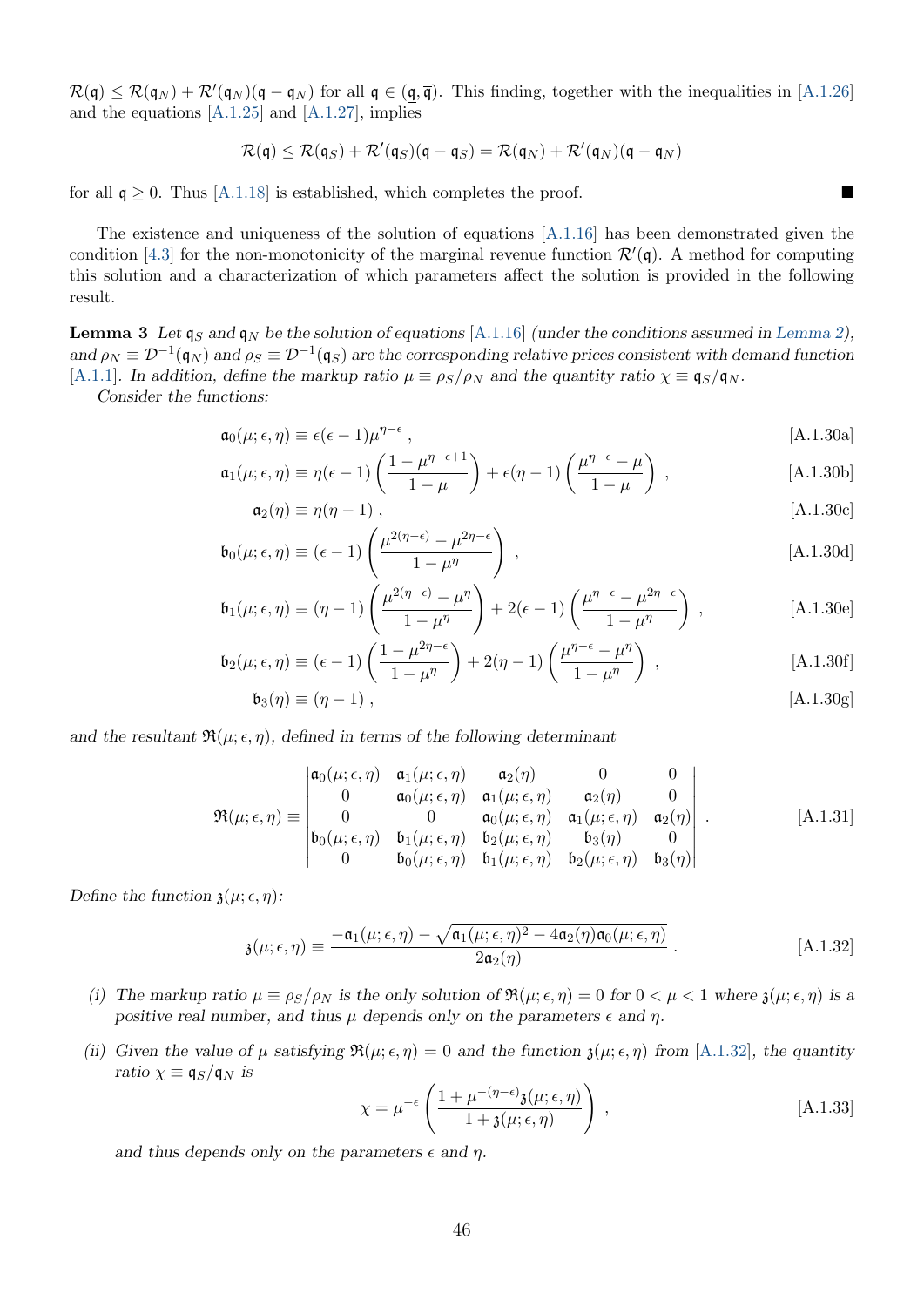(iii) The equilibrium markups  $\mu_S$  and  $\mu_N$  depend only on  $\epsilon$  and  $\eta$  and are given by:

$$
\mu_S = \frac{\epsilon + \eta \mu^{-(\eta - \epsilon)} \mathfrak{z}(\mu; \epsilon, \eta)}{(\epsilon - 1) + (\eta - 1) \mu^{-(\eta - \epsilon)} \mathfrak{z}(\mu; \epsilon, \eta)}, \quad \mu_N = \frac{\epsilon + \eta \mathfrak{z}(\mu; \epsilon, \eta)}{(\epsilon - 1) + (\eta - 1) \mathfrak{z}(\mu; \epsilon, \eta)}.
$$
 [A.1.34]

(iv) The equilibrium values of  $\rho_N$ ,  $\rho_S$ ,  $q_N$  and  $q_S$  depend on parameters  $\epsilon$ ,  $\eta$  and  $\lambda$  and can be obtained as follows:

<span id="page-48-5"></span><span id="page-48-4"></span>
$$
\rho_N = \left(\frac{\lambda}{1-\lambda} \mathfrak{z}(\mu;\epsilon,\eta)\right)^{-\frac{1}{\eta-\epsilon}}, \quad \rho_S = \left(\frac{\lambda}{1-\lambda} \mathfrak{z}(\mu;\epsilon,\eta)\right)^{-\frac{1}{\eta-\epsilon}} \mu,
$$
 [A.1.35]

and  $\mathfrak{q}_N = \mathcal{D}(\rho_N)$  and  $\mathfrak{q}_S = \mathcal{D}(\rho_S)$  using the relative demand function  $\mathcal{D}(\rho)$  from [\[A.1.1\]](#page-41-2).

PROOF (i) Using the expression for marginal revenue from  $[A.1.5]$ , the first equality in  $[A.1.16]$  is equivalent to the requirement that

$$
\left(\frac{\lambda(\epsilon-1)+(1-\lambda)(\eta-1)\rho_N^{\epsilon-\eta}}{\lambda\epsilon+(1-\lambda)\eta\rho_N^{\epsilon-\eta}}\right)\rho_N=\left(\frac{\lambda(\epsilon-1)+(1-\lambda)(\eta-1)\rho_S^{\epsilon-\eta}}{\lambda\epsilon+(1-\lambda)\eta\rho_S^{\epsilon-\eta}}\right)\rho_S.
$$

By dividing numerator and denominator of the above by  $\lambda$ , defining  $z \equiv ((1 - \lambda)/\lambda)\rho_N^{\epsilon - \eta}$ , and restating the resulting equation in terms of  $\mu \equiv \rho_S/\rho_N$  and z it is seen that:

<span id="page-48-0"></span>
$$
\mu = \left(\frac{\epsilon + \eta \mu^{-(\eta - \epsilon)} z}{\epsilon + \eta z}\right) \left(\frac{(\epsilon - 1) + (\eta - 1)z}{(\epsilon - 1) + (\eta - 1)\mu^{-(\eta - \epsilon)} z}\right).
$$
 [A.1.36]

Since  $\rho_S < \rho_N$  the markup ratio satisfies  $0 < \mu < 1$ , and thus neither of the denominators of the fractions above can be zero. Hence  $[A.1.36]$  can be rearranged to obtain a quadratic equation in z, for a given value of  $\mu$ ,

$$
\eta(\eta-1)\mu^{-(\eta-\epsilon)}(1-\mu)z^2 + \left(\epsilon(\eta-1)\left(1-\mu^{1-(\eta-\epsilon)}\right) + \eta(\epsilon-1)\left(\mu^{-(\eta-\epsilon)}-\mu\right)\right)z + \epsilon(\epsilon-1)(1-\mu) = 0,
$$

which as  $0 < \mu < 1$  can in turn be multiplied on both sides by  $\mu^{\eta-\epsilon}/(1-\mu)$  to obtain an equivalent quadratic:

<span id="page-48-1"></span>
$$
\eta(\eta - 1)z^2 + \left(\eta(\epsilon - 1)\left(\frac{1 - \mu^{\eta - \epsilon + 1}}{1 - \mu}\right) + \epsilon(\eta - 1)\left(\frac{\mu^{\eta - \epsilon} - \mu}{1 - \mu}\right)\right)z + \epsilon(\epsilon - 1)\mu^{\eta - \epsilon} = 0.
$$
 [A.1.37]

This quadratic is denoted by  $\mathfrak{Q}(z;\mu,\epsilon,\eta) \equiv \mathfrak{a}_0(\mu;\epsilon,\eta) + \mathfrak{a}_1(\mu;\epsilon,\eta)z + \mathfrak{a}_2(\eta)z^2$ , where the coefficient functions  $\mathfrak{a}_0(\mu;\epsilon,\eta)$ ,  $\mathfrak{a}_1(\mu;\epsilon,\eta)$  and  $\mathfrak{a}_2(\eta)$  listed in [\[A.1.30\]](#page-47-2) are obtained directly from [\[A.1.37\]](#page-48-1).

Now note that the equations in [\[A.1.16\]](#page-44-2) can be rearranged to deduce  $\mathcal{R}(\mathfrak{q}_N) - \mathfrak{q}_N \mathcal{R}'(\mathfrak{q}_N) = \mathcal{R}(\mathfrak{q}_S)$  $q_S \mathcal{R}'(q_S)$ . The definition of the total revenue function  $\mathcal{R}(q)$  in [\[A.1.4\]](#page-41-3) shows that it can also be written as  $\mathcal{R}(\mathcal{D}(\rho)) = \rho \mathcal{D}(\rho)$  for all  $\rho > 0$ . By combining these two observations and substituting  $\mathfrak{q}_S = \mathcal{D}(\rho_S)$  and  $\mathfrak{q}_N = \mathcal{D}(\rho_N)$ , the following equation is obtained:

<span id="page-48-3"></span><span id="page-48-2"></span>
$$
\mathfrak{q}_S\left(\rho_S - \mathcal{R}'(\mathfrak{q}_S)\right) = \mathfrak{q}_N\left(\rho_N - \mathcal{R}'(\mathfrak{q}_N)\right) . \tag{A.1.38}
$$

Expressing this in terms of the quantity ratio  $\chi \equiv \mathfrak{q}_S/\mathfrak{q}_N$  and dividing both sides by  $\mathcal{R}'(\mathfrak{q}_S) = \mathcal{R}'(\mathfrak{q}_N)$ (justified by equation  $[A.1.16]$ ),  $[A.1.38]$  becomes

$$
\chi = \left(\frac{\rho_N}{\mathcal{R}'(\mathcal{D}(\rho_N))} - 1\right) / \left(\frac{\rho_S}{\mathcal{R}'(\mathcal{D}(\rho_S))} - 1\right) . \tag{A.1.39}
$$

The formula for marginal revenue  $\mathcal{R}'(\mathcal{D}(\rho))$  in [\[A.1.5\]](#page-42-0) can be rearranged to show

$$
\frac{\rho}{\mathcal{R}'(\mathcal{D}(\rho))} - 1 = \frac{\lambda + (1 - \lambda)\rho^{\epsilon - \eta}}{\lambda(\epsilon - 1) + (\eta - 1)(1 - \lambda)\rho^{\epsilon - \eta}} ,
$$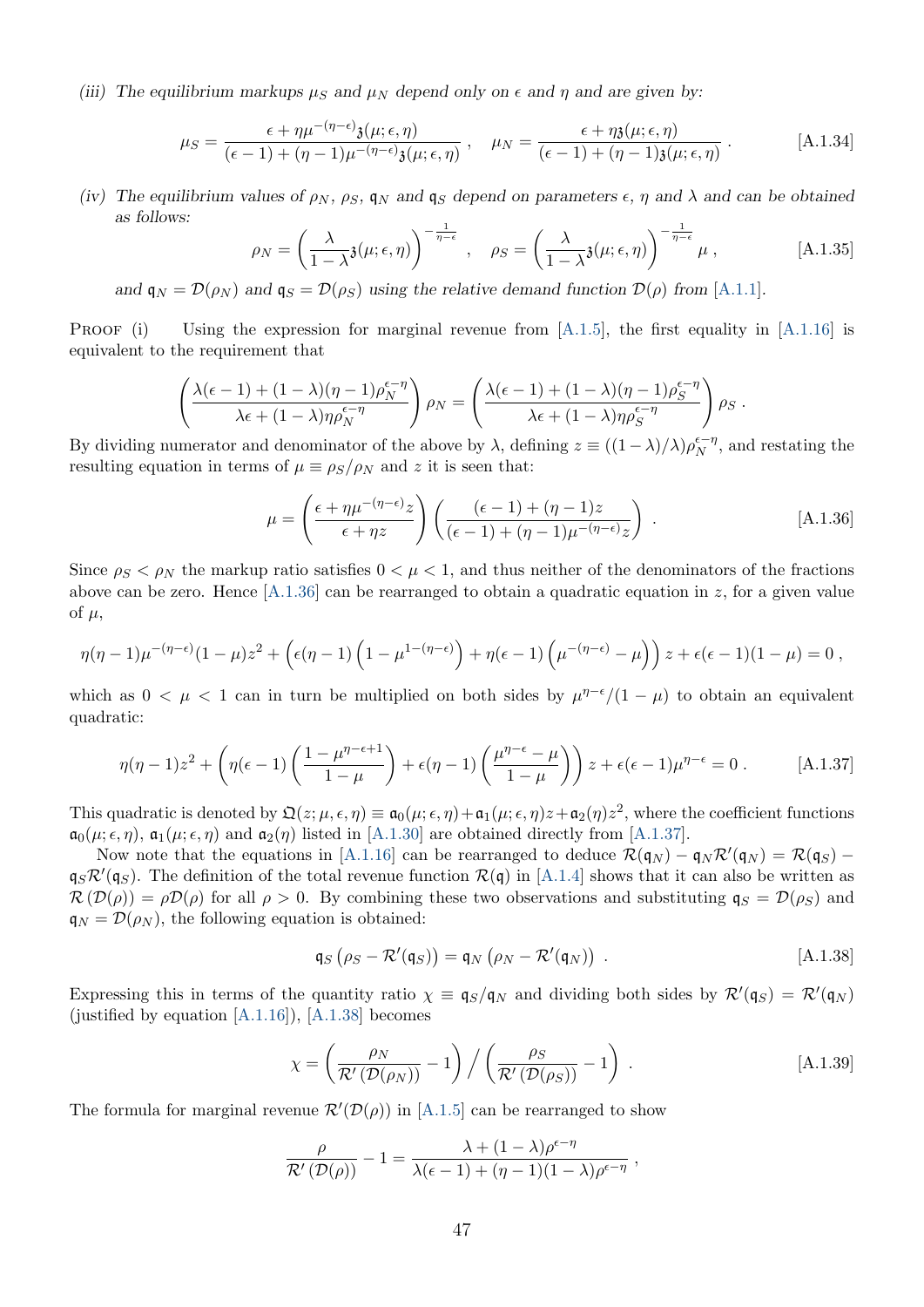which can be substituted into [\[A.1.39\]](#page-48-3) to obtain

$$
\chi = \left(\frac{\lambda + (1 - \lambda)\rho_N^{\epsilon - \eta}}{\lambda + (1 - \lambda)\rho_S^{\epsilon - \eta}}\right) \left(\frac{(\epsilon - 1)\lambda + (\eta - 1)(1 - \lambda)\rho_S^{\epsilon - \eta}}{(\epsilon - 1)\lambda + (\eta - 1)(1 - \lambda)\rho_N^{\epsilon - \eta}}\right).
$$

By dividing numerator and denominator of both fractions by  $\lambda$  and recalling the definitions of  $\mu \equiv \rho_S/\rho_N$ and  $z \equiv ((1 - \lambda)/\lambda)\rho_N^{\epsilon - \eta}$ , this equation is equivalent to:

$$
\chi = \left(\frac{1+z}{1+\mu^{-(\eta-\epsilon)}z}\right) \left(\frac{(\epsilon-1)+(\eta-1)\mu^{-(\eta-\epsilon)}z}{(\epsilon-1)+(\eta-1)z}\right) . \tag{A.1.40}
$$

<span id="page-49-3"></span><span id="page-49-1"></span><span id="page-49-0"></span>,

Using the relative demand function from equation  $[A.1.1]$ , the quantity ratio can also be written as  $\chi = \mathcal{D}(\rho_S)/\mathcal{D}(\rho_N)$ , thus

$$
\chi = \frac{\lambda \rho_S^{-\epsilon} + (1 - \lambda)\rho_S^{-\eta}}{\lambda \rho_N^{-\epsilon} + (1 - \lambda)\rho_N^{-\eta}}
$$

and by factorizing  $\lambda \rho_S^{-\epsilon}$  and  $\lambda \rho_N^{-\epsilon}$  from the numerator and denominator respectively, and using the definitions  $\mu \equiv \rho_S/\rho_N$  and  $z \equiv ((1 - \lambda)/\lambda)\rho_N^{\epsilon - \eta}$ , the expression becomes

$$
\chi = \mu^{-\epsilon} \left( \frac{1 + \mu^{-(\eta - \epsilon)} z}{1 + z} \right) \,. \tag{A.1.41}
$$

Putting together the two expressions for quantity ratio  $\chi$  from [\[A.1.40\]](#page-49-0) and [\[A.1.41\]](#page-49-1),  $\mu$  and z must satisfy the equation

<span id="page-49-2"></span>
$$
\left(\frac{1+z}{1+\mu^{-(\eta-\epsilon)}z}\right)\left(\frac{(\epsilon-1)+(\eta-1)\mu^{-(\eta-\epsilon)}z}{(\epsilon-1)+(\eta-1)z}\right)=\mu^{-\epsilon}\left(\frac{1+\mu^{-(\eta-\epsilon)}z}{1+z}\right).
$$
 [A.1.42]

Since the quantity ratio  $\chi$  is finite, none of the terms in the denominators of [\[A.1.40\]](#page-49-0) or [\[A.1.41\]](#page-49-1) can be zero, so [\[A.1.42\]](#page-49-2) may be rearranged to obtain a cubic equation in z for a given value of  $\mu$ :

$$
(\eta - 1)\mu^{-(2\eta - \epsilon)} (1 - \mu^{\eta}) z^3 + \mu^{-(2\eta - \epsilon)} ((\epsilon - 1) (1 - \mu^{2\eta - \epsilon}) + 2(\eta - 1) + (\mu^{\eta - \epsilon} - \mu^{\eta})) z^2 + \mu^{-(2\eta - \epsilon)} ((\eta - 1) (\mu^{2(\eta - \epsilon)} - \mu^{\eta}) + 2(\epsilon - 1) (\mu^{\eta - \epsilon} - \mu^{2\eta - \epsilon})) z + (\epsilon - 1)\mu^{-(2\eta - \epsilon)} (\mu^{2(\eta - \epsilon)} - \mu^{2\eta - \epsilon}) = 0.
$$

Because  $0 < \mu < 1$ , both sides of the above can be multiplied by  $\mu^{2\eta-\epsilon}/(1-\mu^{\eta})$  to obtain an equivalent cubic equation:

$$
(\eta - 1)z^{3} + \left((\epsilon - 1)\left(\frac{1 - \mu^{2\eta - \epsilon}}{1 - \mu^{\eta}}\right) + 2(\eta - 1)\left(\frac{\mu^{\eta - \epsilon} - \mu^{\eta}}{1 - \mu^{\eta}}\right)\right)z^{2} + \left((\eta - 1)\left(\frac{\mu^{2(\eta - \epsilon)} - \mu^{\eta}}{1 - \mu^{\eta}}\right) + 2(\epsilon - 1)\left(\frac{\mu^{\eta - \epsilon} - \mu^{2\eta - \epsilon}}{1 - \mu^{\eta}}\right)\right)z + (\epsilon - 1)\left(\frac{\mu^{2(\eta - \epsilon)} - \mu^{2\eta - \epsilon}}{1 - \mu^{\eta}}\right) = 0.
$$
 [A.1.43]

This cubic is denoted by  $\mathfrak{C}(z; \mu, \epsilon, \eta) \equiv \mathfrak{b}_0(\mu; \epsilon, \eta) + \mathfrak{b}_1(\mu; \epsilon, \eta)z + \mathfrak{b}_2(\mu; \epsilon, \eta)z^2 + \mathfrak{b}_3(\eta)z^3$ , where the coefficient functions  $\mathfrak{b}_0(\mu;\epsilon,\eta)$ ,  $\mathfrak{b}_1(\mu;\epsilon,\eta)$ ,  $\mathfrak{b}_2(\mu;\epsilon,\eta)$  and  $\mathfrak{b}_3(\eta)$  listed in [\[A.1.30\]](#page-47-2) are obtained directly from [\[A.1.43\]](#page-49-3).

These steps have demonstrated that starting from a solution  $q_S$  and  $q_N$  of [\[A.1.16\]](#page-44-2), the quadratic and the cubic equations [\[A.1.37\]](#page-48-1)–[\[A.1.43\]](#page-49-3) in z must simultaneously hold for  $z = ((1-\lambda)/\lambda)\rho_N^{e-\eta}$ , with  $\rho_N \equiv \mathcal{D}^{-1}(\mathfrak{q}_N)$ , and where the coefficient functions [\[A.1.30\]](#page-47-2) are evaluated at  $\mu = \rho_S/\rho_N$ , with  $\rho_S \equiv \mathcal{D}^{-1}(\mathfrak{q}_S)$ . If the quadratic equation  $\mathfrak{Q}(z; \mu, \epsilon, \eta) = 0$  and cubic equation  $\mathfrak{C}(z; \mu, \epsilon, \eta) = 0$  share a root then it is a standard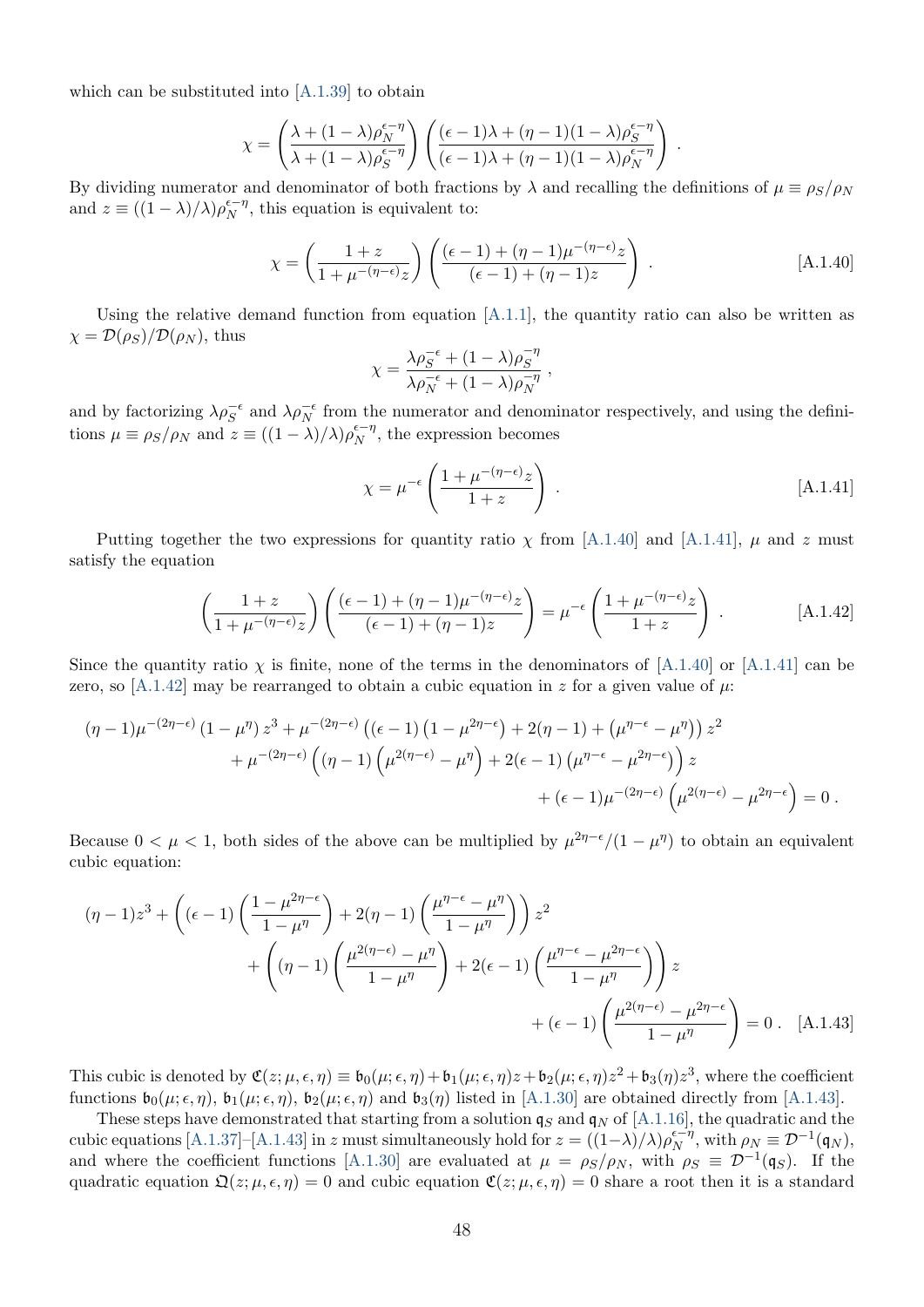result from the theory of polynomials that the resultant  $\Re(\mu; \epsilon, \eta)$ , as defined in [\[A.1.31\]](#page-47-3), is zero. Since the coefficients of the polynomials  $\mathfrak{Q}(z; \mu, \epsilon, \eta)$  and  $\mathfrak{C}(z; \mu, \epsilon, \eta)$  are functions of the markup ratio  $\mu$  and the parameters  $\epsilon$  and  $\eta$ , solving the equation  $\Re(\mu;\epsilon,\eta) = 0$  provides a straightforward procedure for finding the equilibrium markup ratio  $\mu$ . Furthermore, the only parameters appearing in the equation  $\Re(\mu;\epsilon,\eta) = 0$ are  $\epsilon$  and  $\eta$ , so the equilibrium markup ratio  $\mu$  can depend only on these parameters.

It is known that the solution of  $[A.1.16]$  for  $q_S$  and  $q_N$  is unique, and therefore so must the solution of  $\Re(\mu;\epsilon,\eta) = 0$  for  $\mu$ , given the additional condition that the shared root z of the quadratic  $\mathfrak{Q}(z;\mu,\epsilon,\eta) = 0$ and cubic  $\mathfrak{C}(z; \mu, \epsilon, \eta) = 0$  is a positive real number. This restriction is required because  $z = ((1-\lambda)/\lambda)\rho_N^{\epsilon-\eta}$ , and  $\rho_N$  must of course also be a positive real number. As the product of the roots of the quadratic  $\mathcal{Q}(z) = 0$ is positive, the shared root  $z$  is positive and real if and only if either branch of the quadratic root function is positive and real. Thus this can be tested by checking whether  $\mathfrak{z}(\mu; \epsilon, \epsilon t a)$  is positive and real.

Note that the resultant is always zero at  $\mu = 0$  and  $\mu = 1$  for all values of  $\epsilon$  and  $\eta$ . This can be seen by taking limits of the coefficients in [\[A.1.30\]](#page-47-2) as  $\mu \to 0$  and  $\mu \to 1$ , which yields

$$
\mathfrak{C}(z;0,\epsilon,\eta) = z\mathfrak{Q}(z;0,\epsilon,\eta) , \text{ and } \mathfrak{C}(z;1,\epsilon,\eta) = (1+z)\mathfrak{Q}(z;1,\epsilon,\eta) ,
$$

and as the polynomials  $\mathfrak{Q}(z; \mu, \epsilon, \eta)$  and  $\mathfrak{C}(z; \mu, \epsilon, \eta)$  clearly share roots when  $\mu = 0$  or  $\mu = 1$ , it follows that  $\Re(0;\epsilon,\eta) = \Re(1;\epsilon,\eta) = 0$ . Thus these zeros of the equation  $\Re(\mu;\epsilon,\eta) = 0$  must be ignored when solving for  $\mu$ .

(ii) The quadratic equation  $\mathfrak{Q}(z; \mu, \epsilon, \eta) = 0$  with  $z = ((1 - \lambda)/\lambda)\rho_N^{\epsilon - \eta}$  finds the relative price  $\rho_N$  such that with  $\rho_S = \mu \rho_N$ , marginal revenue is the same at both  $\rho_S$  and  $\rho_N$ . Given the properties of marginal revenue derived in [Lemma 1](#page-42-6) under the conditions shown by [Lemma 2,](#page-44-5) which are necessary for the solution  $q_S$  and  $q_N$  to exist, there are two candidate solutions for  $\rho_N$  that meet this criterion. However, [Lemma 2](#page-44-5) shows that both  $\rho_N$  and  $\rho_S$  are on the downward-sloping sections of the marginal revenue curve. To rule out a solution in the middle upward-sloping section of marginal revenue, it is necessary to discard the smaller of the two  $\rho_N$  candidates to select the correct solution. Since z is decreasing in  $\rho_N$ , this is equivalent to discarding the larger of the two roots of the quadratic. Given that  $a_2(\eta)$  from [\[A.1.30\]](#page-47-2) is positive, the smaller of the two roots of quadratic  $\mathfrak{Q}(z; \mu, \epsilon, \eta) = 0$  is found using the expression  $\mathfrak{z}(\mu; \epsilon, \eta)$  in [\[A.1.32\]](#page-47-1).

The equilibrium quantity ratio  $\chi$  is obtained by substituting  $z = \mathfrak{z}(\mu; \epsilon, \eta)$  into [\[A.1.41\]](#page-49-1).

(iii) Since  $\rho_S \equiv P_S/P_B$  and  $\rho_N \equiv P_N/P_B$  according to [\[A.1.2\]](#page-41-5), the formula for the purchase multipliers in [\[3.10\]](#page-11-1) implies  $v_N = \rho_N^{\epsilon - \eta}$  and  $v_S = \mu^{\epsilon - \eta} v_N$ . Using the fact that  $z \equiv ((1 - \lambda)/\lambda) \rho_N^{\epsilon - \eta}$ , and dividing numerator and denominator by  $\lambda$  in the expression [\[4.5\]](#page-17-1) yields [\[A.1.34\]](#page-48-4).

(iv) By rearranging the definition of  $z \equiv ((1 - \lambda)/\lambda)\rho_N^{\epsilon - \eta}$  and using  $\rho_S = \mu \rho_N$ , the expressions for relative prices  $\rho_S$  and  $\rho_N$  are obtained. This completes the proof.

### <span id="page-50-0"></span>A.2 Proof of [Proposition 2](#page-13-3)

Using the relationship between the total revenue function  $\mathcal{R}(q; P_B, \mathcal{E})$  and its equivalent  $\mathcal{R}(q)$  defined in [\[A.1.4\]](#page-41-3) using relative demand function  $\mathcal{D}(\rho)$  from [\[A.1.1\]](#page-41-2), the corresponding marginal revenue functions  $\mathscr{R}'(q; P_B, \mathcal{E})$  and  $\mathcal{R}'(\mathfrak{q})$  are proportional according to [\[A.1.7\]](#page-42-7). [Lemma 1](#page-42-6) demonstrates that  $\mathcal{R}'(\mathfrak{q})$  is nonmonotonic under the condition [\[4.3\]](#page-14-1), which yields the result.

### <span id="page-50-1"></span>A.3 Proof of [Theorem 1](#page-15-1)

#### Existence of two-price equilibrium

For a two-price equilibrium to exist it is necessary that first-order conditions [\[4.4\]](#page-14-0) for profit-maximization are satisfied for two prices  $p_S$  and  $p_N$ , with associated quantities  $q_S = \mathcal{D}(p_S; P_B, \mathcal{E})$  and  $q_N = \mathcal{D}(p_N; P_B, \mathcal{E})$ , where  $P_B$  is the price index for a bargain hunter, and  $\mathcal{E} = P^{\epsilon}Y$  is the measure of aggregate expenditure.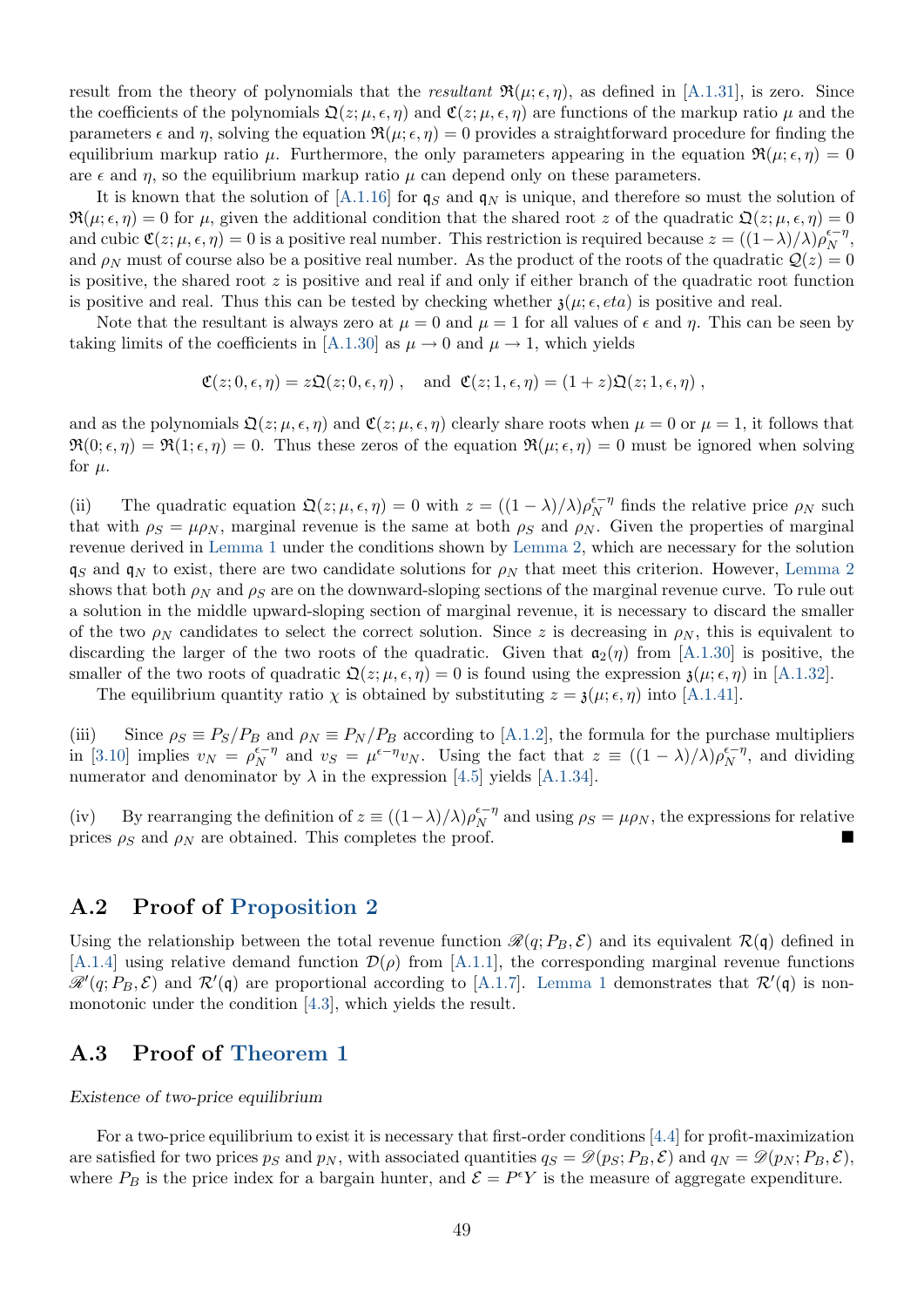The necessary conditions for the two-price equilibrium are now restated in terms of the relative demand function  $\mathcal{D}(\rho)$  defined in [\[A.1.1\]](#page-41-2), and its associated total and marginal revenue functions  $\mathcal{R}(\mathfrak{q})$  and  $\mathcal{R}'(\mathfrak{q})$ , as defined in [\[A.1.4\]](#page-41-3) and analysed in [section A.1.](#page-41-6) The relative demand function  $q = \mathcal{D}(\rho)$  is specified in terms of the relative price  $\rho \equiv p/P_B$  and relative quantity  $\mathfrak{q} \equiv q/(\mathcal{E}/P_B^{\epsilon})$ , in accordance with [\[A.1.2\]](#page-41-5). Using the relationships in  $[A.1.3]$  and  $[A.1.7]$ , the first two optimality conditions in  $[4.4]$  are equivalent to:

<span id="page-51-1"></span>
$$
\mathcal{R}'\left(\frac{q_S P_B^{\epsilon}}{\mathcal{E}}\right) = \mathcal{R}'\left(\frac{q_N P_B^{\epsilon}}{\mathcal{E}}\right) = \frac{\mathcal{R}\left(\frac{q_S P_B^{\epsilon}}{\mathcal{E}}\right) - \mathcal{R}\left(\frac{q_N P_B^{\epsilon}}{\mathcal{E}}\right)}{\frac{q_S P_B^{\epsilon}}{\mathcal{E}} - \frac{q_N P_B^{\epsilon}}{\mathcal{E}}}. \tag{A.3.1}
$$

With  $\mathfrak{q}_S \equiv q_S/(\mathcal{E}/P_B^{\epsilon})$  and  $\mathfrak{q}_N \equiv q_N/(\mathcal{E}/P_B^{\epsilon})$ , the first-order conditions in [\[A.3.1\]](#page-51-1) become identical to the equations from [\[A.1.16\]](#page-44-2) studied in [Lemma 2.](#page-44-5) These clearly require marginal revenue  $\mathcal{R}'(\mathfrak{q})$  to be equalized at two different quantities, which means that the marginal revenue function must be non-monotonic. [Lemma 1](#page-42-6) then shows that  $0 < \lambda < 1$  and parameters  $\epsilon$  and  $\eta$  satisfying the inequality [\[4.3\]](#page-14-1) are necessary and sufficient for this. If these conditions are met, then [Lemma 2](#page-44-5) demonstrates the existence of a unique solution  $\mathfrak{q}_S$  and  $q_N$  to the equations [\[A.1.16\]](#page-44-2).

It is necessary to check the relative quantities  $q_S$  and  $q_N$  are well defined to confirm the solution is economically meaningful. This means that if  $\rho_S = \mathcal{D}^{-1}(\mathfrak{q}_S)$  and  $\rho_N = \mathcal{D}^{-1}(\mathfrak{q}_N)$  are the corresponding prices ps and p<sub>N</sub> relative to  $P_B$ , then  $\rho_S < 1 < \rho_N$ . This is a necessary requirement because the price index equation for  $P_B$  in [\[4.8\]](#page-17-3) implies

<span id="page-51-3"></span>
$$
s\rho_S^{1-\eta} + (1-s)\rho_N^{1-\eta} = 1 , \qquad [A.3.2]
$$

and the equilibrium sales fraction s must satisfy  $s \in (0, 1)$ .

Assume the parameters are such that  $\epsilon$  and  $\eta$  satisfy [\[4.3\]](#page-14-1), and consider a given value of  $\lambda \in (0,1)$ . [Lemma 3](#page-47-0) shows that the markup ratio (or price ratio)  $\mu \equiv \mu_S/\mu_N = \rho_S/\rho_N$  consistent with the unique solution of [\[A.1.16\]](#page-44-2) is a function of the elasticities  $\epsilon$  and  $\eta$  only. The equilibrium relative prices  $\rho_S$  and  $\rho_N$ are functions of all three parameters  $\epsilon$ ,  $\eta$  and  $\lambda$ , and can be obtained from equation [\[A.1.35\]](#page-48-5) by substituting the equilibrium value of  $\mu$  into the function  $\mathfrak{z}(\mu;\epsilon,\eta)$  defined in [\[A.1.32\]](#page-47-1). Since  $\rho_S = \mu \rho_N$  and  $\mu < 1$ , the requirement  $\rho_S < 1 < \rho_N$  implies  $\mu < \rho_S < 1$ . By substituting for  $\rho_S$  from [\[A.1.35\]](#page-48-5), this condition is equivalent to:

<span id="page-51-5"></span>
$$
\mathfrak{z}(\mu;\epsilon,\eta) < \frac{1-\lambda}{\lambda} < \mu^{-(\eta-\epsilon)}\mathfrak{z}(\mu;\epsilon,\eta) \tag{A.3.3}
$$

<span id="page-51-2"></span>Define lower and upper bounds for  $\lambda$  conditional on  $\epsilon$  and  $\eta$  using the function  $\chi(\mu; \epsilon, \eta)$  together with the equilibrium  $\mu$  as a function of  $\epsilon$  and  $\eta$ :

$$
\underline{\lambda}(\epsilon,\eta) \equiv \frac{1}{1 + \mu^{-(\eta - \epsilon)} \mathfrak{z}(\mu;\epsilon,\eta)}, \text{ and } \overline{\lambda}(\epsilon,\eta) \equiv \frac{1}{1 + \mathfrak{z}(\mu;\epsilon,\eta)}.
$$
 [A.3.4]

<span id="page-51-4"></span>Note that if  $\mathfrak{z}(\mu;\epsilon,\eta) > 0$  and  $0 < \mu < 1$  then  $0 < \underline{\lambda}(\epsilon,\eta) < \overline{\lambda}(\epsilon,\eta) < 1$ . By rearranging the inequality [\[A.3.3\]](#page-51-2) and using the above definitions of the bounds on  $\lambda$ , it is seen to be equivalent to  $\lambda$  lying in the interval:

$$
\underline{\lambda}(\epsilon, \eta) < \lambda < \overline{\lambda}(\epsilon, \eta) \tag{A.3.5}
$$

This restriction on  $\lambda$  is necessary and sufficient for the existence of an equilibrium sales fraction  $s \in (0,1)$ satisfying [\[A.3.2\]](#page-51-3). To see this, substitute the expressions for  $\rho_S$  and  $\rho_N$  from [\[A.1.35\]](#page-48-5) into [A.3.2]:

$$
\left\{1+s\left(\mu^{-(\eta-1)}-1\right)\right\}\left(\frac{\lambda}{1-\lambda}\mathfrak{z}(\mu;\epsilon,\eta)\right)^{\frac{\eta-1}{\eta-\epsilon}}=1.
$$

<span id="page-51-0"></span>This is a linear equation in s, and has a unique solution since  $\eta > 1$  and  $0 < \mu < 1$ . Solving explicitly for s yields:

$$
s = \frac{\left(\frac{\lambda}{1-\lambda}\mathfrak{z}(\mu;\epsilon,\eta)\right)^{-\left(\frac{\eta-1}{\eta-\epsilon}\right)}-1}{\mu^{-(\eta-1)}-1}.
$$
 [A.3.6]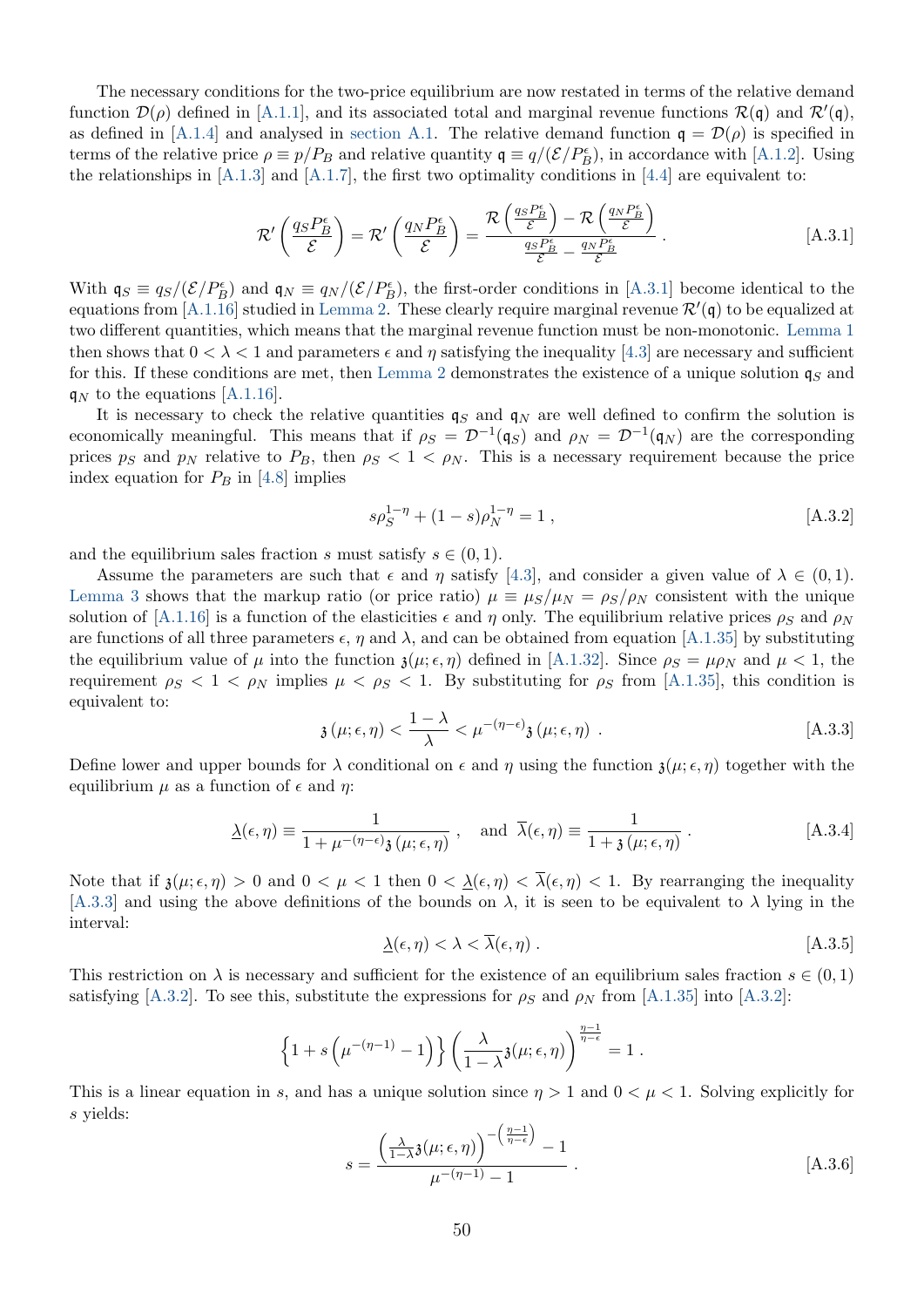Recalling the equivalence of inequalities [\[A.3.3\]](#page-51-2) and [\[A.3.5\]](#page-51-4), it follows that  $s \in (0,1)$  if and only if  $\lambda \in$  $(\lambda(\epsilon, \eta), \overline{\lambda}(\epsilon, \eta))$ . Therefore, for  $\lambda \in [0, \lambda(\epsilon, \eta)]$  or  $\lambda \in [\overline{\lambda}(\epsilon, \eta), 1]$  there can be no two-price equilibrium.

Therefore, given elasticities  $\epsilon$  and  $\eta$  satisfying with non-monotonicity condition [\[4.3\]](#page-14-1) and loyal fraction  $\lambda \in (\lambda(\epsilon, \eta), \overline{\lambda(\epsilon, \eta)})$ , by using the arguments above there exist two distinct relative prices  $\rho_S \equiv p_S/P_B$ and  $\rho_N \equiv p_N / P_B$  and a sales fraction  $s \in (0,1)$  consistent with the first two equalities in [\[4.4\]](#page-14-0). [Lemma 3](#page-47-0) then demonstrates that the two purchase multipliers  $v_S$  and  $v_N$  and the two optimal markups  $\mu_S$  and  $\mu_N$ are also determined. Equations [\[4.1\]](#page-13-2), [\[4.2\]](#page-13-1) and [\[4.5\]](#page-17-1), it follows that by using the optimal markups, the remaining first-order condition in [\[4.4\]](#page-14-0) involving marginal cost is also satisfied. The other variables needed for the macroeconomic equilibrium can then be determined as discussed in [section 4.](#page-13-0)

Finally, the remaining first-order condition [\[3.13c\]](#page-12-3) is checked, and then it is argued that the first-order conditions collectively are sufficient as well as necessary for maximizing profits. Using the relationships in [\[A.1.7\]](#page-42-7) and the results in [\[A.1.17\]](#page-44-3) of [Lemma 2](#page-44-5) the following can be deduced:

$$
\mathcal{R}(q_S; P_B, \mathcal{E}) - \mathcal{R}'(q_S; P_B, \mathcal{E})q_S > 0, \text{ and } \mathcal{R}(q_N; P_B, \mathcal{E}) - \mathcal{R}'(q_N; P_B, \mathcal{E})q_N > 0.
$$
 [A.3.7]

Since  $s \in (0,1)$ , the Lagrangian multiplier  $\aleph$  from first-order conditions [\[3.13b\]](#page-12-2)–[\[3.13c\]](#page-12-3) can be determined:

<span id="page-52-1"></span><span id="page-52-0"></span>
$$
\aleph = \mathscr{R}(q_S; P_B, \mathcal{E}) - \mathscr{R}'(q_S; P_B, \mathcal{E})q_S = \mathscr{R}(q_N; P_B, \mathcal{E}) - \mathscr{R}'(q_N; P_B, \mathcal{E})q_N,
$$

and thus from [\[A.3.7\]](#page-52-0) it is known that  $\aleph > 0$ . By combining this expression for the Lagrangian multiplier with the first-order condition [\[3.13c\]](#page-12-3):

$$
\mathcal{R}(q; P_B, \mathcal{E}) \leq \mathcal{R}(q_N; P_B, \mathcal{E}) + \mathcal{R}'(q_N; P_B, \mathcal{E})(q - q_N) = \mathcal{R}(q_S; P_B, \mathcal{E}) + \mathcal{R}'(q_S; P_B, \mathcal{E})(q - q_S), \quad [A.3.8]
$$

which is required to hold for all  $q \geq 0$ . This inequality is verified by appealing to the result in [\[A.1.18\]](#page-44-4) of [Lemma 2](#page-44-5) and again using [\[A.1.7\]](#page-42-7).

The assumptions made on the production function [\[3.7\]](#page-10-1) ensure that the total cost function  $\mathscr{C}(Q;W)$  in [\[3.8\]](#page-10-2) is continuously differentiable and convex, so for all  $q \geq 0$ :

<span id="page-52-2"></span>
$$
\mathscr{C}(q;W) \ge \mathscr{C}(Q;W) + \mathscr{C}'(Q;W)(q-Q) , \qquad [A.3.9]
$$

where  $Q \equiv s q_s + (1-s) q_N$  is the specific total physical quantity sold using the two-price strategy constructed earlier. Now consider a general alternative pricing strategy for a given firm, assuming that all other firms continue to use the same two-price strategy. The new strategy is specified in terms of a distribution function  $F(p)$  for prices. Let  $G(q) \equiv 1 - F(\mathscr{D}(p; P_B, \mathcal{E}))$  be the implied distribution function for quantities sold. The level of profits  $\mathscr P$  from the new strategy can be obtained by making a change of variable from prices to quantities in the integrals in [\[3.12\]](#page-11-3):

$$
\mathscr{P} = \int_{q} \mathscr{R}(q; P_B, \mathcal{E}) dG(q) - \mathscr{C} \left( \int_{q} q dG(q); W \right) .
$$

Applying the inequalities for the total revenue and total cost functions from [\[A.3.8\]](#page-52-1) and [\[A.3.9\]](#page-52-2) to the expression for profits yields:

$$
\mathscr{P} \leq (\mathscr{R}(q_N; P_B, \mathcal{E}) - \mathscr{R}'(q_N; P_B, \mathcal{E})q_N) - (\mathscr{C}(Q; W) - \mathscr{C}'(Q; W)Q) + (\mathscr{R}'(q_N; P_B, \mathcal{E}) - \mathscr{C}'(Q; W)) \left( \int_q q dG(q) \right).
$$

The first-order conditions [\[4.4\]](#page-14-0) imply that the coefficient of the integral in the above is zero, and that  $\mathscr{R}(q_N; P_B, \mathcal{E}) - \mathscr{R}'(q_N; P_B, \mathcal{E})q_N = \mathscr{R}(q_S; P_B, \mathcal{E}) - \mathscr{R}'(q_S; P_B, \mathcal{E})q_S$ . Recalling that  $Q = sq_S + (1 - s)q_N$ , it follows that

$$
\mathscr{P} \leq s\mathscr{R}(q_S; P_B, \mathcal{E}) + (1 - s)\mathscr{R}(q_N; P_B, \mathcal{E}) - \mathscr{C}(sq_S + (1 - s)q_N; W) ,
$$

for all alternative pricing strategies. There is thus no profit-improving deviation from the two-price strategy.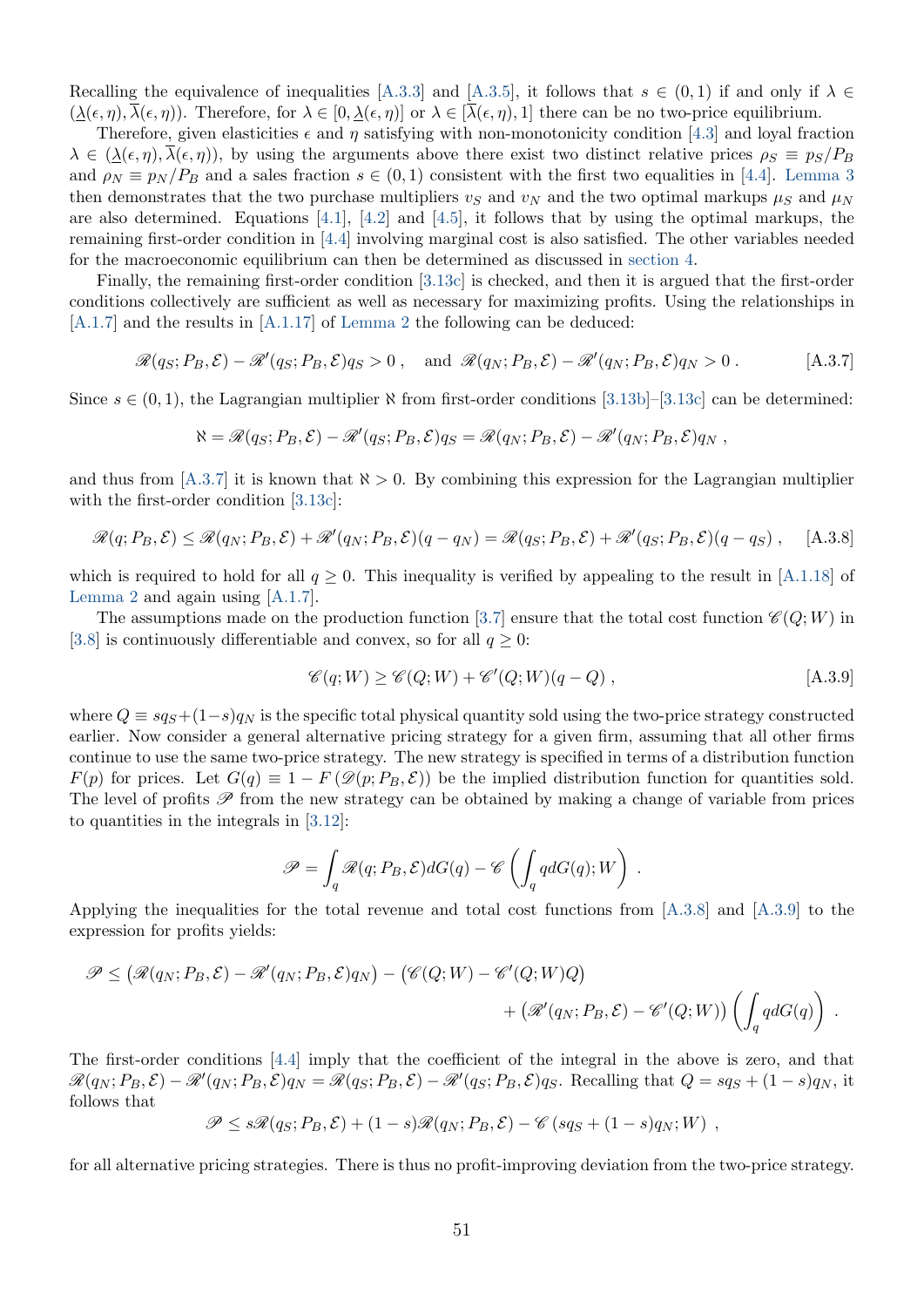This establishes that a two-price equilibrium exists when [\[4.3\]](#page-14-1) and  $\lambda \in (\underline{\lambda}(\epsilon, \eta), \overline{\lambda}(\epsilon, \eta))$  hold, and that it is unique within the class of two-price equilibria.

#### Uniqueness of two-price equilibrium

Suppose that the parameters  $\epsilon$  and  $\eta$  are such that the two-price equilibrium exists. Now consider the possibility that a one-price equilibrium also exists for the same parameters. Since all firms are symmetric, the relative price corresponding to this single price must necessarily be equal to one. The relative prices  $\rho_S$  and  $\rho_N$  in the two-price equilibrium cannot be found on the same side of one, implying  $\mu < \rho_S < 1$  and thus  $\rho_S < 1 < \rho_N$ , where  $\rho_S = \mathcal{D}^{-1}(\mathfrak{q}_S)$  and  $\rho_N = \mathcal{D}^{-1}(\rho_N)$  for the relative quantities  $\mathfrak{q}_S$  and  $\mathfrak{q}_N$ . Since [\[A.1.1\]](#page-41-2) implies  $\mathcal{D}(1) = 1$  and because demand  $\mathcal{D}(\rho)$  is strictly decreasing in  $\rho$ , it must be the case that  $\mathfrak{q}_N < 1 < \mathfrak{q}_S$ .

It is known from [Lemma 1](#page-42-6) that  $\mathcal{R}(\mathfrak{q})$  is strictly concave in the intervals  $(0, \mathfrak{q})$  and  $(\bar{\mathfrak{q}}, \infty)$ , strictly convex in  $(\mathfrak{q}, \overline{\mathfrak{q}})$ , and from [Lemma 2](#page-44-5) that  $\mathfrak{q}_N < \mathfrak{q} < \overline{\mathfrak{q}} < \mathfrak{q}_S$ .

Consider first the case where  $q < 1 < \bar{q}$ . Since  $q = 1$  for all firms in the one-price equilibrium, the actual common quantity being produced is  $q_1 = \mathcal{E}/P_B^{\epsilon}$  using [\[A.1.2\]](#page-41-5), where  $P_B$  and  $\mathcal{E}$  are the values of these variables associated with the putative one-price equilibrium. Since  $\mathcal{R}''(1) > 0$ , equation [\[A.1.7\]](#page-42-7) implies  $\mathcal{R}''(q_1; P_B, \mathcal{E}) > 0$ . Therefore, for sufficiently small  $\xi > 0$ , the profits  $\mathcal P$  from offering quantity  $q_1 - \xi$  to one half of moments and  $q_1 + \xi$  to the other half exceed profits from offering one price and quantity to all moments:

$$
\frac{1}{2}\mathscr{R}(q_1-\xi;P_B,\mathcal{E})+\frac{1}{2}\mathscr{R}(q_1+\xi;P_B,\mathcal{E})-\mathscr{C}\left(\frac{1}{2}(q_1-\xi)+\frac{1}{2}(q_1+\xi);W\right)>\mathscr{R}(q_1;P_B,\mathcal{E})-\mathscr{C}(q_1;W).
$$

Therefore a one-price equilibrium cannot exist in this case.

Now consider the case where  $q_N < 1 < q$ . Let  $p_1 = P_B$  denote the price that it is claimed all firms will use in a one-price equilibrium, and  $q_1 = \mathcal{E}/P_B^{\epsilon}$  the associated quantity sold. Now let  $q_S = \mathcal{D}(\rho_S p_1; P_B, \mathcal{E})$ be quantity sold if the sales *relative* price  $\rho_S = \mathcal{D}^{-1}(\mathfrak{q}_S)$  is used when other firms are following the one-price strategy of charging  $p_1$ . Consider an alternative strategy that sells at price  $\rho_S p_1$  at a fraction  $\xi$  of moments and at price  $p_1$  at the remaining fraction  $1-\xi$ . Profits from the hybrid strategy are denoted by  $\mathscr P$  and are given by

<span id="page-53-3"></span>
$$
\mathscr{P} = (1 - \xi)\mathscr{R}(q_1; P_B, \mathcal{E}) + \xi\mathscr{R}(q_S; P_B, \mathcal{E}) - \mathscr{C}((1 - \xi)q_1 + \xi q_S; W) \tag{A.3.10}
$$

Since the cost function  $\mathcal{C}(q;W)$  is differentiable in q, the above equation can be expressed as

$$
\mathscr{P} = (\mathscr{R}(q_1; P_B, \mathcal{E}) - \mathscr{C}(q_1; W)) + \xi(q_S - q_1) \left( \frac{\mathscr{R}(q_S; P_B, \mathcal{E}) - \mathscr{R}(q_1; P_B, \mathcal{E})}{q_S - q_1} - \mathscr{C}'(q_1; W) \right) + \mathscr{O}(\xi^2) ,
$$

where  $\mathscr{O}(\xi^2)$  denotes second- and higher-order terms in  $\xi$ . A necessary condition for a one-price equilibrium is that the single price  $p_1$  is chosen optimally, which reduces to the usual marginal revenue equals marginal cost condition  $\mathcal{R}'(q_1; P_B, \mathcal{E}) = \mathcal{C}'(q_1; W)$ , so:

$$
\mathscr{P} = (\mathscr{R}(q_1; P_B, \mathcal{E}) - \mathscr{C}(q_1; W)) + \xi(q_S - q) \left( \frac{\mathscr{R}(q_S; P_B, \mathcal{E}) - \mathscr{R}(q_1; P_B, \mathcal{E})}{q_S - q_1} - \mathscr{R}'(q_1; P_B, \mathcal{E}) \right) + \mathscr{O}(\xi^2) .
$$
\n[A.3.11]

Since  $q_N < 1 < q_S$  in the case under consideration, the results from [Lemma 2](#page-44-5) in [\[A.1.16\]](#page-44-2) can be expressed as follows

<span id="page-53-2"></span><span id="page-53-1"></span>
$$
\int_{\mathfrak{q}_N}^1 \mathcal{R}'(\mathfrak{q}) d\mathfrak{q} + \mathcal{R}(\mathfrak{q}_S) - \mathcal{R}(\mathfrak{q}_1) = (\mathfrak{q}_S - \mathfrak{q}_N)\mathcal{R}'(\mathfrak{q}_N).
$$
 [A.3.12]

Because  $\mathfrak{q}_N < 1 < \underline{\mathfrak{q}}$  and  $\mathcal{R}'(\mathfrak{q})$  is strictly decreasing for  $\mathfrak{q} < \underline{\mathfrak{q}}$ , the integral satisfies

<span id="page-53-0"></span>
$$
\int_{\mathfrak{q}_N}^1 \mathcal{R}'(\mathfrak{q}) d\mathfrak{q} < (1 - \mathfrak{q}_N) \mathcal{R}'(\mathfrak{q}_N) .
$$
 [A.3.13]

Noting that  $\mathcal{R}'(\mathfrak{q}_N) > \mathcal{R}'(1)$  because  $\mathfrak{q}_N < 1 < \underline{\mathfrak{q}}$ , and by substituting [\[A.3.13\]](#page-53-0) into [\[A.3.12\]](#page-53-1) and rearranging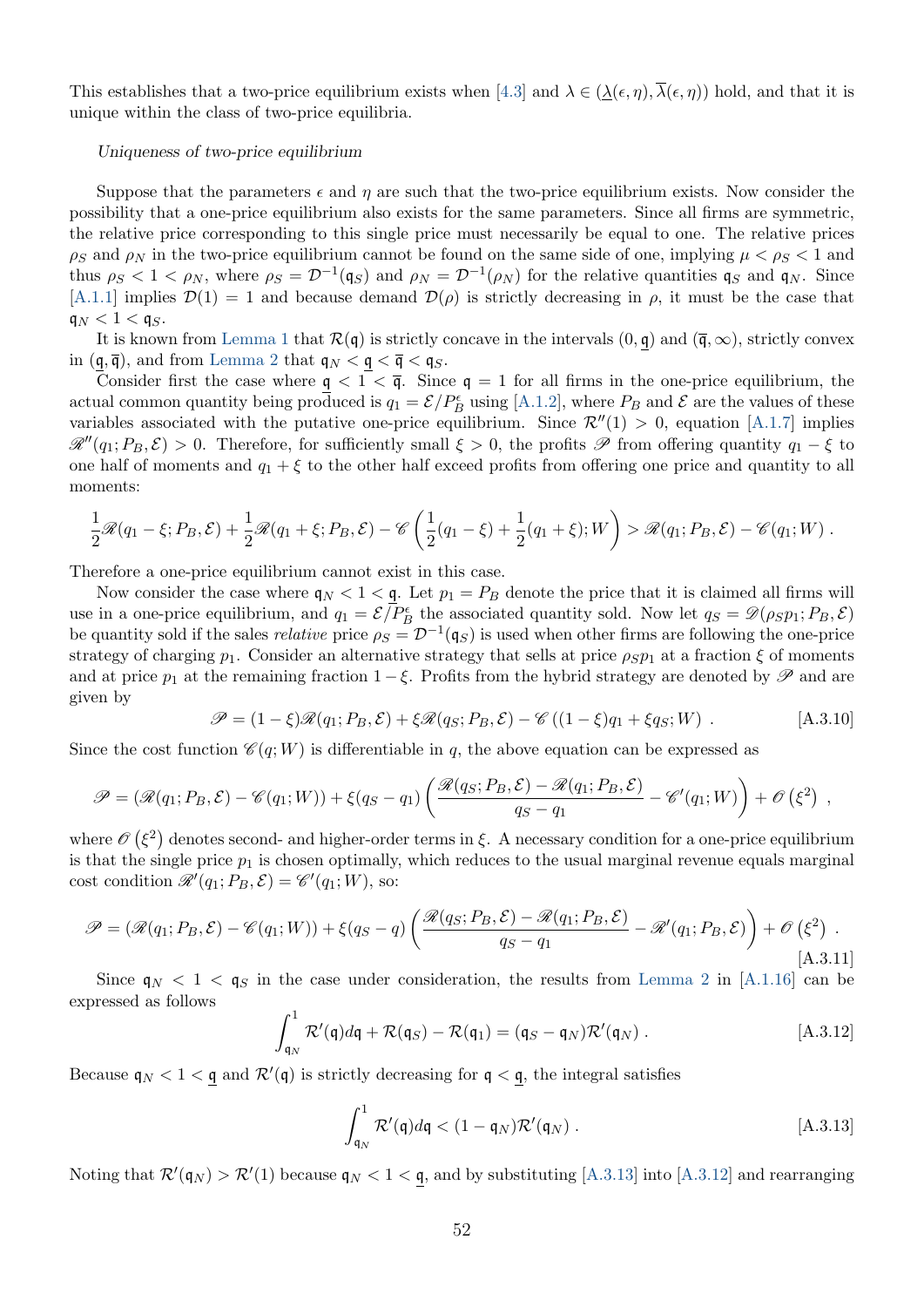<span id="page-54-0"></span>yields:

$$
\frac{\mathcal{R}(\mathfrak{q}_S) - \mathcal{R}(1)}{\mathfrak{q}_S - 1} > \mathcal{R}'(\mathfrak{q}_N) > \mathcal{R}'(1) , \qquad [A.3.14]
$$

<span id="page-54-1"></span>where  $\mathfrak{q}_S > 1$  has been used to preserve the direction of the inequality. Now given the fact that  $q_1 = (\mathcal{E}/P_B^{\epsilon})$ and  $q_S = (\mathcal{E}/P_B^{\epsilon})q_S$  from [\[A.1.2\]](#page-41-5) and the links between the functions  $\mathcal{R}(\mathfrak{q})$  and  $\mathcal{R}(q; P_B, \mathcal{E})$  as set out in [\[A.1.7\]](#page-42-7):

$$
\frac{\mathcal{R}(q_S; P_B, \mathcal{E}) - \mathcal{R}(q_1; P_B, \mathcal{E})}{q_S - q_1} > \mathcal{R}'(q_1; P_B, \mathcal{E}) .
$$
\n[A.3.15]

Therefore, by comparing this inequality with [\[A.3.11\]](#page-53-2) and noting  $q_S > q_1$ , it follows that for sufficiently small  $\xi > 0$  that  $\mathscr{P} > \mathscr{R}(q_1; P_B, \mathcal{E}) - \mathscr{C}(q_1; W)$ , so profits from a hybrid strategy exceed those from following the strategy required for a one-price equilibrium.

The final case to consider is  $\bar{q} < 1 < q_S$ . The argument here is analogous to that given above. The alternative strategy considered is offering price  $p_N = \rho_N p_1$  (where  $\rho_N = \mathcal{D}^{-1}(\mathfrak{q}_N)$ ) at a fraction  $\xi$  of moments and price  $p_1 = P_B$  at the remaining fraction  $1 - \xi$ , with quantities sold respectively of  $q_N = \mathscr{D}(\rho_N p_1; P_B, \mathcal{E})$  and  $q_1$ . Following the steps of [\[A.3.10\]](#page-53-3)–[\[A.3.11\]](#page-53-2) leads to an expression for profits  $\mathscr{P}$ from following this strategy:

$$
\mathscr{P} = (\mathscr{R}(q_1; P_B, \mathcal{E}) - \mathscr{C}(q_1; W)) + \xi(q_1 - q_N) \left( \mathscr{R}'(q_1; P_B, \mathcal{E}) - \frac{\mathscr{R}(q_1; P_B, \mathcal{E}) - \mathscr{R}(q_N; P_B, \mathcal{E})}{q_1 - q_N} \right) + \mathscr{O}(\xi^2) .
$$
\n[A.3.16]

Appealing to the properties of  $\mathcal{R}(\mathfrak{q})$  for  $\mathfrak{q} > \overline{\mathfrak{q}}$  and following similar steps to those in [\[A.3.12\]](#page-53-1)–[\[A.3.14\]](#page-54-0) leads to  $\mathcal{R}'(1) > \mathcal{R}'(\mathfrak{q}_S) > (\mathcal{R}(1) - \mathcal{R}(\mathfrak{q}_N))/(1 - \mathfrak{q}_N)$ , and an equivalent of [\[A.3.15\]](#page-54-1):

<span id="page-54-3"></span><span id="page-54-2"></span>
$$
\mathcal{R}'(q_1; P_B, \mathcal{E}) > \frac{\mathcal{R}(q_1; P_B, \mathcal{E}) - \mathcal{R}(q_N; P_B, \mathcal{E})}{q_1 - q_N}.
$$
 (A.3.17)

Given  $q_1 > q_N$ , for sufficiently small  $\xi > 0$ , [\[A.3.16\]](#page-54-2) and [\[A.3.17\]](#page-54-3) show that there is a hybrid strategy that delivers higher profits than the one-price strategy used by all other firms. This proves that for all parameters where the two-price equilibrium exists, a one-price equilibrium cannot exist for any of these parameter values.

#### One-price equilibrium

The first thing to note is that when the two-price equilibrium fails to exist owing to the violation of the non-monotonicity condition [\[4.3\]](#page-14-1), then marginal revenue  $\mathcal{R}'(q; P_B, \mathcal{E})$  is strictly decreasing for all q. This makes total revenue  $\mathcal{R}(q; P_B, \mathcal{E})$  a strictly concave function of quantity q. Since total cost  $\mathcal{C}(q; W)$ is a convex function, it is easy to see that the profit function is globally concave, and thus a one-price equilibrium will always exist, and be the only possible equilibrium for this parameter range.

To see that a one-price equilibrium exists and is unique in the other case where a two-price equilibrium is not found, namely when marginal revenue is non-monotonic, but  $\lambda \in [0, \lambda(\epsilon, \eta)]$  or  $\lambda \in [\lambda(\epsilon, \eta), 1]$ , note that  $\lambda$  lying in these intervals is equivalent to  $1 > \mathfrak{q}_S$  or  $1 < \mathfrak{q}_N$  respectively.

Taking the first of these cases, the concavity of  $\mathcal{R}(\mathfrak{q})$  on  $[\bar{\mathfrak{q}}, \infty)$  (which includes  $\mathfrak{q}_S$ ), as shown in [Lemma 1,](#page-42-6) establishes that  $\mathcal{R}(\mathfrak{q}) \leq \mathcal{R}(1) + \mathcal{R}'(1)(\mathfrak{q} - 1)$  for all  $\mathfrak{q} \in [\overline{\mathfrak{q}}, \infty)$ . [Lemma 2](#page-44-5) shows that  $\mathcal{R}(\mathfrak{q}) \leq$  $\mathcal{R}(\mathfrak{q}_S) + \mathcal{R}'(\mathfrak{q}_S)(\mathfrak{q} - \mathfrak{q}_S)$  for all  $\mathfrak{q} \ge 0$ . First note that the concavity of  $\mathcal{R}(\mathfrak{q})$  implies  $\mathcal{R}'(\mathfrak{q}_S) > \mathcal{R}'(1)$ , which together with the second of the previous inequalities yields  $\mathcal{R}(\mathfrak{q}) \leq \mathcal{R}(\mathfrak{q}_S) + \mathcal{R}'(1)(\mathfrak{q} - \mathfrak{q}_S)$  for all  $\mathfrak{q} \in [0, \mathfrak{q}_S]$ . Applying the first inequality at  $q = q_S$  gives  $\mathcal{R}(q_S) \leq \mathcal{R}(1) + \mathcal{R}'(1)(q_S - 1)$ . By combining these results,  $\mathcal{R}(\mathfrak{q}) \leq \mathcal{R}(1) + \mathcal{R}'(1)(\mathfrak{q} - 1)$  for all  $\mathfrak{q} \geq 0$  is obtained. Then using [\[A.1.2\]](#page-41-5) and [\[A.1.7\]](#page-42-7) to translate this into a property of the original total revenue function  $\mathcal{R}(q; P_B, \mathcal{E})$  for all q:

<span id="page-54-4"></span>
$$
\mathcal{R}(q; P_B, \mathcal{E}) \le \mathcal{R}(q_1; P_B, \mathcal{E}) + \mathcal{R}'(q_1; P_B, \mathcal{E})(q - q_1).
$$
 [A.3.18]

When  $\lambda \in [\overline{\lambda}(\epsilon, \eta), 1]$  then the other case to consider is  $1 < q_N$ . Using an exactly analogous argument to that given above, it can be deduced that  $\mathcal{R}(\mathfrak{q}) \leq \mathcal{R}(1) + \mathcal{R}'(1)(\mathfrak{q} - 1)$  for all  $\mathfrak{q} \geq 0$  in this case as well. Hence [\[A.3.18\]](#page-54-4) holds in both cases. The convexity of total cost function  $\mathscr{C}(q;W)$  together with [A.3.18]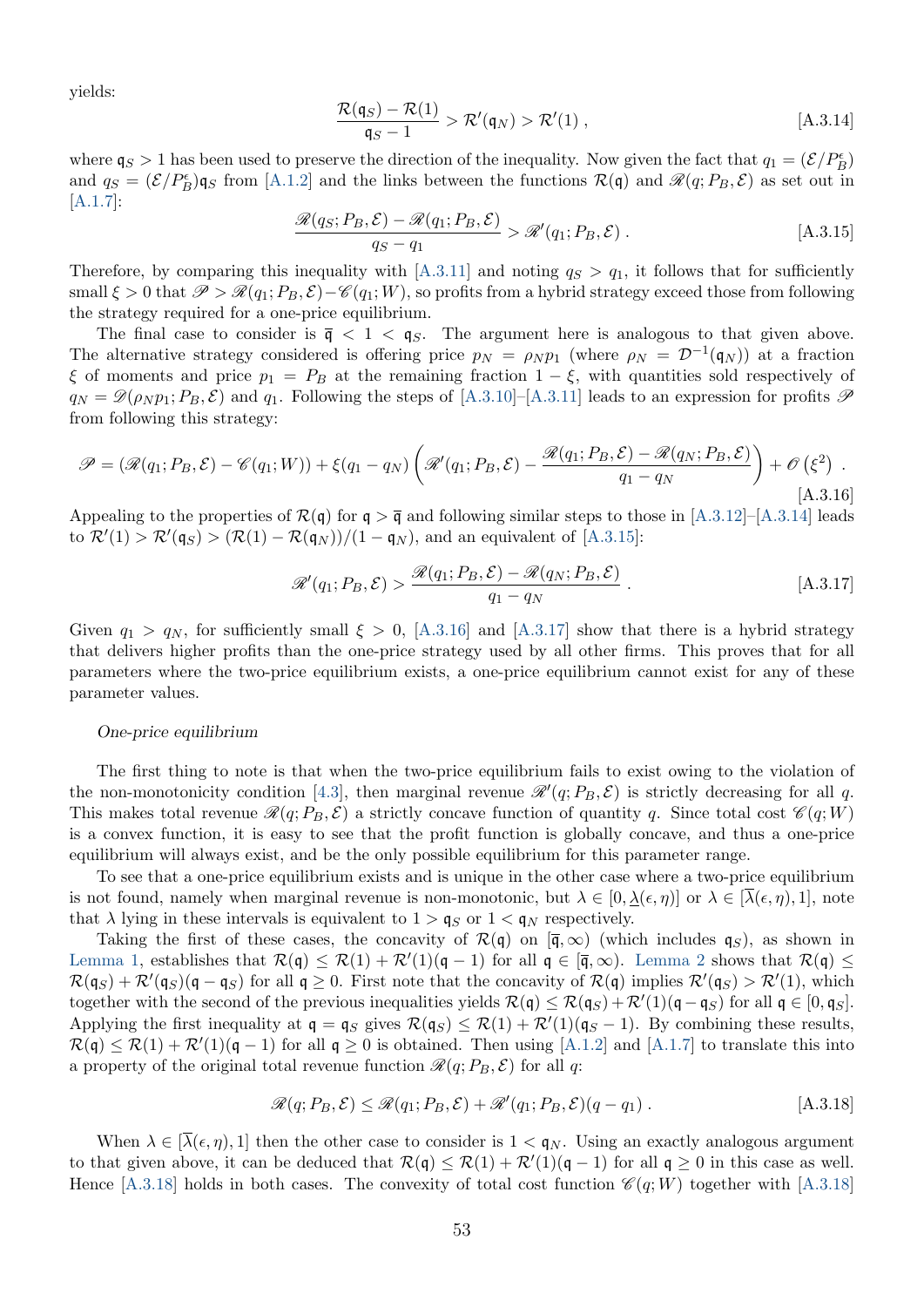proves that no pricing strategy can improve on that used in the one-price equilibrium. This completes the proof.

### <span id="page-55-0"></span>A.4 Proof of [Proposition 3](#page-17-2)

(i) It is shown in [Lemma 3](#page-47-0) that  $\mu$  and  $\chi$  can be uniquely determined as functions of  $\epsilon$  and  $\eta$  when inequality [\[4.3\]](#page-14-1) is satisfied, as is necessary for a two-price equilibrium. [Lemma 3](#page-47-0) also gives solutions for  $\mu_S$  and  $\mu_N$ , and implicitly  $v_S$  and  $v_N$  using [\[A.1.35\]](#page-48-5) and the fact that  $v_S = (p_S/P_B)^{-(\eta-\epsilon)}$  and  $v_N =$  $(p_N / P_B)^{-(\eta - \epsilon)}$ . These only depend on  $\epsilon$ ,  $\eta$  and  $\lambda$ . In conjunction with equation [\[4.8\]](#page-17-3), knowledge of  $v_S$  and  $v_N$  yield a linear equation for s after dividing both sides by  $P_B$ .

(ii) [Lemma 3](#page-47-0) shows that  $\mu$ ,  $\mu$ s,  $\mu$ <sub>N</sub> and  $\chi$  are independent of  $\lambda$ , establishing the first four claims. Differentiating [\[A.3.6\]](#page-51-0) yields the fifth claim.

(iii) Substituting the bounds for  $\lambda$  from [\[A.3.4\]](#page-51-5) into equation [\[A.3.6\]](#page-51-0) proves the claim.

(iv) The markup ratio  $\mu$  is characterized implicitly as a root of the function  $\Re(\mu; \epsilon, \eta) = 0$  from [\[A.1.31\]](#page-47-3). This is a determinant of a matrix containing continuous functions of  $\mu$ ,  $\epsilon$  and  $\eta$ . Therefore,  $\mu$  is a continuous function of  $\epsilon$  and  $\eta$ .

Obtaining the roots z and  $\overline{z}$  of the quadratic  $\mathcal{Q}(z) = 0$  from [\[A.1.11\]](#page-42-4) of [Lemma 1,](#page-42-6) and taking the limit as  $\epsilon \to 1^+$  yields  $\underline{z} \to 0$  and  $\overline{z} \to (\eta - 2)/\eta$ . Note that  $\underline{q}$  and  $\overline{q}$  from [Lemma 1](#page-42-6) are related to  $\underline{z}$  and  $\overline{z}$  by the transformation  $\mathcal{Z}^{-1}(z)$  from [\[A.1.15\]](#page-44-6), which is strictly increasing.

Let  $z_S$  and  $z_N$  be defined as follows in terms of the relative prices  $\rho_S$  and  $\rho_N$ :

<span id="page-55-1"></span>
$$
z_S \equiv \frac{1 - \lambda}{\lambda} \rho_S^{\epsilon - \eta} , \quad z_N \equiv \frac{1 - \lambda}{\lambda} \rho_N^{\epsilon - \eta} .
$$
 [A.4.1]

[Lemma 2](#page-44-5) shows that  $\mathfrak{q}_N < \mathfrak{q} < \mathfrak{q} < \mathfrak{q}_S$ , and hence by using the monotonicity of the  $\mathcal{Z}^{-1}(z)$  transformation, it follows that  $z_N < z \leq z_S$ . By using these inequalities and the definitions in [\[A.4.1\]](#page-55-1),  $\mu = \rho_S/\rho_N$  must satisfy:

$$
\mu = \left(\frac{z_N}{z_S}\right)^{\frac{1}{\eta - \epsilon}} < \left(\frac{z}{z}\right)^{\frac{1}{\eta - \epsilon}}.
$$

As  $\epsilon \to 1^+$ ,  $\mu$  converges to zero. Then note that  $\chi$  is given by equation [\[A.1.33\]](#page-47-4) with  $\mathfrak{z}(\mu; \epsilon, \eta) = z_N$ , and so  $\chi \to \infty$  as  $\epsilon \to 1^+$ .

The proof of [Lemma 1](#page-42-6) shows that as  $\eta \to \eta^*(\epsilon)$ ,  $\mathcal{G}_r(\eta;\epsilon) \to 0$ , which implies the discriminant of quadratic  $\mathcal{Q}(z)$  in [\[A.1.13\]](#page-43-2) tends to zero. Therefore the roots  $z$  and  $\overline{z}$  converge to some common point. Given the continuity of the transformation  $\mathcal{Z}^{-1}(z)$ , it follows that  $\underline{\mathfrak{q}}$  and  $\overline{\mathfrak{q}}$  must converge to a common point  $\mathfrak{q}_0$ . Thus in the limit,  $\mathcal{R}''(\mathfrak{q}) < 0$  except at  $\mathfrak{q} = \mathfrak{q}_0$ . At each stage in approaching the limit,  $\mathcal{R}'(\mathfrak{q}_S) = \mathcal{R}'(\mathfrak{q}_N)$ must hold, and therefore  $q_S \rightarrow q_N$ , consequently  $\chi$  converges to one. Given the continuity of the demand function  $\mathcal{D}(\rho)$ , it follows that  $\rho_S \to \rho_N$  and so  $\mu$  converges to one. This completes the proof.

### A.5 Log linearizations

#### <span id="page-55-2"></span>A.5.1 Sales model

The notational convention adopted here is that a bar above a variable denotes its flexible-price steady-state value, and the corresponding sans serif letter denotes the log deviation of the variable from its steady-state value (except for the sales fraction s, where it denotes just the deviation).

Consider first the demand function faced by firms. In the following,  $p<sub>S</sub>$  and  $p<sub>N</sub>$  denote a particular firm's sale price and normal price respectively.  $P<sub>S</sub>$  and  $P<sub>N</sub>$  denote the common sale and normal prices chosen by other firms. Equation [\[4.10\]](#page-18-1) gives the levels of demand  $q<sub>S</sub>$  and  $q<sub>N</sub>$  at sale and normal prices  $p<sub>S</sub>$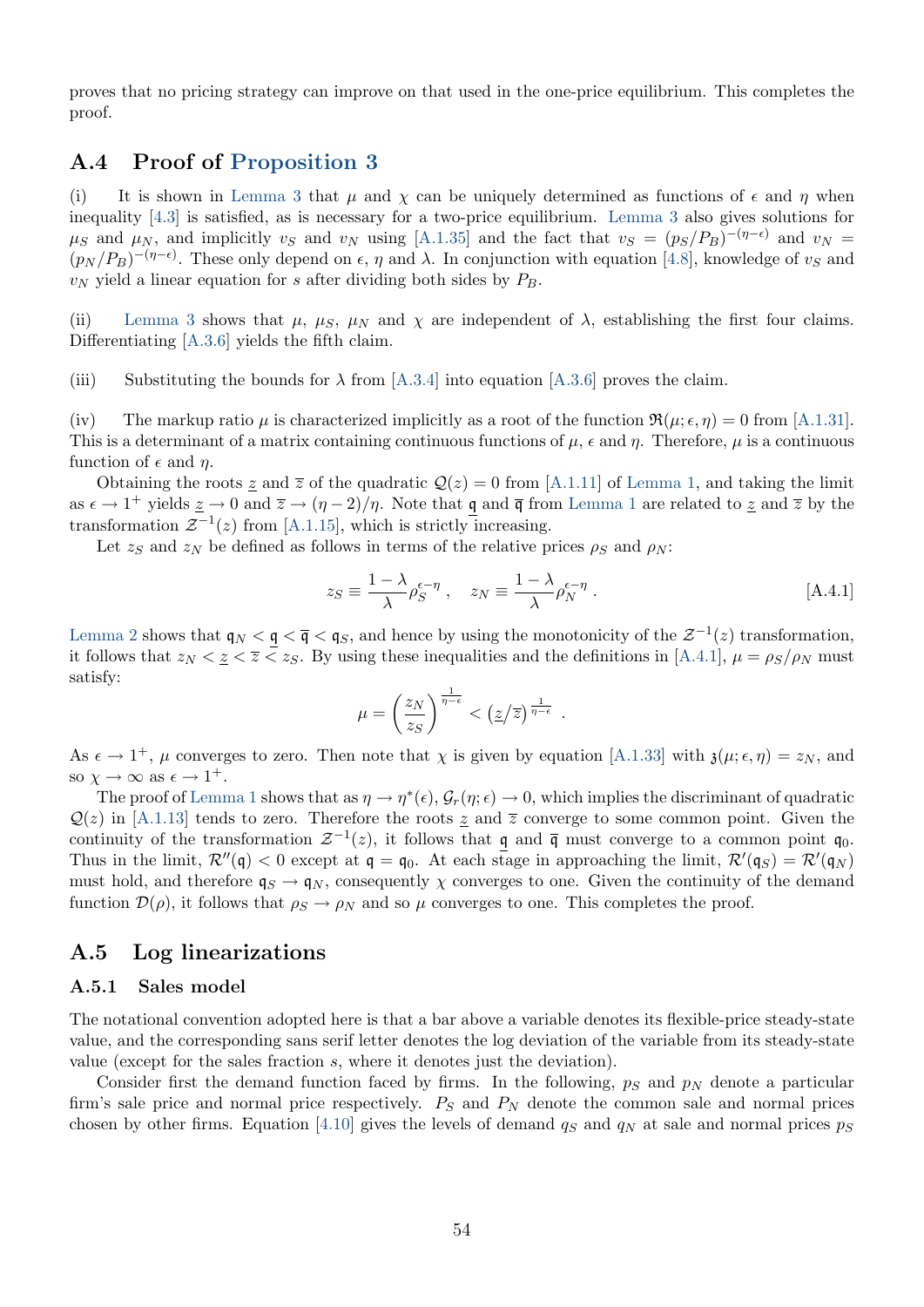and  $p_N$ , which has the following log-linearized form:

$$
\mathbf{q}_S = \left(\frac{(1-\lambda)\bar{v}_S}{\lambda + (1-\lambda)\bar{v}_S}\right)\mathbf{v}_S - \epsilon(\mathbf{p}_S - \mathbf{P}) + \mathbf{Y},\tag{A.5.1a}
$$

<span id="page-56-2"></span><span id="page-56-0"></span>
$$
\mathsf{q}_N = \left(\frac{(1-\lambda)\bar{v}_N}{\lambda + (1-\lambda)\bar{v}_N}\right)\mathsf{v}_N - \epsilon(\mathsf{p}_N - \mathsf{P}) + \mathsf{Y},\tag{A.5.1b}
$$

given in terms of log deviations of the purchase multipliers:

<span id="page-56-4"></span> $v_S = -(\eta - \epsilon) (p_S - P_B)$ ,  $v_N = -(\eta - \epsilon) (p_N - P_B)$ . [A.5.2]

Substituting the purchase multipliers into the demand functions:

$$
\mathsf{q}_S = -\left(\frac{\lambda \epsilon + (1-\lambda)\bar{n}_S}{\lambda + (1-\lambda)\bar{v}_S}\right)\mathsf{p}_S + (\eta - \epsilon)\left(\frac{(1-\lambda)\bar{v}_S}{\lambda + (1-\lambda)\bar{v}_S}\right)\mathsf{P}_B + \epsilon \mathsf{P} + \mathsf{Y}
$$
\n[A.5.3a]

$$
\mathsf{q}_N = -\left(\frac{\lambda\epsilon + (1-\lambda)\eta\bar{v}_N}{\lambda + (1-\lambda)\bar{v}_N}\right)\mathsf{p}_N + (\eta - \epsilon)\left(\frac{(1-\lambda)\bar{v}_N}{\lambda + (1-\lambda)\bar{v}_N}\right)\mathsf{P}_B + \epsilon\mathsf{P} + \mathsf{Y},\tag{A.5.3b}
$$

From equation [\[4.5\]](#page-17-1), the log-linearized optimal markups at given sale and normal prices are:

$$
\mu_S = -\mathfrak{c}_S \mathsf{v}_S \ , \quad \text{with } \ \mathfrak{c}_S \equiv \frac{\lambda (1 - \lambda)(\eta - \epsilon)\bar{v}_S}{(\lambda \epsilon + (1 - \lambda)\eta \bar{v}_S) \left(\lambda (\epsilon - 1) + (1 - \lambda)(\eta - 1)\bar{v}_S\right)} \ , \tag{A.5.4a}
$$

$$
\mu_N = -\mathfrak{c}_N \mathsf{v}_N \ , \quad \text{and} \ \mathfrak{c}_N \equiv \frac{\lambda (1 - \lambda)(\eta - \epsilon) v_N}{(\lambda \epsilon + (1 - \lambda)\eta \bar{v}_N) \left(\lambda (\epsilon - 1) + (1 - \lambda)(\eta - 1)\bar{v}_N\right)} \ , \tag{A.5.4b}
$$

Overall demand  $Q = sq_S + (1 - s)q_N$  can be log-linearized as follows:

$$
\mathsf{Q} = \left(\frac{\bar{q}_S - \bar{q}_N}{\bar{s}\bar{q}_S + (1-\bar{s})\bar{q}_N}\right)\mathsf{s} + \left(\frac{\bar{s}\bar{q}_S}{\bar{s}\bar{q}_S + (1-\bar{s})\bar{q}_N}\right)\mathsf{q}_S + \left(\frac{(1-\bar{s})\bar{q}_N}{\bar{s}\bar{q}_S + (1-\bar{s})\bar{q}_N}\right)\mathsf{q}_N.
$$
 [A.5.5]

The price level  $P_B$  for bargain hunters as given in [\[4.8\]](#page-17-3) (and its later generalizations) is log-linearized as follows:

<span id="page-56-3"></span><span id="page-56-1"></span>
$$
\mathsf{P}_B = \theta_B \mathsf{P}_S + (1 - \theta_B) \mathsf{P}_N - \psi_B \mathsf{s} , \quad \text{where} \quad [\text{A.5.6}]
$$
\n
$$
\theta_B \equiv \left(\frac{\bar{s}}{\bar{s} + (1 - \bar{s})\bar{\mu}^{\eta - 1}}\right), \quad \text{and} \quad \psi_B \equiv \frac{1}{\eta - 1} \left(\frac{1 - \bar{\mu}^{\eta - 1}}{\bar{s} + (1 - \bar{s})\bar{\mu}^{\eta - 1}}\right), \quad [\text{A.5.6}]
$$

where  $P_S$  and  $P_N$  are the average log-deviations of  $p_S$  and  $p_N$ , and s is the average deviation of the sales fractions. In the static model,  $P_S = p_S = X$  and  $P_N = p_N = 0$ . These averages are interpreted differently in the dynamic model.

Similarly, the log-linearized general price level  $P$  in [\[3.3\]](#page-9-0) is:

$$
\mathsf{P} = \bar{s}(\lambda + (1 - \lambda)\bar{v}_S)\bar{\varrho}_S^{1-\epsilon}\mathsf{P}_S + (1 - \bar{s})(\lambda + (1 - \lambda)\bar{v}_N)\bar{\varrho}_N^{1-\epsilon}\mathsf{P}_N - \left(\frac{1-\lambda}{\epsilon - 1}\right)\bar{s}\bar{v}_S\bar{\varrho}_S^{1-\epsilon}\mathsf{v}_S -\left(\frac{1-\lambda}{\epsilon - 1}\right)(1 - \bar{s})\bar{v}_N\bar{\varrho}_N^{1-\epsilon}\mathsf{v}_N - \frac{1}{\epsilon - 1}\left((\lambda + (1 - \lambda)\bar{v}_S)\bar{\varrho}_S^{1-\epsilon} - (\lambda + (1 - \lambda)\bar{v}_N)\bar{\varrho}_N^{1-\epsilon}\right)\mathsf{s} ,
$$

where  $P_S$ ,  $P_N$  and s are averages as discussed above, and the log-deviations of the purchase multipliers are evaluated at the average prices. Then using the expressions for the purchase multipliers and relative prices in the flexible-price equilibrium together with the log-deviation of  $v_s$  and  $v_N$  from [\[A.5.2\]](#page-56-0), and the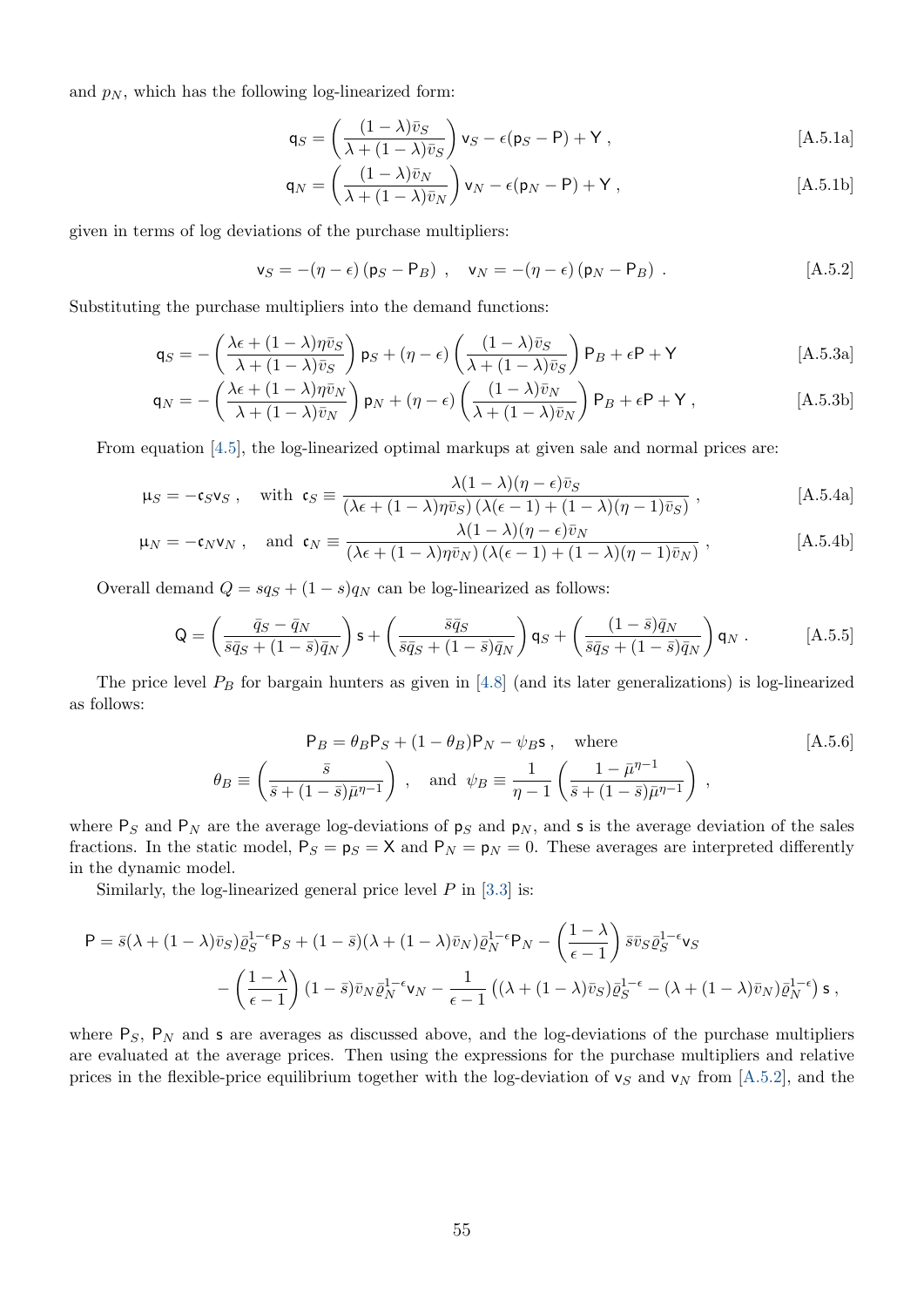expression for  $P_B$  in [\[A.5.6\]](#page-56-1), the aggregate price level is given by:

$$
P = \theta_P P_S + (1 - \theta_P) P_N - \psi_P s, \text{ where } [A.5.7]
$$
  

$$
\theta_P \equiv \bar{s}(\lambda + (1 - \lambda)\bar{v}_S)\bar{\varrho}_S^{1-\epsilon}, \text{ and } \psi_P \equiv \frac{\lambda}{\epsilon - 1}(\bar{\varrho}_S^{1-\epsilon} - \bar{\varrho}_N^{1-\epsilon}) + \frac{1 - \lambda}{\eta - 1}(\bar{v}_S\bar{\varrho}_S^{1-\epsilon} - \bar{v}_N\bar{\varrho}_N^{1-\epsilon}).
$$

The production function [\[3.7\]](#page-10-1) can be log-linearized to yield

<span id="page-57-7"></span><span id="page-57-4"></span><span id="page-57-0"></span>
$$
\mathsf{Q} = \alpha \mathsf{H} \,, \quad \text{where} \ \ \alpha \equiv \frac{\mathcal{F}^{-1}(\bar{Q})\mathcal{F}'(\mathcal{F}^{-1}(\bar{Q}))}{\mathcal{F}(\mathcal{F}^{-1}(\bar{Q}))} \,. \tag{A.5.8}
$$

The nominal marginal cost function [\[3.8\]](#page-10-2) has the following log-linear form:

$$
\mathsf{X} = \gamma \mathsf{Q} + \mathsf{W} \ , \quad \text{where} \ \ \gamma \equiv \frac{\bar{Q} \mathscr{C}''(\bar{Q}; \bar{W})}{\mathscr{C}'(\bar{Q}; \bar{W})} = \left( -\frac{\mathcal{F}^{-1}(\bar{Q}) \mathcal{F}''(\mathcal{F}^{-1}(\bar{Q}))}{\mathcal{F}'(\mathcal{F}^{-1}(\bar{Q}))} \right) \left( \frac{\bar{Q}}{\mathcal{F}^{-1}(\bar{Q}) \mathcal{F}'(\mathcal{F}^{-1}(\bar{Q}))} \right) . \tag{A.5.9}
$$

The final relationship to derive is that between Y and Q. The log-deviation of the ratio  $Y/Q$  is  $\delta = Y-Q$ . To find its determinants, substitute [\[A.5.3\]](#page-56-2) into [\[A.5.5\]](#page-56-3), and using  $p_S = P_B = X$ :

$$
Q = Y + \epsilon P + \left(\frac{\bar{q}_S - \bar{q}_N}{\bar{Q}}\right) s - \left(\frac{(1-\bar{s})\bar{\zeta}_N \bar{q}_N}{\bar{Q}}\right) P_N + \left(\delta(\eta - \epsilon)(1-\lambda)\left(\bar{s}\bar{v}_S\bar{g}_S^{-\epsilon} + (1-\bar{s})\bar{v}_N\bar{g}_N^{-\epsilon}\right) - \frac{\bar{s}\bar{\zeta}_S\bar{q}_S}{\bar{Q}}\right) X . [A.5.10]
$$

where  $P_N$  and s are the averages discussed above. Substituting  $p_S = P_B = X$  into [\[A.5.6\]](#page-56-1) for  $P_B$  and rearranging yields:

<span id="page-57-8"></span><span id="page-57-5"></span><span id="page-57-3"></span><span id="page-57-2"></span>
$$
\mathbf{s} = \frac{(1 - \theta_B)}{\psi_B} (\mathbf{P}_N - \mathbf{X}). \tag{A.5.11}
$$

Using the above equation and making the same substitutions in equation  $[A.5.7]$  for P:

<span id="page-57-1"></span>
$$
P_N = \left(\frac{\psi_B}{(1-\theta_P)\psi_B - (1-\theta_B)\psi_P}\right) P - \left(\frac{(1-\theta_B)\psi_P\theta_P\psi_B}{(1-\theta_P)\psi_B - (1-\theta_B)\psi_P}\right) X. \tag{A.5.12}
$$

Substituting equations [\[A.5.11\]](#page-57-1) and [\[A.5.12\]](#page-57-2) into [\[A.5.10\]](#page-57-3) yields the following expression for  $\delta = Y - Q$ :

<span id="page-57-6"></span>
$$
\delta = \left(\epsilon + \frac{(\bar{q}_S - \bar{q}_N)(1 - \theta_B) - \psi_B(1 - \bar{s})\bar{\zeta}_N\bar{q}_N}{((1 - \theta_P)\psi_B - (1 - \theta_B)\psi_P)\bar{Q}}\right) (X - P) ,\qquad [A.5.13]
$$

which has been simplified by noting all the constituent equations are homogeneous of degree zero in nominal variables, so the resulting expression for  $\delta$  must be expressible in terms of real marginal cost. Writing this as  $\delta = \delta_x$ x, where  $x = X - P$ , the coefficient  $\delta_x$  is given by:

$$
\delta_x \equiv \epsilon - \delta \frac{\psi_B (1 - \bar{s}) \left(\lambda \epsilon + (1 - \lambda) \eta \bar{v}_N\right) \bar{\varrho}_N^{-\epsilon} - (1 - \theta_B) \left((\lambda + (1 - \lambda) \bar{v}_S) \bar{\varrho}_S^{-\epsilon} - (\lambda + (1 - \lambda) \bar{v}_N) \bar{\varrho}_N^{-\epsilon}\right)}{(1 - \theta_P) \psi_B - (1 - \theta_B) \psi_P},
$$
\n[A.5.14]

where the expressions for the flexible-price equilibrium values  $\bar{\zeta}_N$ ,  $\bar{q}_S$ ,  $\bar{q}_N$  and  $\bar{Q}$  have been used.

#### A.5.2 Model with flexible wages

The log-linearized real wage  $w = W - P$  adjusts so that the log linearization of equation [\[6.1\]](#page-28-2) is satisfied:

$$
\mathsf{w} = \frac{\sigma_h^{-1}}{\alpha} \mathsf{Q} + \sigma_c^{-1} \mathsf{Y} \;, \quad \text{where} \quad \sigma_c \equiv -\left(\frac{\bar{Y} u_{cc}(\bar{Y})}{u_c(\bar{Y})}\right)^{-1} \;, \quad \text{and} \quad \sigma_h \equiv \left(\frac{\mathcal{F}^{-1}(\bar{Y}/\delta) \nu_{hh}(\mathcal{F}^{-1}(\bar{Y}/\delta))}{\nu_h(\mathcal{F}^{-1}(\bar{Y}/\delta))}\right)^{-1} \;.
$$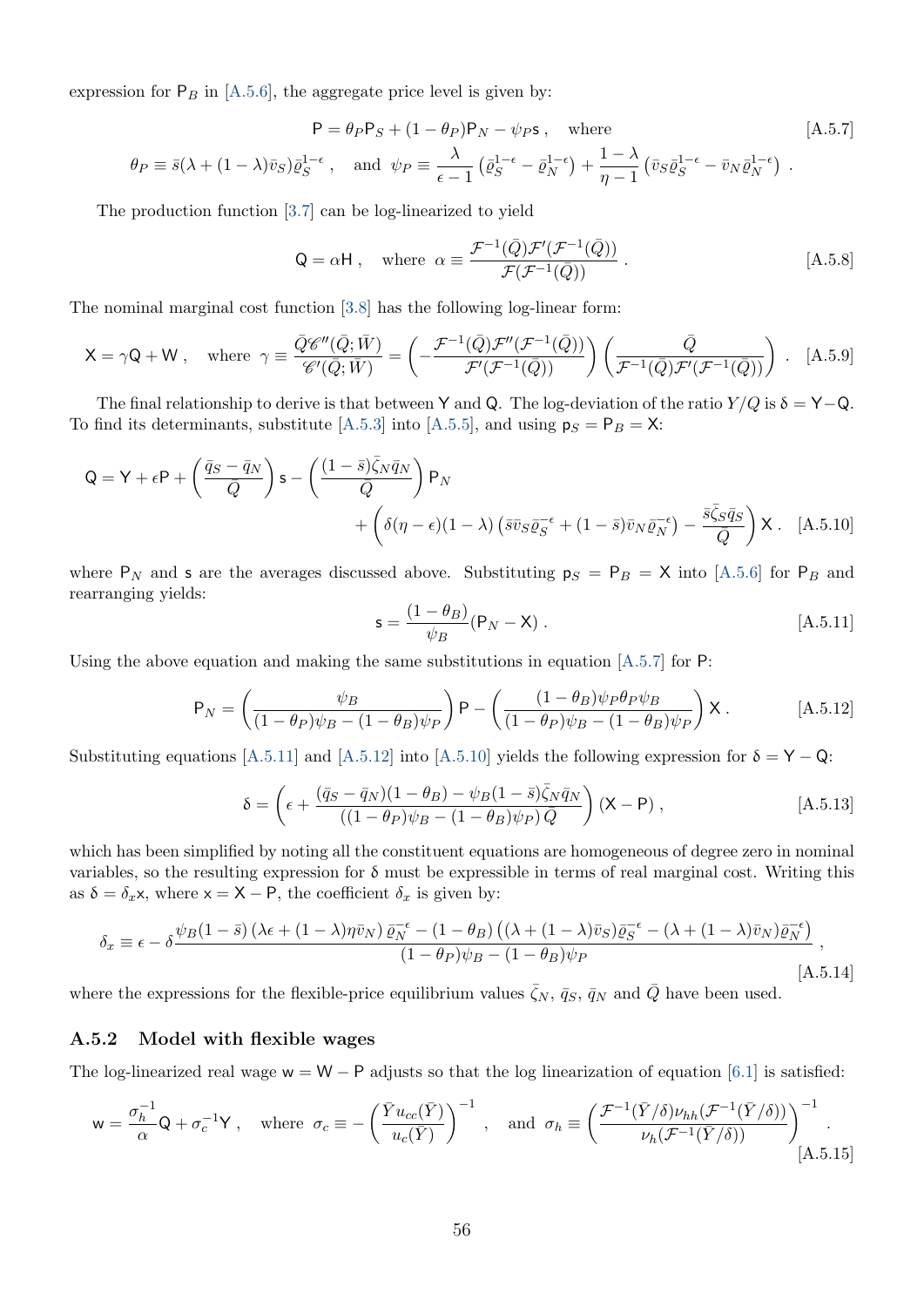#### A.5.3 Aggregation in the dynamic sales model

The equivalent of aggregate price level  $P_t$  in [\[7.3\]](#page-30-2) for  $P_{B,t}$ , the bargain hunters' price index, is obtained from the definition [\[4.8\]](#page-17-3):

$$
P_{B,t} = \left( (1 - \phi_p) \sum_{\ell=0}^{\infty} \phi_p^{\ell} \left\{ s_{\ell,t} p_{S,\ell,t}^{1-\eta} + (1 - s_{\ell,t}) R_{N,t-\ell}^{1-\eta} \right\} \right)^{\frac{1}{1-\eta}}.
$$

Using the demand function [\[3.10\]](#page-11-1), the total quantity sold for a vintage- $\ell$  firm is:

$$
Q_{\ell,t} \equiv s_{\ell,t}q_{S,\ell,t} + (1 - s_{\ell,t})q_{N,\ell,t} , \text{ where } q_{S,\ell,t} = \mathscr{D}(p_{S,\ell,t}; P_{B,t}, \mathcal{E}_t) , \text{ and } q_{N,\ell,t} = \mathscr{D}(R_{N,t-\ell}; P_{B,t}, \mathcal{E}_t) .
$$

where  $q_{S,\ell,t}$  and  $q_{N,\ell,t}$  are the quantities sold at the individual prices. The corresponding purchase multipliers are  $v_{S,\ell,t} = v(p_{S,\ell,t}; P_{B,t})$  and  $v_{N,\ell,t} = v(R_{N,t-\ell}; P_{B,t})$ . Given total quantity produced, the vintage-specific number of hours  $H_{\ell,t}$  and nominal marginal cost  $X_{\ell,t}$  are:

$$
H_{\ell,t} = \mathcal{F}^{-1}(Q_{\ell,t}), \quad X_{\ell,t} \equiv \mathscr{C}'(Q_{\ell,t};W_t) .
$$

[Proposition 4](#page-26-0) shows  $X_{\ell,t} = X_t$ ,  $Q_{\ell,t} = Q_t$  and  $p_{S,\ell,t} = P_{S,t}$ . It follows immediately that  $H_{\ell,t} = H_t$ ,  $q_{S,\ell,t} = q_{S,t}$  and  $v_{S,\ell,t} = v_{S,t}$ .

The log linearizations derived in [section A.5.1](#page-55-2) continue to hold in the dynamic version of the model if certain variables are reinterpreted as weighted averages over normal-price vintages. These weighted averages are:

<span id="page-58-0"></span>
$$
\mathbf{s}_t \equiv (1 - \phi_p) \sum_{\ell=0}^{\infty} \phi_p^{\ell} \mathbf{s}_{\ell,t} , \quad \mathbf{q}_{N,t} \equiv (1 - \phi_p) \sum_{\ell=0}^{\infty} \phi_p^{\ell} \mathbf{q}_{N,\ell,t} , \quad \mathbf{v}_{N,t} \equiv (1 - \phi_p) \sum_{\ell=0}^{\infty} \phi_p^{\ell} \mathbf{v}_{N,\ell,t} ,
$$

and also:

<span id="page-58-1"></span>
$$
P_{N,t} \equiv (1 - \phi_p) \sum_{\ell=0}^{\infty} \phi_p^{\ell} R_{N,t-\ell} . \qquad [A.5.16]
$$

#### A.5.4 DSGE log-linearizations

The log linearization of the intertemporal IS equation in [\[7.14\]](#page-33-3) is:

$$
Y_t = \mathbb{E}_t Y_{t+1} + \vartheta_m (m_t - \mathbb{E}_t m_{t+1}) - \sigma_c (i_t - \mathbb{E}_t \pi_{t+1}), \qquad [A.5.17]
$$

where  $i_t \equiv \log(1 + i_t) - \log(1 + \overline{i})$  is the log deviation of the gross nominal interest rate, and the elasticities  $\sigma_c$  and  $\vartheta_m$  are given by:

$$
\sigma_c \equiv -\left(\frac{\bar{Y}v_{cc}(\bar{Y}, \bar{m})}{v_c(\bar{Y}, \bar{m})}\right)^{-1}, \quad \vartheta_m \equiv -\frac{\bar{m}v_{mc}(\bar{Y}, \bar{m})}{\bar{Y}v_{cc}(\bar{Y}, \bar{m})}.
$$

Money demand from [\[7.14\]](#page-33-3) is log linearized as follows:

<span id="page-58-2"></span>
$$
\mathsf{m}_t = \vartheta_y \mathsf{Y}_t - \vartheta_i \mathsf{i}_t , \qquad \qquad [\text{A.5.18}]
$$

where the income elasticity  $\vartheta_y$  and interest semi-elasticity  $\vartheta_i$  are given by:

$$
\vartheta_y \equiv \frac{\frac{\bar{Y}v_{mc}(\bar{Y}, \bar{m})}{v_m(\bar{Y}, \bar{m})} - \frac{\bar{Y}v_{cc}(\bar{Y}, \bar{m})}{v_c(\bar{Y}, \bar{m})}}{\frac{\bar{m}v_{mc}(\bar{Y}, \bar{m})}{v_c(\bar{Y}, \bar{m})} - \frac{\bar{m}v_{mm}(\bar{Y}, \bar{m})}{v_m(\bar{Y}, \bar{m})}}, \quad \vartheta_i \equiv \frac{\beta}{(1-\beta)\left(\frac{\bar{m}v_{mc}(\bar{Y}, \bar{m})}{v_c(\bar{Y}, \bar{m})} - \frac{\bar{m}v_{mm}(\bar{Y}, \bar{m})}{v_m(\bar{Y}, \bar{m})}\right)}.
$$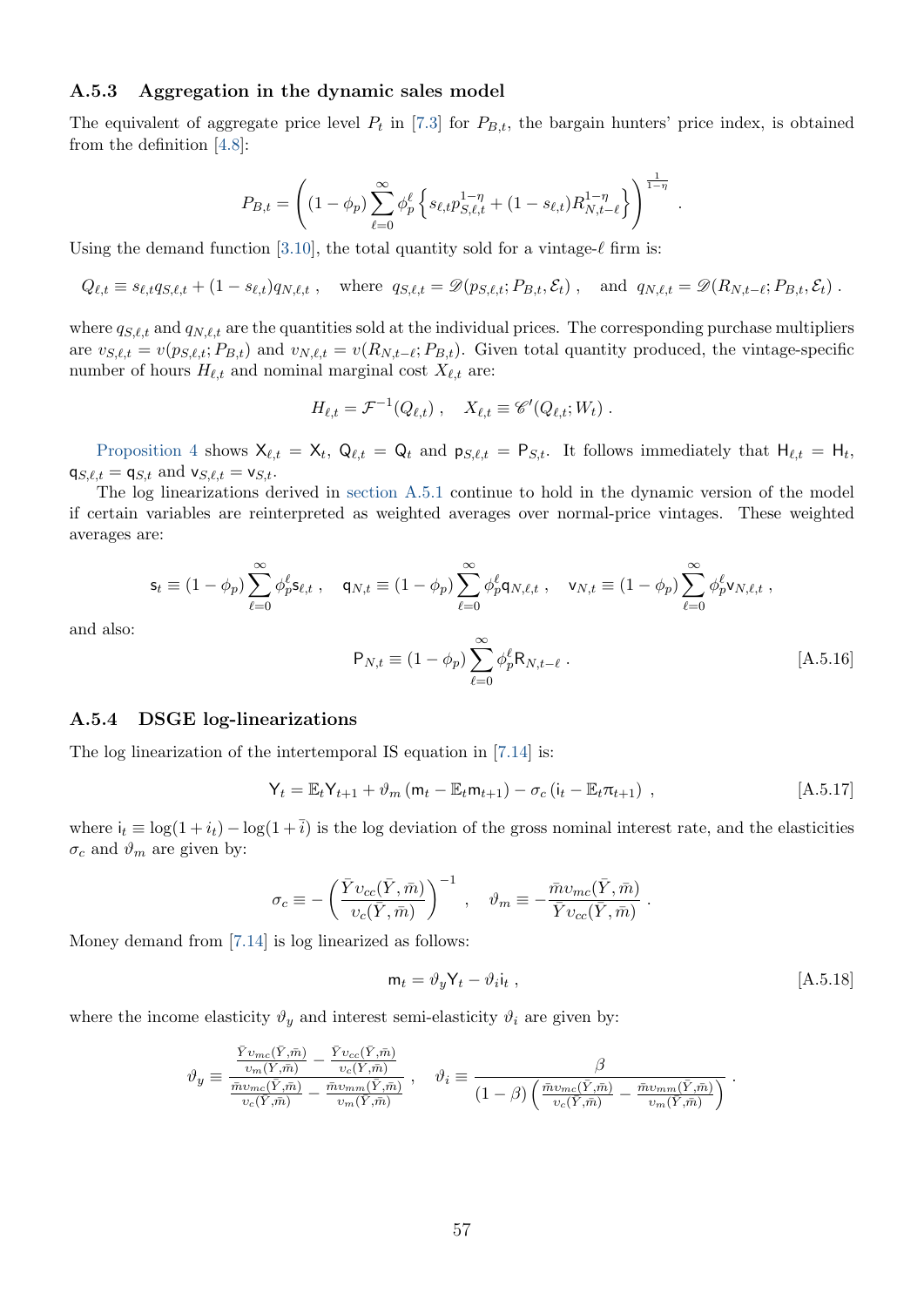Note that after specifying  $\sigma_c$ ,  $\vartheta_y$  and  $\vartheta_i$ , the steady-state ratio of real money balances to income (the reciprocal of velocity) is restricted as follows:

<span id="page-59-4"></span>
$$
\bar{m} = \left(\frac{(1-\beta)\vartheta_m}{\frac{\beta \sigma_c \vartheta_y}{(1-\beta)\vartheta_i} - 1}\right) \bar{Y} . \tag{A.5.19}
$$

Equation [\[7.15\]](#page-33-4) for the utility-maximizing reset wage is log linearized as follows:

$$
\mathsf{R}_{W,t} = \frac{(1-\beta\phi_w)}{(1+\varsigma\sigma_h^{-1})} \sum_{\ell=0}^{\infty} (\beta\phi_w)^{\ell} \mathbb{E}_t \left[ \mathsf{P}_{t+\ell} + \varsigma\sigma_h^{-1} \mathsf{W}_{t+\ell} + \sigma_c^{-1} \left( \mathsf{Y}_{t+\ell} - \vartheta_m \mathsf{m}_{t+\ell} \right) + \sigma_h^{-1} \mathsf{H}_{t+\ell} \right] ,
$$

which has the following recursive form:

$$
R_{W,t} = \beta \phi_w E_t R_{W,t+1} + \frac{(1 - \beta \phi_w)}{(1 + s \sigma_h^{-1})} \left( P_t + s \sigma_h^{-1} W_t + \sigma_c^{-1} (Y_t - \vartheta_m m_t) + \sigma_h^{-1} H_t \right) .
$$
 [A.5.20]

The log-linearized wage index [\[7.16\]](#page-33-5) is:

<span id="page-59-1"></span>
$$
\mathsf{W}_{t} = \sum_{\ell=0}^{\infty} (1 - \phi_{w}) \phi_{w}^{\ell} \mathsf{R}_{W,t-\ell} ,
$$

which also has a recursive form:

<span id="page-59-5"></span><span id="page-59-2"></span>
$$
W_t = \phi_w W_{t-1} + (1 - \phi_w) R_{W,t} .
$$
 [A.5.21]

Putting together the reset wage equation [\[A.5.20\]](#page-59-1) and wage index equation [\[A.5.21\]](#page-59-2) yields an expression for wage inflation  $\pi_{W,t} \equiv W_t - W_{t-1}$ :

$$
\pi_{W,t} = \beta \mathbb{E}_t \pi_{W,t+1} + \frac{(1 - \phi_w)(1 - \beta \phi_w)}{\phi_w} \frac{1}{1 + s\sigma_h^{-1}} \left( \frac{\sigma_h^{-1}}{\alpha} \mathsf{Q}_t + \sigma_c^{-1} \left( \mathsf{Y}_t - \vartheta_m \mathsf{m}_t \right) - \mathsf{w}_t \right) , \tag{A.5.22}
$$

where the link between hours  $H_t$  and quantity  $Q_t$  in [\[A.5.8\]](#page-57-4) has been used.

# <span id="page-59-0"></span>A.6 Proof of [Theorem 2](#page-19-3)

(i) Suppose all firms share the same fixed  $p<sub>N</sub>$  consistent with the flexible-price equilibrium. The firstorder condition for the optimal choice of the sales fraction s from the first part of [\[5.1\]](#page-19-2) is log-linearized as follows:

<span id="page-59-3"></span>
$$
(\bar{q}_S - \bar{q}_N)X = \bar{\mu}_S \bar{q}_S \mathsf{p}_S + (\bar{\mu}_S - 1)\bar{q}_S (\mathsf{q}_S - \mathsf{q}_N) ,
$$

where the fact that  $(\bar{\mu}_S-1)\bar{q}_S = (\bar{\mu}_N-1)\bar{q}_N$  has been used to simplify the expression. By using log-linearized demand functions [\[A.5.3\]](#page-56-2) and recalling that  $p_N = 0$ :

$$
(\bar{q}_S - \bar{q}_N) \mathbf{X} = \left(\bar{\mu}_S - (\bar{\mu}_S - 1) \left( \frac{\lambda \epsilon + (1 - \lambda)\bar{\eta}\bar{v}_S}{\lambda + (1 - \lambda)\bar{v}_S} \right) \right) \bar{q}_S \mathbf{p}_S + (\eta - \epsilon) \left( \frac{(1 - \lambda)\bar{v}_S}{\lambda + (1 - \lambda)\bar{v}_S} - \frac{(1 - \lambda)\bar{v}_N}{\lambda + (1 - \lambda)\bar{v}_N} \right) (\bar{\mu}_S - 1) \bar{q}_S \mathbf{p}_B.
$$
 [A.6.1]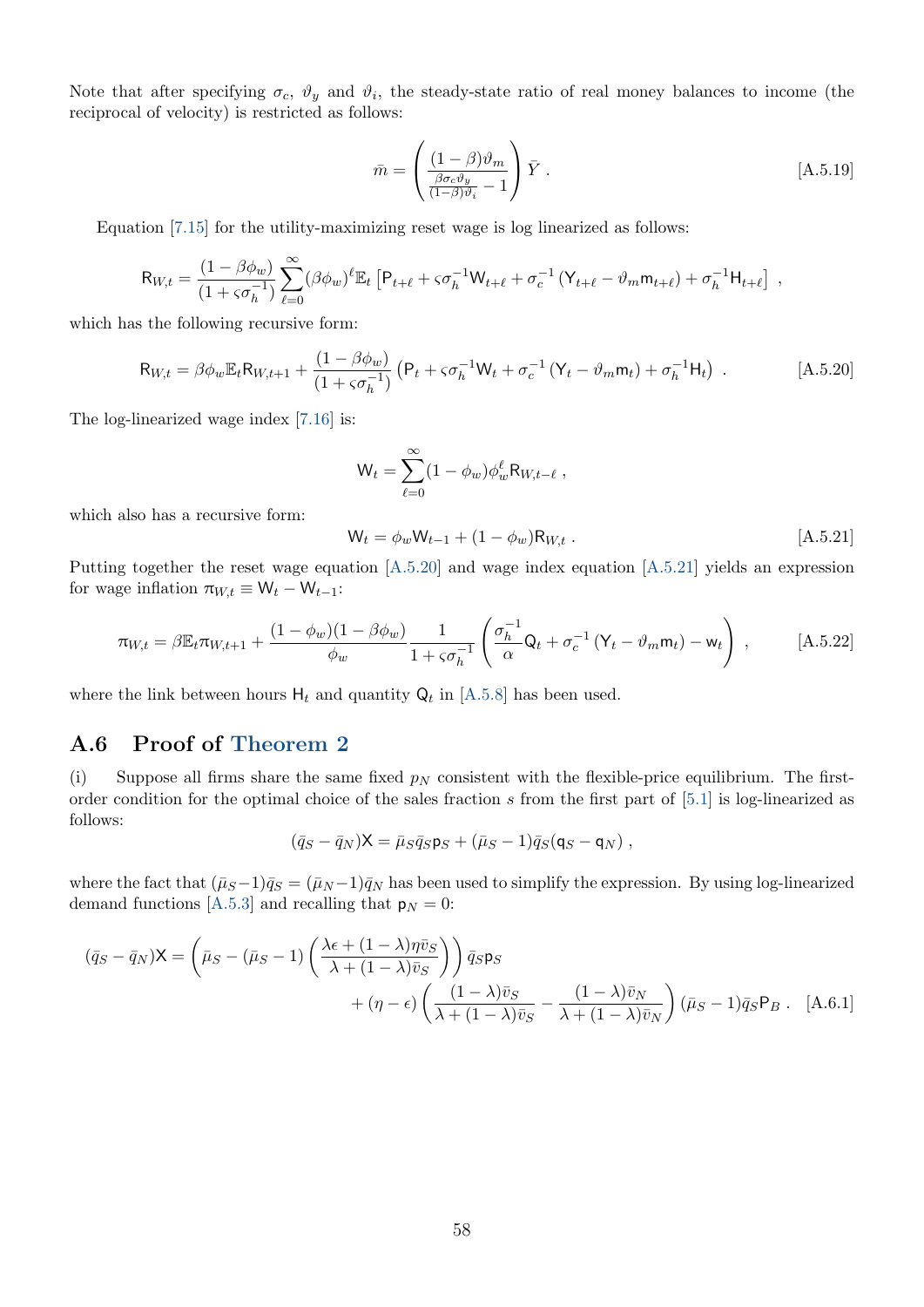Given the expressions for  $\bar{\mu}_S$  in [\[4.6\]](#page-17-4), the coefficient of  $p_S$  in the above is zero. Since  $\bar{q}_S > \bar{q}_N$ , this equation implies X is independent of ps. By using  $(\bar{\mu}_S - 1)\bar{q}_S = (\bar{\mu}_N - 1)\bar{q}_N$  again, [\[A.6.1\]](#page-59-3) implies:

$$
(\bar{q}_S - \bar{q}_N)X = (\bar{q}_S - \bar{q}_N)P_B - \left(1 - (\eta - \epsilon) \left(\frac{(1-\lambda)\bar{v}_S}{\lambda + (1-\lambda)\bar{v}_S}\right)(\bar{\mu}_S - 1)\right)\bar{q}_S P_B
$$

$$
+ \left(1 - (\eta - \epsilon) \left(\frac{(1-\lambda)\bar{v}_N}{\lambda + (1-\lambda)\bar{v}_N}\right)(\bar{\mu}_N - 1)\right)\bar{q}_N P_B . \quad [A.6.2]
$$

By substituting the expressions for  $\bar{\mu}_S$  and  $\bar{\mu}_N$  from [\[4.6\]](#page-17-4), the above equation reduces to

$$
(\bar{q}_S - \bar{q}_N)X = (\bar{q}_S - \bar{q}_N)P_B + (\epsilon - 1)((\bar{\mu}_S - 1)\bar{q}_S - (\bar{\mu}_N - 1)\bar{q}_N)P_B,
$$

and noting that the coefficient on the final term is zero, it is established that  $X = P_B$  for all  $p_S$ .

(ii) The optimal  $p<sub>S</sub>$  is characterized by the second part of [\[5.1\]](#page-19-2). In log-linear terms:

$$
\mathsf{p}_S=\mu_S+{\sf X}\,.
$$

By substituting the expression for the log-linearized optimal sales markup from [\[A.5.4\]](#page-56-4) and the sales purchase multiplier from [\[A.5.2\]](#page-56-0), and rearranging terms:

$$
(1-(\eta-\epsilon)\mathfrak{c}_S)\,(\mathfrak{p}_S-X)=0\;,
$$

so  $p_S = X$  if the coefficient can be shown to be zero. Using the expressions for  $\mathfrak{c}_S$  from [\[A.5.4\]](#page-56-4) and  $\bar{\mu}_S$  from [\[4.6\]](#page-17-4):

$$
\frac{(1 - (\eta - \epsilon)\mathfrak{c}_S)}{\bar{\mu}_S} = \frac{(\lambda(\epsilon - 1) + (1 - \lambda)(\eta - 1)\bar{v}_S)(\lambda\epsilon + (1 - \lambda)\eta\bar{v}_S) - (\eta - \epsilon)^2\lambda(1 - \lambda)\bar{v}_S}{(\lambda\epsilon + (1 - \lambda)\eta\bar{v}_S)^2}
$$

Using [\[A.1.8\]](#page-42-2) and noting that  $v_S = \rho_S^{\epsilon-\eta}$  it follows that  $1 - (\eta - \epsilon)\epsilon_S = \mu_S \mathcal{D}'(\rho_S)\mathcal{R}''(\mathcal{D}(\rho_S))$ , where the functions  $\mathcal{D}(\rho)$  and  $\mathcal{R}(\mathfrak{q})$  are defined in [\[A.1.1\]](#page-41-2) and [\[A.1.4\]](#page-41-3). Since  $\mathcal{D}'(\rho_S) < 0$  and [Lemma 2](#page-44-5) shows that  $\mathcal{R}''(\mathcal{D}(\rho_S))$  < 0, it is established that  $p_S = X$ . This completes the proof.

### <span id="page-60-0"></span>A.7 Log-linearized solution of the static model

#### A.7.1 Fixed wages

The model is log linearized around the flexible price and flexible wage equilibrium characterized in [section 4.](#page-13-0) The system of log-linearized equations is:

<span id="page-60-8"></span>
$$
P = \theta_P p_S - \psi_P s \,, \tag{A.7.1a}
$$

<span id="page-60-9"></span><span id="page-60-7"></span><span id="page-60-6"></span><span id="page-60-5"></span><span id="page-60-4"></span><span id="page-60-3"></span><span id="page-60-2"></span><span id="page-60-1"></span>.

$$
P_B = \theta_B p_S - \psi_B s \,, \tag{A.7.1b}
$$

$$
\mathsf{p}_S = \mathsf{X} \;, \tag{A.7.1c}
$$

$$
P_B = X, \qquad [A.7.1d]
$$

$$
Y = Q + \delta_x(X - P) , \qquad [A.7.1e]
$$

$$
X = \gamma Q, \qquad [A.7.1f]
$$

$$
Y = M - P. \tag{A.7.1g}
$$

Equations [\[A.7.1a\]](#page-60-1) and [\[A.7.1b\]](#page-60-2) are [\[A.5.7\]](#page-57-0) and [\[A.5.6\]](#page-56-1) with  $P_N = 0$ . Equations [\[A.7.1c\]](#page-60-3) and [\[A.7.1d\]](#page-60-4) are the results of [Theorem 2.](#page-19-3) Equation [\[A.7.1e\]](#page-60-5) is taken from [\[A.5.13\]](#page-57-5) and [\[A.5.14\]](#page-57-6) with  $\delta = Y - Q$ . Equation  $[A.7.1f]$  follows from  $[A.5.9]$  with  $W = 0$ . Finally, equation  $[A.7.1g]$  is the log linearization of [\[2.4\]](#page-6-2). The money supply M is exogenous.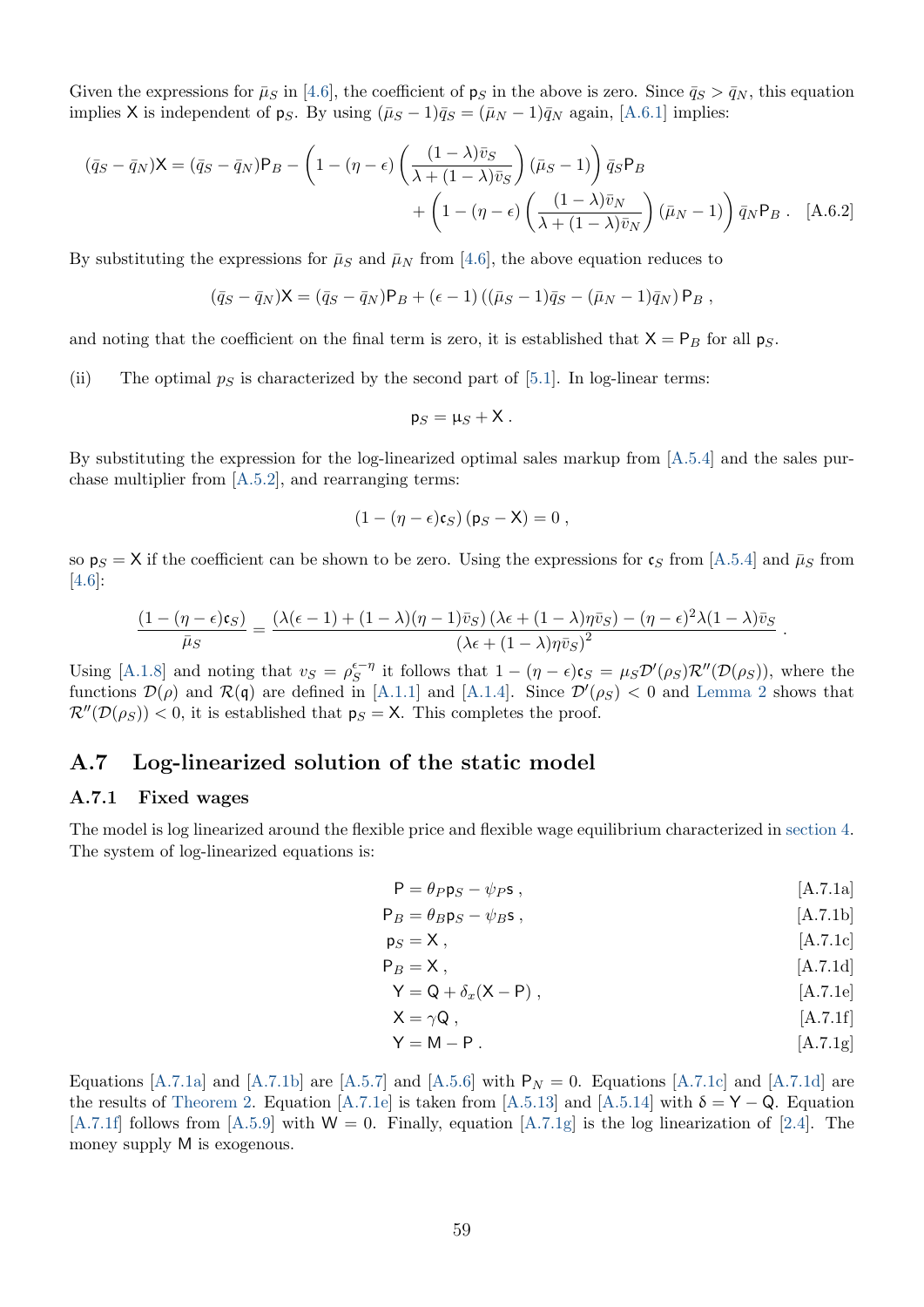#### A.7.2 Flexible wages

The system of equations is the same as [\[A.7.1\]](#page-60-8) except that [\[A.7.1f\]](#page-60-6) is dropped and replaced by [\[A.5.9\]](#page-57-7), and the additional equation for wage  $W$  is taken from [\[A.5.15\]](#page-57-8):

$$
\mathsf{W} = \mathsf{P} + \frac{\sigma_h^{-1}}{\alpha} \mathsf{Q} + \sigma_c^{-1} \mathsf{Y} \,, \tag{A.7.2a}
$$

<span id="page-61-3"></span>
$$
X = W + \gamma Q. \qquad [A.7.2b]
$$

### <span id="page-61-0"></span>A.8 Proof of [Proposition 4](#page-26-0)

<span id="page-61-1"></span>(i) Consider a firm with arbitrary deviations  $p_S$  and  $p_N$  of the sale and normal price from the flexibleprice equilibrium. The log-linearized first-order condition for the sales fraction (the first part of [\[5.1\]](#page-19-2)) is:

$$
(\bar{q}_S - \bar{q}_N)X = \bar{\mu}_S \bar{q}_S \mathsf{p}_S - \bar{\mu}_N \bar{q}_N \mathsf{p}_N + (\bar{\mu}_S - 1)\bar{q}_S (\mathsf{q}_S - \mathsf{q}_N) , \qquad [A.8.1]
$$

where the fact that  $(\bar{\mu}_S - 1)\bar{q}_S = (\bar{\mu}_N - 1)\bar{q}_N$  has been used to simplify the expression. By using [\[A.5.3\]](#page-56-2):

$$
(\bar{q}_S - \bar{q}_N) \mathbf{X} = \left( \bar{\mu}_S - (\bar{\mu}_S - 1) \left( \frac{\lambda \epsilon + (1 - \lambda) \bar{\eta} \bar{v}_S}{\lambda + (1 - \lambda) \bar{v}_S} \right) \right) \bar{q}_S \mathbf{p}_S - \left( \bar{\mu}_N - (\bar{\mu}_N - 1) \left( \frac{\lambda \epsilon + (1 - \lambda) \bar{\eta} \bar{v}_N}{\lambda + (1 - \lambda) \bar{v}_N} \right) \right) \bar{q}_N \mathbf{p}_N + (\eta - \epsilon) \left( \frac{(1 - \lambda) \bar{v}_S}{\lambda + (1 - \lambda) \bar{v}_S} - \frac{(1 - \lambda) \bar{v}_N}{\lambda + (1 - \lambda) \bar{v}_N} \right) (\bar{\mu}_S - 1) \bar{q}_S \mathbf{P}_B .
$$

Given the expressions for  $\bar{\mu}_S$  and  $\bar{\mu}_N$  in [\[4.5\]](#page-17-1), the coefficients of both  $p_S$  and  $p_N$  in the above are zero. Since  $\bar{q}_S > \bar{q}_N$ , this equation implies X is independent of  $p_S$  and  $p_N$ . By using  $(\bar{\mu}_S - 1)\bar{q}_S = (\bar{\mu}_N - 1)\bar{q}_N$ again, [\[A.8.1\]](#page-61-1) implies the same expression involving  $X$  and  $P_B$  as in [\[A.6.2\]](#page-60-9), which following the same steps establishes that  $X = P_B$ .

(ii) From the log linearization of nominal marginal cost in [\[A.5.9\]](#page-57-7), since all firms face the same wage W, and as part (i) shows that all have the same nominal marginal cost  $X$ , all must produce the same total quantity Q.

(iii) If both prices are optimally readjusted then [\[4.5\]](#page-17-1) implies  $p_S^* = \mu_S X$  and  $p_N^* = \mu_N X$ , which in log-linear terms becomes:

$$
\mathsf{p}^* = \mathsf{\mu}_S + \mathsf{X} \ , \quad \mathsf{p}_N^* = \mathsf{\mu}_N + \mathsf{X} \ .
$$

By following the same steps as in the proof of part (ii) of [Theorem 2,](#page-19-3) it is shown that  $p^* = X$  and  $p_N^* = X$ .

(iv) Let  $p_S$  and  $p_N$  be given prices for a particular firm, and let s be the optimal sales fraction implied by the first part of [\[5.1\]](#page-19-2). Profits [\[3.12\]](#page-11-3) are denoted by  $\mathscr{P}$ :

<span id="page-61-2"></span>
$$
\mathscr{P} = sp_S q_S + (1 - s) p_N q_N - \mathscr{C}(Q; W) ,
$$

where  $\mathscr{C}(Q;W)$  is the cost function [\[3.8\]](#page-10-2). Taking a second-order Taylor expansion of profits around the flexible-price equilibrium yields:

$$
\mathscr{P} = \bar{s}\bar{p}_S\bar{q}_S\left(\mathsf{p}_S + \mathsf{q}_S\right) + \bar{p}_S\bar{q}_S\mathsf{s} + (1-\bar{s})\bar{p}_N\bar{q}_N\left(\mathsf{p}_N + \mathsf{q}_N\right) - \bar{p}_N\bar{q}_N\mathsf{s} + \bar{p}_S\bar{q}_S\mathsf{s}\left(\mathsf{p}_S + \mathsf{q}_S\right) \n- \bar{p}_N\bar{q}_N\mathsf{s}\left(\mathsf{p}_N + \mathsf{q}_N\right) + \frac{1}{2}\bar{p}_S\bar{q}_S\bar{s}\left(\mathsf{p}_S + \mathsf{q}_S\right)^2 + \frac{1}{2}\bar{p}_N\bar{q}_N(1-\bar{s})\left(\mathsf{p}_N + \mathsf{q}_N\right)^2 \n- \bar{Q}\bar{X}\mathsf{Q} - \frac{1}{2}\bar{Q}\bar{X}(1+\gamma)\mathsf{Q}^2 - \bar{Q}\bar{X}\mathsf{Q}\mathsf{W} + \text{t.i.p.} + \mathscr{O}(3) \tag{A.8.2}
$$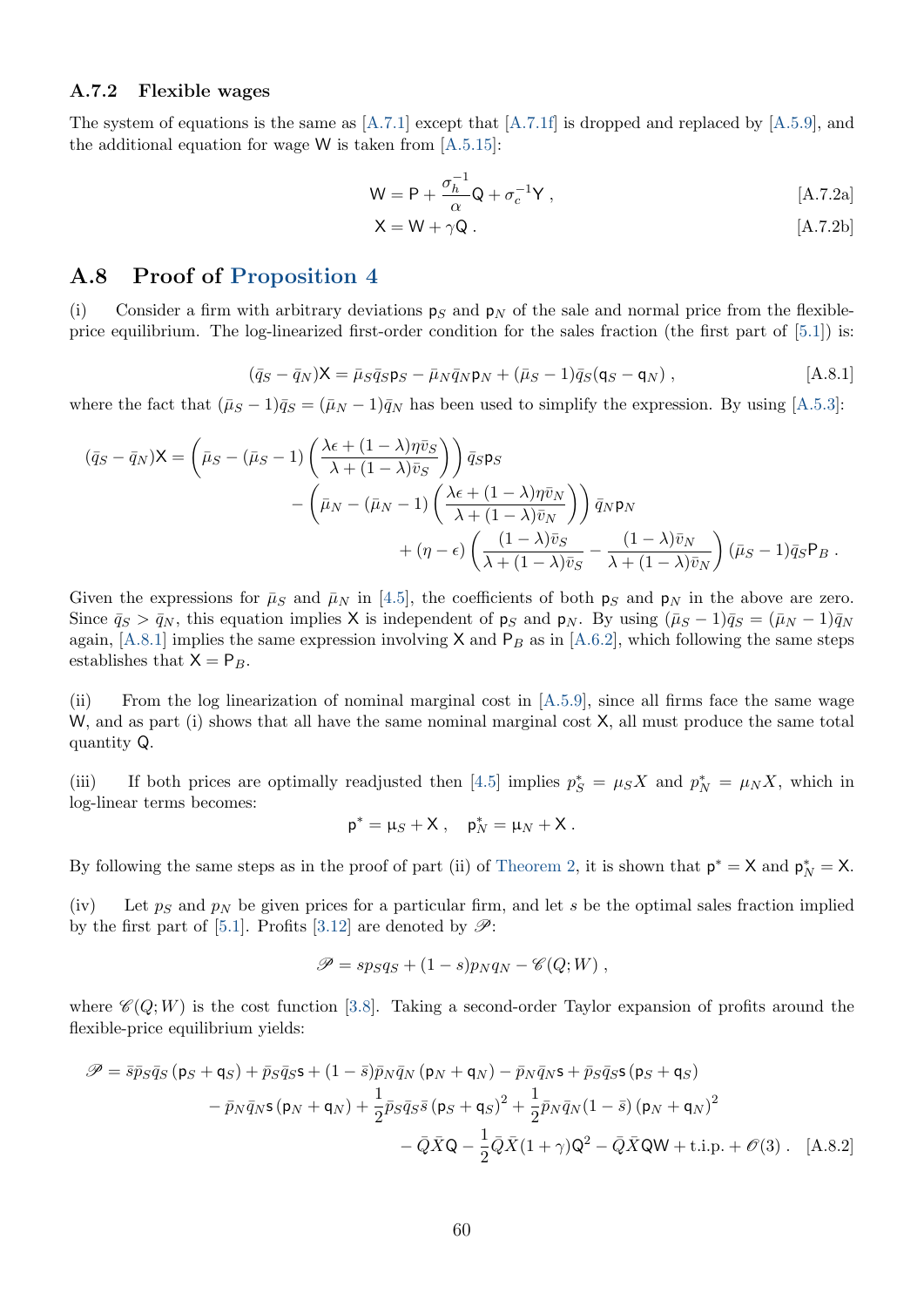The first-order approximation [\[A.5.3\]](#page-56-2) of the demand functions [\[4.10\]](#page-18-1) is extended to include second-order terms:

$$
\mathsf{q}_S = -\bar{\zeta}_S \mathsf{p}_S + \mathsf{d}_S + \frac{(\eta - \epsilon)^2 \lambda (1 - \lambda) \bar{v}_S}{2(\lambda + (1 - \lambda) \bar{v}_S)^2} (\mathsf{p}_S - \mathsf{P}_B)^2 + \mathcal{O}(3) , \qquad [\text{A.8.3a}]
$$

<span id="page-62-1"></span>
$$
\mathsf{q}_N = -\bar{\zeta}_N \mathsf{p}_N + \mathsf{d}_N + \frac{(\eta - \epsilon)^2 \lambda (1 - \lambda) \bar{v}_N}{2(\lambda + (1 - \lambda) \bar{v}_N)^2} (\mathsf{p}_N - \mathsf{P}_B)^2 + \mathcal{O}(3) , \qquad [\text{A.8.3b}]
$$

where the expressions for the price elasticities in  $[4.1]$  have been used, and the following are defined:

$$
\mathsf{d}_S = \frac{(\eta - \epsilon)(1 - \lambda)\bar{v}_S}{\lambda + (1 - \lambda)\bar{v}_S} \mathsf{P}_B + \epsilon \mathsf{P} + \mathsf{Y} \ , \quad \mathsf{d}_N = \frac{(\eta - \epsilon)(1 - \lambda)\bar{v}_N}{\lambda + (1 - \lambda)\bar{v}_N} \mathsf{P}_B + \epsilon \mathsf{P} + \mathsf{Y} \ .
$$

Then using the following second-order expansion of total quantity  $Q = s q_S + (1 - s) q_N$ :

$$
\bar{Q}\left(\mathsf{Q}+\frac{\mathsf{Q}^2}{2}\right)=\bar{s}\bar{q}_S\mathsf{q}_S+(1-\bar{s})\bar{q}_N\mathsf{q}_N+(\bar{q}_S-\bar{q}_N)\mathsf{s}+\frac{\bar{s}\bar{q}_S}{2}\mathsf{q}_S^2+\frac{(1-\bar{s})\bar{q}_N}{2}\mathsf{q}_N^2+\bar{q}_S\mathsf{s}\mathsf{q}_S-\bar{q}_N\mathsf{s}\mathsf{q}_N+\mathscr{O}(3)\;,
$$

the level of profits  $\mathscr P$  from [\[A.8.2\]](#page-61-2) is broken down into four components:

<span id="page-62-4"></span><span id="page-62-3"></span><span id="page-62-2"></span><span id="page-62-0"></span>
$$
\mathscr{P} = \mathfrak{P}_1 + \mathfrak{P}_2 + \mathfrak{P}_3 + \mathfrak{P}_4 + \text{t.i.p.} + \mathcal{O}(3) ,
$$

where:

$$
\mathfrak{P}_1 \equiv \bar{s}\bar{p}_S\bar{q}_S \left(\mathbf{p}_S + \mathbf{q}_S\right) + (1 - \bar{s})\bar{p}_N\bar{q}_N \left(\mathbf{p}_N + \mathbf{q}_N\right) + (\bar{p}_S\bar{q}_S - \bar{p}_N\bar{q}_N)\mathbf{s} \n- \bar{X}(\bar{s}\bar{q}_S\mathbf{q}_S + (1 - \bar{s})\bar{q}_N\mathbf{q}_N + (\bar{q}_S - \bar{q}_N)\mathbf{s})
$$
\n[A.8.4a]

$$
\mathfrak{P}_2 \equiv \frac{1}{2} \bar{p}_S \bar{q}_S \bar{s} \left( \mathsf{p}_S + \mathsf{q}_S \right)^2 + \frac{1}{2} \bar{p}_N \bar{q}_N (1 - \bar{s}) \left( \mathsf{p}_N + \mathsf{q}_N \right)^2 - \bar{X} \left( \frac{\bar{s} \bar{q}_S}{2} \mathsf{q}_S^2 + \frac{(1 - \bar{s}) \bar{q}_N}{2} \mathsf{q}_N^2 \right) \tag{A.8.4b}
$$

$$
\mathfrak{P}_3 \equiv \bar{p}_S \bar{q}_S \mathsf{s} (\mathsf{p}_S + \mathsf{q}_S) - \bar{p}_N \bar{q}_N \mathsf{s} (\mathsf{p}_N + \mathsf{q}_N) - \bar{X} (\bar{q}_S \mathsf{s} \mathsf{q}_S - \bar{q}_N \mathsf{s} \mathsf{q}_N) \tag{A.8.4c}
$$

$$
\mathfrak{P}_4 \equiv -\frac{\gamma X Q}{2} \mathsf{Q}^2 - \bar{X} \bar{Q} \mathsf{W} \mathsf{Q}
$$
 [A.8.4d]

By using the identities  $\bar{p}_S = \bar{\mu}_S \bar{X}$  and  $\bar{p}_N = \bar{\mu}_N \bar{X}$  and simplifying, the expression for  $\mathfrak{P}_1$  in [\[A.8.4a\]](#page-62-0) becomes:

$$
\mathfrak{P}_1 = \bar{s}\bar{q}_S\bar{X}(\bar{\mu}_S\mathsf{p}_S + (\bar{\mu}_S - 1)\mathsf{q}_S) + (1 - \bar{s})\bar{q}_N\bar{X}(\bar{\mu}_N\mathsf{p}_N + (\bar{\mu}_N - 1)\mathsf{q}_N) + \bar{X}(\bar{q}_S(\bar{\mu}_S - 1) - \bar{q}_N(\bar{\mu}_N - 1))\mathsf{s}.
$$

Substituting the second-order expansions of demand from [\[A.8.3a\]](#page-62-1) and using the expressions for  $\bar{\mu}_S$  and  $\bar{\mu}_N$ from [\[4.6\]](#page-17-4), and  $\bar{q}_S(\bar{\mu}_S - 1) = \bar{q}_N(\bar{\mu}_N - 1)$  to demonstrate that the first-order terms have zero coefficients:

$$
\mathfrak{P}_{1} = \frac{\bar{s}\bar{q}_{S}\bar{X}(\bar{\mu}_{S}-1)(\eta-\epsilon)^{2}\lambda(1-\lambda)\bar{v}_{S}}{2(\lambda+(1-\lambda)\bar{v}_{S})^{2}}(\mathsf{p}_{S}-\mathsf{P}_{B})^{2} + \frac{(1-\bar{s})\bar{q}_{N}\bar{X}(\bar{\mu}_{N}-1)(\eta-\epsilon)^{2}\lambda(1-\lambda)\bar{v}_{N}}{2(\lambda+(1-\lambda)\bar{v}_{N})^{2}}(\mathsf{p}_{N}-\mathsf{P}_{B})^{2} + \text{t.i.p.} + \mathcal{O}(3). \quad \text{[A.8.5]}
$$

To simplify the expression for  $\mathfrak{P}_2$ , note that [\[A.8.3a\]](#page-62-1) implies  $\mathsf{q}_S = -\bar{\zeta}_S \mathsf{p}_S + \mathsf{d}_S + \mathcal{O}(2)$ , and so by substituting this into the following:

$$
\bar{p}_S (p_S + q_S)^2 - \bar{X} q_S^2 = \bar{X} \left( \frac{\bar{\mu}_S}{(\bar{\mu}_S - 1)^2} p_S^2 - 2 \frac{\bar{\mu}_S}{\bar{\mu}_S - 1} p_S d_S + \bar{\mu}_S d_S^2 \right) \n- \bar{X} \left( \frac{\bar{\mu}_S^2}{(\bar{\mu}_S - 1)^2} p_S^2 - 2 \frac{\bar{\mu}_S}{\bar{\mu}_S - 1} p_S d_S + d_S^2 \right) + \mathcal{O}(3) \n= - \bar{X} \frac{\bar{\mu}_S}{\bar{\mu}_S - 1} p_S^2 + \text{t.i.p.} + \mathcal{O}(3) ,
$$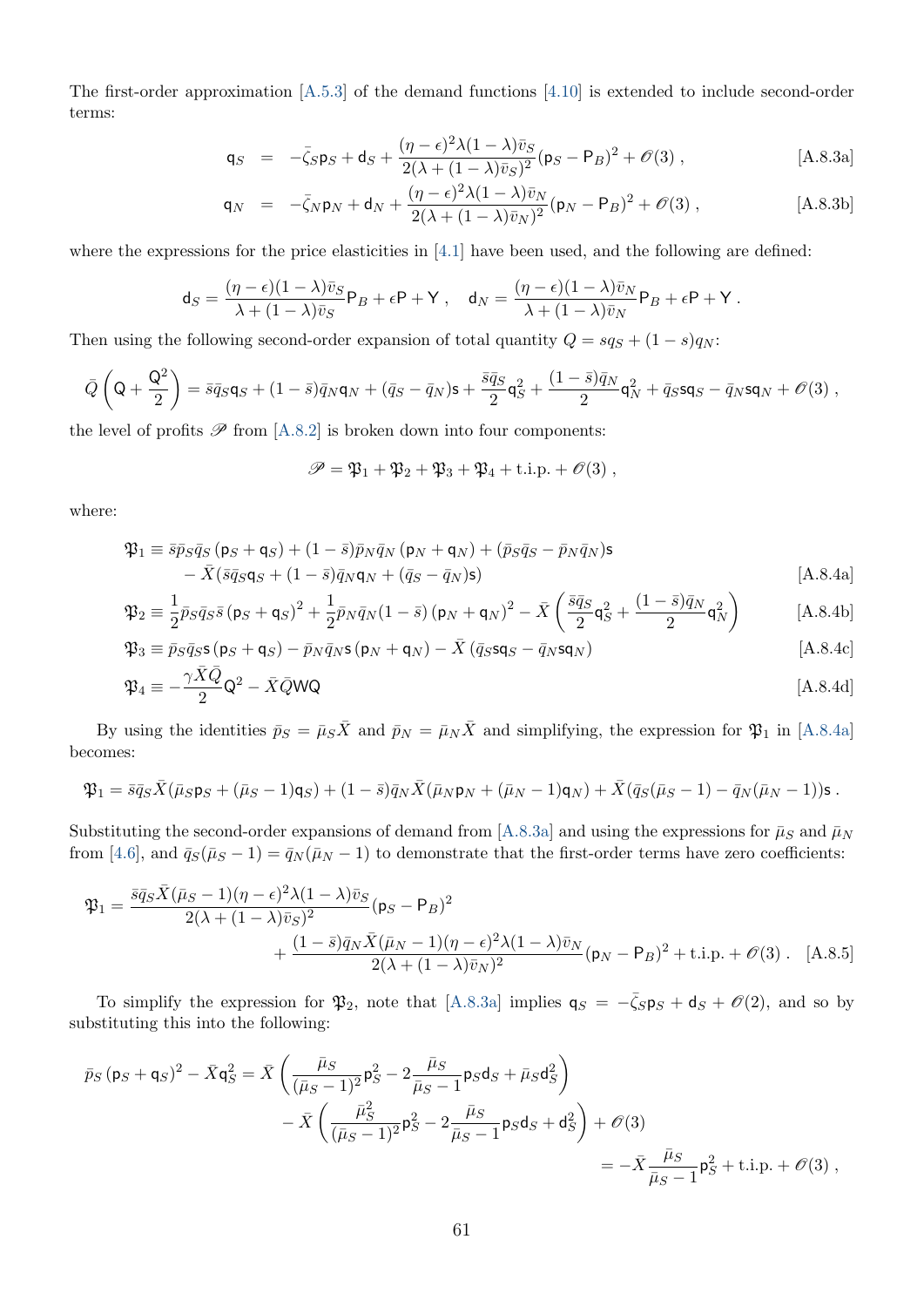where  $\bar{\mu}_S - 1 = 1/(\bar{\zeta}_S - 1)$  has been used. A similar expression holds for  $p_N$  and  $q_N$ . Substituting this result into [\[A.8.4b\]](#page-62-2) yields:

<span id="page-63-2"></span>
$$
\mathfrak{P}_2 = -\frac{\bar{X}}{2} \left( \bar{s} \bar{q}_S \bar{\zeta}_S \mathsf{p}_S^2 + (1 - \bar{s}) \bar{q}_N \bar{\zeta}_N \mathsf{p}_N^2 \right) + \text{i.i.p.} + \mathcal{O}(3) \,. \tag{A.8.6}
$$

Taking out **s** as a common factor from  $\mathfrak{P}_3$  in [\[A.8.4c\]](#page-62-3) and noting that  $\bar{p}_S = \bar{\mu}_S \bar{X}$  and  $\bar{p}_N = \bar{\mu}_N \bar{X}$ :

$$
\mathfrak{P}_3 = \bar{X} \left( \bar{q}_S \left( \bar{\mu}_S \mathsf{p}_S + (\bar{\mu}_S - 1) \mathsf{q}_S \right) - \bar{q}_N \left( \bar{\mu}_N \mathsf{p}_N + (\bar{\mu}_N - 1) \mathsf{q}_N \right) \right) \mathsf{s} \,. \tag{A.8.7}
$$

Equation [\[A.8.3a\]](#page-62-1) implies  $q_S = -\bar{\zeta}_S p_S + d_S + \mathcal{O}(2)$  and  $q_N = -\bar{\zeta}_N p_N + d_N + \mathcal{O}(2)$ , and by substituting these into [\[A.8.7\]](#page-63-0) and noting that  $\bar{\mu}_S - 1 = 1/(\bar{\zeta}_S - 1)$  and  $(\bar{\mu}_S - 1)\bar{q}_S = (\bar{\mu}_N - 1)\bar{q}_N$ :

<span id="page-63-1"></span><span id="page-63-0"></span>
$$
\mathfrak{P}_3 = \bar{X}\bar{q}_S(\bar{\mu}_S - 1)\mathbf{s}(\mathbf{d}_S - \mathbf{d}_N) + \mathcal{O}(3)
$$
 [A.8.8]

To simplify the expression for  $\mathfrak{P}_3$ , note that:

$$
\bar{q}_{S}(\bar{\mu}_{S}-1)(\mathbf{d}_{S}-\mathbf{d}_{N}) = \bar{q}_{S}(\bar{\mu}_{S}-1) \left( \frac{(\eta - \epsilon)(1-\lambda)\bar{v}_{S}}{\lambda + (1-\lambda)\bar{v}_{S}} - \frac{(\eta - \epsilon)(1-\lambda)\bar{v}_{N}}{\lambda + (1-\lambda)\bar{v}_{N}} \right) \mathsf{P}_{B}
$$
\n
$$
= \left( \bar{q}_{S} \frac{(\eta - \epsilon)(1-\lambda)\bar{v}_{S}(\bar{\mu}_{S}-1)}{\lambda + (1-\lambda)\bar{v}_{S}} - \bar{q}_{N} \frac{(\eta - \epsilon)(1-\lambda)\bar{v}_{N}(\bar{\mu}_{N}-1)}{\lambda + (1-\lambda)\bar{v}_{N}} \right) \mathsf{P}_{B}
$$
\n
$$
= (\bar{q}_{S} (1 - (\epsilon - 1)(\bar{\mu}_{S}-1)) - \bar{q}_{N} (1 - (\epsilon - 1)(\bar{\mu}_{N}-1))) \mathsf{P}_{B} = (\bar{q}_{S} - \bar{q}_{N}) \mathsf{P}_{B},
$$

using  $(\bar{\mu}_S - 1)\bar{q}_S = (\bar{\mu}_N - 1)\bar{q}_N$  repeatedly and the expressions for  $\bar{\mu}_S$  and  $\bar{\mu}_N$  from [\[4.6\]](#page-17-4). Substituting the result into [\[A.8.8\]](#page-63-1):

$$
\mathfrak{P}_3 = \bar{X} \mathsf{P}_B (\bar{q}_S - \bar{q}_N) \mathsf{s} + \mathscr{O}(3) = -\bar{X} (\bar{s} \bar{q}_S \mathsf{q}_S + (1 - \bar{s}) \bar{q}_N \mathsf{q}_N - \bar{Q} \mathsf{Q}) \mathsf{P}_B + \mathscr{O}(3) ,
$$

where the second equality makes use of the first-order expansion of total quantity  $Q$  from [\[A.5.5\]](#page-56-3).

Appealing to [Proposition 4,](#page-26-0) the log deviations of nominal marginal cost X and total quantity sold Q are independent of an individual firm's choice of  $p_S$  and  $p_N$ . Therefore all the terms in  $\mathfrak{P}_4$  are independent of pricing policy. Furthermore, in the expression for  $\mathfrak{P}_3$ , the product of Q and  $\mathsf{P}_B$  is also independent. Therefore:

<span id="page-63-3"></span>
$$
\mathfrak{P}_3 = -\bar{X}(\bar{s}\bar{q}_S \mathsf{q}_S + (1-\bar{s})\bar{q}_N \mathsf{q}_N) \mathsf{P}_B + \text{t.i.p.} + \mathcal{O}(3) , \quad \mathfrak{P}_4 = \text{t.i.p.} \tag{A.8.9}
$$

By adding  $\mathfrak{P}_2$  and  $\mathfrak{P}_3$  from [\[A.8.6\]](#page-63-2) and [\[A.8.9\]](#page-63-3) and substituting the first-order expansion of the demands  $q_S$  and  $q_N$  into the latter, the following is obtained:

$$
\mathfrak{P}_2 + \mathfrak{P}_3 = -\frac{\bar{X}}{2} \left( \bar{s} \bar{q}_S \bar{\zeta}_S \mathsf{p}_S^2 + (1 - \bar{s}) \bar{q}_N \bar{\zeta}_N \mathsf{p}_N^2 \right) + \bar{X} (\bar{s} \bar{q}_S \bar{\zeta}_S \mathsf{p}_S + (1 - \bar{s}) \bar{q}_N \bar{\zeta}_N \mathsf{p}_N) \mathsf{P}_B + \text{t.i.p.} + \mathcal{O}(3) .
$$

By completing the square and noting that the remainder is independent of pricing policy:

$$
\mathfrak{P}_2 + \mathfrak{P}_3 = -\frac{1}{2}\bar{s}\bar{q}_S\bar{\zeta}_S\bar{X} (p_S - P_B)^2 - \frac{1}{2}(1-\bar{s})\bar{q}_N\bar{\zeta}_N\bar{X} (p_N - P_B)^2 + \text{i.i.p.} + \mathcal{O}(3) .
$$

[Proposition 4](#page-26-0) shows that  $P_B = X + \mathcal{O}(2)$ , and by combining the above equation with the expression for  $\mathfrak{P}_1$  from [\[A.8.5\]](#page-62-4):

$$
\mathscr{P} = -\frac{1}{2}\bar{s}\bar{q}_{S}\bar{X}\left(\bar{\zeta}_{S} - \frac{(\eta - \epsilon)^{2}\lambda(1 - \lambda)\bar{v}_{S}(\bar{\mu}_{S} - 1)}{(\lambda + (1 - \lambda)\bar{v}_{S})^{2}}\right)(\mathsf{p}_{S} - \mathsf{X})^{2} - \frac{1}{2}(1 - \bar{s})\bar{q}_{N}\bar{X}\left(\bar{\zeta}_{N} - \frac{(\eta - \epsilon)^{2}\lambda(1 - \lambda)\bar{v}_{N}(\bar{\mu}_{N} - 1)}{(\lambda + (1 - \lambda)\bar{v}_{N})^{2}}\right)(\mathsf{p}_{N} - \mathsf{X})^{2} + \text{t.i.p.} + \mathscr{O}(3),
$$

which completes the proof.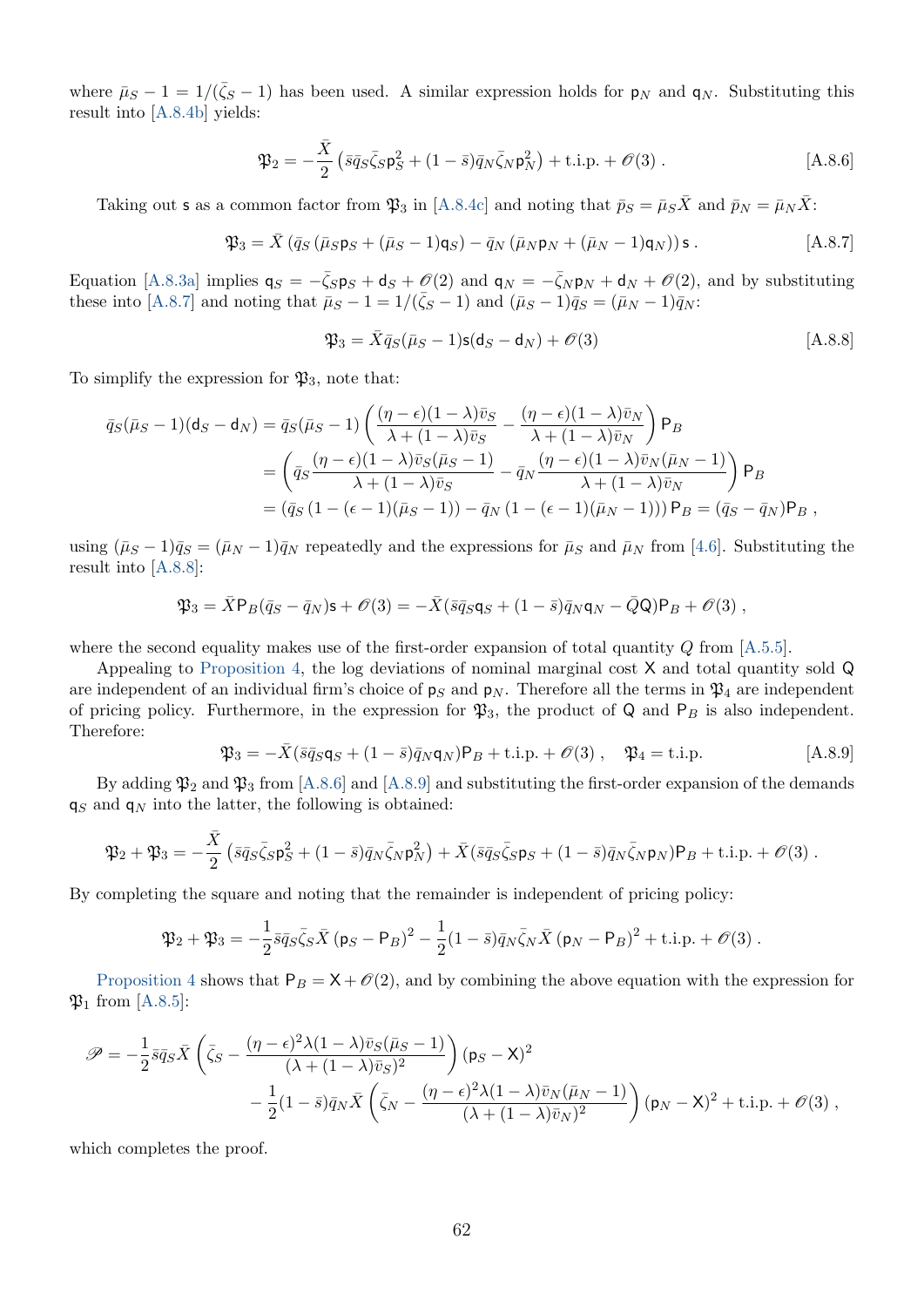### <span id="page-64-0"></span>A.9 Proof of [Theorem 3](#page-30-3)

The first step is to log-linearize equation [\[7.2\]](#page-30-0) for the optimal reset price  $R_t$  at time t. Since  $\bar{R}_N = \bar{p}_N =$  $\overline{\mu}_N \overline{X}$ , it follows that this equation simplifies to:

<span id="page-64-1"></span>
$$
\sum_{\ell=0}^{\infty} (\beta \phi_p)^{\ell} \mathbb{E}_t [R_{N,t} - \mu_{N,\ell,t+\ell} - X_{\ell,t+\ell}] = 0 ,
$$
 [A.9.1]

where  $\mu_{N,\ell,t}$  is the log-deviation of the optimal markup  $\mu_{N,\ell,t} \equiv \mu(R_{N,t-\ell}; P_{B,t})$ . The optimal markup function is log-linearized in [\[A.5.4\]](#page-56-4) and is given in terms of the purchase multiplier, itself log-linearized in [\[A.5.2\]](#page-56-0). Putting together those results, it follows that  $\mu_{N,\ell,t+\ell} = (\eta - \epsilon)\mathfrak{c}_N (\mathsf{R}_{N,t} - \mathsf{P}_{B,t+\ell})$ . [Proposition 4](#page-26-0) shows that marginal cost is equalized across all price vintages and thus  $X_{\ell,t} = X_t$ . Furthermore it shows that  $X_t = P_{B,t}$ . Substituting these findings into [\[A.9.1\]](#page-64-1):

$$
(1-(\eta-\epsilon)\mathfrak{c}_N)\sum_{\ell=0}^{\infty}(\beta\phi_p)^{\ell}\mathbb{E}_t[R_{N,t}-X_{t+\ell}]=0.
$$

The proof of part (iii) of [Proposition 4](#page-26-0) establishes that  $1 - (\eta - \epsilon)\mathfrak{c}_N > 0$ , hence:

$$
\mathsf{R}_{N,t} = (1 - \beta \phi_p) \sum_{\ell=0}^{\infty} (\beta \phi_p)^{\ell} \mathbb{E}_t \mathsf{X}_{t+\ell} ,
$$

which can be expressed in an equivalent recursive form:

<span id="page-64-5"></span><span id="page-64-2"></span>
$$
\mathsf{R}_{N,t} = \beta \phi_p \mathbb{E}_t \mathsf{R}_{t+1} + (1 - \beta \phi_p) \mathsf{X}_t \,. \tag{A.9.2}
$$

Using the log-linearizations [\[A.5.7\]](#page-57-0) and [\[A.5.6\]](#page-56-1) and the definition of the price index  $P_{N,t}$  in [\[A.5.16\]](#page-58-0), the expressions for  $P_t$  and  $P_{B,t}$  are:

$$
P_t = \theta_P P_{S,t} + (1 - \theta_P) P_{N,t} - \psi_P s_t , \quad P_{B,t} = \theta_B P_{S,t} + (1 - \theta_B) P_{N,t} - \psi_B s_t ,
$$
 [A.9.3]

where the fact that  $p_{S,\ell,t} = P_{S,t}$  has been used in accordance with [Proposition 4.](#page-26-0) The recursive form of the expression for  $P_{N,t}$  in [\[A.5.16\]](#page-58-0) is:

<span id="page-64-6"></span><span id="page-64-3"></span>
$$
P_{N,t} = \phi_p P_{N,t-1} + (1 - \phi_p) R_{N,t} .
$$
 [A.9.4]

[Proposition 4](#page-26-0) establishes that  $P_{S,t} = X_t$  and therefore, by substituting this into [\[A.9.3\]](#page-64-2),

$$
\psi_P s_t = \theta_P (X_t - P_t) + (1 - \theta_P)(P_{N,t} - P_t) .
$$
 [A.9.5]

Likewise, by using  $P_{B,t} = X_t$  and performing similar substitutions into the second part of [\[A.9.3\]](#page-64-2),

<span id="page-64-4"></span>
$$
\psi_B \mathbf{s}_t = (1 - \theta_B)(\mathbf{P}_{N,t} - \mathbf{X}_t) \,. \tag{A.9.6}
$$

Equation [\[A.9.5\]](#page-64-3) can be written as

$$
\psi_P \mathbf{s}_t = \theta_P (\mathbf{X}_t - \mathbf{P}_t) + (1 - \theta_P) ((\mathbf{P}_{N,t} - \mathbf{X}_t) - (\mathbf{X}_t - \mathbf{P}_t)) ,
$$

and  $s_t$  can be eliminated using [\[A.9.6\]](#page-64-4). After some rearrangement this leads to:

<span id="page-64-7"></span>
$$
\mathbf{X}_t - \mathbf{P}_{N,t} = \frac{1}{1 - \psi} \mathbf{x}_t , \qquad [A.9.7]
$$

where  $\psi$  is as defined in the theorem and  $x_t = X_t - P_t$  is real marginal cost.

By multiplying both sides of [\[A.9.2\]](#page-64-5) by  $(1 - \phi_p)$  and by substituting the recursive equation [\[A.9.4\]](#page-64-6) for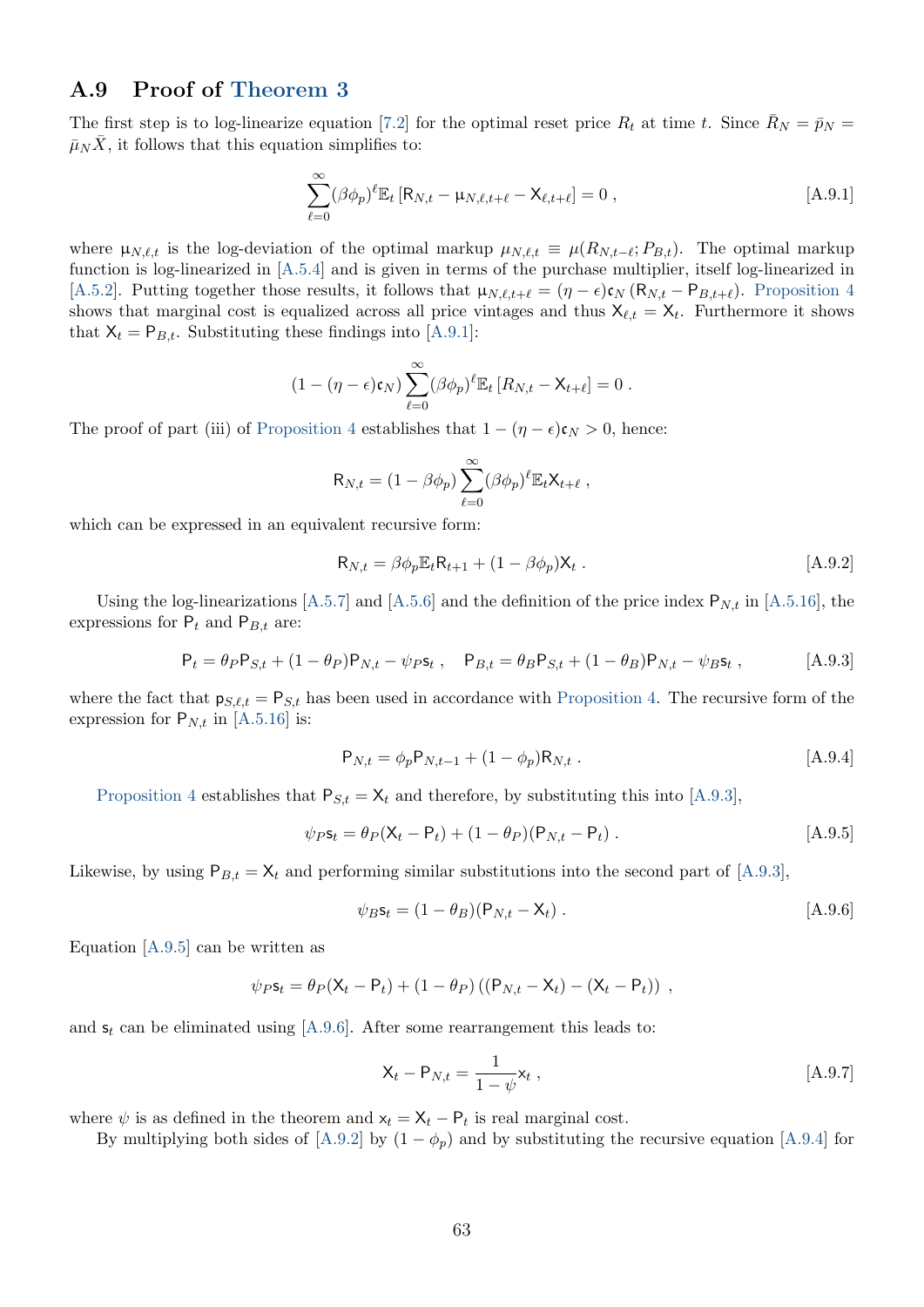$P_{N,t}$ 

$$
P_{N,t} - \phi_p P_{N,t-1} = \beta \phi_p E_t [P_{N,t+1} - \phi_p P_{N,t}] + (1 - \phi_p)(1 - \beta \phi_p) X_t,
$$

which can be expressed in terms of  $\pi_{N,t} \equiv \mathsf{P}_{N,t} - \mathsf{P}_{N,t-1}$ :

<span id="page-65-2"></span>
$$
\pi_{N,t} = \beta \mathbb{E}_t \pi_{N,t+1} + \kappa (\mathsf{X}_t - \mathsf{P}_{N,t}), \qquad [A.9.8]
$$

where  $\kappa$  is as defined in the statement of the theorem.

Taking the first difference of [\[A.9.6\]](#page-64-4) yields:

<span id="page-65-1"></span>
$$
\Delta \mathbf{s}_t = -\frac{(1 - \theta_B)}{\psi_B} \left( \Delta \mathbf{X}_t - \pi_{N,t} \right) . \tag{A.9.9}
$$

Now take the first part of [\[A.9.3\]](#page-64-2) making the substitution  $P_{S,t} = X_t$  as before and then take first differences and rearrange to obtain:

$$
\pi_t = \pi_{N,t} + \theta_P \left( \Delta X_t - \pi_{N,t} \right) - \psi_P \Delta s_t.
$$

Eliminating  $\Delta s_t$  from this equation using [\[A.9.9\]](#page-65-1):

$$
\pi_t = \pi_{N,t} + \psi \left( \Delta X_t - \pi_{N,t} \right) .
$$

Substituting the first difference of [\[A.9.7\]](#page-64-7) into the above yields:

$$
\pi_{N,t} = \pi_t - \frac{\psi}{1-\psi} \Delta \mathsf{x}_t.
$$

By using this equation and [\[A.9.7\]](#page-64-7) together with [\[A.9.8\]](#page-65-2) leads to:

$$
\left(\pi_t - \frac{\psi}{1-\psi}\Delta x_t\right) = \beta \mathbb{E}_t \left[\pi_{t+1} - \frac{\psi}{1-\psi}\Delta x_{t+1}\right] + \frac{\kappa}{1-\psi}x_t,
$$

which can be rearranged to yield the result [\[7.5\]](#page-31-0).

By recursive forward substitution of the Phillips curve [\[7.5\]](#page-31-0):

$$
\pi_t = \frac{1}{1-\psi}\sum_{\ell=0}^{\infty}\beta^{\ell}\mathbb{E}_t\left[\kappa \mathbf{x}_{t+\ell} + \psi\left(\Delta \mathbf{x}_{t+\ell} - \beta \Delta \mathbf{x}_{t+1+\ell}\right)\right]
$$

Notice that all  $\Delta x_{t+\ell}$  terms apart from  $\Delta x_t$  cancel out because they occur twice with opposite signs and thus equation [\[7.6\]](#page-31-2) is obtained. This completes the proof.

### <span id="page-65-0"></span>A.10 Log-linearized solution of the DSGE model

The model is log linearized around the flexible price and flexible wage equilibrium characterized in [section 4,](#page-13-0) with [\[4.11\]](#page-19-4) replaced by:

$$
\bar{x} = \frac{\nu_h \left( \mathcal{F}^{-1}(\bar{Y}/\delta) \right)}{\nu_c(\bar{Y}, \bar{m}) \mathcal{F}' \left( \mathcal{F}^{-1}(\bar{Y}/\delta) \right)} ,
$$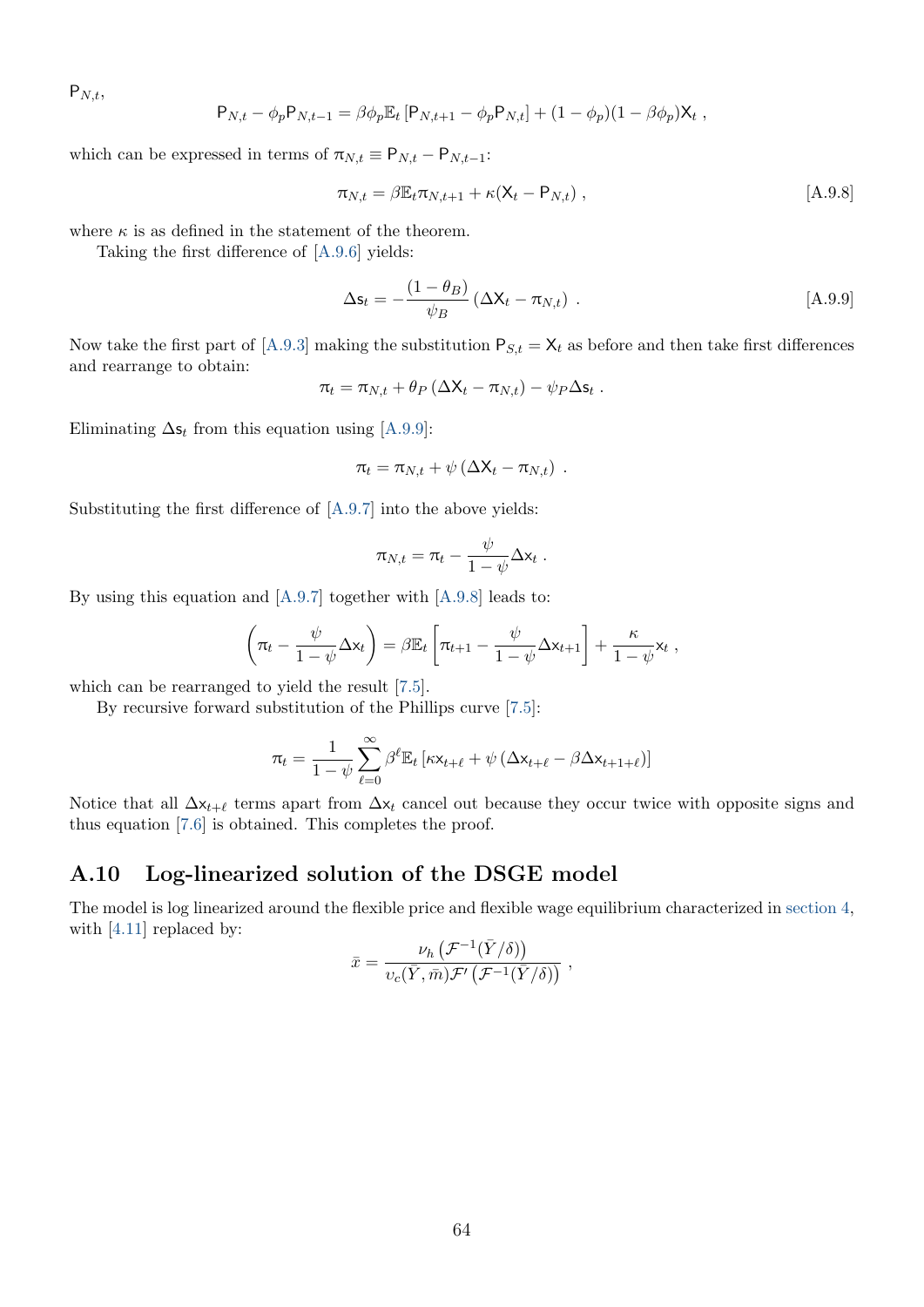<span id="page-66-1"></span>where the link between  $\bar{m}$  and  $\bar{Y}$  is given in [\[A.5.19\]](#page-59-4). The system of dynamic log-linearized equations is:

$$
\pi_t = \beta \mathbb{E}_t \pi_{t+1} + \frac{1}{1 - \psi} \left( \kappa \mathbf{x}_t + \psi \left( \Delta \mathbf{x}_t - \beta \mathbb{E}_t \Delta \mathbf{x}_{t+1} \right) \right) , \tag{A.10.1a}
$$

$$
\pi_{W,t} = \beta \mathbb{E}_t \pi_{W,t+1} + \frac{(1 - \phi_w)(1 - \beta \phi_w)}{\phi_w} \frac{1}{1 + s\sigma_h^{-1}} \left( \frac{\sigma_h^{-1}}{\alpha} \mathsf{Q}_t + \sigma_c^{-1} \left( \mathsf{Y}_t - \vartheta_m \mathsf{m}_t \right) - \mathsf{w}_t \right), \tag{A.10.1b}
$$

$$
\Delta w_t = \pi_{W,t} - \pi_t ,
$$
\n
$$
Y_t = \Omega_t + \delta_t x_t
$$
\n
$$
(A.10.1c)
$$

$$
\begin{aligned} \mathsf{Y}_t &= \mathsf{Q}_t + \delta_x \mathsf{x}_t \;, \\ \mathsf{x}_t &= \mathsf{w}_t + \gamma \mathsf{Q}_t \;, \end{aligned} \tag{A.10.1d}
$$

$$
\mathsf{Y}_{t} = \mathbb{E}_{t} \mathsf{Y}_{t+1} + \vartheta_{m} \left( \mathsf{m}_{t} - \mathbb{E}_{t} \mathsf{m}_{t+1} \right) - \sigma_{c} \left( \mathsf{i}_{t} - \mathbb{E}_{t} \pi_{t+1} \right) , \tag{A.10.1f}
$$

$$
\mathbf{m}_t = \vartheta_y \mathbf{Y}_t - \vartheta_i \mathbf{i}_t \,. \tag{A.10.1g}
$$

Equation [\[A.10.1a\]](#page-66-2) is the Phillips curve derived in [Theorem 3.](#page-30-3) Equation [\[A.10.1b\]](#page-66-3) is the Phillips curve for wage inflation from [\[A.5.22\]](#page-59-5), and [\[A.10.1c\]](#page-66-4) follows from the definition of the real wage. Equations [\[A.10.1d\]](#page-66-5) and [\[A.10.1e\]](#page-66-6) are taken from [\[A.7.1e\]](#page-60-5) and [\[A.7.2b\]](#page-61-3), which continue to hold in the dynamic model. The IS equation [\[A.10.1f\]](#page-66-7) and money demand [\[A.10.1g\]](#page-66-8) come from [\[A.5.17\]](#page-58-1) and [\[A.5.18\]](#page-58-2).

There are two specifications of monetary policy considered: exogenous money growth [\[7.17a\]](#page-35-1),

<span id="page-66-8"></span><span id="page-66-7"></span><span id="page-66-6"></span><span id="page-66-5"></span><span id="page-66-4"></span><span id="page-66-3"></span><span id="page-66-2"></span>
$$
\Delta M_t = \varphi_m \Delta M_{t-1} + \mathbf{e}_t , \qquad [A.10.1h]
$$

and the Taylor rule [\[7.17b\]](#page-35-2),

$$
\mathbf{i}_{t} = \varphi_{i}\mathbf{i}_{t-1} + (1 - \varphi_{i})\left(\varphi_{\pi}\pi_{t} + \varphi_{y}\mathbf{Y}_{t}\right) + \mathbf{e}_{t}.
$$
\n[A.10.1i]

The standard model with Dixit-Stiglitz preferences, a one-price equilibrium, and Calvo staggered adjustment times leads to the following New Keynesian Phillips curve:

$$
\pi_t = \beta \mathbb{E}_t \pi_{t+1} + \kappa \mathsf{x}_t ,
$$

in place of [\[A.10.1a\]](#page-66-2).<sup>[14](#page-66-9)</sup> Equation [\[A.10.1d\]](#page-66-5) is replaced by  $Q_t = Y_t$ .

### <span id="page-66-0"></span>A.11 Second-order approximation of profits in standard model

Suppose a given firm charges price p and the general price level is P and output is Y. Standard Dixit-Stiglitz preferences imply the following demand function:

$$
q=\left(\frac{p}{P}\right)^{-\varepsilon}Y\;.
$$

Assume the total cost function is  $\mathscr{C}(q;W)$ . Profits  $\mathscr{P}$  are then given by

$$
\mathscr{P} = \frac{p^{1-\varepsilon}}{P^{-\varepsilon}} Y - \mathscr{C}\left(\left(\frac{p}{P}\right)^{-\varepsilon} Y; W\right) .
$$

Taking a second-order approximation of total revenue yields

$$
\frac{p^{1-\varepsilon}}{P^{-\varepsilon}}Y = \overline{Y}\left(1 + (1-\varepsilon)\mathsf{p} - \varepsilon\mathsf{P} + \mathsf{Y} + \frac{1}{2}\left((1-\varepsilon)\mathsf{p} - \varepsilon\mathsf{P} + \mathsf{Y}\right)^2\right) + \mathscr{O}(3) ,
$$

and of total cost yields:

$$
\mathscr{C}(q;W) = \mathscr{C}(\bar{Y};\bar{W}) + \left(\frac{\varepsilon - 1}{\varepsilon}\right)\bar{Y}\left(-\varepsilon(\mathsf{p} - \mathsf{P}) + \mathsf{Y} + \frac{1}{2}(1+\gamma)\left(-\varepsilon(\mathsf{p} - \mathsf{P}) + \mathsf{Y}\right)^2\right) + \mathscr{O}(3) ,
$$

<span id="page-66-9"></span><sup>14</sup>See [Woodford](#page-41-1) [\(2003\)](#page-41-1) for a derivation of this equation.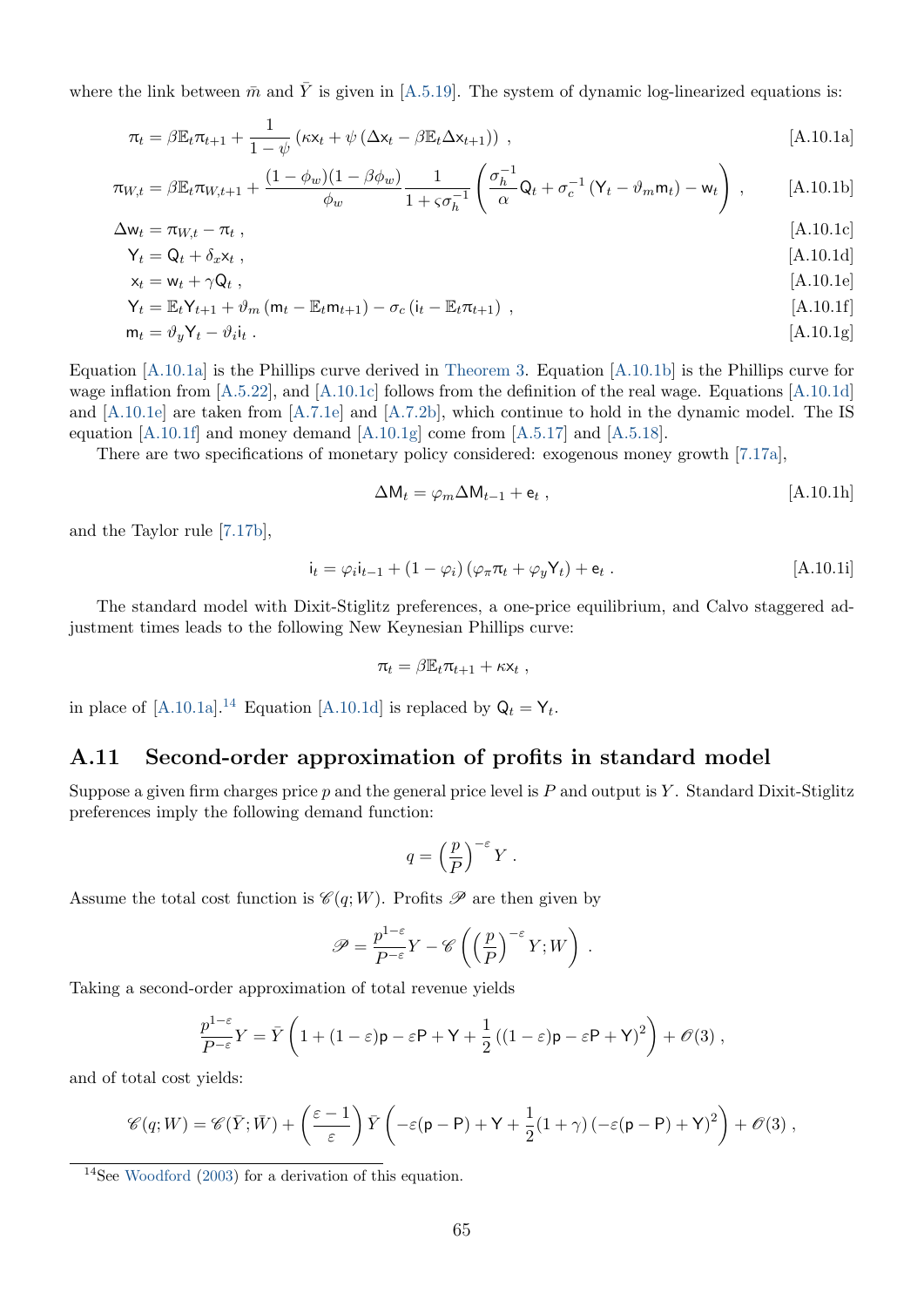where  $\gamma \equiv \bar{Y}\mathscr{C}''(\bar{Y};\bar{W})/\mathscr{C}'(\bar{Y};\bar{W})$ , and  $\mathscr{C}'(\bar{Y};\bar{W}) = (\varepsilon - 1)/\varepsilon$  and  $\mathsf{q} = -\varepsilon(\mathsf{p} - \mathsf{P}) + \mathsf{Y}$  have been used. Putting these expressions together and rearranging terms leads to the following expression for profits:

$$
\mathscr{P} = -\frac{1}{2}\varepsilon(1+\varepsilon\gamma)\bar{x}\bar{P}\bar{Y}\left(\mathsf{p} - \left(\mathsf{P} + \frac{1}{1+\varepsilon\gamma}\mathsf{x}\right)\right)^2 + \text{t.i.p.} + \mathscr{O}(3) ,
$$

where  $x = \gamma Y$  is the real marginal cost of all other firms.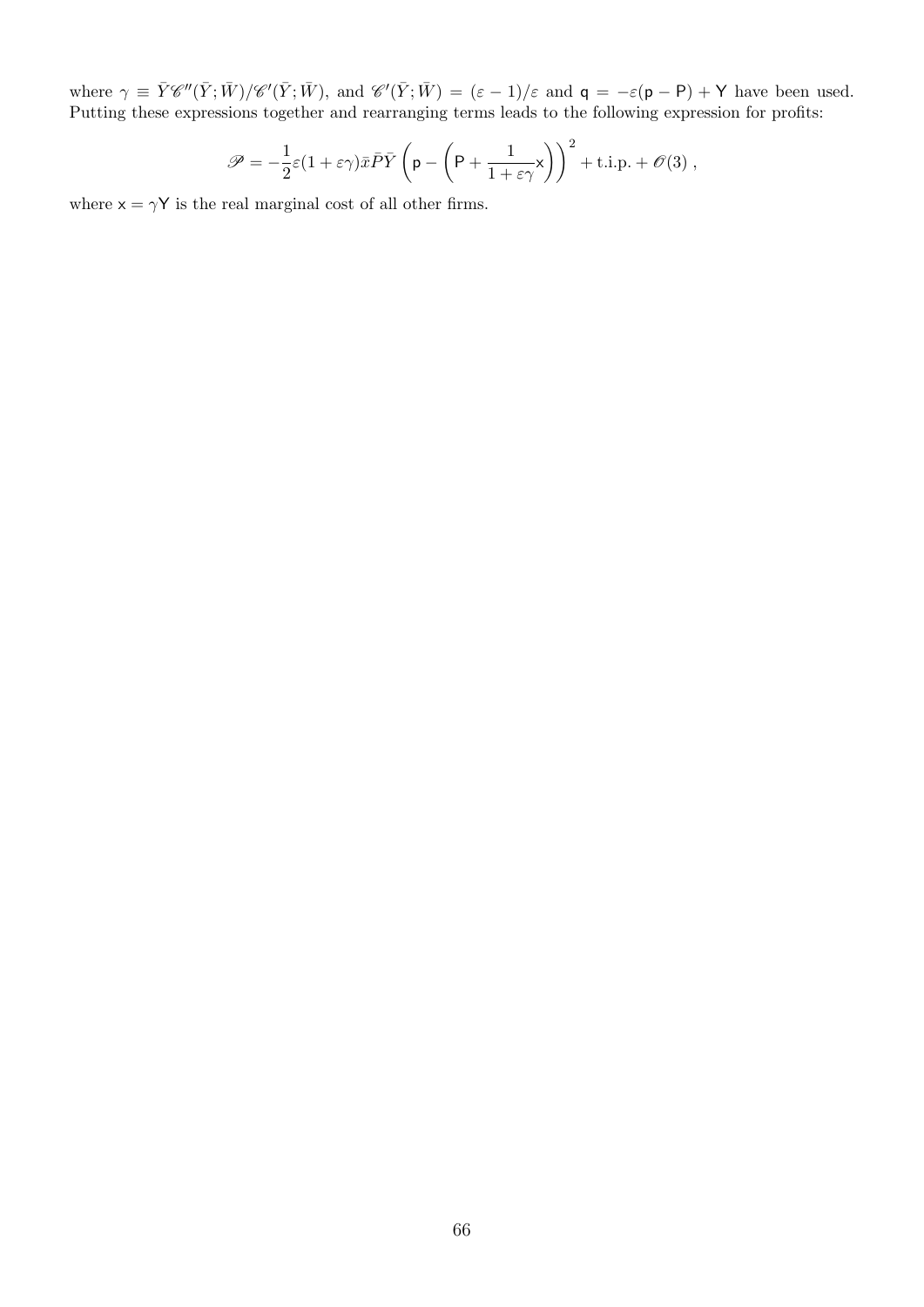## **CENTRE FOR ECONOMIC PERFORMANCE Recent Discussion Papers**

| 886 | Andrew E. Clark<br>David Masclet<br>Marie-Claire Villeval | <b>Effort and Comparison Income</b><br><b>Experimental and Survey Evidence</b>                                                 |
|-----|-----------------------------------------------------------|--------------------------------------------------------------------------------------------------------------------------------|
| 885 | Alex Bryson<br>Richard B. Freeman                         | How Does Shared Capitalism Affect Economic<br>Performance in the UK?                                                           |
| 884 | Paul Willman<br><b>Rafael Gomez</b><br>Alex Bryson        | Trading Places: Employers, Unions and the<br>Manufacture of Voice                                                              |
| 883 | Jang Ping Thia                                            | The Impact of Trade on Aggregate Productivity<br>and Welfare with Heterogeneous Firms and<br><b>Business Cycle Uncertainty</b> |
| 882 | Richard B. Freeman                                        | When Workers Share in Profits: Effort and<br><b>Responses to Shirking</b>                                                      |
| 881 | Alex Bryson<br>Michael White                              | Organizational Commitment: Do Workplace<br><b>Practices Matter?</b>                                                            |
| 880 | Mariano Bosch<br>Marco Manacorda                          | Minimum Wages and Earnings Inequality in<br>Urban Mexico. Revisiting the Evidence                                              |
| 879 | Alejandro Cuñat<br><b>Christian Fons-Rosen</b>            | <b>Relative Factor Endowments and International</b><br>Portfolio Choice                                                        |
| 878 | Marco Manacorda                                           | The Cost of Grade Retention                                                                                                    |
| 877 | Ralph Ossa                                                | A 'New Trade' Theory of GATT/WTO<br>Negotiations                                                                               |
| 876 | Monique Ebell<br><b>Albrecht Ritschl</b>                  | Real Origins of the Great Depression:<br>Monopoly Power, Unions and the American<br>Business Cycle in the 1920s                |
| 875 | Jang Ping Thia                                            | Evolution of Locations, Specialisation and<br>Factor Returns with Two Distinct Waves of<br>Globalisation                       |
| 874 | Monique Ebell<br>Christian Haefke                         | Product Market Deregulation and the U.S.<br><b>Employment Miracle</b>                                                          |
| 873 | Monique Ebell                                             | Resurrecting the Participation Margin                                                                                          |
| 872 | Giovanni Olivei<br>Silvana Tenreyro                       | <b>Wage Setting Patterns and Monetary Policy:</b><br><b>International Evidence</b>                                             |